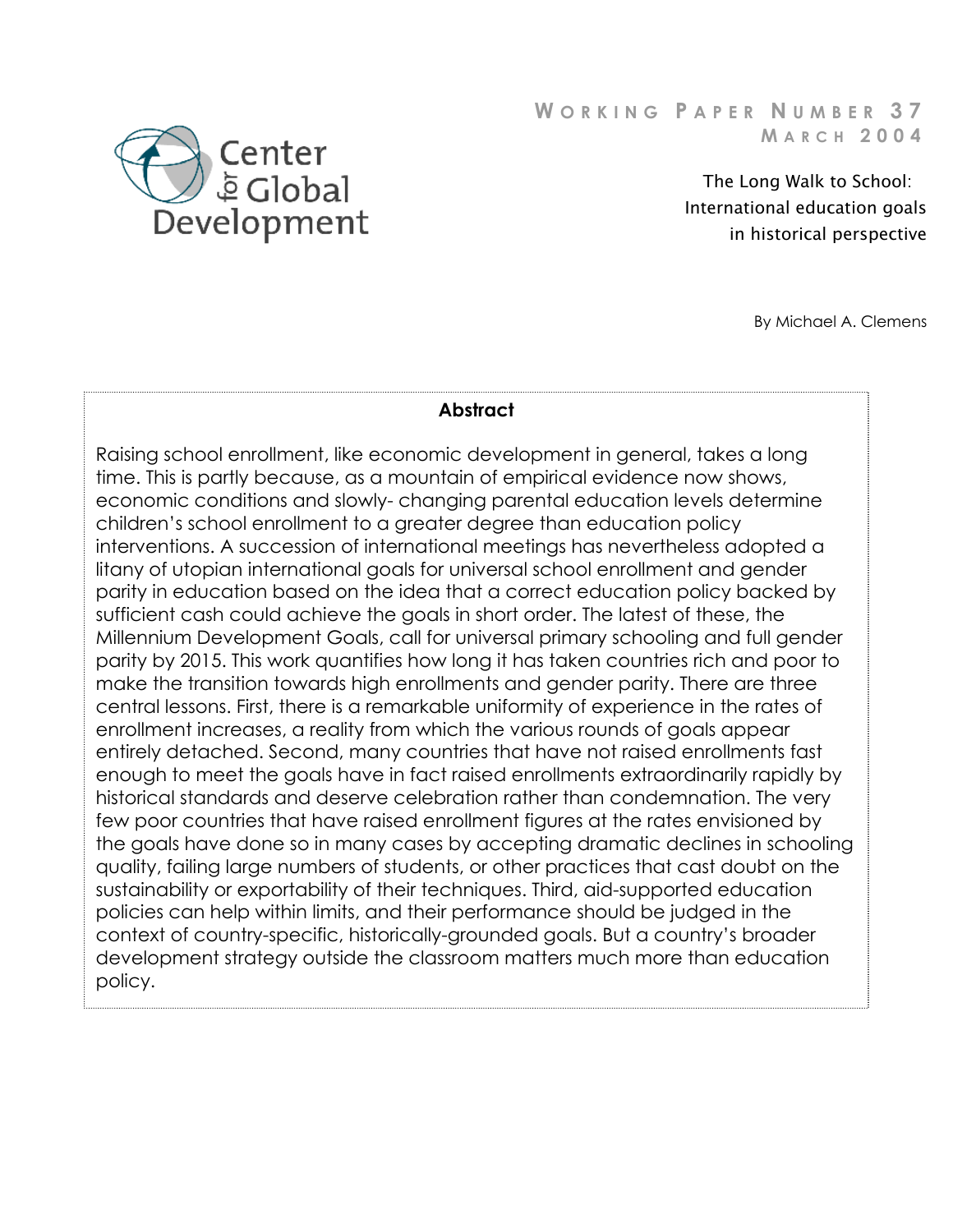# The Long Walk to School:

# International education goals in historical perspective

### Michael A. Clemens

Center for Global Development

#### March 2004

#### Abstract

Raising school enrollment, like economic development in general, takes a long time. This is partly because, as a mountain of empirical evidence now shows, economic conditions and slowlychanging parental education levels determine children's school enrollment to a greater degree than education policy interventions. A succession of international meetings has nevertheless adopted a litany of utopian international goals for universal school enrollment and gender parity in education based on the idea that a correct education policy backed by sufficient cash could achieve the goals in short order. The latest of these, the Millennium Development Goals, call for universal primary schooling and full gender parity by 2015. This work quantifies how long it has taken countries rich and poor to make the transition towards high enrollments and gender parity. There are three central lessons. First, there is a remarkable uniformity of experience in the rates of enrollment increases, a reality from which which the various rounds of goals appear entirely detached. Second, many countries that have not raised enrollments fast enough to meet the goals have in fact raised enrollments extraordinarily rapidly by historical standards and deserve celebration rather than condemnation. The very few poor countries that have raised enrollment figures at the rates envisioned by the goals have done so in many cases by accepting dramatic declines in schooling quality, failing large numbers of students, or other practices that cast doubt on the sustainability or exportability of their techniques. Third, aid-supported education policies can help within limits, and their performance should be judged in the context of country-specific, historically-grounded goals. But a country's broader development strategy outside the classroom matters much more than education policy.

Correspondence to mclemens@cgdev.org. JEL No. I21, I28, N30, O19. This research was originally carried out under the auspices of the United Nations Millennium Project Task Force on Education and Gender Equality. Prarthna Dayal and Sabeen Hassanali provided excellent research assistance. The author is particularly grateful to Lant Pritchett and Steven Radelet for detailed comments. Nancy Birdsall, David Bloom, Sara Brandspigel, María Eugenia Bonilla, Jesse Bump, William Cline, Joel Cohen, Daniel Devroye, Charles Kenny, Ruth Levine, Todd Moss, and participants in the American Academy of Arts and Science's Universal Basic and Secondary Education project offered helpful suggestions, but all errors belong to the author.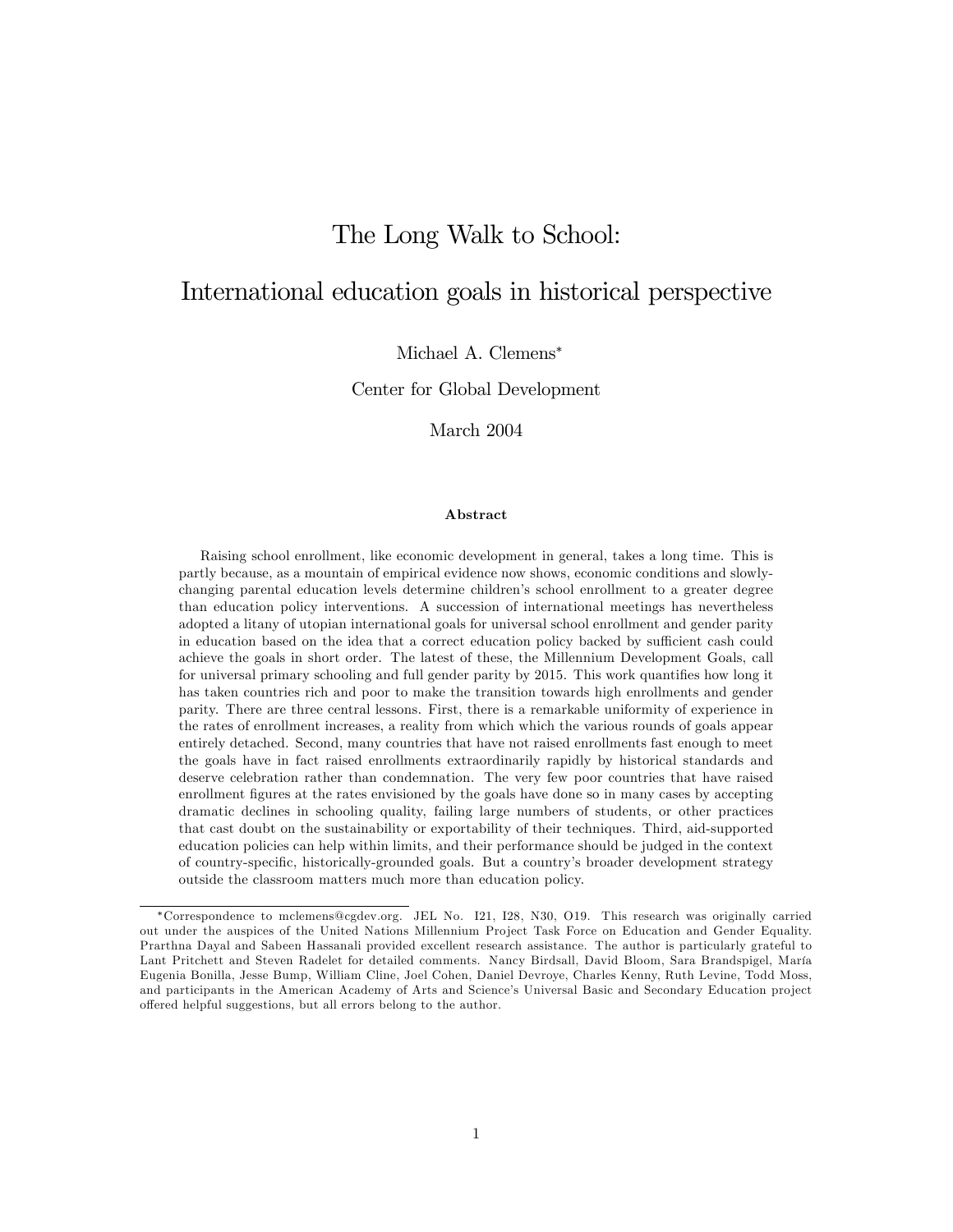"Development is long; logic, short."

—David Landes, The Wealth and Poverty of Nations, p. 315.

#### Introduction  $\mathbf 1$

Roughly once every two decades since the Second World War, an international gathering of policymakers has solemnly promised to achieve universal primary education in developing countries by about twenty years thereafter. They succeeded in that their promises spurred public action; they failed in that their stated quantitative goals were never achieved. In 2000, the largest-ever gathering of heads of state adopted a new set of goals including universal primary school completion and full gender parity in education by 2015. Like the earlier pledges, these new Millennium Development Goals for education will not be met. Many will ascribe the outcome—as others have when past deadlines came and went—to lack of funding or 'political will'. Perhaps, instead, unmet policy goals reflect the limited impact of supply interventions in education. The record of developing countries' progress on education attainment is now long and impressive. Many developing countries whose educational attainment might be judged unfavorably by the litany of development goals should be judged favorably by history.

To what degree can education policy control the outcomes pledged by education goals? Everyone recognizes that education can create positive externalities: others may benefit from the resulting human (and social) capital. But families and individuals invest in education only insofar as the private benefit from doing so exceeds the private cost. They stop investing when the cost is prohibitive, or when the benefit is insufficient. If governments are interested in increasing schooling levels for any reason—altruism, tax receipts from skilled workers, political indoctrination, populist handouts or what have you—what can they do to promote it? They can, and do, reduce the private cost of parents' investment in their children's education—by subsidizing demand, say, or by increasing the available supply. But even significant reductions in cost may have only limited effects on the level of investment if the private expected benefit of education remains relatively low. This private benefit depends in large part on expectations of firms' demand for skilled labor, which is hard for governments to control. In short, the demand for educated workers is limited in some measure by the pace of economic development. With limited demand, governments can lead their young people to the fountain of education, but cannot make them drink.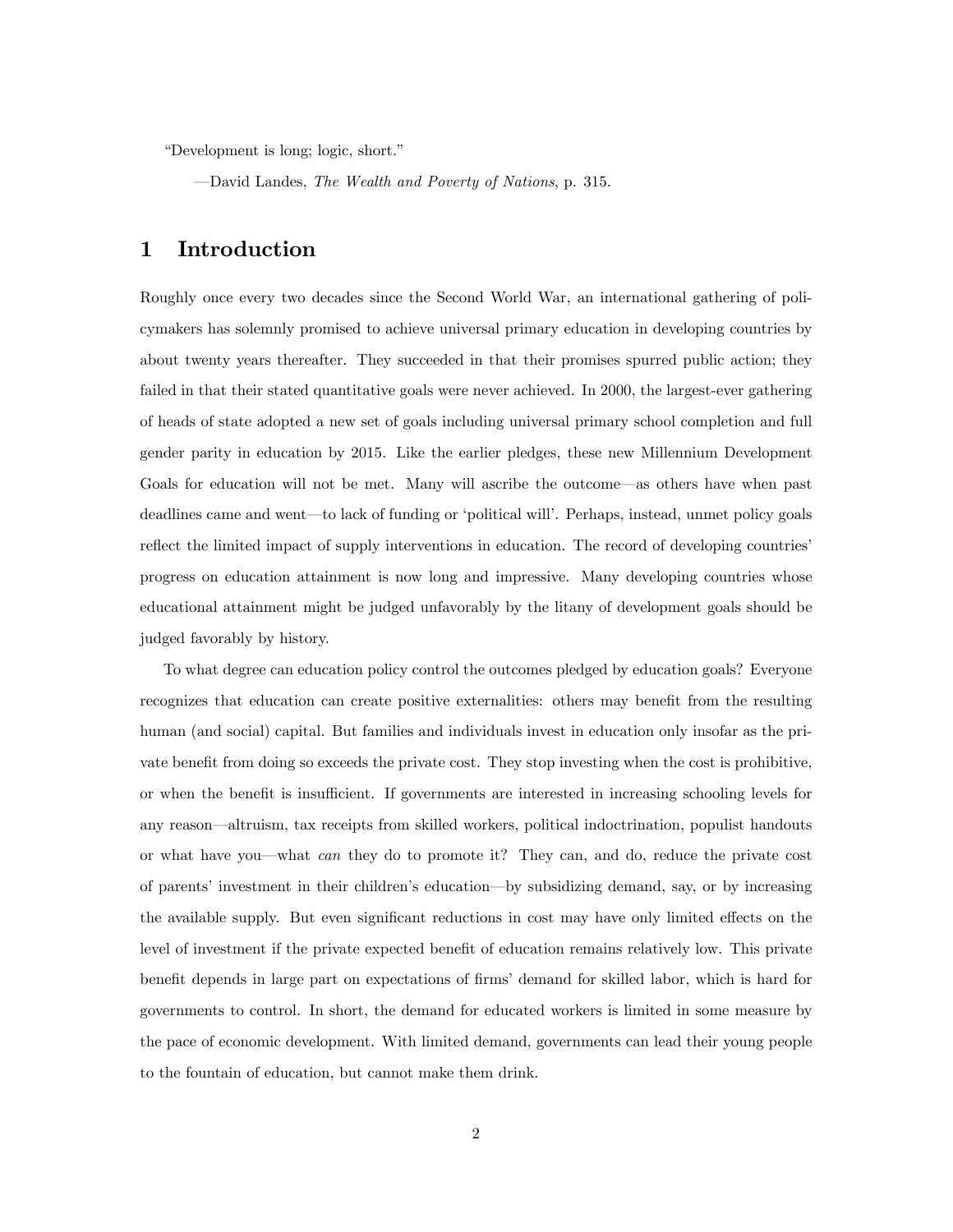If educational decisions are based in part on the private returns to education, and those returns depend in any way on the educational decisions of others, then there can be poverty traps. Low levels of education beget low levels of education, and high levels beget high levels. Countries can make a transition from one group to the other provided that other factors change—private returns change as the economy changes (demand), or the government interacts with students in a different way (supply). Can we see such a transition in the data? Is there a typical transition for most developing countries? How long does it take, and to what degree can governments accelerate it?

## 2 Education policy is not the *main* constraint

#### 2.1 The traditional view: Schooling causes higher income

Support for public Önance of education has a venerable tradition in economics. Adam Smith (1904 [1776], V.1.182) advocated public finance of basic education, and Alfred Marshall (1920, I.IV.28) wrote that economists "with one consent" consider such spending "a true economy, and that to refuse it is both wrong and bad business from a national point of view." At the same time, they have long held that the decision to invest in education depends on its return. Smith made the parallel between education and investing in "expensive machines" (1904 [1776], I.10.9), and Jean-Baptiste Say (1855 [1803], II.VII.15) stated explicity, "Education is capital which ought to yield interest." This return obviously depends on the economic context, so for centuries there has been a dilemma: externalities justify public intervention, but the return to education and thus the proper extent of intervention—in the presence of competing demands for public money—depends on the surrounding economy. When Great Britain was relatively poor and uneducated, John Stuart Mill  $(1848, H.13.13)$  recognized these opposing forces. He wrote, "Education is not compatible with extreme poverty. ... [Educational] improvement in ... the mass of unskilled day-labourers will be difficult and tardy, unless means can be contrived of raising the entire body to a state of tolerable comfort, and maintaining them in it until a new generation grows up."

We have no shortage of arguments that schooling children produces an educated workforce and thereby increases national productivity and income. Obviously it is true that educating children eventually produces more educated adults, and many economists have suggested that this type of investment raises incomes in developing countries more than in others. This literature, typified by Colclough (1982), is large, well-known, and backed by Nobel prize-winning research (Schultz 1989).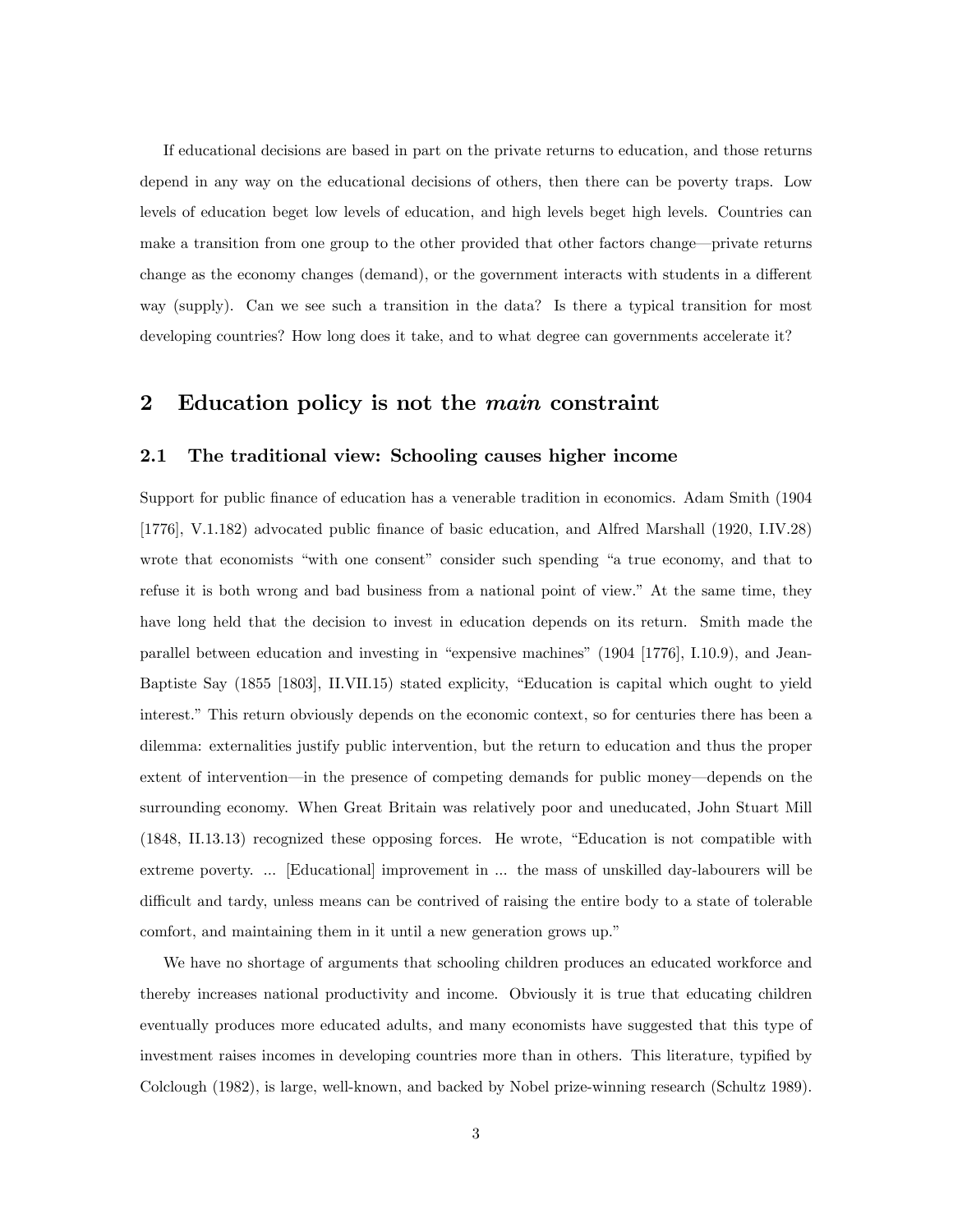It need not be summarized here, but studies making this point continue to emerge. For example, McMahon (1998) argues that human capital investment has caused economic growth in East Asia, and Appleton  $(2000)$  finds that a year of education is associated with a 3-14% increase in wages and productivity in Sub-Saharan Africa. Lin (2003) finds that rising education rates are positively correlated with growth in Taiwan since 1960. There are many others.

#### 2.2 But income and parental education can cause schooling

There is also a large and growing literature suggesting that there is a complementary path of causation running in reverse: from family income to child schooling, and from adult education levels to child schooling. The idea goes back at least to Harbison and Myers (1965), who call education "both the seed and the flower of economic development," and surely earlier. Since most of these studies were designed to measure policy impact, they include includes variables representing school quality or availability, such as distance to school, as determinants of outcomes like school enrollment. While often statistically significant, they are nowhere near as economically significant as household income and parental education in explaining the variance of schooling choices in the large majority of these studies. There are micro and macro strands to this literature. It is worthwhile to review both in detail in order to appreciate the magnitude of the evidence.

Starting many years ago, micro-level country studies have shown again and again that household income and parental education are fundamental determinants of parents' schooling choices for their children. Behrman (1987) argues that World Bank studies of the 1980s overestimated the positive impact of schooling in less developed countries (LDCs) by ignoring reverse causation from income to educational attainment. Psacharopoulos and Arriagada (1989) find that household income and parental education are major determinants of schooling attainment in Brazil. Lavy (1996, Table 2) reports that household income and parental education levels explain much more of the variance in entry of young children into the primary education system in Ghana than do distance to school, school fees, or teacher education. Burney and Irfan (1995) find that after controlling for parents' income and education, the presence of a school has no significant effect on their decisions regarding enrollment of their children in Pakistan. "This suggests," they conclude, "that a solution to low literacy in the developing countries does not depend solely on an expansion in educational facilities.î In Ghana, Canagarajah and Coulombe (1997) Önd that households with low incomes and low levels of parental education are much less likely to send their children to school rather than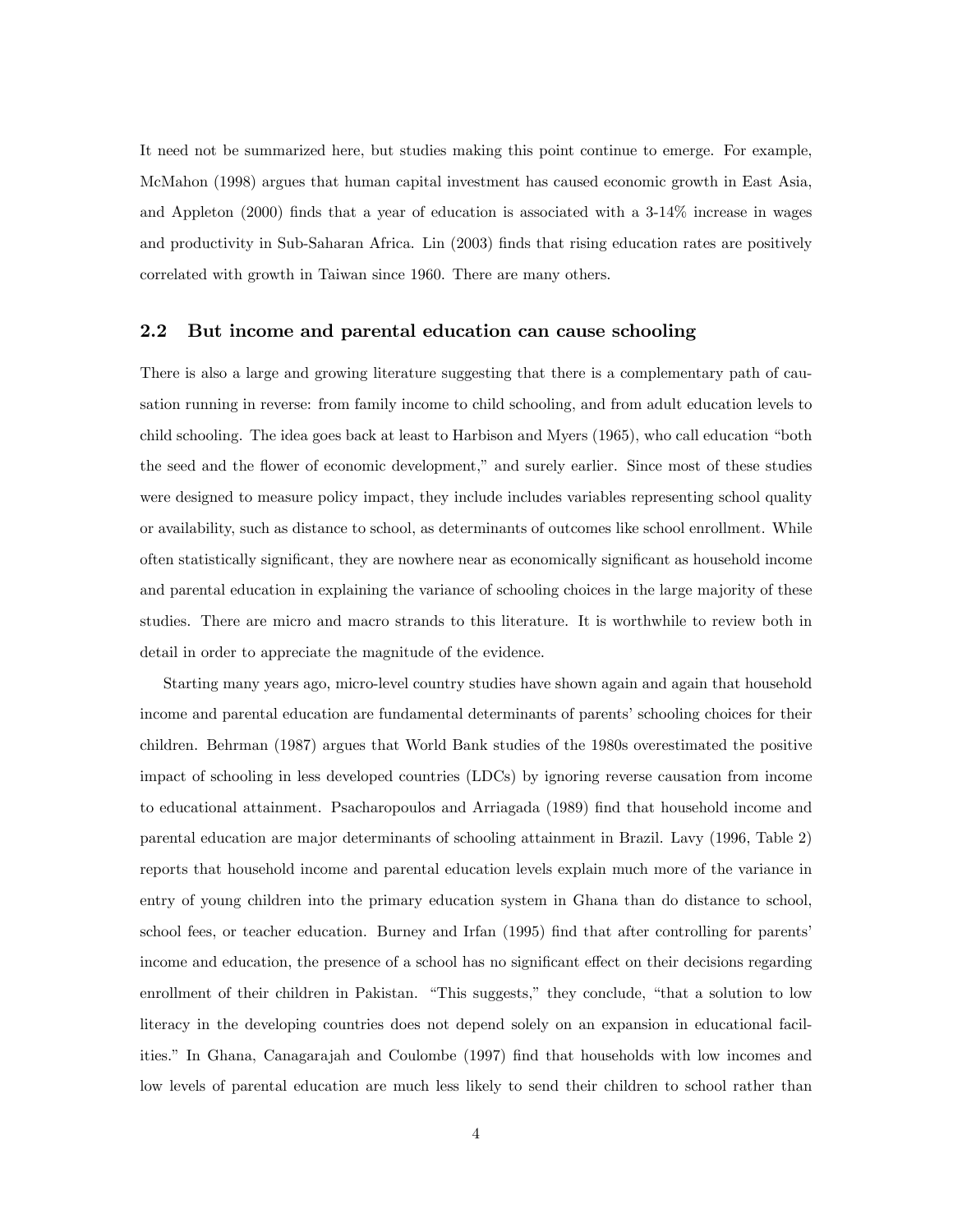employing them as child laborers, even after controlling for the (relatively weak) effects of distance to school and public schooling expenditure. Bredie and Beeharry (1998) review micro evidence from Côte d'Ivoire, Tanzania, and Madagascar and question whether school availability and quality have anywhere near the impact on changes in enrollment due to changes in incomes and employment opportunities. Filmer and Pritchett (1998) find that the effect of household wealth on primary school attainment is large and negative, though it varies greatly across countries. Binder (1999) finds that economic stagnation in Mexico in the 1980s translated directly into stagnation in the expansion of school enrollments. Holmes (1999) finds that after controlling for wage levels, the distance to a primary school does not significantly affect the years of school attainment among children in Pakistani villages.

The evidence continues to accumulate in more recent work. Siphambe (2000) finds that rates of return to education have been rising in Botswana generally, but that education is not incomeequalizing—consistent with causation from development to schooling. Shapiro and Tambashe (2001) find that the major determinants of primary enrollment among children in Kinshasa are economic well-being of the household and family structure. Brown and Park (2002) find that the major determinant of whether or not rural Chinese children enrolled in primary school drop out is the poverty of their household, overshadowing the effects of education expenditures and measures of school quality. Tansel (2002) finds that the major determinants of primary school enrollment in Turkey are household income and parents' education. Edmonds (2003) finds that 80% of declines in child labor in Vietnam during the 1990s were due to increases in households' per capita expenditure. Sawada (2003) finds that negative shocks to income cause families to pull their children out of school in Pakistan. Cogneau (2003) finds that former British colonies in Africa exhibited significantly higher educational attainment in 1960 than French colonies, but that "the education differential did not give rise to either income per capita or life expectancy differentials" between the two groups in subsequent years. Filmer's (2003) systematic analysis of household data from 21 developing countries finds that while distance-to-school is often a statistically significant determinant of enrollment, the magnitude of the effect is small. Halving the distance to school in rural Chad, for example—which would certainly require large investments in infrastructure—would only increase enrollments by less than five percent; for the other 20 countries the effect is even smaller.

We intentionally do not dwell here on the reasons underlying these findings. It could be that household income signals insertion of that household into a social network that commands economic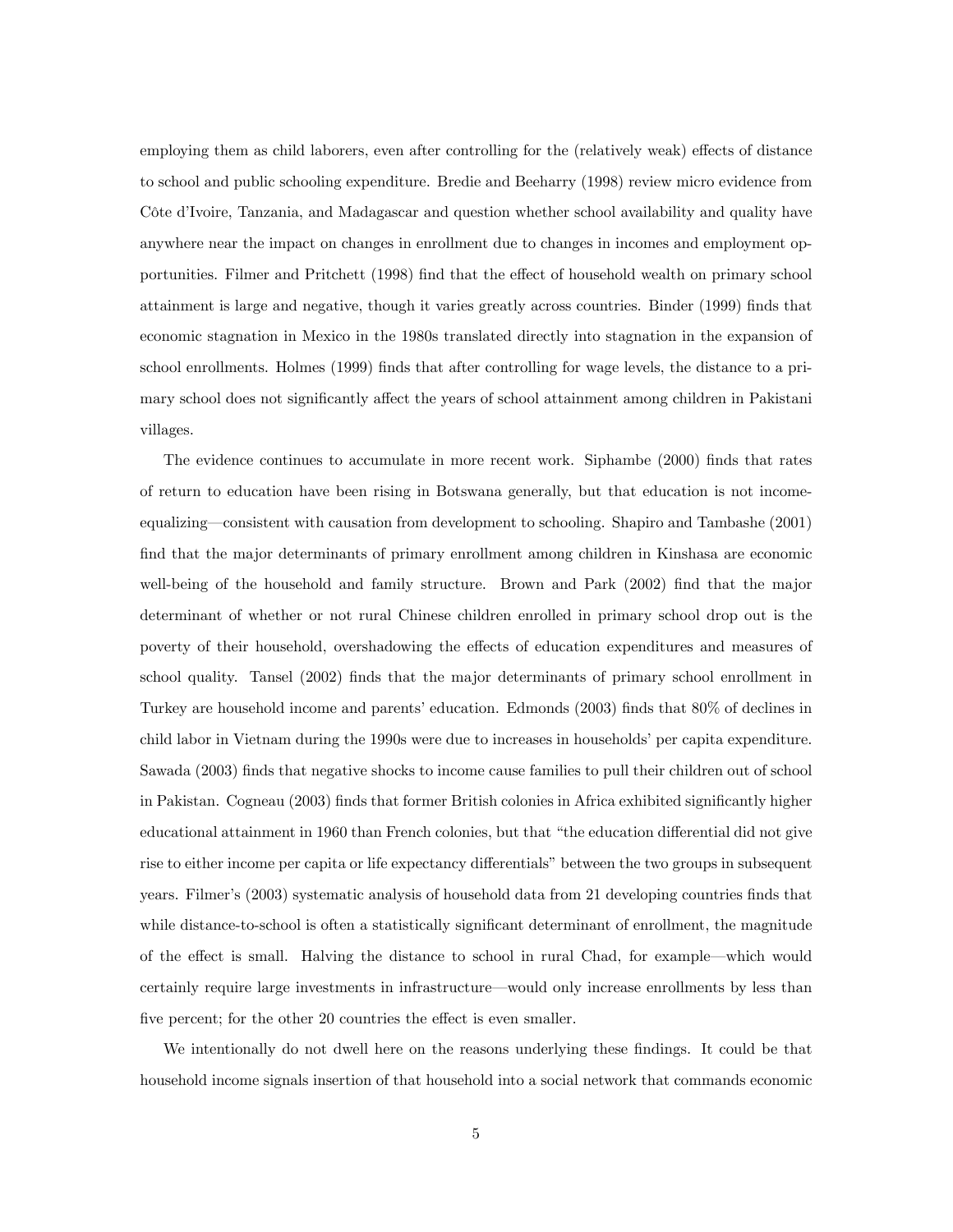opportunities others do not, as one example of various explanations, and it could be that parents' education makes them raise infants in a way that makes those children get more out of school. But it is not important for the present purpose *why* parental income and schooling matter, only that they do matter and that they are largely inaccessible to change by youth education policies in the short run. Of course, countervailing studies do exist; not all micro research agrees that household income explains more of the variance in enrollment decisions than do variables measuring access to quality-adjusted schooling services in all circumstances. Handa (2002) finds that building more schools would have a much larger impact on school enrollments in Mozambique in 1996/7 than would raising the incomes of household heads, a result perhaps to be expected in a country where a quarter century of armed conflict had brought about the destruction or abandonment of many buildings.

On the macro side, numerous studies question causation of rising income by rising education. Behrman (1987) and Schultz (1988) and more recently Ram (1999) use cross-country evidence to argue that demand for education rises with income per capita. Krueger and Lindahl (2000) argue that increases in educational attainment are indeed positively associated with economic growth, but note that in cross-country studies the direction of causation is difficult to isolate. Mankiw (1997, pp. 103-6) calls the assumption of exogenous education the "weak link" of the empirical growth literature. Bils and Klenow (2000) conclude that "the evidence favors a dominant role for the reverse channel from growth to schooling." Benhabib and Spiegel (2000) find that financial sector development positively impacts human capital investment. Consistent with causation of schooling by growth, Pritchett's (2003) authoritative review of the macro evidence concludes, "Do differences in the evolution and dynamics of schooling help explain the big facts about output growth? Largely,  $no.$ "

#### Policy matters, but not nearly as much  $\bf 2.3$

Evaluations of specific education policy interventions likewise suggest that these are not the primary determinants of enrollment. De Gregorio (1996) finds that education expenditure is not a significant determinant of school enrollment in LDCs after controlling for the development of national private financial markets. Ablo and Reinikka (1998, p. 30) find that a large fraction of the finance for rising enrollments in Uganda in the early 1990s came from parental contributions despite rising budget outlays, observe that a small fraction of non-salary education budget increases actually reached schools, and conclude that "budget allocations may not matter when institutions or their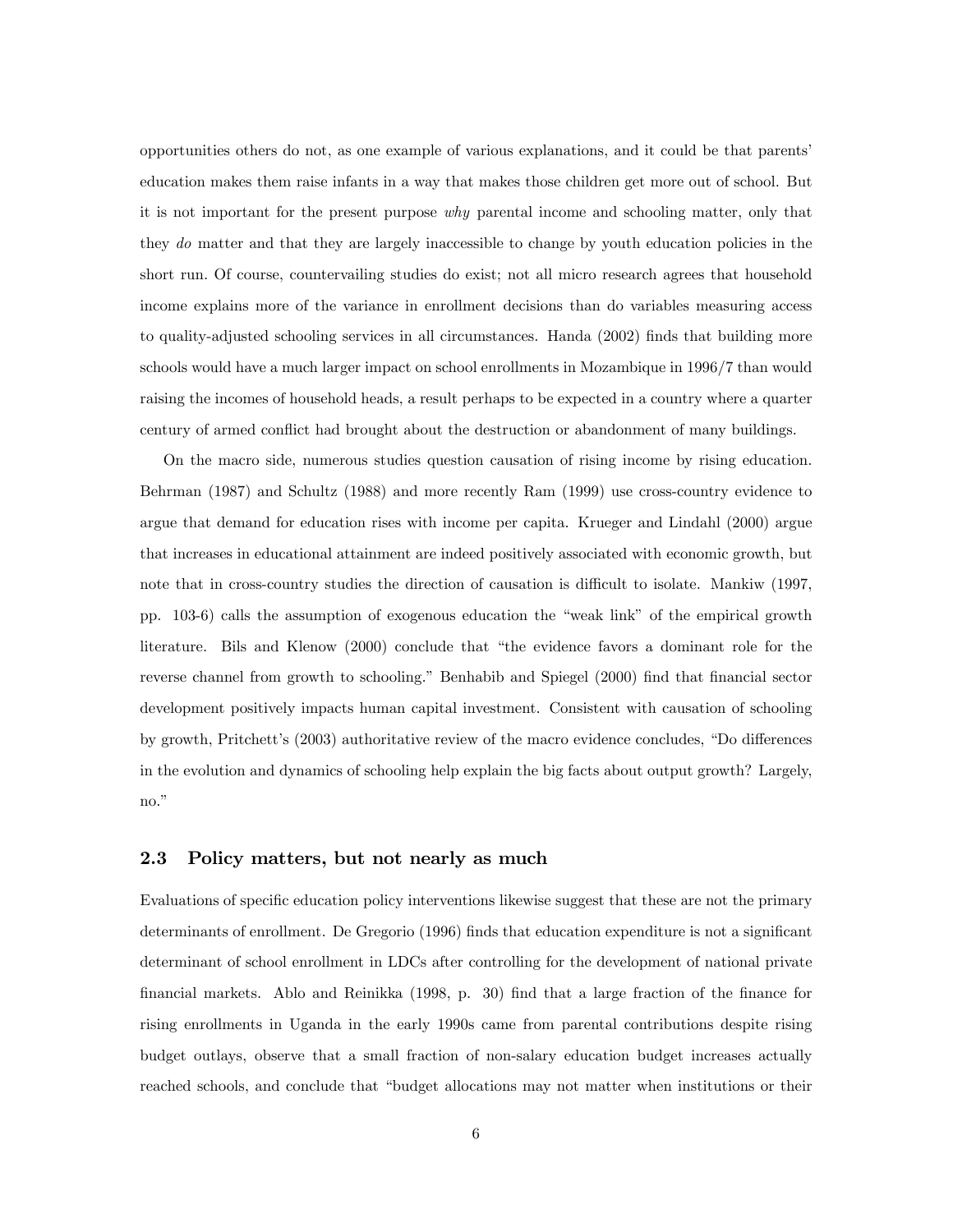popular control are weak." The cross-country data of Papagni (2002) finds that family income affects enrollment decisions much more than public finance of education. Universal primary education has been the policy of the Pakistani government since 1955, but the fraction of its budget allocation for basic education going unspent was  $50\%$  in the 1970s and  $20\%$  in the 1990s, despite the fact that one third of primary school age children were not enrolled in 2000. This reflects a complex interaction of employer practices, societal expectations, economic forces, government policies, and so on (World Bank 1997). An experiment giving performance incentives linked to student test scores for teachers in Kenya increased students' test scores in the short run, but "[t]eacher attendance did not improve, homework assignment did not increase, and pedagogy did not change," and rather than effecting a lasting increase in education quality, "teachers focused on manipulating short-run scores" (Glewwe et al. 2003). Das et al. (2003) find that anticipated increases in public spending on education in Zambia were ineffective in increasing student test scores as it substituted one-to-one for parental schooling expenditures. Taiwan introduced compulsory junior high school in 1968, but "roughly five out of six students receiving publicly funded JHS education just after the reform would have received that schooling anyway" (Spohr 2003).

Certainly, careful studies have documented numerous instances in which directing massive capital spending to education infrastructure has improved not only school enrollment but lifetime wages such as the work of Duflo (2001) on Indonesia. But this does not tell us the relative impact of economic conditions and schooling investments. Can we know what the impact of those investments on lifetime wages, and therefore the incentive to enroll, would have been had Indonesia not experienced relative political stability and outstanding economic performance during the 1970s and 1980s?

The evidence visited in the sections that follow strongly suggests that while country characteristics strongly affect the timing of the beginning of an ascent to high schooling rates, these characteristics have only a limited effect on the rate at which that ascent proceeds over the long term. This does not at all imply that policy *does not matter*—unquestionaly it does—but it does suggest that policy cannot compete with other, more important determinants of the long-term rate of change. Among those characteristics, development of the economy and slow accumulation of a stock of educated adults appear to make the most difference. Controlling for these and other country traits that change slowly or not at all in response to education policy, the impact of policy on the rate of transition to high levels of schooling is in fact difficult to discern. Chenery and Syrquin (1975) started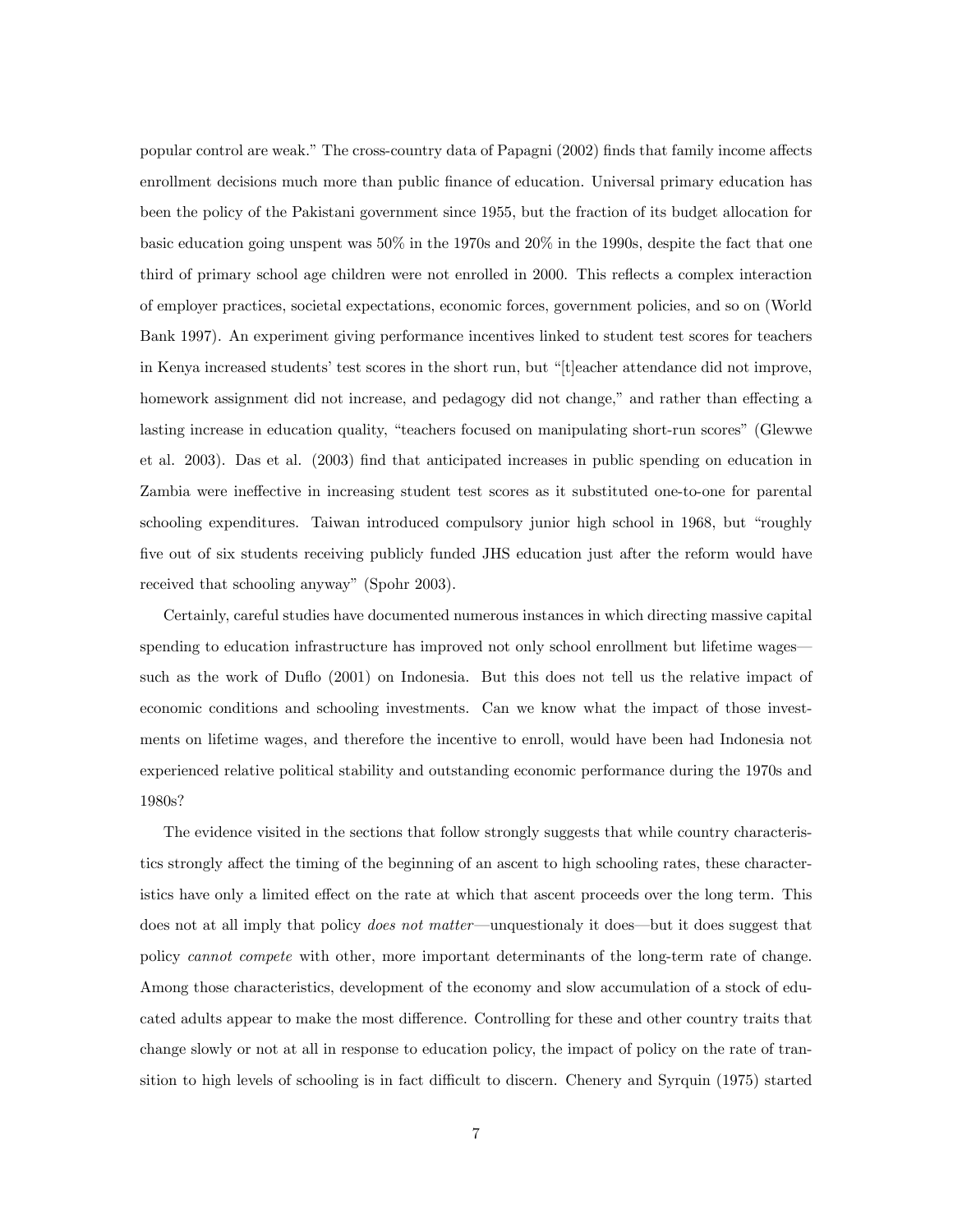a large literature, continued recently by Branson et al. (1998) among many others, by pointing out that certain patterns of structural change in developing countries have been repeated over and over in very different cultural, geographic, and institutional contexts. The transition to high schooling rates appears to be yet another of these. It cannot be emphasized too strongly that this paper does not claim that there is a single path necessarily followed by all economic development—the view embodied by the theories of Karl Marx as well as by their capitalist-friendly but equally deterministic antithesis, Walt Rostow's "stages of economic growth". On the contrary, there has been an extraordinary diversity of approaches to education policy and of rates of change in educational attainment. All of this diversity has, however, been confined within a remarkably narrow range of experience in the transition from low to high enrollments. Ambitious education policymakers ignore this uniformity at their peril. The surprisingly rigid constraints on this transition have applied not only to todayís developing countries but also to todayís rich countries in the course of their long-term development.

## 3 Development goals: try, try again

### 3.1 A trail of missed targets

International meetings have declared a series of pharaonic development goals for education since World War II, about once every 20 years, each time pledging universal primary schooling in poor countries by 10 to 20 years thence (Table 1). These earnest proclamations have emerged from the belief that educational attainment is mostly supply-constrained. The ministers of education who gathered in the early 1960s to pledge universal primary education by 1980 certainly believed that reaching this goal depended mainly on their commitment and on sufficient funding. The head of UNESCO celebrated that "for the first time, educators at the highest level in their respective countries made joint proposals to the governments of a vast region; proposals definite both in quantity and quality, [to be] realized within a definite time limit" (UNESCO 1962, p. 45). Participants at the meetings lamented their "shameful complacence" and hoped their new commitment would be fueled by "endless resources unleashed by disarmament to educational development" (Guruge 1986, p.20). They felt the bite of Dwight Eisenhower's resounding "Shame on the world! Shame on its leaders!" at the 1967 International Conference on the World Crisis in Education. The chairman of that conference estimated that \$15 billion would largely resolve the education crisis. The 1950s and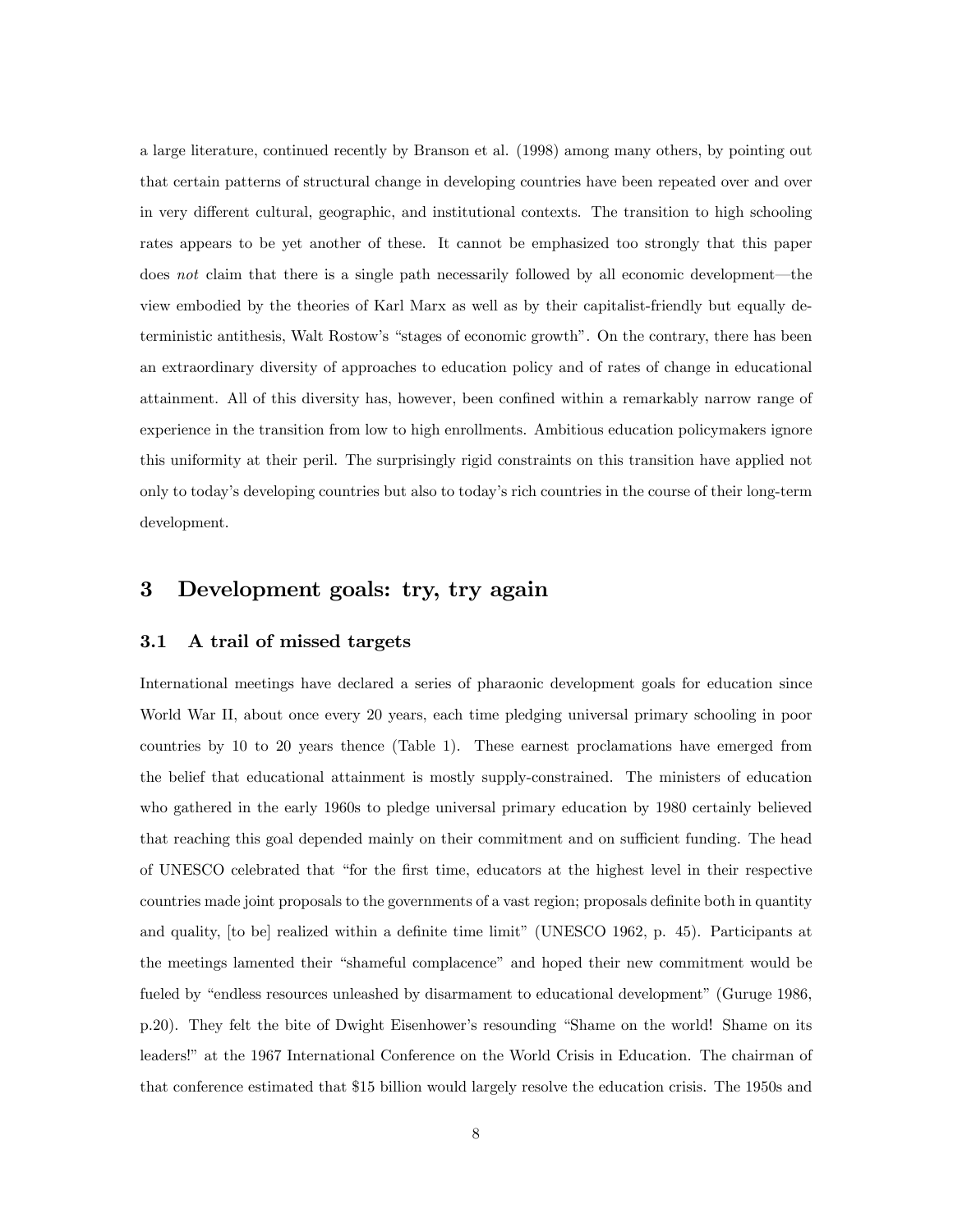1960s saw multiple proposals for an "International Educational Development Fund"—later named the International Fund for Education, Science, and Culture—similar in some respects to today's proposals for an omnibus 'Education for All' Fast Track Initiative fund. After years of negotiations, the fund was never created.

Ten years on, when it became clear that the goals would not be reached, the reaction was to cite insufficient political will—justifying a new, more solemn round of goals for the year 2000 and insufficient funding. After all, " $[w]$ here could international aid in the amount of thousands of millions of dollars over ten years be found?" (Eteki-Mboumoua 1972, p. 161). When even this new round of education goals went unmet, blame fell once again to the unwillingness of national leaders to "rethink" and "transform" traditional approaches to education, and to the unwillingness of donors to provide "substantial, long-term resources" to fund education (Torres 2000, pp. 24, 48). A separate but related succession of goals for gender parity in education, summarized in Table 2, has followed a very similar pattern.

#### 3.2 The latest avatar

A third wave of targets, the Millennium Development Goals, followed. The largest-ever gathering of heads of state in New York City in 2000 unanimously resolved "by the year 2015 ... [t]o ensure that ... children everywhere, boys and girls alike, will be able to complete a full course of primary schooling and that girls and boys will have equal access to all levels of education" (UN doc.  $A/RES/55/2$ ). Achieving these new goals is unquestioningly taken to be a matter of "getting serious" (World Bank 2002a), to be understood as a combination of "financial assistance" from donors and "political commitment" from developing-country leaders (Devarajan et al. 2002).

In spite of all the evidence that enrollment outcomes depend on much, much more than education policy and expenditures, discussion of the Millennium Development Goals for education centers almost exclusively on public Önance of education as the prime determinant of raising enrollment and completion rates. Devarajan et al. (2002) take the average cost of educating a primary school student in developing countries (\$111) and multiply it by the number of children not in school to get a 'cost' of meeting the second MDG (\$11.4 billion). While they admit that "financial assistance is but one of the factors required to reach these goals," their prime examples of other necessary factors are "country-level policies" and "political commitment." Likewise, Mingat et al. (2002) meticulously calculate the 'cost' of achieving universal education in 33 African countries by, in essence, multiplying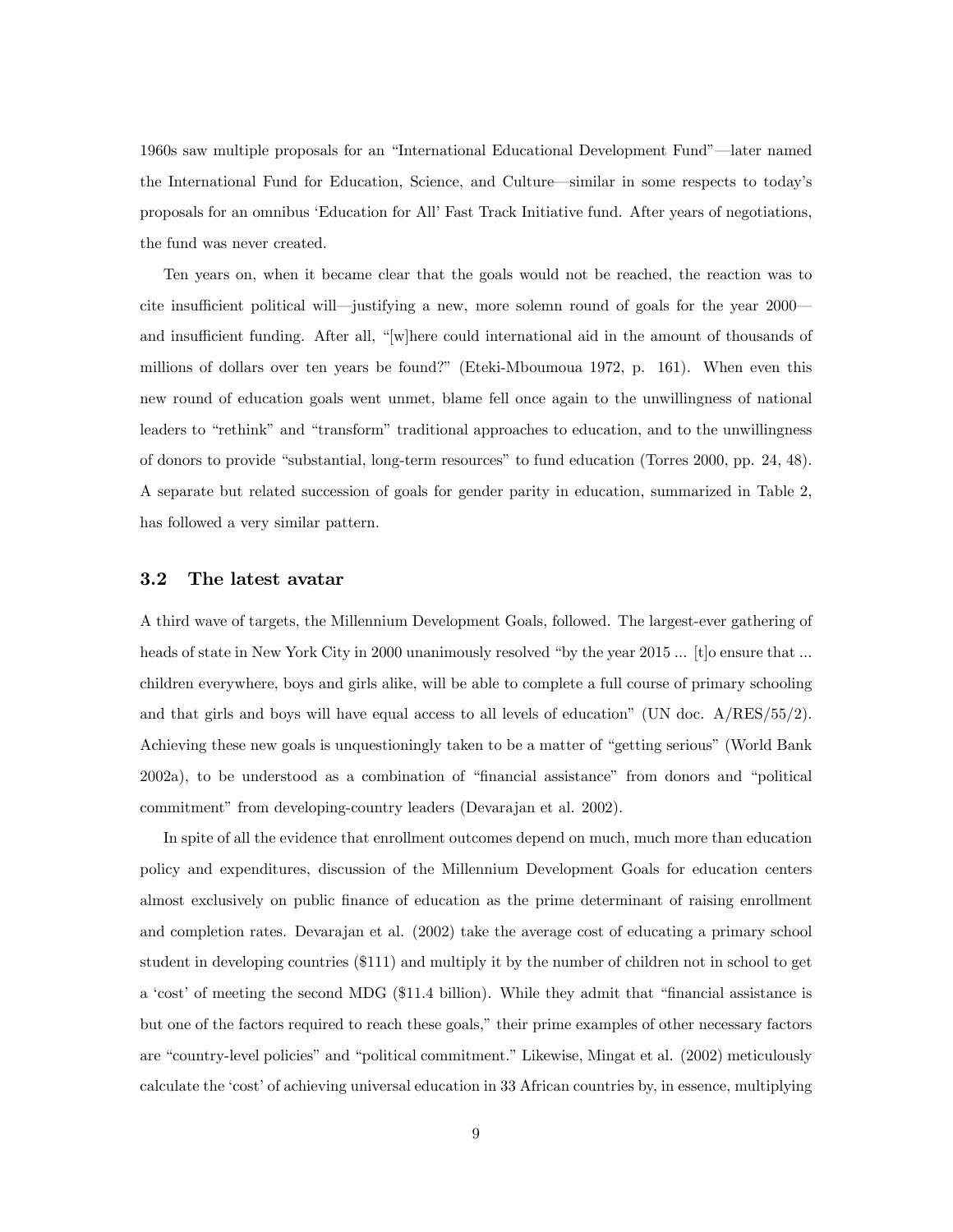the number of children to be educated by the unit cost of doing so. An equivalent approach is taken by Colclough and Al-Samarrai  $(2000)$ , who likewise simply *define* the outcome of educational enrollment to be proportional to spending inputs, as if households engage in no decision process whatsoever, and proceed to calculate the cost of expanding enrollments. Delamonica et al. (2001) add their voices to the chorus of those who multiply unit costs by the number of children out of school, arriving at roughly \$9 billion in additional annual spending required. This view of the world is not entirely without empirical support, such as the work of Haddad et al. (1990), who list the number one constraint to educational expansion in the lowest income countries as lack of financial resources, and Bose et al. (2003), who find that government expenditure on education is a strong determinant of growth. But it goes against the large majority of empirical findings.

We have seen these costing exercises before. Experts built complex, assiduous models of exactly how many billions in public financing for education would be necessary to meet the 'cost' of the 1960 Karachi goals (UNESCO 1966). Their projections of attainment sprung from a complex but mechanistic model whose dynamics were determined by initial stocks, assumptions on the course of demographic change and student retention, stocks and áows in the pool of trained teachers and school buildings, and other "supply-side" factors. The study predicted that gross primary enrollment in Afghanistan, Nepal and Laos would rise from 22% to 53% by 1980; in Burma, Cambodia, India, Indonesia, Iran, Mongolia, Pakistan and Vietnam it would rise from 68% to 100%; and in Ceylon, China, Korea, Malaysia, the Philippines, Singapore and Thailand it would rise from 101% to 105% (ibid., Table 19, p. 55). The additional education expenditures required for this expansion in the three groups, respectively, estimated at \$35 million, \$1.67 billion, and \$552 million, for a regional total of \$2.26 billion in additional expenditures (ibid., Table 25, pp. 66-73). Depending on whether regional growth averaged 4% or 6% during 1964-1980, this amounted to an expansion in spending on education as a percent of regional GDP from either 3.4% or 3.7% in 1964 to either 4.2% or 6.2% in 1980 (ibid., Table 26, p. 74). Inflating those figures to today's dollars, they are roughly comparable with today's estimates of the 'cost' of meeting the education goals for Asia and the rest of the world. The message has been the same for decades: if rich countries would only have the virtue to render several billion in public money each year, and nearly all children everywhere will be in school about 15 years down the road.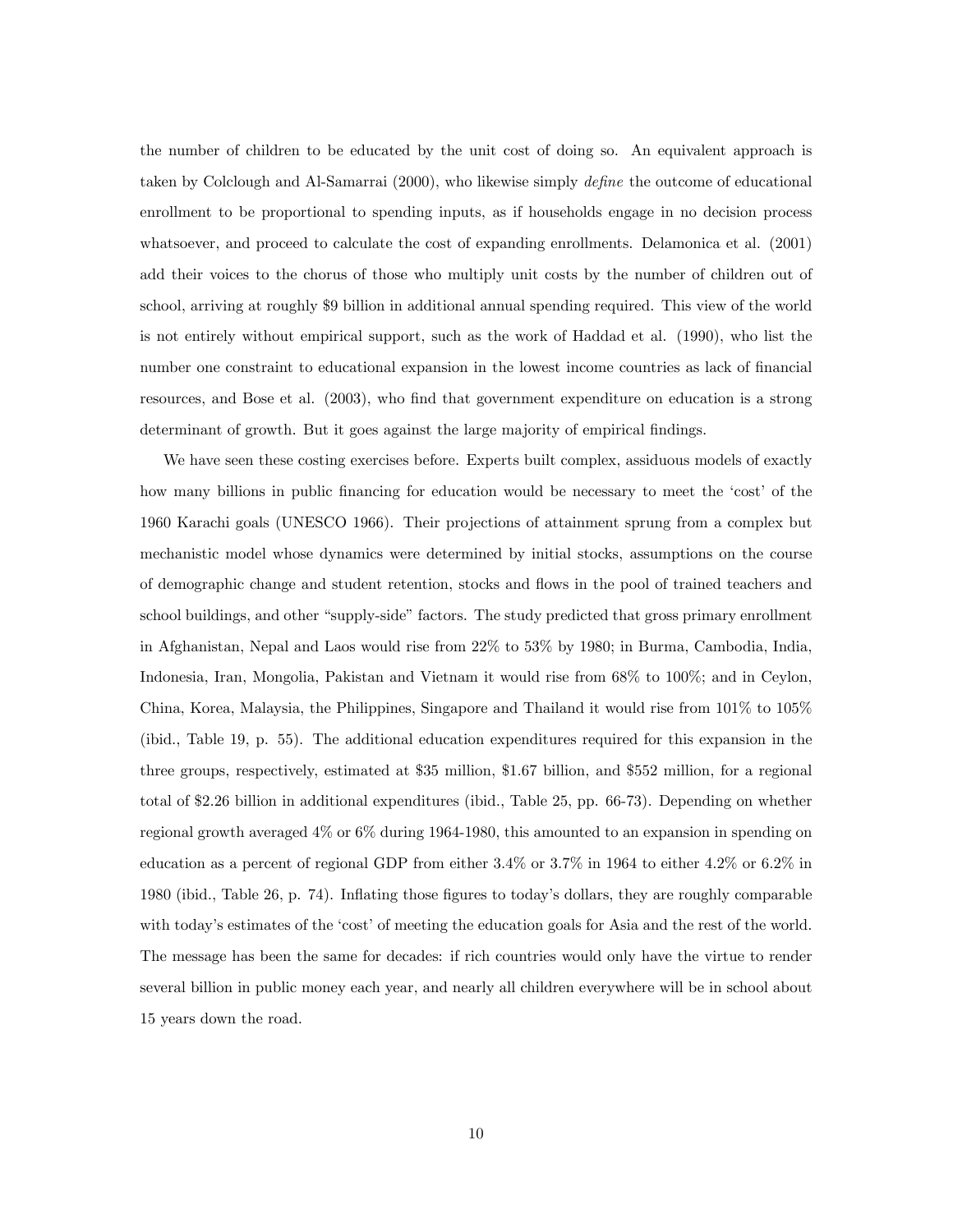#### 3.3 Why do they do it?

The view that sufficient cash plus "political will" can achieve the goals remains firmly entrenched in policy arenas like the 2000 World Education Forum in Dakar, where "it was agreed that no country seriously committed to education for all will be thwarted by a lack of resources" (UNESCO 2002, p. 20). Already, a new round of incriminations and recriminations have begun. Again, developing countries lament the lack of public finance while developed countries decry a lack of 'commitment' on the part of the developing world. While the US is channelling most of its new bilateral foreign aid to a restricted list of countries that meet criteria including "investing in people"—implying that most do not—non-governmental organizations lament the "broken promises" of funding for Education for All (Oxfam 2002; Global Campaign for Education 2003). All this is by now a classic tale.

Why has the international community not tired of this cycle, and instead has signed on for another round? Perhaps the least plausible explanation is that policymakers simply do not understand the determinants of education, and have simply not seen the evidence that two-way causation between education and economic development places constraints on the impact of policy interventions in the short run. A second and better explanation is that making lofty commitments is the optimal strategy for governments of rich and of poor countries when neither is accountable to the other. Richcountry governments satisfy their constituents by promising aid contingent on developing-country ëcommitmentí, knowing that they will either be out of o¢ ce when the promises are called in or they will have abundant examples of 'uncommitted' dictatorships and basketcases. Poor-country governments ask for massive aid flows in exchange for the promise of universal schooling, knowing that only a fraction of the aid is likely to arrive, which in turn provides a reliable explanation for limited or low-quality schooling. A third explanation is that neither rich nor poor country governments are interested in creating human capital at all, and use the development goal cycle to conceal their true aims from voters. These aims might include, for rich countries, rewarding ally governments with aid unlikely to be used in its entirety for schooling; for poor countries, they might include using educational structures to reward loyal elites or provide only sufficient schooling to indoctrinate youth with the basic tools of nationalism. The present investigation makes no claim whatsoever about which of these models, or another that has not been mentioned, is correct. The only point of interest for present purposes is that the cycle of development goals may have continued for decades for reasons entirely detached from the relationship of its promises and targets to the true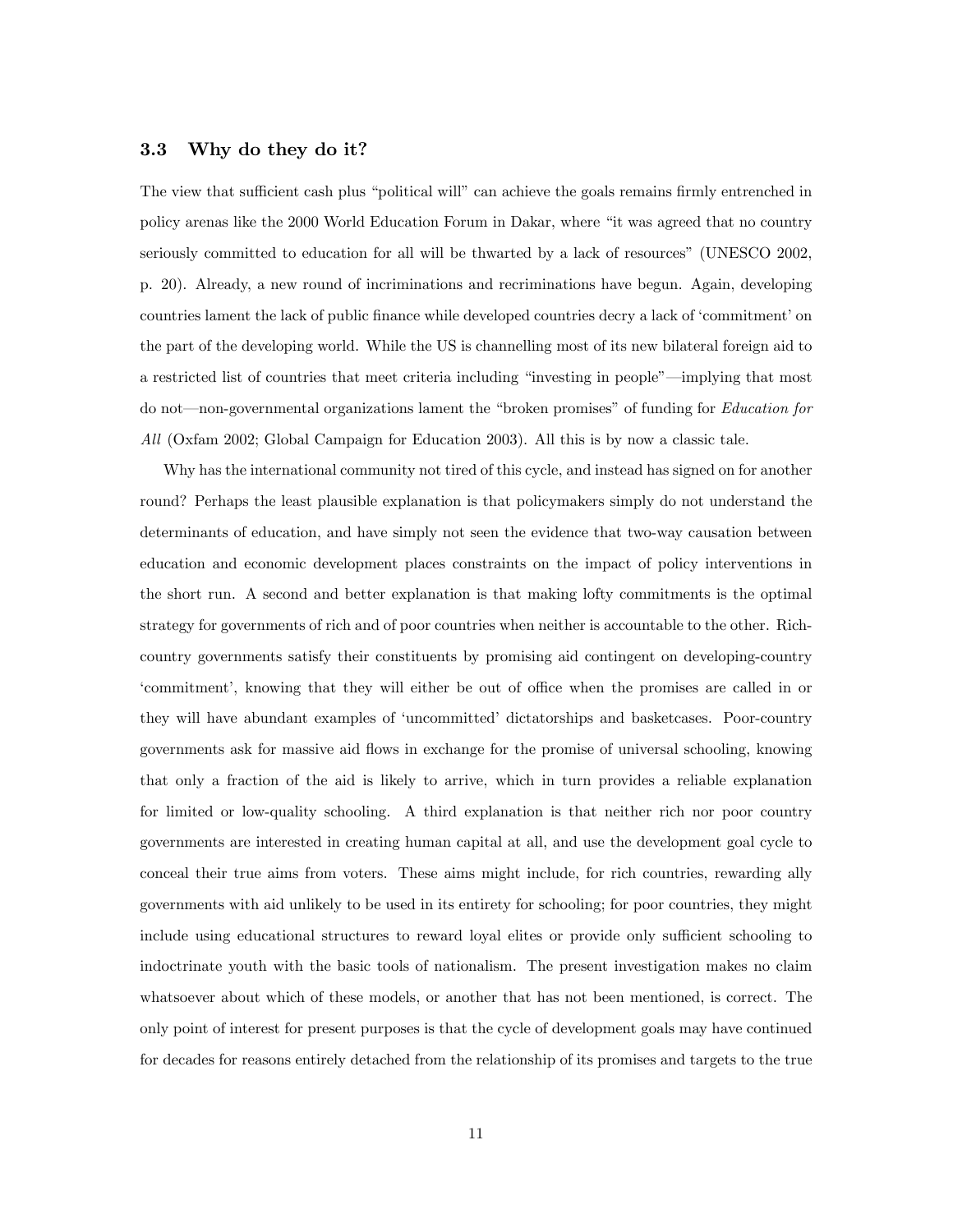determinants of the past century's epochal changes in schooling rates.

#### 3.4 Meanwhile, enrollments skyrocket

Those changes in enrollments have indeed been staggering and heartening. The sections that follow document massive increases in school enrollments among developing countries over the last few decades, a revolution that continues to occur at rates much, much faster than it occurred in what are todayís rich countries during their own development process. Goals have come and gone, and failure has been repeatedly declared, just as developing countries have been moving hundreds of millions of children into the classroom at collectively unprecedented speed.

This realization should make us suspicious of the policy implications of the inevitable 'failure' of many countries to meet the latest round of goals. It should not, however, condemn the very existence of any sort of development goal. Certainly we cannot know what would have happened to enrollments in the absence of the repeated sound and fury over ambitious goals, and it could be that they helped galvanize into action a system that in their absence would have schooled fewer children worldwide. But it might rightly condemn the existence of homogeneous, contextless, universal, extraordinarily ambitious goals. How could a goal that at least has a slim possibility of being reached be less galvanizing than one that does not?

The following sections visit the evidence we have on how rapidly countries from 1865 to 2000 have been able to approach universal primary enrollment and gender parity. The results suggest that this speed is determined by forces largely exogenous to variations in policy and within limits irrelevant to the ambitious goals we have seen again and again. Extrapolating from the patterns in Tables 1 and 2, sometime in the next Öve years we will declare the latest education goals unreachable, lament poor countries' lack of political will and rich countries' lack of funding, and create another set of goals for 2030. Meanwhile, enrollments will continue to soar.

## 4 How fast can enrollments increase?

Here we do not fashion a model of human capital investment but rather inquire about the empirical implications of a model standard in the literature. Parents have their children complete primary school if the present value of the consequent lifetime wage increment exceeds the combined value of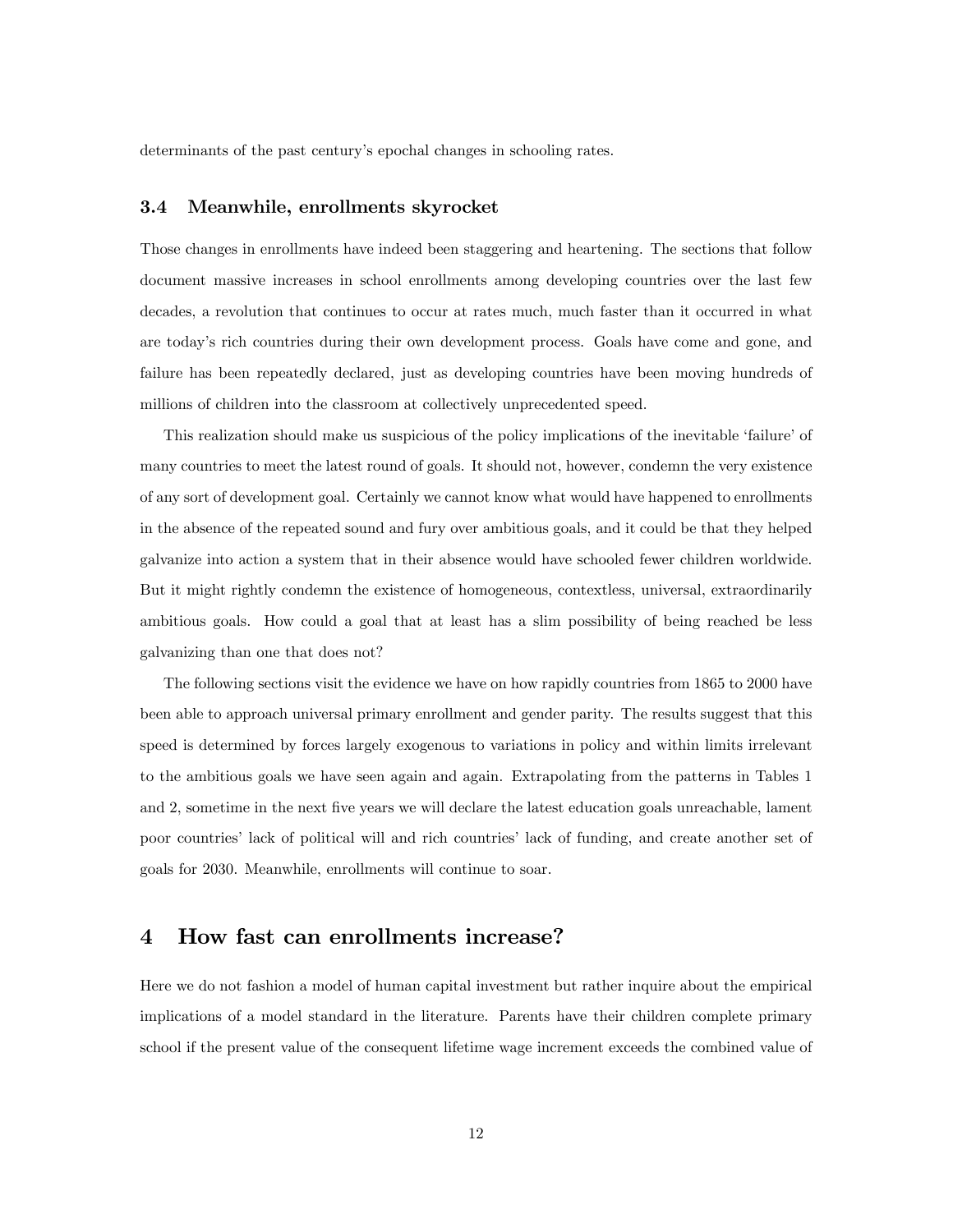foregone labor and of direct schooling  $\text{costs}$ <sup>1</sup>. That is, children complete primary school if

$$
R \equiv \left(\frac{\theta}{r} - 1\right)w - c > 0,\tag{1}
$$

where  $R$  is the log present value of the net return to completing primary school,  $w$  is log wages without primary schooling, c is the log of direct costs of attending primary school such as fees paid or distance traveled,  $\theta$  is the increment in the value of the child's labor due to a complete primary education, and  $r$  is the return on the parents' best alternative investment.

Development goals for education are often framed in terms of fractions of the relevant population, so any model of progress toward the goals must admit heterogenous children. Suppose that  $w$  and  $c$  are independent and logistically distributed in the population of a given country.<sup>2</sup> That is, the returns to and costs of education are distributed across the population, for reasons of natural and nurtured ability, placement in social networks (Borjas 1995), geographical location (Bénabou 1996), or others. Assuming  $w \sim \mathcal{L}(\mu_w, \sigma_w)$  and  $c \sim \mathcal{L}(\mu_c, \sigma_c)$ , we have  $R \sim \mathcal{L}((\theta/r - 1)\mu_w - \mu_c, |(\theta/r - 1)\sigma_w - \sigma_c|) \equiv \mathcal{L}(\mu_R, \sigma_R)$ . Finally, let  $F_R$  represent the cumulative distribution function of R.

An education minister seeking to induce more children to complete primary school must use policy to alter the distribution of R, by changing the timepath of  $\mu_R$  or  $\sigma_R$  or both. Average return  $\mu_R$  evolves as  $\mu_R = (\theta/r - 1)\mu_w - (\theta/r^2)\dot{r} + (\mu_w/r)\dot{\theta} - \mu_c$ , where a superscript dot represents the derivative with respect to time. It is immediately apparent that all of these variables are at least partially beyond the control of the education minister, and some are totally beyond his or her control. Enforced restrictions on child labor or improvements in teacher training could affect  $\theta$ , but so could exogenous technological change. Building schools, abolishing fees, or enforcing truancy laws could affect  $\mu_c$ , but so could urbanization, improvements to transportation infrastructure, and cultural change. Finally,  $\mu_w$  and  $\dot{r}$  are certainly beyond the control of the education minister. Following a very similar argument for  $\sigma_R$ , it is convenient to define

$$
\dot{\mu}_R \equiv \dot{\bar{\mu}}_R + \dot{\bar{\mu}}_R \quad \text{and} \quad \dot{\sigma}_R \equiv \dot{\bar{\sigma}}_R + \dot{\bar{\sigma}}_R,\tag{2}
$$

<sup>&</sup>lt;sup>1</sup>They invest in their children's schooling according to a simple version of the standard human capital model developed in Becker (1964) and Mincer (1974) among others, based on Mincer (1958) and Schultz (1961), and surveyed in Harmon, Oosterbeek and Walker (2003).

 $2$ These can be thought of as normally distributed. The cumulative distribution function of the normal distribution has no closed-form solution, so it is simply more convenient to model these variables with the logistic distribution  $\mathcal{L}(\mu, \sigma)$ , whose small deviation from the normal is here immaterial.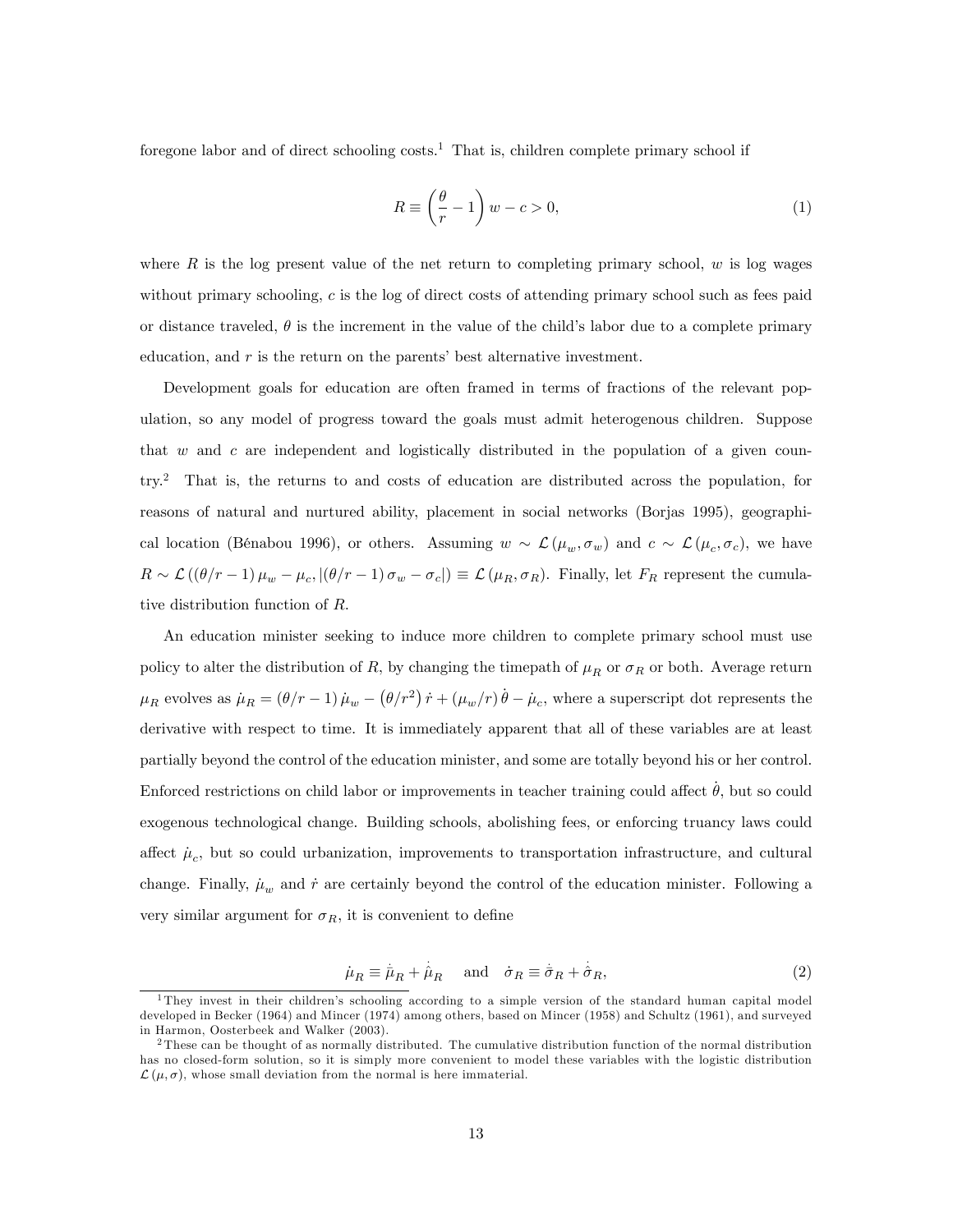where a superscript bar  $(\dot{\bar{\mu}}_R, \dot{\bar{\sigma}}_R)$  suggests that the variable is taken as given by an education policymaker, and a 'hat'  $(\hat{\mu}_R, \hat{\sigma}_R)$  suggests that that variable could be influenced by an education policymaker.<sup>3</sup>

The fraction of children meeting condition (1) and thus completing primary school is

$$
s_t = 1 - F_R(0) = \left(1 + e^{-\frac{\pi}{\sqrt{3}} \frac{\mu_R}{\sigma_R}}\right)^{-1}.
$$
 (3)

It follows from (2) and (3) that the rate of change of primary completion is

$$
\frac{\dot{s}_t}{s_t} = (\bar{a} + \hat{a}) (1 - s_t), \qquad (4)
$$

where the "transition speed"  $a \equiv \bar{a} + \hat{a}$  is a measure of how quickly the country approaches universal primary education from a given starting point, letting  $\bar{a} \equiv \frac{\pi}{\sqrt{3}}$  $\frac{\mu_R}{\sigma_R}$  $\int \frac{1}{\mu} R$  $\frac{1}{\mu_R}$  –  $\frac{\dot{\bar{\sigma}}_{R}}{\sigma_{R}}$ ) and  $\hat{a} \equiv$  $\frac{\pi}{\sqrt{3}}$  $\frac{\mu_R}{\sigma_R}$  $\int \hat{\mu}_R$  $\frac{R}{\mu_R}$  –  $\frac{\dot{\hat{\sigma}}_{R}}{\sigma_{R}}$  $\setminus$ .

A first step in determining how much education policymakers can do to move countries more quickly toward universal primary education is to decompose the variance of  $(4)$ . As a first pass, how much of the variation in  $\dot{s}_t/s_t$  across countries can be attributed to variation in  $(1 - s_t)$ , which is beyond policymakers' control, and how much to  $a$ ? Second, at a finer level of detail, how much can be attributed to  $\hat{a}$ , the portion of the transition speed that policymakers can influence to any meaningful degree? The next section explores the first question, and the section thereafter explores the second question.

## 5 Assume a uniform transition speed

The Bernoulli equation (4) yields  $s_t = (1 + e^{-a(t-b)})^{-1}$ , the S-shaped logistic growth curve developed by Belgian mathematical biologist Pierre-François Verhulst (1838). The shape of the curve reflects the diminishing speed of later increases in attainment, called "ceiling effects" by Meyer et al. (1992) and dubbed the "global education transition" by Wils  $(2003)$  and Wils and O'Connor  $(2003a)$ . Assuming for the moment that there is a transition speed  $a$  typical of all countries, for country  $i$  we

<sup>&</sup>lt;sup>3</sup>Where  $\bar{\mu}_R \equiv (\theta/r - 1) \mu_w - (\theta/r^2) \dot{r}$  and  $\mu_R \equiv (\mu_w/r) \dot{\theta} - \mu_c$ . Likewise  $\bar{\sigma}_R \equiv \pm ((\theta/r - 1) \dot{\sigma}_w - (\theta/r^2) \dot{r})$  and  $\hat{\sigma}_R \equiv \pm ((\mu_w/r) \dot{\theta} - \dot{\sigma}_c)$ , where the signs depend on whether or not  $(\theta/r - 1) \sigma_w - \sigma_c > 0$ .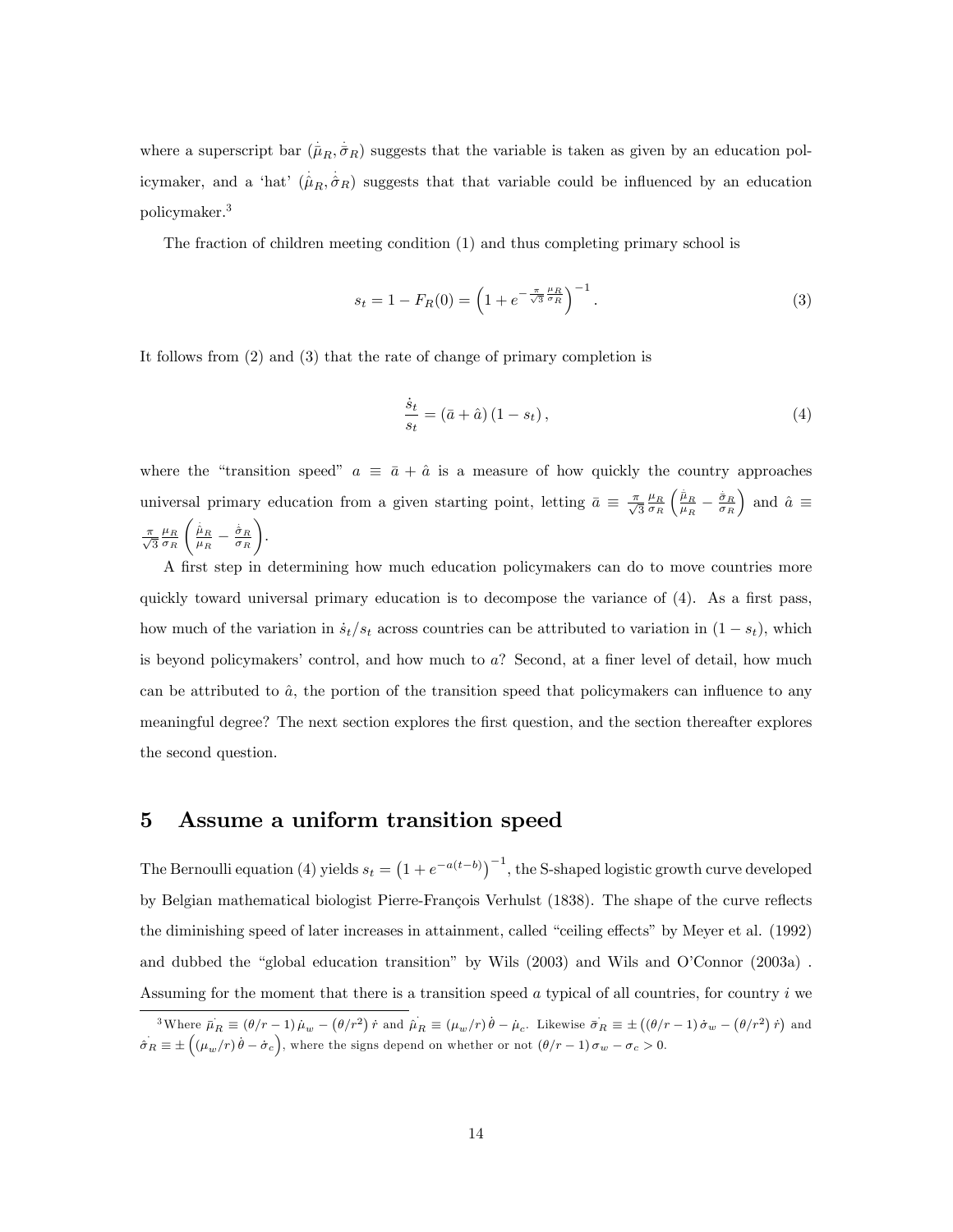have

$$
-\ln\left(\frac{1}{s_{i,t}}-1\right) = at - ab_i.
$$
\n(5)

#### 5.1 The typical transition speed, 1960-2000

Table 3 summarizes the variables in the database. Table 4 presents the results of regressions based on equation (5), using net primary enrollment as s. The analysis includes only those countries for which at least two observations over time are available.

The analysis demands that we account in some way for countries that report net enrollment over  $100\%$ —a measurement error arising from inappropriate counting of children held back or from the fact that it is easier to count children in school in than children in the whole population by age group. In equation (5), those observations are censored since the logarithm of a negative number is undefined. We can either ignore this issue, as in column  $(1)$  of Table 3, analyze only those countries that never report  $s > 100\%$  as in column (2), or use nonlinear regression to estimate is  $s_t = (1 + e^{-a(t-b)})^{-1}$  directly.<sup>4</sup> The confidence intervals for the various estimates of a overlap at about 0.04.

Two features stand out from Table 4. The first is that given the year  $b_i$  in which each country achieved 50% enrollment, and a single transition speed  $a \approx 0.04$  typical of the world as a whole, we can predict roughly 90% of the variation in net primary enrollment in all countries for the entire postwar period. Each country has its own circumstance, but it is nevertheless meaningful to speak of "the" education transition.<sup>5</sup> This does not suggest that there is one path that all must take, but that there is a remarkably homogenous set of paths that most have taken.

The second is that the typical transition occurs at a measured pace. Figure 1 shows the typical transition as a solid line compared to actual net primary enrollment data. "Adjusted year" is the difference between the year of the quinquennial datapoints and the estimate  $\hat{b}_i$  from (5). The figure thus reveals how the transition might look if every country had reached 50% enrollment in the same year. If that were the case, then in the postwar 20th century the typical country—rich or poor—would have risen to 70% after 22.3 years,  $80\%$  after 36.4 years, and 90% after 57.7 years.<sup>6</sup>

<sup>&</sup>lt;sup>4</sup>The nonlinear regression constrains  $b_i \ge 1750$  and omits outliers BLR 2000 and PLW 2000. The results are not sensitive to either of these restrictions.

<sup>5</sup> Simon and Boggs (1997) document pictorially that despite wide international variation in primary education expenditures per student, the rate of transition from low to high enrollments has been remarkably uniform across a wide variety of countries.

 $6$ Wils and O'Connor (2003a), who use a much more limited dataset and proxy enrollment with literacy acquisition, find that the typical country in this period took 35-80 years to make a hypothetical transition from 10% net primary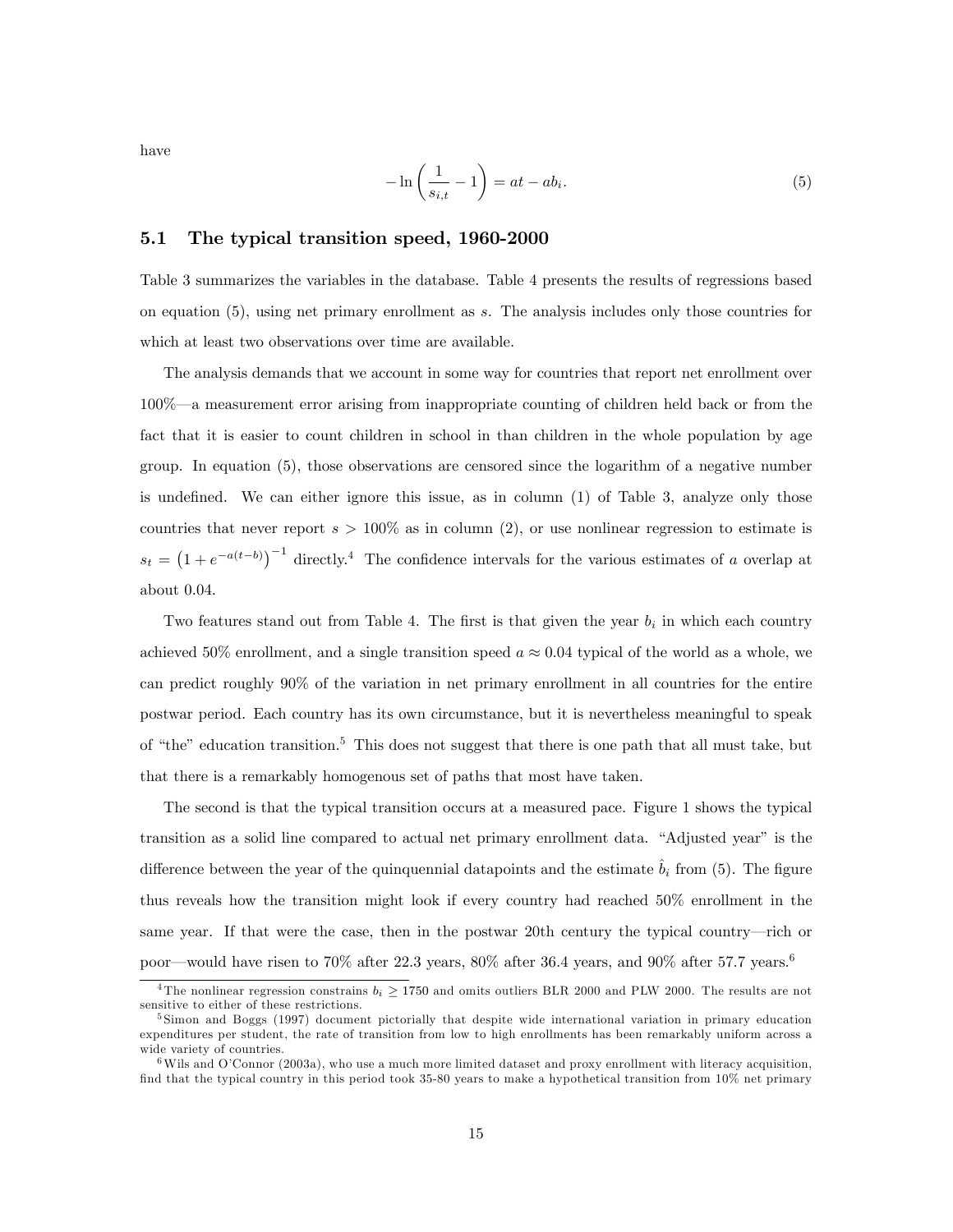### 5.2 The typical transiton speed before 1914

While this may seem slow, it is in fact an unprecedented achievement. In the late 19th and early 20th centuries, when today's rich countries had levels of school enrollment more comparable to those seen in today's poorer countries, they took significantly longer to undergo the same transition. Table 5 presents regressions based on  $(5)$ , both for all 35 countries<sup>7</sup> on which we have data and for the 16 countries among them that are today the most developed.<sup>8</sup>

The dependent variable in Table 5 is not net primary enrollment because surviving statistics for most of these countries do not allow its calculation. Rather, it is the number of people of any age enrolled in primary school divided by the size of the population under the age of 15, analogous to but not precisely equal to gross enrollment (the denominator includes infants). Since the highest level of this statistic in any of these countries was approximately 60% during the entire period 1865-2000, 60% was chosen as the presumed maximum value for the linear analysis of columns 1 and 2. The material results are not sensitive to this assumption, as revealed when the assumption is relaxed by the nonlinear analysis of columns 3 and 4. Figure 2 shows the typical transition for all 35 countries before 1914. The S-shaped pathway for educational expansion in this period, first reported by Meyer et al. (1992), is evident.

Again, the regressand is not the same in Tables 4 and 5, so the results are not comparable in the narrowest sense. But the units of the transition speed are percent of the maximum value per year; it measures how long these countries typically took to get from low levels of enrollment to high levels. Table 4 implies that the typical country after 1960 took about 28 years to get from 75% of the worldwide maximum level of that enrollment statistic to 90% of the maximum. Table 5 reveals that before 1914 it took about 41 years to get from 75% of the worldwide maximum value of net primary enrollment to 90% of the maximum. These results would be incomparable to the extent that the demographic structure of the countries in question was rapidly changing at the time rapid increases in population growth would inflate the denominator of the regressand in Table 5 and

enrollment to 90%—much more rapidly than the 115 years implied by the figures here. The two results are not comparable for many reasons. Among these are that literacy figures are often compiled by census takers who simply ask whether or not the respondent is literate and are therefore a poor proxy for school completion, and are furthermore undesirable for the present purposes because development goals are not stated in literacy terms.

<sup>7</sup>Argentina, Australia, Austria-Hungary (now Austria and Hungary), Brazil, Canada, Ceylon (now Sri Lanka), Chile, China, Colombia, Cuba, Denmark, Egypt, France, Germany, Greece, India, Netherlands Indies (now Indonesia), Italy, Japan, Mexico, Burma (now Myanmar), New Zealand, Norway, Peru, Philippines, Portugal, Russia, Serbia (now Serbia and Montenegro), Spain, Sweden, Siam (now Thailand), Anatolian portion of Ottoman Empire (now Turkey), United Kingdom, United States, Uruguay. The nonlinear analysis constrains Constrains  $b_i \geq 1650$ .

<sup>8</sup>Australia, Austria-Hungary, Canada, Denmark, France, Germany, Greece, Italy, Japan, New Zealand, Norway, Portugal, Spain, Sweden, United Kingdom, United States.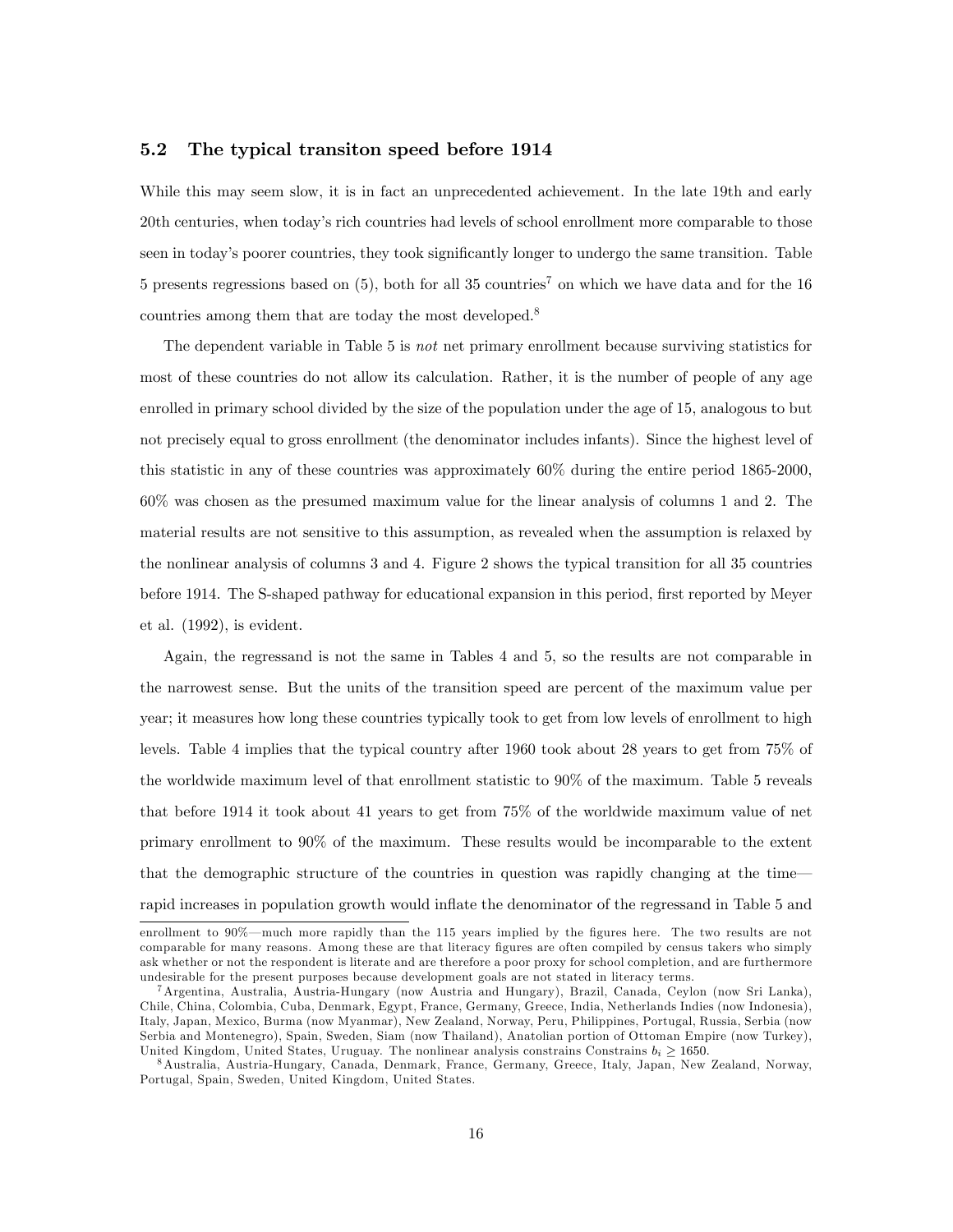depress the estimated coefficient on year—but it was not. Aside from New Zealand and Ceylon, the rate of population growth was not changing fast enough in these countries at this time for a panel regression of population growth on time to yield a statistically significant coefficient (results not reported).

## 6 Allow heterogeneous transition speed

While it is thus reasonable to speak of a typical transition speed, it is of course not true that all countries have the same transition speed. Modifying equation (5) to allow for a random coefficient  $a_i$ and employing the estimator of Hildreth and Houck (1968) allows calculation of the  $\chi^2$ -distributed Swamy (1970) statistic, which Johnston (1984) has shown is equivalent to testing the null hypothesis that  $a_i = a \forall i$ . In the case of the first column of Table 4,  $\chi_{190}^2 = 9,230$  and the null is rejected at  $p < 1\%$ . Cross-country heterogeneity of a is statistically significant during 1960-2000.

We now relax the assumption that all countries have the same transition speed. Let each country have an idiosyncratic transition speed  $a_i = Z_i'\Gamma + v$ , where  $Z_i = (z_{i,1},...,z_{i,n})'$  is a vector of known characteristics of country i exogenous to the transition speed,  $\Gamma = (\gamma_1, ..., \gamma_n)'$  is an unknown vector of coefficients common to all countries, and  $v$  is some unknown constant common to all countries. Together with equation (5), this implies

$$
-\ln\left(\frac{1}{s_{i,t}} - 1\right) = vt + t\sum_{j=1}^{n} z_{i,j}\gamma_j + c_i,
$$
\n(6)

where  $c_i \equiv -a_i b_i$ . Equation (6) lends itself to estimation with country fixed effects to capture  $c_i$ . The coefficient on the interaction of each country characteristic  $z_{i,j}$  with the year t—the second term on the right-hand side—yields an estimate of  $\gamma_j$ , the degree of correlation between a marginal change in that characteristic and a change in the transition speed. Random effects, though more efficient, would give biased coefficient estimates in this case since the country effect is systematically related to the interaction term through  $(Z_i, \Gamma)$ .

Table 6 estimates equation (6) for a set of country-characteristics  $Z_i$  measured at the year 1980. The three numbers reported for each variable are the estimated coefficient, the standard error (in round braces) and the standardized coefficient (in square braces).<sup>9</sup> Variables under the control

 $^{9}$ The standardized coefficient is coefficient estimate if regressors and regressand are first normalized to mean zero and standard deviation one. It is represents the number of standard deviations of the dependent variable explained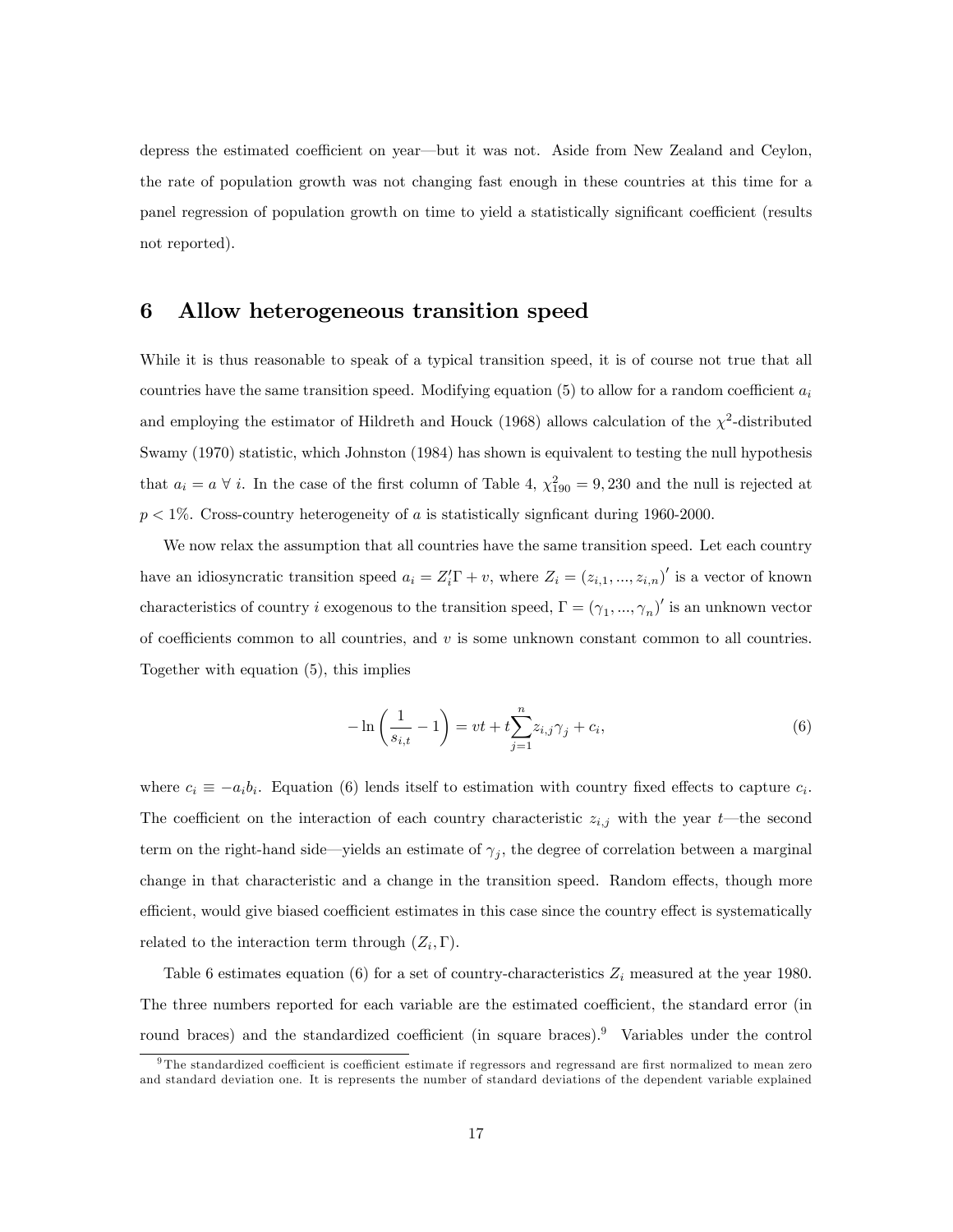of education policymakers, and thus determining  $\hat{a}$ , include public expenditure on education as a percent of GDP and the pupil-teacher ratio in primary education. While the coefficients on both of these variables have the expected sign, neither is statistically significant. Moreover, the standardized coefficients reveal that alongside other country characteristics, neither is economically significant.

A brief calculation illustrates the meaning of these estimates. From Table 3, the typical country had GDP per capita at Purchasing Power Parity in 1980 of \$4,380 and spent 4.0% of its GDP on public education. If we reduce that countryís income to \$3,060, the transition speed slows from  $a = 0.0378$  (column 1) to  $a = 0.0291$  (since  $(30.6 - 43.8) \times 0.000658 = -0.00869$ ). If we then increase its public education spending to 11.3% of GDP, the highest value on record, this is just enough to bring the transition speed exactly back to  $0.0378$  (since  $(0.113 - 0.040) \times 0.119 = +0.00869$ ). Even this is an optimistic assessment of the ability of education expenditures to make up the difference, because the statistical insignificance of the coefficient estimate means that we cannot be sure it is different from zero. If income falls below \$3,060 (roughly the level of Paraguay or Papua New Guinea), educational expenditures would need to rise to levels higher than have ever been seen in any developed or developing country—all else equal—to keep the country at the typical transition speed.

In other words, the coefficient estimates suggest that for very poor countries,  $\bar{a}$  is much more important than  $\hat{a}$  in determining the transition speed. In the poorest countries, those with less than \$3,060 a year in PPP income or roughly one third of the countries on earth, no reasonable amount of education expenditure can—in and of itself, and all else equal—even bring them up to the typical transition speed, much less make them vault beyond it. This does not in the slighest imply that poor countries cannot move faster than the typical transition speed (many have), but only that there is no evidence whatsoever that increased education expenditures—*per se* and all else equal—are capable of bringing this about.

It is difficult to conduct a similar exercise for the pupil-teacher ratio, since the high correlation between that ratio and GDP per capita  $(-0.684)$  means that multicollinearily may cloud the relative importance of their coefficients. The pattern revealed in the standardized coefficients is, however, clearly that the structure of the economy and the extent and distribution of adults' education have been far more highly correlated with rapid expansion of enrollment than has provision of additional

by a one standard-deviation change in each independent variable, and allows comparison of correlation magnitudes across regressors measured in different units.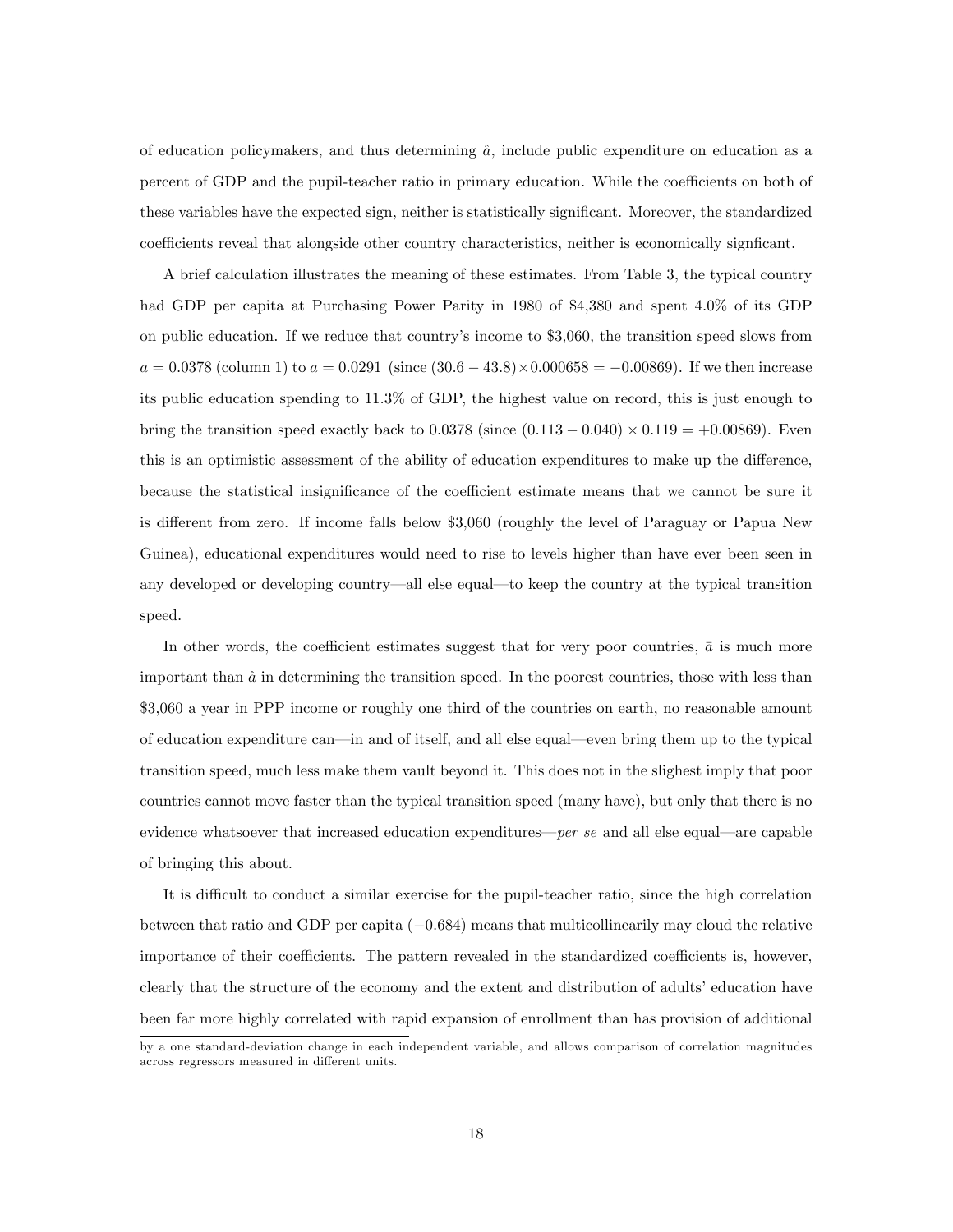teachers.

Thomas et al. (2001) estimate Gini coefficients based on educational attainment, where a value of zero indicates that the entire population has completed the same number of years of schooling and a value of one means that only one person in the country has completed any years of schooling at all. The fact that a higher education Gini index is associated with faster primary enrollment transition speeds in Table 6 might be expected for several reasons. One of these is that if the return to a marginal year of education tends to rise for each year—as Duraisamy (2002) has shown for India and Siphambe (2000) for Botswana—then communities might require the "demonstration effect" of watching a small number of their members go far enough to realize high returns before choosing to invest in the initial, low-return years. Another is that communities believe from the start that high returns can be realized at higher levels of education, but do not believe that returns are high for primary education alone, so wait until secondary schools are sufficiently available for there to be some reasonable chance of their child continuing past primary school before enrolling their children in primary. This last is suggested, though not proven, by the fact that no country today has achieved over 90% primary net enrollment without having at least roughly 35% secondary net enrollment.

There is no conflict between the observation that household income shows up in surveys as a strong determinant of enrollment decisions whereas Figure 1 suggests that many countries raised enrollments where income did not grow. In the language of equations  $(1)$  and  $(2)$ , rising wages w can raise  $\mu_R$  and  $\sigma_R$ , but so can many other forces. Technological diffusion can change r, for example, and slow changes in parents' child-rearing practices can change the benefits  $\theta$  that children receive from being in school. But the speed of these changes, too, is structurally constrained.

## 7 The gender transition

The transition from low to high enrollments has followed different paths for girls and boys. It is therefore interesting to disaggregate the preceding analysis by gender. The variable of interest for gender equity goals in education has frequently been the ratio of female enrollment to male enrollment at a given level.

Coverage for gender-disaggregated data is more limited for net enrollment than for gross. It is therefore tempting to calculate the female-to-male ratio for gross enrollment and let this serve as a proxy for the net ratio, allowing recourse to much more extensive data. The drawback of this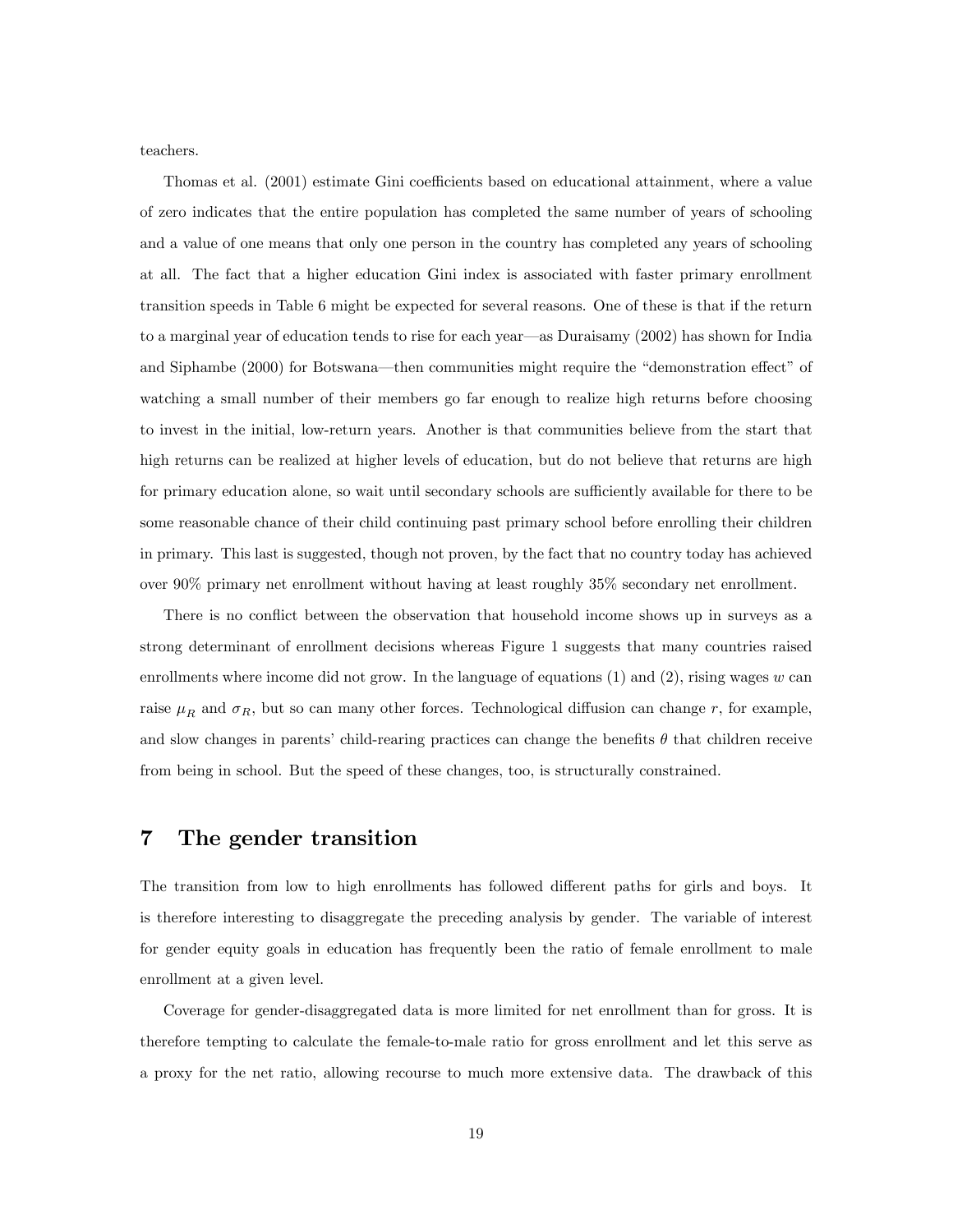approach is that the evolution of this ratio cannot be expressed exactly as a function of time and of the ratio itself; some inclusion of gender-disaggregated net enrollment data is necessary to model the timepath of the ratio exactly. There is thus a tradeoff between approximating the evolution of this ratio with better data, or measuring it exactly with worse data. Here we take both approaches.

First we use better data and an approximate functional form to model the gender transition. Let  $r \equiv s^f/s^m$  represent the ratio of female net enrollment to male net enrollment. From  $\dot{r}/r =$  $s^f/s^f - \dot{s}^m/s^m$ , equation (4) gives  $\dot{r}/r = a^f (1 - s^f) - a^m (1 - s^m)$ , or

$$
\frac{\dot{r}}{r} = \left(a^f - a^m\right) + a^f s^m \left(\frac{a^m}{a^f} - r\right). \tag{7}
$$

When  $a^f \approx a^m$ , then as  $s^m$  approaches unity, (7) will resemble (4) and the growth of r will be roughly logistic. Taking the ratio of female gross enrollment to male gross enrollment as a proxy for r, we can therefore use an equation analogous to  $(5)$  to model the evolution of r. That is,  $-\ln((1 - r)/r)$  is approximately linear in t. Table 7 takes advantage of this fact to estimate the corresponding speed of transition to parity in the gross enrollment ratio for primary and secondary education. Figure 3 shows the typical transition for gender ratios in primary education, and reveals that the logistic curve is indeed a good approximation of the true process.

The numbers suggest, for example, that a country whose ratio of girls' gross primary enrollment to boys' is  $0.8$  typically takes 28 years to reach a ratio of  $0.95$ . In secondary education, the transition from 0.8 to 0.95 has typically taken 29 years.

Now we use more limited data and an exact functional form to model the gender transition. The distributions of the parameters of enrollment condition  $(1)$  could be quite different for girls than for boys. Different labor roles in the home and different degrees of labor force participation by women could mean that w and  $\theta$  are distributed differently for each gender. Sexual harassment in public spaces, among other factors, could mean that  $c$  differs by gender as well. Such differences are supported by volumnious micro research, such as Herz et al. (1991). In short, boys and girls could follow different versions of equation  $(4)$ .

First, assume that the female transition speed  $a^f$  is common to all countries, as is the male transition speed  $a^m$ . Each gender would then have a separate relationship (5), estimated in Table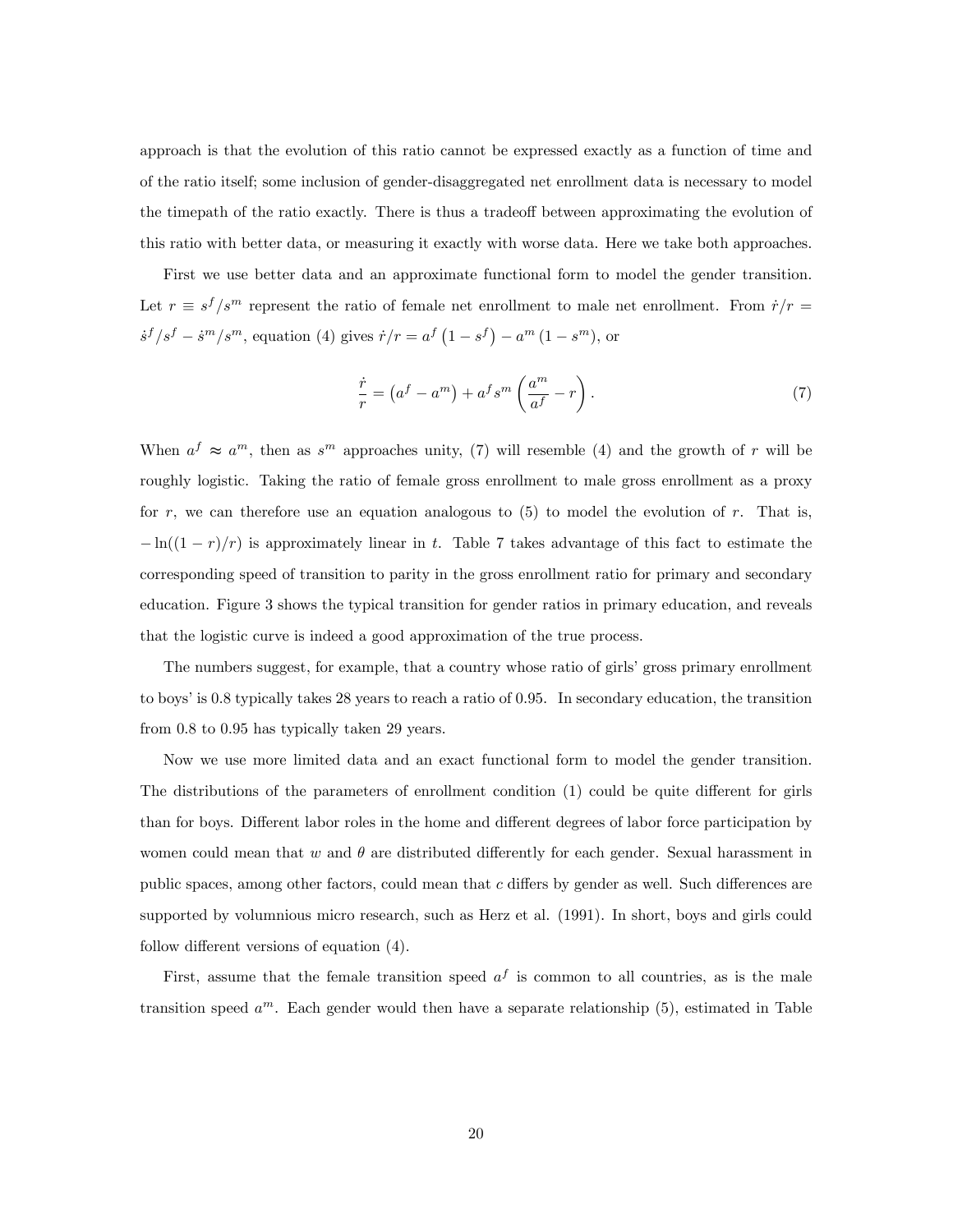#### 8. The difference of these equations is

$$
-\ln\left(\frac{1/s_{i,t}^f - 1}{1/s_{i,t}^m - 1}\right) = \left(a^f - a^m\right)t - c_i',\tag{8}
$$

where  $c_i' \equiv a^f b_i^f - a^m b_i^m$  is a country-specific constant. The first and third columns of Table 9 estimate this relationship, confirming that the difference between  $a^f$  and  $a^m$  in Table 8 is indeed statistically significant. The big picture since 1950 is that girls' primary and secondary enrollments have been catching up to those of boys, that the gender gap in education is closing—supporting the results of Wils (2003), but contrary to the finding of Ahuja and Filmer (1995).

Relaxing the constraint that  $(a^f - a^m)$  is identical across countries, the equation analogous to  $(6)$  is

$$
-\ln\left(\frac{1/s_{i,t}^f - 1}{1/s_{i,t}^m - 1}\right) = \left(v^f - v^m\right)t + t\sum_{j=1}^n z_{i,j}\left(\gamma_j^f - \gamma_j^m\right) + c_i''.
$$
\n(9)

where  $c''_i \equiv a_i^f b_i^f - a_i^m b_i^m$  is a country-specific constant. Estimates of the coefficient on the interaction term between t and each country characteristic  $z_{i,j}$  reveal the correlation between that characteristic and the degree to which transition speed is faster for females than for males. Table 9 explores this relationship as well. The included set of country characteristics is intended to capture some aspects of women's social and economic status, repeatedly identified as major determinants of the level of girls' schooling relative to boys' (e.g. Stromquist 1989; King and Hill 1993).

The estimates suggest that populations that are a priori more educated have been quicker to close the gender gap, as suggested by Wils and Goujon (1998). Female labor force participation is positively but not statistically significantly correlated with faster transitions to gender parity at the primary level. The sign of this relationship is suggested e.g. by the work of King (1996) in Peru.

Higher fertility, interestingly, is associated with faster elimination of the gender gap. Perhaps families with one boy and one girl might elect to keep the daughter out of school to assist with household tasks, while a family with five boys and five girls can send four of the girls to school and get the same household labor. This is consistent with Glick and Sahn (2000), who found that having a large number of sisters increased the years of schooling for girls in Guinea, and Al-Samarrai and Peasgood (1998) who found that the number of children in the household significantly increased primary enrollment and completion rates in Tanzania, as well as the Öndings of Canagarajah and Coulombe (1997) in Ghana and World Bank (1997) in Pakistan.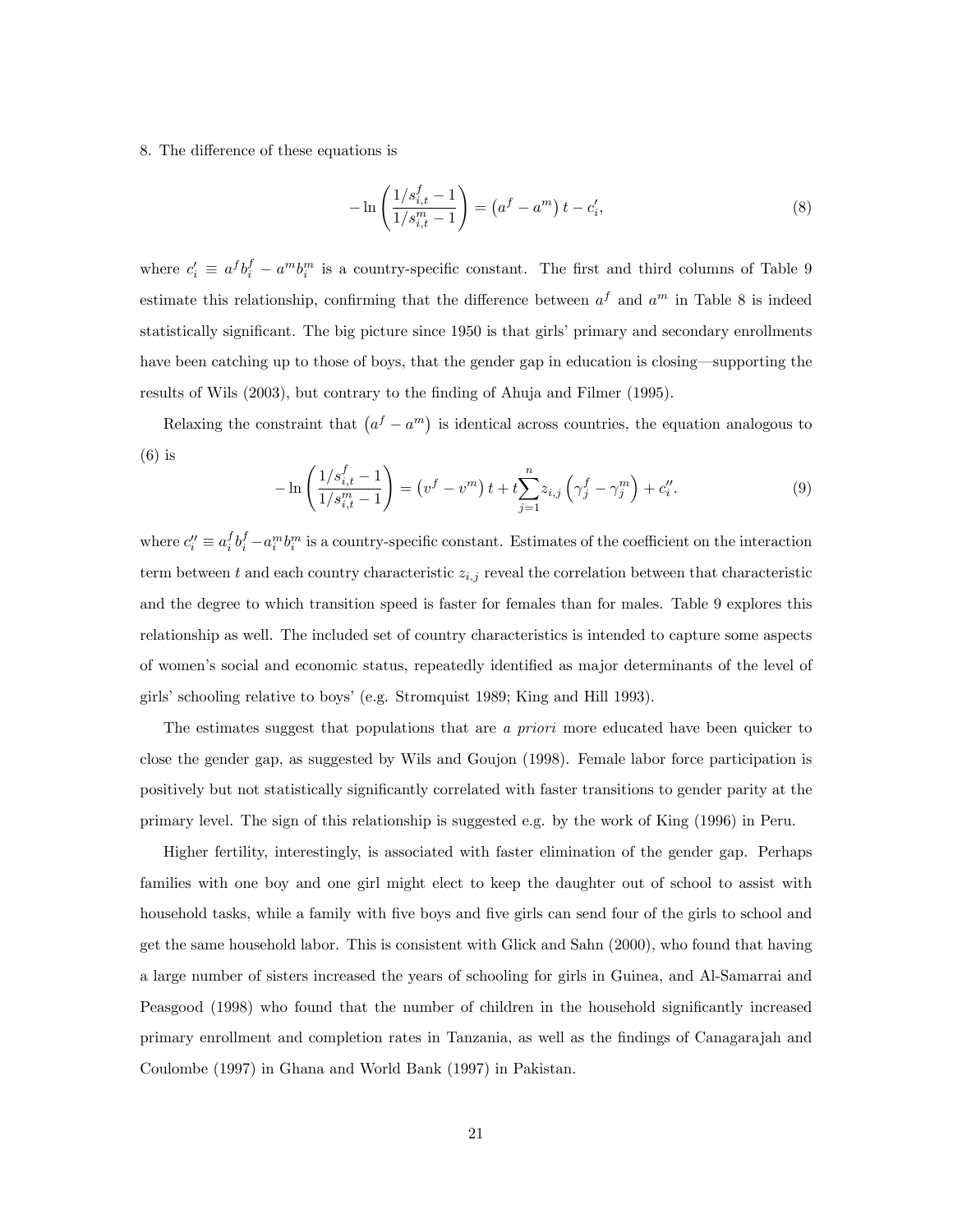Finally, populations with high proportions of their population professing Christian, Muslim, or indigenous/animist faith have been slower to make the transition to gender parity in primary education. All else equal, poorer countries have notably been just as effective as richer ones at closing the gender gap in education—as Filmer et al. (1998) find at the state level in India and Pakistan, Shapiro and Tambase (2001) find for households in Kinshasa, and Pal (2003) finds among households in West Bengal.

While these characteristics do not come close to explaining all of the variation in the data, they do point out that 1) worldwide girls have been slowly closing the gender gap with boys, 2) this process is relatively uniform and takes many decades, and 3) what variation there has been across countries in the speed of this 'catching up' has been correlated with many factors beyond the control of education policymakers.

## 8 Case studies

#### 8.1 Many 'off track' countries are moving at blistering speed

Figure 4 shows alternative futures for net primary enrollment in Burkina Faso, a country classified as "seriously off track" in an education progress report published by the World Bank (Bruns et al. 2003, p. 180). Circles show actual data from the recent Burkinabe past. The solid line fits equation (5) to those data to approximate the current trend. The long-dashed line shows the path that would be necessary to meet the second Millennium Development Goal, a radical departure from the past several decades. The short-dashed line shows the hypothetical path Burkina Faso would follow if it were to move at the typical post-1960 transition speed measured in Table 4. Finally, the dotted line shows the path according to the typical 19th-century transition speed of today's richest countries. The transition speed parameter a for Burkina Faso is 0.058, while for the typical country after 1960 it was 0.038 and for the typical rich country in the nineteenth century, 0.027.

Burkina Faso may indeed be "seriously off track" to meet the Millennium Development Goals, but it has spent the last few decades bringing children into primary school at more than twice the rate achieved by today's rich countries when they were developing. It has also far exceeded the typical transition speed of all countries collectively, rich and poor, after 1960. It has done this with an economy far less developed than the leading economies of the 1800s and less developed than the vast majority of countries after 1960. In historical perspective, Burkina Faso is better than "on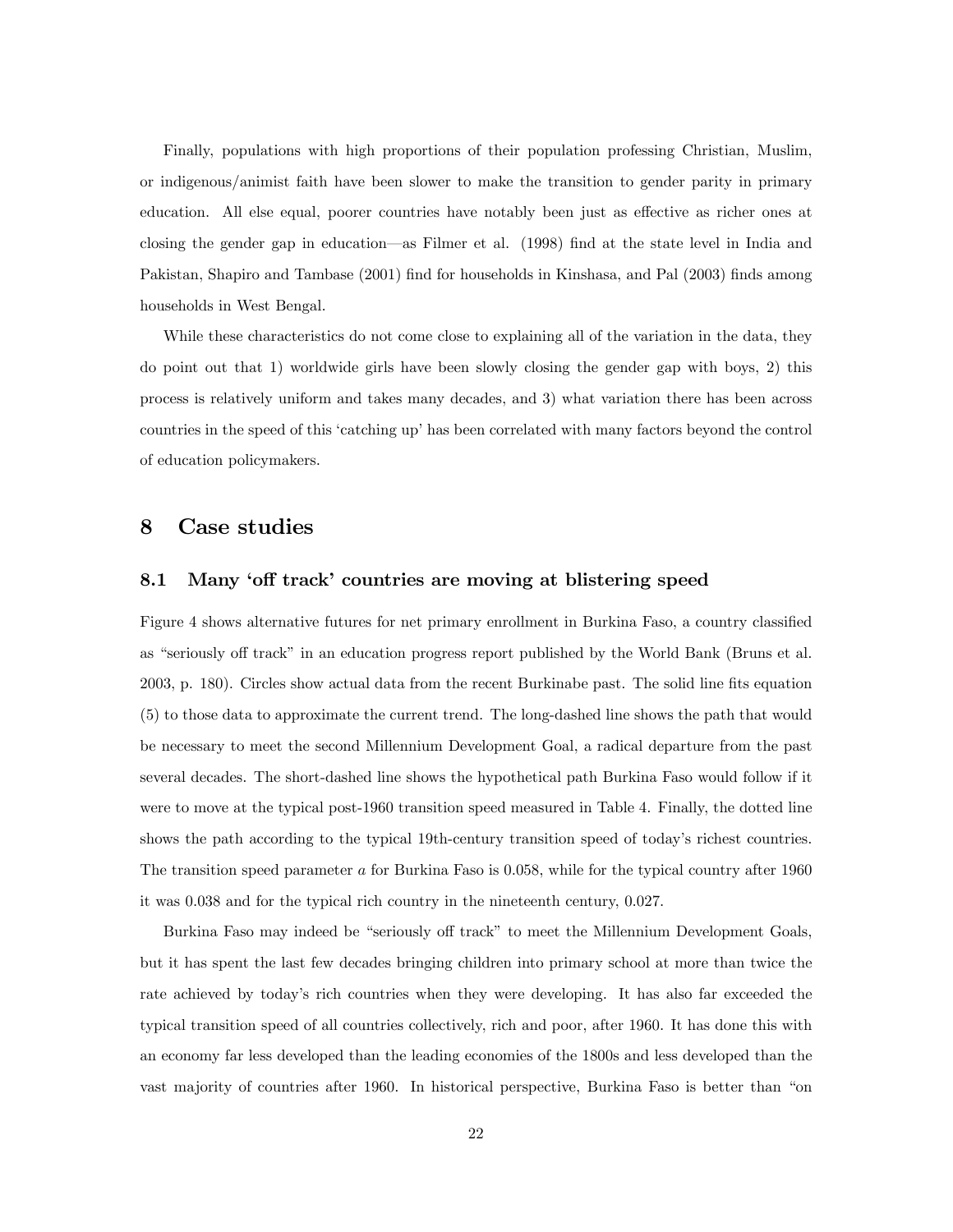track" for any reasonable education goal. It could only be "off track" for a goal divorced from a century and a half of experience by hundreds of millions of families and countless well-intentioned policymakers.

Table 10 documents the same information regarding a variety of the poorest countries for which we have a sufficiently long time series to comfortably fit equation (5) by individual countries. Of these, only The Gambia and Nicaragua are classified as "on track" by Bruns et al. (2003, p. 176). The reality is that none of these countries will meet the second Millennium Development Goal, but with very limited resources all of them are likely to outshine the past performance both of their peers and of today's wealthiest nations.

#### 8.2 'Development goals' of the 19th century

This last point is underscored by Table 11, which presents a picture of the education development goals today's rich countries once set for themselves. The first column gives the year in which compulsory primary education was first legally instituted<sup>10</sup>—a form of national development goal since *de jure* universal education preceded *de facto* in all these cases. The next column gives GDP per capita in the year that compulsory basic schooling was instated, expressed in 1990 US\$; compare these figures to the rightmost column of Table 10 (all from Maddison 2001). The next two columns show the evolution, starting in that year and over the following three decades, of the number of people enrolled in primary school divided by the population under age 15. Recalling Table 5, note that progress toward roughly 60% indicates progress toward universal primary enrollment.

It stands out starkly in this table that when today's rich countries made universal primary enrollment a national development goal, 1) they were richer than today's lowest-income countries, and 2) they either set the goal when they had nearly achieved universal enrollment, or took several decades to approach it. For example, when Massachusetts became the first state to declare compulsory primary education in 1852, the US was richer than most of the countries in Table 10 and had already reached relatively high levels of enrollment.<sup>11</sup> As Goldin (1999, p.8) notes for the US,

 $101852$  is the year in which Massachusetts established compulsory basic schooling; all states in the union did not have such laws until 1918 (Goldin 1999). 1872 is the year in which Victoria colony instituted compulsory basic schooling; the rest of what is now Australia followed during 1875-1880 (Cubberly 1920, Ch. 27). Italy established three years of compulsory basic education in 1877, but "little had been accomplished in enforcing the compulsion previous to the new compulsory law of 1904" (ibid., Ch. 23). The rest of these years come from Cubberly (1920) or Godo and Hayami (2002).

 $11$ In 1852 income per capita in Massachusetts was roughly 35% higher than the national average shown in the table. or roughly \$2,700 in 1991 dollars, which only strengthens the conclusion (Maddison [2001] adjusted by Richard A. Easterlin, [1961], "Regional income trends, 1840-1950," in Seymour Harris, ed., American Economic History [New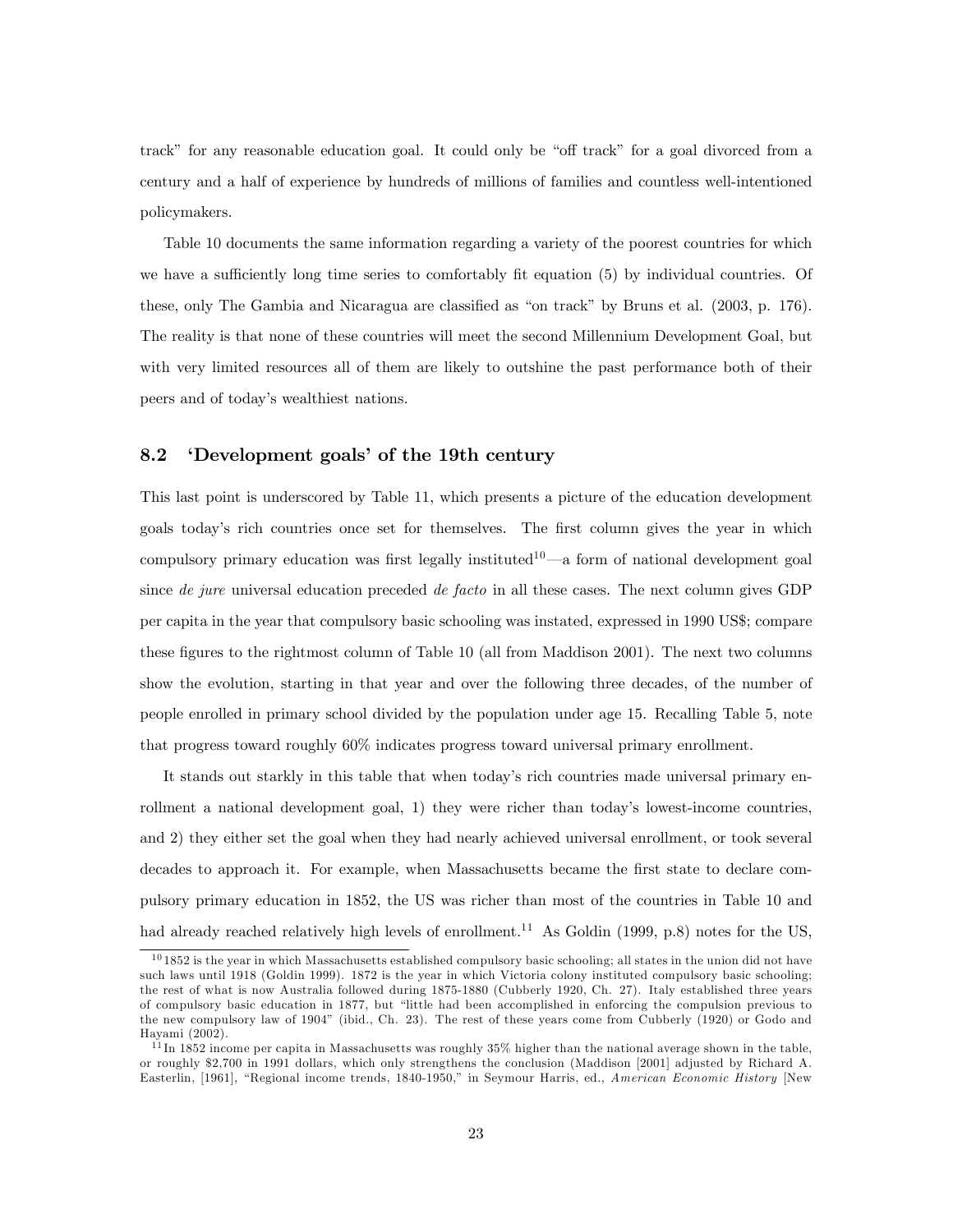ì[a]lthough compulsory education laws were also passed during the period of the common [primary] school transformation, it is believed that they lagged rather than led it. That is, the state laws were passed only after the majority of youths had already gone beyond the age of compulsion in the laws." Japan's Primary School Order (Shogakko Rei) of 1886 introduced compulsory education of four years<sup>12</sup> when income per capita was somewhat lower and schooling much less widespread, but progress toward the upper bound of roughly  $62\%$  from Table 5 was very slow—from  $24\%$  to  $38\%$ over the following three decades.

These stylized facts are not limited to the countries in the table; Jónasson (2002) finds that in Iceland since 1900, "ilt has never been the case that laws stipulating compulsory education have preceded important changes in school attendance." Nor are they limited to primary education: Goldin and Katz (2003) find that a scant five percent of the massive increases in secondary enrollments in the United States from 1910 to 1939 can be attributed to compulsory schooling and child labor laws. The rises are instead attributable to increases in and equitable distribution of wealth and economic opportunity as well as demographic changes and social stability (Goldin and Katz 1997).

#### 8.3 Bad news for the goals, good news for many children

What can we expect in today's developing countries over the next few decades? It is instructive to test the out-of-sample predictive power of equation (5) by fitting it to past data and comparing its predictions to actual performance. Table 12 carries out this exercise for net primary enrollment. Suppose we were sitting at the Education for All meeting in Jomtien, Thailand, in 1990. We would no longer have access to any data recorded after that year. The first column records the simple average, across countries, of net primary enrollment in each region in 1990. Suppose we were then to estimate the typical transition speed for net primary enrollment up to 1990 and use this to predict what would happen to regional enrollment levels by 2000, Jomtien's goal year for universal primary enrollment.

These predictions, shown in the second column, match quite well with actual performance since Jomtien—in the third column. All the same pledges of aid and political will were heard at Jomtien as were heard at Karachi in 1960 and at New York in 2000, but equation (5) turns out to be a

York: McGraw-Hill], pp. 525-547, Table 1). All US states had introduced compulsory primary education by 1918, when national income per capita was around \$5,700 (based on Maddison 2001). The US first achieved gender parity in elementary education around 1900 (Goldin 1999).

 $12$  Extended to 6 years in 1907 (Godo and Hayami 2002).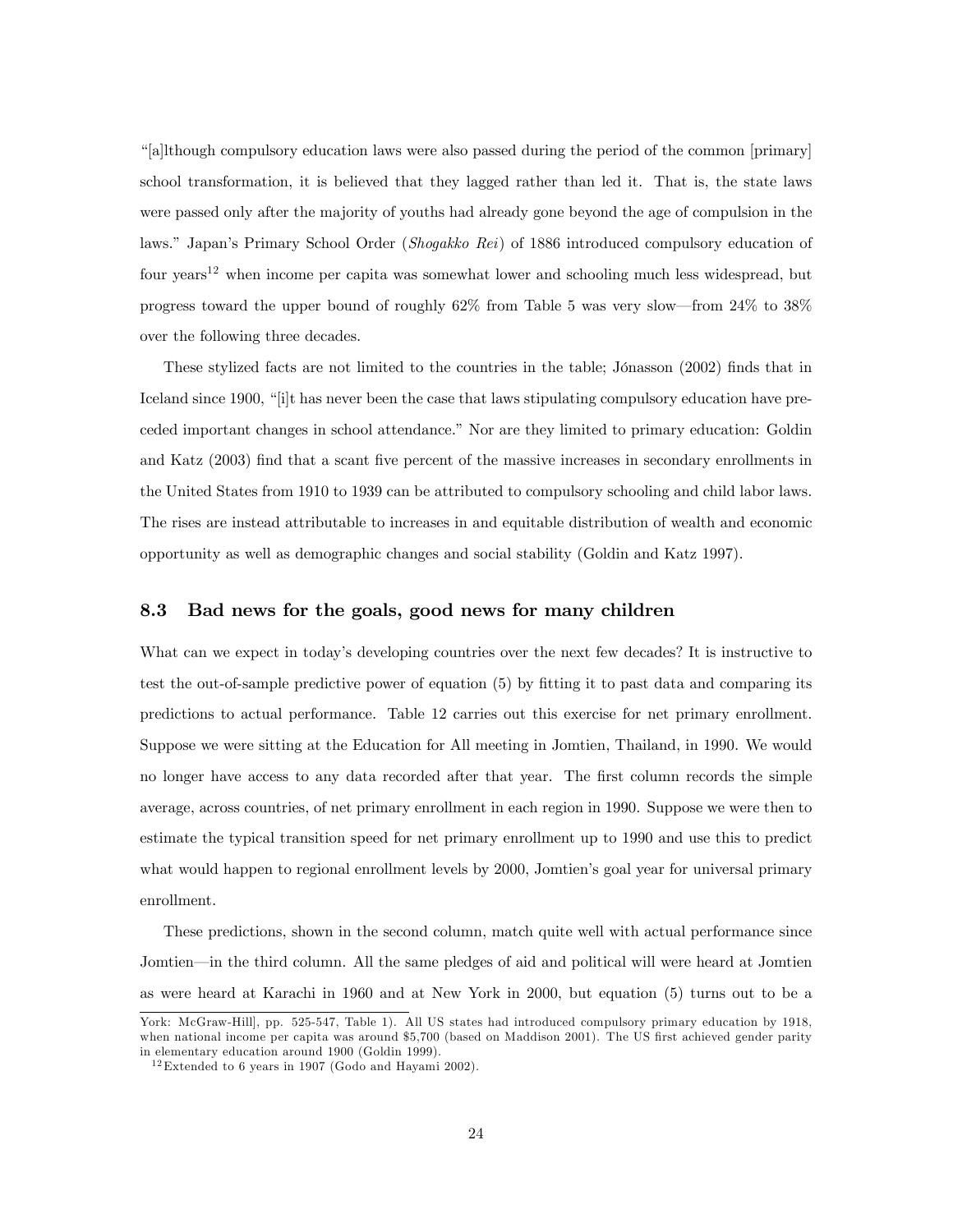far better predictor of events than the most impassioned pledges and goals. Sub-Saharan Africa, South Asia, and Latin America all beat the trend the world had been on prior to Jomtien, but this unprecedented success was naturally termed a failure. The fourth column of the table uses the same technique, this time with data through the year 2000, to predict where each region might stand in 2015.

Table 13 carries out a similar exercise for the gender ratio in primary schooling. South Asia and Middle East/North Africa missed the lofty goals of the Mexico City, Copenhagen, and Nairobi summits, but during the 1990s managed to beat the typical worldwide speed of transition to gender parity prior to 1990. Rather than malign the 'failure' of these heavily Muslim regions to get girls into school, we might justifiably celebrate their achievement.

### 8.4 'Best practice' or bubble?

Table 14 uses several cases to illustrate the message of the statistical tests in Table 6. The table shows sample enrollment rates to illustrate the rate of change over different periods selected for expository purposes, public expenditure on education as a percentage of GDP, public expenditure on primary schooling as a percentage of GDP per capita, and primary pupils per teacher—all averaged over the last decade of the period in question.

According to the typical speed of transition to universal primary education after 1960, a country starting at a net primary enrollment of 70% takes about 30 years to reach 90-95% enrollment. The first section of the table lists several countries that followed roughly this portion of the transition curve in the years leading up to 2000, at roughly the typical transition speed or a bit faster. Did all or most of them spend more than average on education? No. Did all of them have markedly more teachers per student than average? No, again.

The next section of the table gives examples of countries that experienced a notable stagnation of enrollment rates—such as Venezuela—or a major decline in enrollment over several years. While one might say that expenditure on primary education as a fraction of GDP per capita was lower than average in all of these, they also have high GDP per capita compared to many LDCs. Their total education expenditure and pupil-teacher ratios were not out of line with world averages. And glancing over the list, we have some idea of what happened in each country: war, political turmoil, natural resource crises, and misguided economic planning assailed the economies of the countries in question. Kenyan enrollments stagnated along with the Kenyan economy under the kleptocratic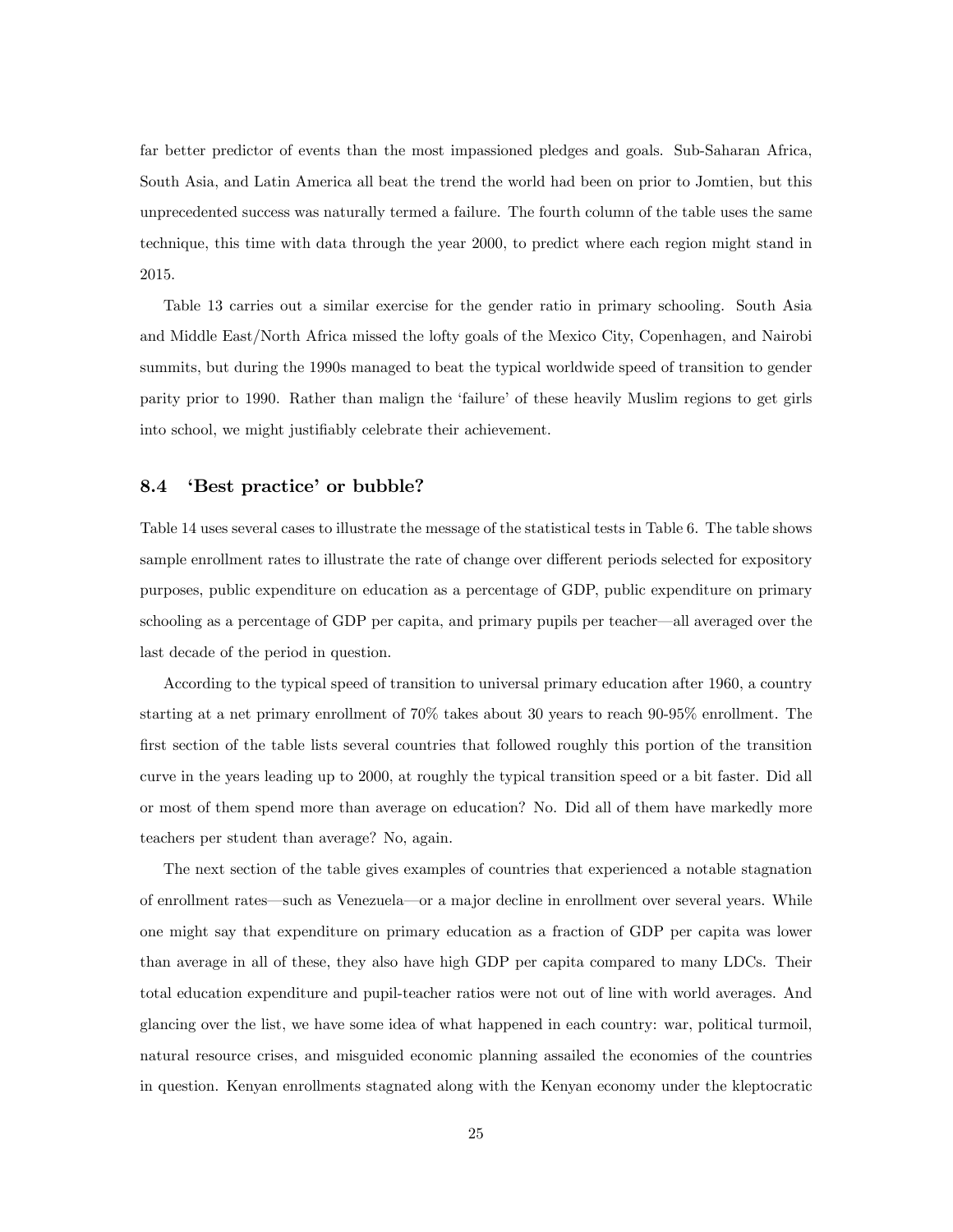Moi régime, and as willing as are Bedi et al. (2003) to ascribe the enrollment declines to school fees, a healthier Kenyan economy would certainly have eased the Öscal constraints that motivated those fees in the first place. As much as Julius Nyerere prattled about "education for liberation", his catastrophic ujamaa campaign and associated well-meaning socialist blunders helped eviscerate the Tanzanian economy (e.g. Schott 1998, pp. 223-261) and led directly to one of the largest and longest enrollment declines on the UNESCO record. These experiences do not eliminate the possibility that these countries might have raised enrollments with massive policy effort  $if$  economic conditions had been different. But instability, bungled economic plans, conflict, volatile terms of trade, and so on are the rule in the developing world, not the exception. For an education minister to claim that universal primary education could have been achieved in a developing world without turmoil is indeed of little use. The effect of such upsets on the economy and therefore on the incentives to invest in education are major determinants of education progress that are far beyond the control of Education Ministry budgets.

Finally, the table gives a few examples of very poor countries for which the enrollment numbers reported by UNESCO have risen at a rate sufficient to meet even extremely ambitious goals. While the world has looked to some of these countries to justify the feasibility of the Millennium Development Goals, it is important to look very closely at these numbers for Togo, Rwanda, Malawi, Uganda, Botswana, and Indonesia.

In Togo in the mid 1990s, as UNESCO-reported net primary enrollment soared from 69% to 84% in just two years, roughly half of primary students failed and were held back (of 663,126 enrolled primary students in 1994, 304,742 failed; World Bank 1995, p. 36). This is likely to explain why, while Togo reported net primary enrollment of  $92.3\%$  to UNESCO in 2000, the World Bank places the true figure for 2000 at "no more than  $65\%$ " (World Bank 2003, p. 2). In other words, from 1985 to 2000 Togo's net primary enrollment probably grew roughly five or perhaps ten percent important and meritorious progress, to be sure, but more slowly than the typical post-1960 country, which would have increased enrollment by about 13% during that period starting from similar levels.

The story is similar in Rwanda, where "the entry rate to first grade did not improve and can therefore be excluded as a factor behind the increase in educational coverage" during the late 1990s. Most  $(57%)$  of the sharp rise in enrollments "reflects increased recycling within the system" as failure/repetition rates soared threefold in the 1990s, reaching 38% in grade 5. The remaining minority of the increase is explained by an increase in survival rate to the end of the primary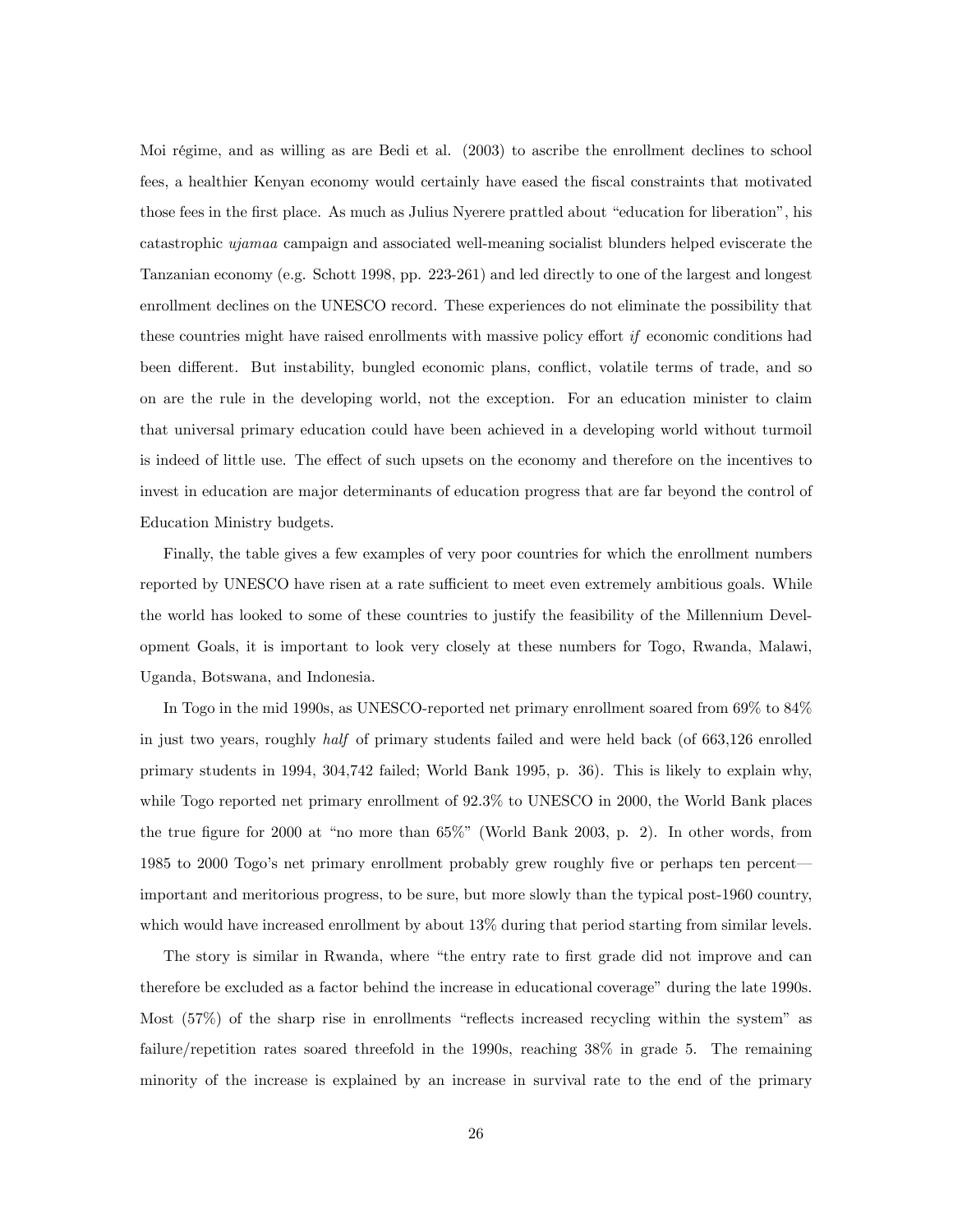education cycle, but "high rates of grade repetition ... raise concerns about the sustainability of the gains in cohort survival ratesî (World Bank 2003, pp. 25-6). A rise in enrollment based in its majority on failing students cannot be considered an exportable 'best practice' of any kind.

In the statistics that Malawi has reported to UNESCO, net primary enrollment skyrocketed from roughly 50% in 1990 to 103% in 1994 and 101% in 2000. While the careful analysis of Al-Samarrai and Zaman (2002, p.3) agrees with the 1990 figure, it estimates 1997/8 enrollment at only 77%. Even after this reality check, an increase of 25-30% in a decade appears impressive. But it cannot escape our attention that the astonishing increase in enrollments seen in Malawi was accompanied by a deterioration of the quality of school services to among the lowest in Africa (Castro-Leal 1996, p.17), severely compromising continuation rates and therefore the sustainability of the increase. The number of children per qualified teacher roughly doubled (ibid.).

In Uganda, the World Bank (2002, p.2) reports that gross primary enrollment nearly doubled between 1996 and 1999, after President Museveni honored his election promise to abolish school fees for up to four children per family. Did the president really double enrollment? Let us set aside for a moment the Öndings of Ablo and Reinikka (1998, Table 2), who question whether or not enrollments started out as low as the government claims, suggesting that official figures may have underestimated true 1993-1995 enrollments by as much as one third and thereby exaggerating the post-1996 growth rate. Even though enrollments did rise after 1996, getting those children through the door required much more than low fees. First, it was also a product of explosive economic growth seen almost nowhere else in Africa. That is, "[t]he Ugandan government has been able to meet its objectives in the area of primary education, because as a prior condition it established macroeconomic stability" (Stasavage 2003, p. 3). While Uganda touted the "political will" it demonstrated in raising enrollments so quickly, its education ministry also pointed out that the government's ability to do so was initimately related to emerging from two decades of war and instability to one of the highest economic growth rates in the world (Republic of Uganda 1999, p. 19). The increase additionally was accompanied by a dramatic decline in education quality. Over the same 1996-1999 period, the number of 3rd grade pupils achieving a "satisfactory score" on the English oral test collapsed from 92% to 56% (World Bank 2002b, p.3). The World Bank reports that the number of pupils per student soared from 35.2 in 1995 to 60.1 in 1998. The symmetry of these numbers is arresting; Uganda doubled enrollments not only by lowering fees but also by promising job growth for graduates in the middle of a boom, packing twice as many children into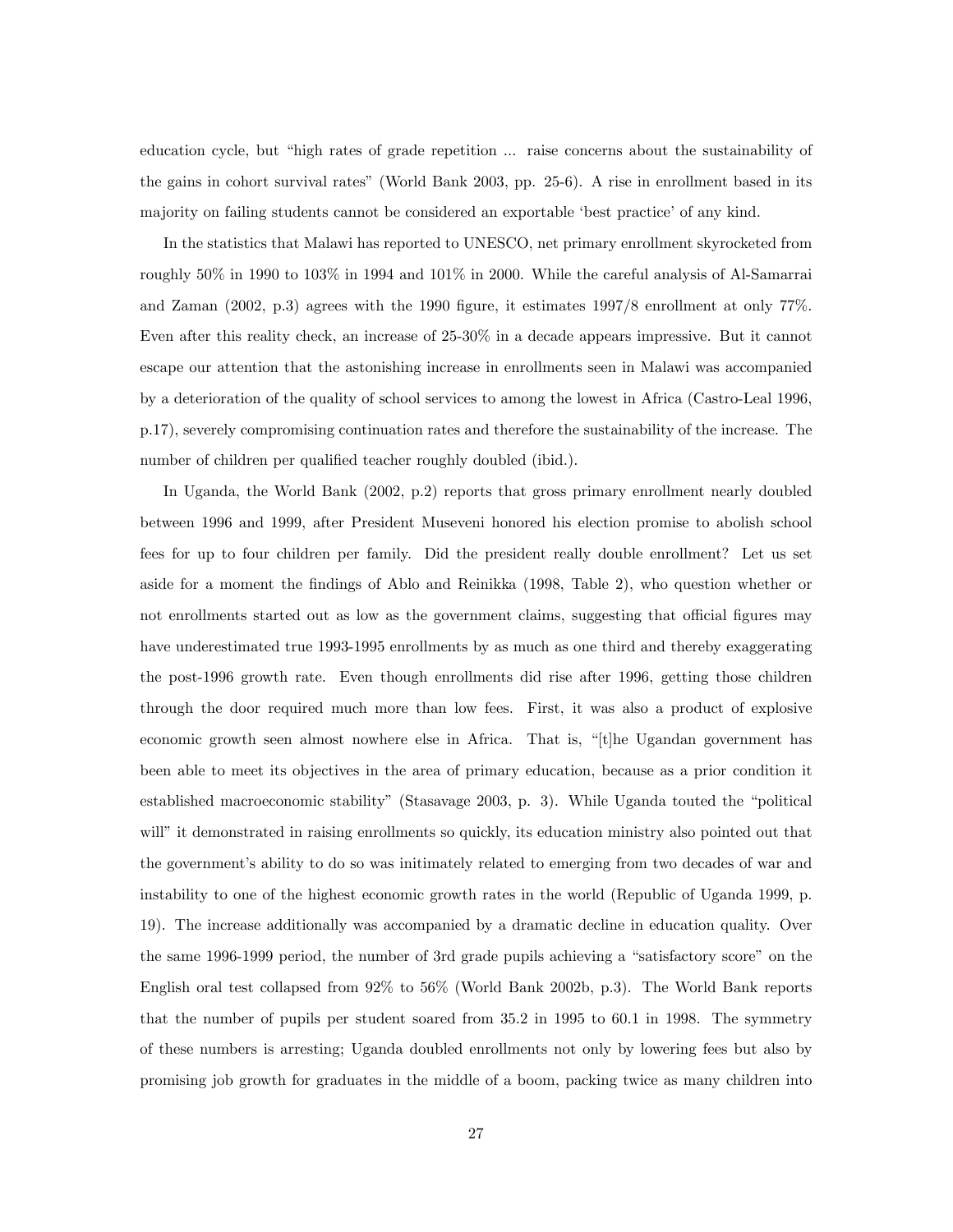every classroom, and roughly halving their test scores. Indeed, Deininger (2003, p. 303) finds that in Uganda, it is "impossible to reject the hypothesis that, in quality-adjusted terms, there has been little change in the cost of primary education."

This last is not the case in Botswana, but the rapid gains achieved in that country leading up to 1990 proved temporary. Net primary enrollment in Botswana fell from 93% to 84% over the course of the 1990s. Ethnic homogeneity and one of the world's fastest growing economies were closely related to the initial enrollment gains (Duncan et al. 1997), and Botswana's dubious distinction as the center of the AIDS calamity is closely linked to the slippage since then (Ainsworth et al. 2002; Bell, Devarajan and Gersbach 2003). The story is analogous for Indonesia, the last country in the table, before 1985. Rapid enrollment gains in that country were accompanied by massive school construction, but even so, as a fraction of GDP education spending was low by world standards. Perhaps what mattered most was the rapid economic growth that raised millions out of poverty during this period and buoyed parents' expectations regarding their childrens' opportunity set, encouraged in no small measure by a one-off resource boom and a political stability that many other countries of Southeast Asia did not enjoy at the time. Like Botswana, Indonesiaís enrollment achievements proved fragile and vulnerable to subsequent crises, falling to 92% in 2000. One wonders how much education policymakers in other countries can truly learn from enrollment changes during booms in arguably two of the most the economically successful poor countries of the late 20th century that started out truly poor—except to note that economic development is a good thing and is often influenced by conditions beyond the reach of policy.

Some other countries of potential interest are not listed in the table because UNESCO's net enrollment data cover these countries sparsely: Malaysia, Thailand, China, and Cuba. But even these countries offer little hope of an exportable best practice capable of producing atypically sharp rises in net primary enrollments elsewhere. Malaysia followed the typical transition speed closely, rising from 88% in 1970 to 98% in 2000, while the typical country would have hit 96% in 2000. Thailand lagged slightly behind, rising from 72% in 1965 to 85% in 2000, wheras the typical country would have reached  $90\%$  by 2000. Both China and Cuba are difficult to analyze based on the UNESCO figures, since both of these opaque and totalitarian governments claim enrollments near 100% in all the years for which UNESCO has data. But Aguirre and Vichot (1996) find that in Cuba, for example, primary enrollment figures are inflated and "are the result of a generalized tendency to exaggerate real revolutionary achievements to ... an implausible extent.î And even if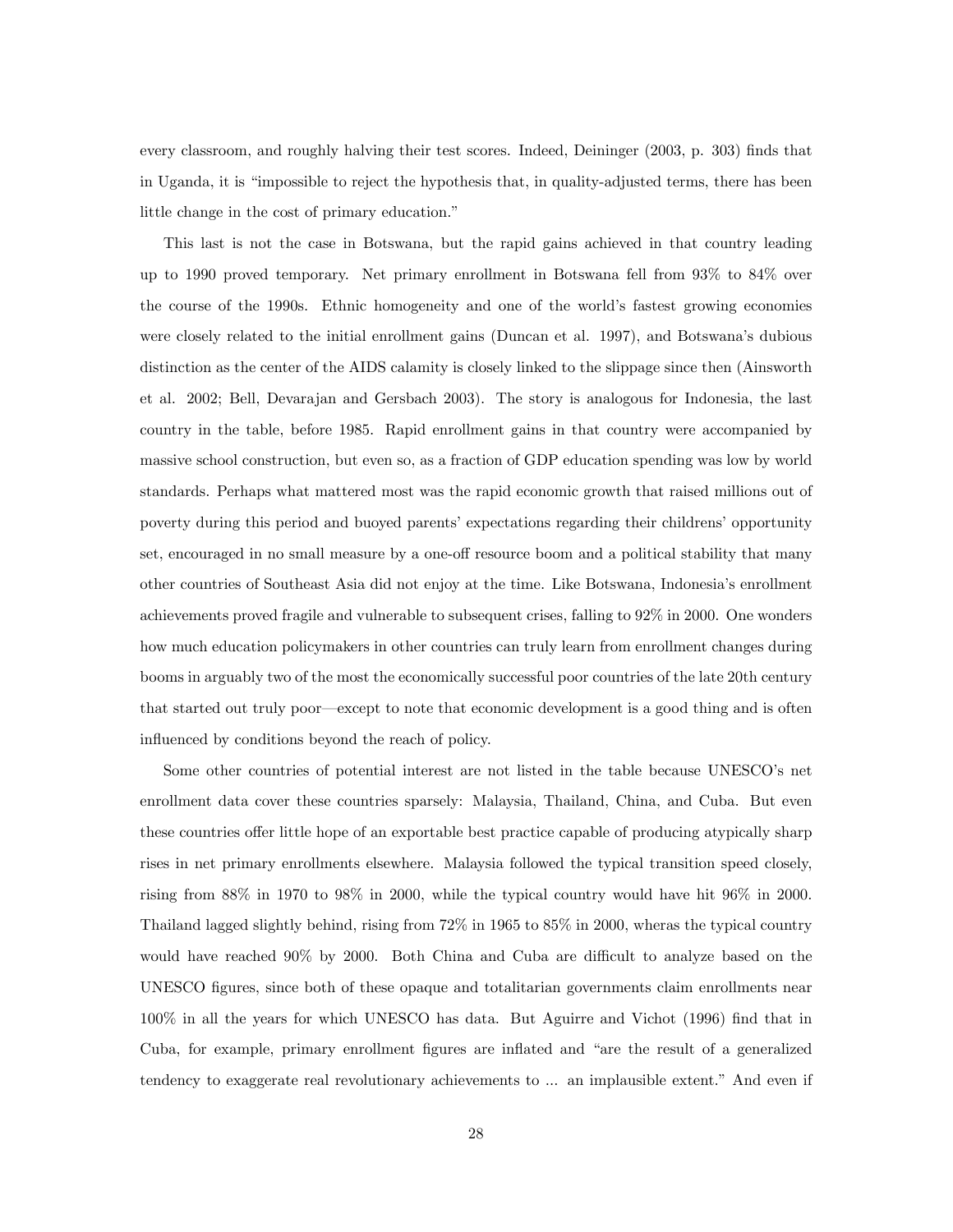we are to believe China's and Cuba's largely inscrutable statistics, the motive force behind so much government involvement in education might be that of political indoctrination—as argued forcefully by Pritchett  $(2002)$ —a practice of hopefully limited exportability. Mehrotra (1997) also questions the sustainability of top-down educational achievements in Cuba in the face of a vapid economy that, now a decade and a half on, has not adjusted its international relationships to accommodate the collapse of the Soviet Union.

Taken together, these stories do not bode well for the prospects of very recent surges in enrollments in neighboring Kenya and Tanzania after they abolished school fees in during 2002-2003. There can be no doubt that Malawi, Uganda, and now Kenya and Tanzania have demonstrated that the demand for schooling can be highly price elastic when considered independently of the quality of education, the sustainability of the increase, and the political and economic conditions under which it occurs. For Malawi and Uganda, the declines in quality have been sufficient to suggest that demand for human capital is price inelastic even as demand for *schooling* is elastic. The experiences of Togo and Rwanda have suggested that massive increases in enrollments can hide massive increases in failure and retention, inviting questions about the sustainability of enrollment rises for any more than a few years. And the unique conditions under which most of these rises have occurred are strikingly uniform: in Malawi, Kenya, and Tanzania the increases followed within three years of the death or departure from government of an influential individual whose régime's failed policies had helped hobble the economy for decades, while in Rwanda they followed resolution of major armed conflict. Inflated expectations of a new era of opportunity in these countries, as much as did the de facto opportunities in the booming Uganda of the 1990s or Indonesia of the 1970s, may have led to increased perception that in the near future an unschooled child would be more economically disadvantaged. Such feelings would prop up the propects of candidates promising to eliminate school fees, and make parents willing to send their children to shoddy classrooms teeming with 60 children or more per underqualified teacher. But like all bubbles, this one too must pop unless the fundamentals are right. Unless the graduates are truly better off for the investment they made, which is to say that unless jobs await them to which they could not otherwise have aspired, enrollments are likely to stagnate or fall in these countries after a few years. And other countries seeking to mimic their rapid increases may do so in vain in the absence of conditions for a similar bubble, conditions largely beyond the reach of education ministers.

These cases have a message. Meeting the Millennium Development Goals for education will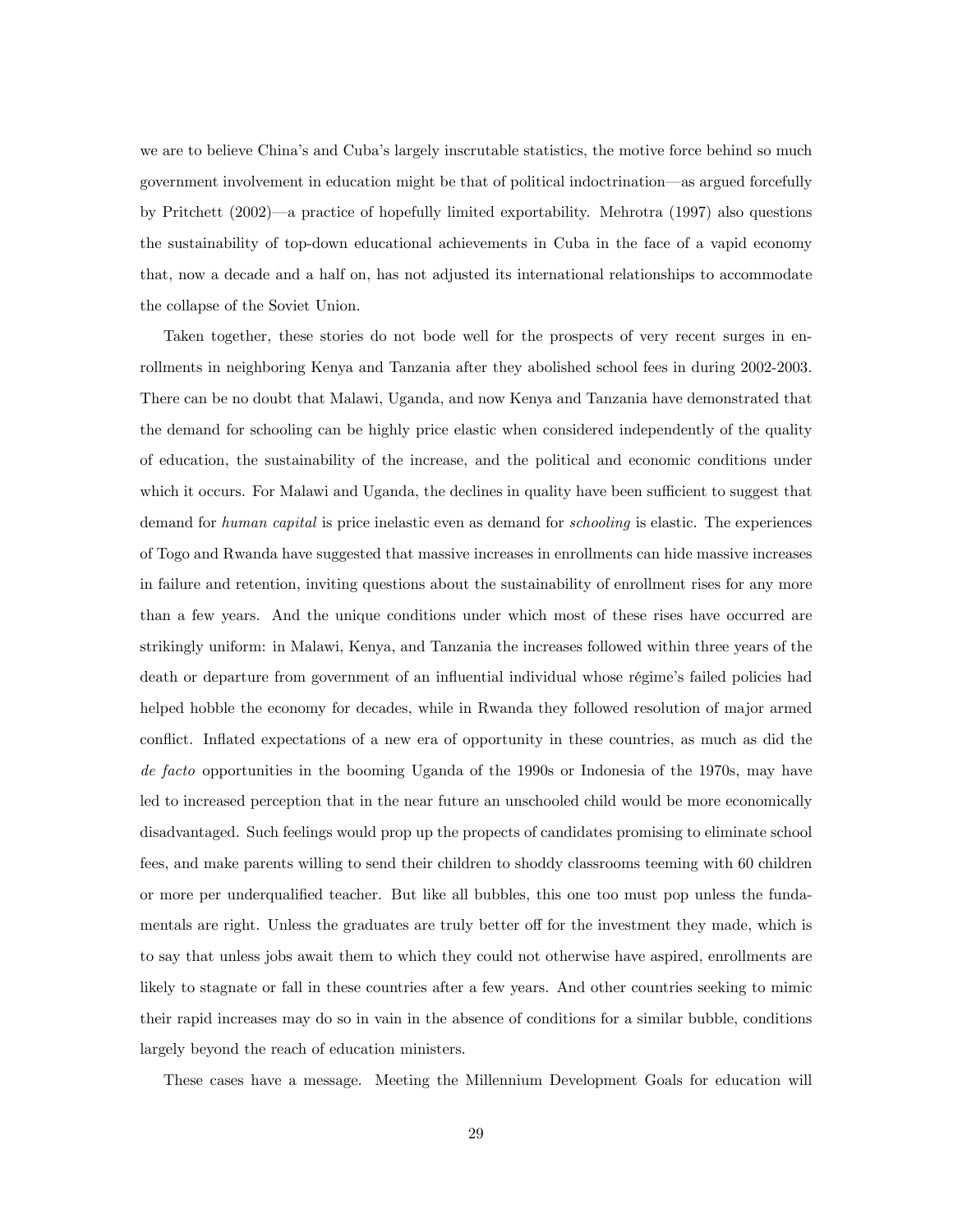require very fast enrollment increases for many countries, and increases at comparable speeds have been seen almost exclusively in countries sharing certain characteristics. These countries 1) are frequently small; 2) carry out incomplete censuses of the general population or fail large fractions of their students, ináating enrollment ratios; 3) experience enviable economic booms far beyond the realm of education policy; 4) experience a one-off end to warfare or decades of repressive rule, producing a surge of hope for future economic opportunity, and/or  $5$ ) are willing to accept a débâcle in the amount of quality attention that each child receives from quality teachers.<sup>13</sup> Certainly none of these can serve as a readily-exportable 'best practice.' In other words, after we look more closely at fabled national success stories, we see tremendous progress but we do *not* see examples of countries that have started from the levels of today's low-enrollment countries and achieved "complete free and compulsory primary education of good quality" in very short periods. Meanwhile, the world is filled with countries that have achieved this goal more slowly—over the span of several decades, at remarkably uniform long-term rates. This does not mean that many African countries would not do well to emulate many aspects of, say, Uganda's or Botswana's experience. In doing so, they might progress faster than they otherwise would have, but they are extremely unlikely to progress as fast as necessary to meet the Millennium Development Goals.

## 9 Discussion

### 9.1 Policy and resources matter—within limits

Figure 5 summarizes the message of this investigation. The x-axis is transition speed  $a$ , and the y-axis is the number of countries with that transition speed. The country-by-country estimates of a shown are for those countries for which we have at least three datapoints, allowing a countryspecific fit of equation  $(5)^{14}$  The estimates are given in a histogram with bins of width 0.025. The bell-shaped outline is that of a normal distribution with the same mean and standard deviation of the population shown. Note the average transition speed of roughly 0.04, familiar from Table 4. The arrows to the right of the curve show the hypothetical transition speed that would be necessary to reach 95% net primary enrollment by 2015, given various starting levels in the year 2003. In

<sup>&</sup>lt;sup>13</sup>Duraisamy et al. (1997) likewise find that rapid increases in school enrollments in Tamil Nadu, India were accompanied by massive deterioration in school conditions and education quality.

<sup>&</sup>lt;sup>14</sup>In cases where countries report  $s > 100\%$  in any year, a nonlinear fit of  $s_t = c(1 + e^{-a(t-b)})^{-1}$  is performed to allow calculation of an idiosyncratic maximum toward which that country is converging, as in column 3 of Table 4.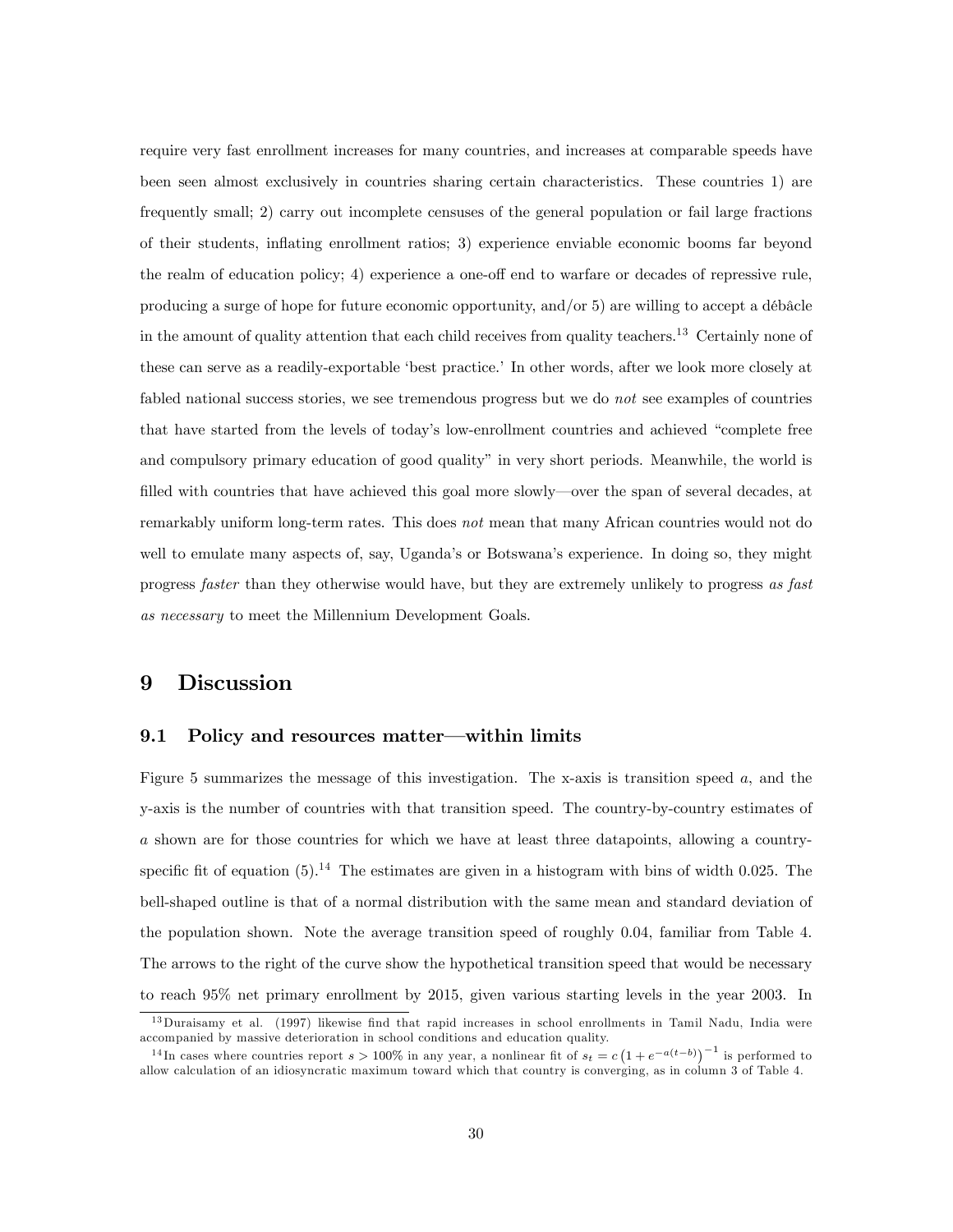brief, anything approaching universal primary enrollment by 2015, starting at anything less than 80%, requires increases in enrollment without any precedent in the long-term trends of all countries from 1960-2000 for which we have data. Among the countries for which UNESCO has data on net primary enrollment in 2000, 39 are below  $80\%$ .

In other words, for dozens of countries, the only education policy that could achieve the latest round of development goals would be one without meaningful precedent. Burkina Faso would have to figure out something that Korea did not. Since this is the third or fourth time that the international community has been through such a paroxysm of pledges and frustration, perhaps it is time to stop empty promises of unprecedented action and let precedent suggest what is feasible. The latest goals, taken literally, are not feasible.

Some of the goals' advocates do openly recognize this. Vandemoortele (2003) agrees that the world is not "on track" to meet the education-related Millennium Development Goals, but falls into the pattern recycled for over four decades—attributing this to "broken promises" of aid. Since his and co-authors' estimate of the "cost" of meeting the goals is "affordable," then clearly only political will can be to blame. But as rich-country parents know, putting up enough money to send your daughter to college does not guarantee that she will go, much less that she will complete the degree.

There is an alternative conclusion from the same evidence. Although aid and education policies matter, and although money can certainly buy some degree of advancement in educational attainment, perhaps short-term utopian goals *cannot* be bought. Perhaps there is a common reason why today's developing countries are so daunted by rapid increases in educational attainment and why today's rich countries could not quickly 'buy' universal primary schooling when they were developing. Perhaps the statistically significant impacts of education policy on parents' educational decisions for their children do not compare in magnitude to the impact of long-term economic changes on those decisions.

The standard World Bank view is that to achieve universal primary education by 2015, "[t] he most important actors are clearly the governments," by which he means that governments must give "high budgetary priority" to education (Fredriksen 2002, p. 4). The evidence simply does not support this view. The micro studies show that the most important actors are clearly parents, people whose incentives can only be modified to a limited degree by governments, as well as government actors outside the education policy sphere who shape the economic environment in which those parents act.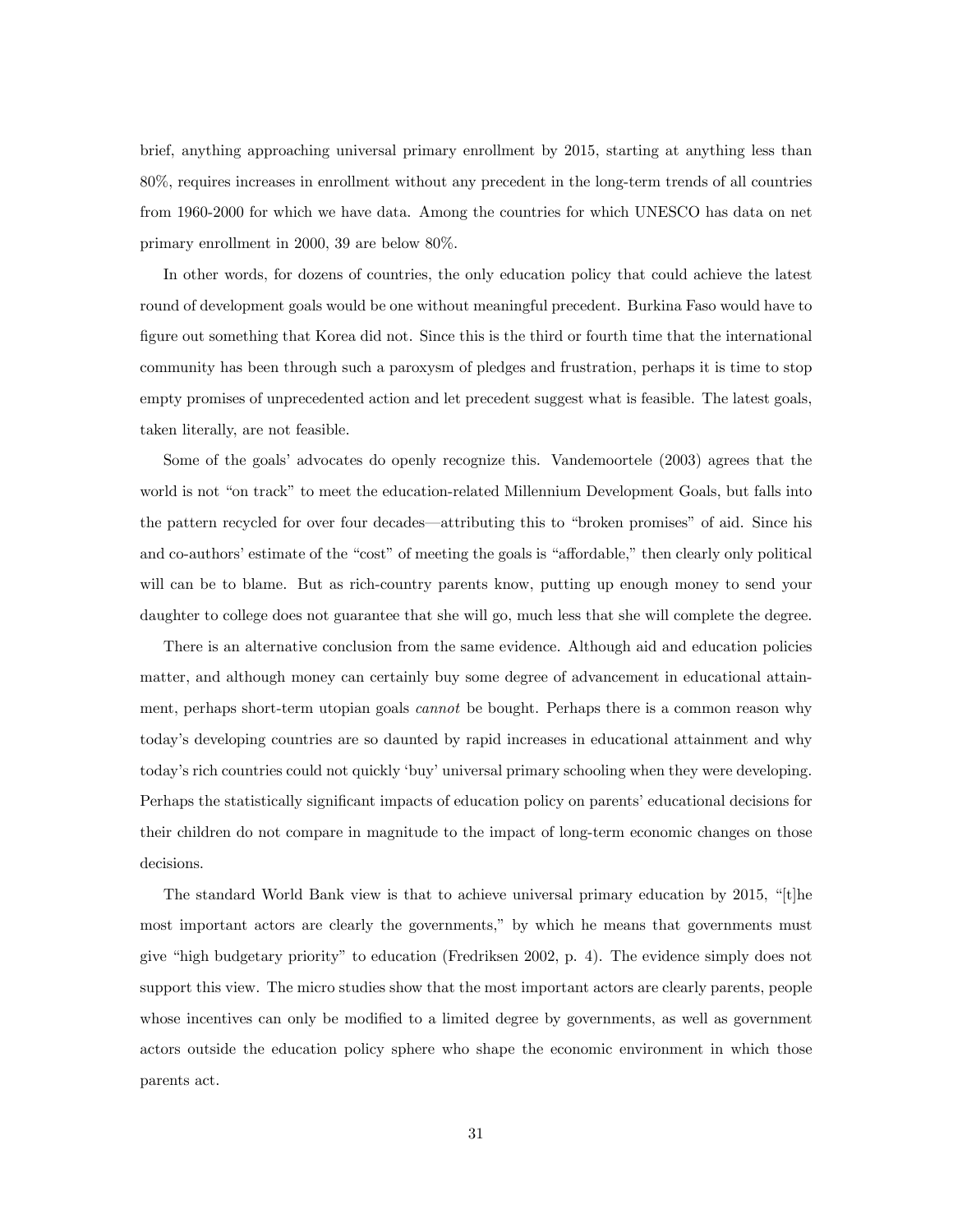### 9.2 What the evidence does not imply

It is important to review three things that this study does not claim:

Emphatically, the message of this work is not that "history doesn't matter" nor that countries' idiosyncratic institutions and policies have no effect on a purely mechanistic world. This study speaks only to the determinants and range of the transition speed  $(a)$ , and is mute on the subject of when the transition begins  $(b_i)$ . Easterlin (1981), Benavot and Riddle (1988), and Lindert (2001) make a strong case that political and institutional differences across countries have throughout history helped determine the date of takeoff toward mass schooling alongside economic forces. They do not address, however, why the rate of change in enrollments across such different countries have been so notably uniform.

Likewise, this analysis does not claim that policy doesn't matter. Within limits, the micro literature reveals that building more schools, with better-trained teachers using better materials can increase enrollment rates. This is perfectly compatible with the fact that over the long term these adjustments are not the primary determinant of the speed of transition from low enrollments to high. Similarly, while few doubt that the US president or Federal Reserve Chair can affect economic performance, Landon-Lane and Robertson (2003) Önd that government policies have been irrelevant to the *long-run* growth rates of OECD countries. Policy and money may matter, but that does not mean that sufficient policy and sufficient money can reach any goal.

Finally, this work does not in any way imply that the Millennium Development Goals are useless. The purpose of setting international development goals is to solve a collective action problem in order to generate policy effort adequate to the task, not to convince the world that all real outcomes are the result solely of policy effort. Gaiha (2003) points out that while meeting the goals is "not plausible," they are nevertheless "useful in drawing attention to pervasive deprivation in developing countries.î Like so many others he concludes, however, that the result of such attention should be <sup>a</sup> determined and co-ordinated effort by the development community." The realization that we are far from utopia can motivate public action, in the area of education policy for instance, and public action can certainly accomplish many good things. But this should not be the only lesson we draw. We might also come to see that sound economic performance is essential to expanding educational systems, and that the chaos brought on by poverty traps and economic misrule might do more to make meeting the goals "not plausible" than anything that education funders and policymakers are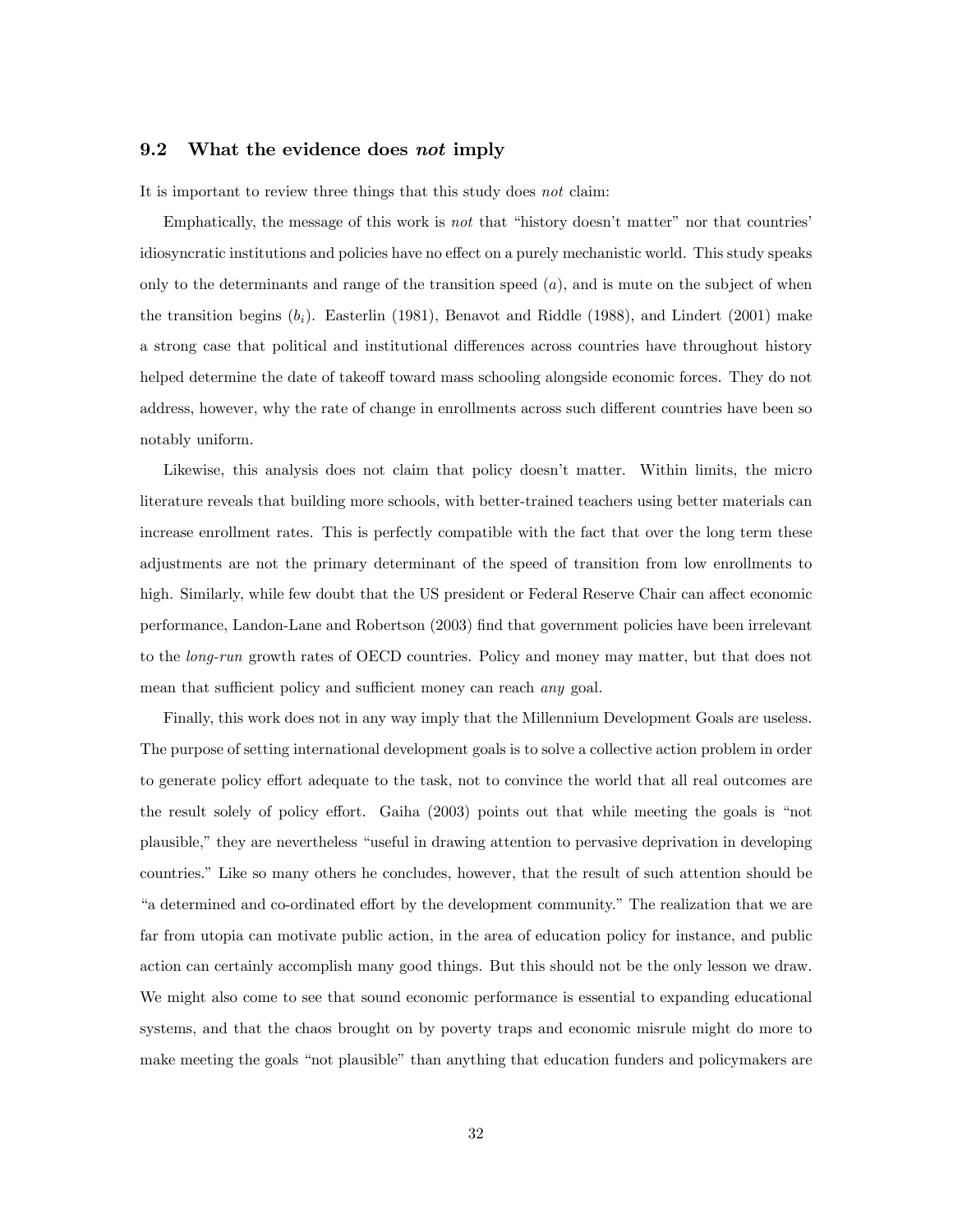failing to do. The problem is that no one is sure how to break poverty traps nor how to conjure up economic growth, nor that these challenges are vulnerable to even the most "determined and co-ordinated effort."

#### $9.3$ Country specific goals, grounded in history

Why donor and recipient governments have signed up for yet another round of ambitious goals and inevitable failure was discussed briefly earlier but is not our focus here. It may be that there are good political reasons why unprecedented progress has been labelled as 'failure' in the past—and will be again in 2015. But this label need not be heeded by those outside the game.

Table 15 shows what historically-grounded, country-specific education goals might look like for six countries. The goal numbers, in italics, challenge each country to match the performance of the typical developing country after 1960. That is, they challenge policymakers for each country to beat the performance of roughly half the countries on earth, no small feat. For example, a historicallybased goal for Niger would be to have 45% net primary enrollment by 2015 and a ratio of girls' to boys' gross primary enrollment of 0.83. Some would consider these unambitious, yet they assume that Niger follows the typical transition speed in both areas, and certainly the goal of beating the performance of roughly half the countries on earth is quite ambitious for Niger and its peers.

Of course 'recommending' that countries set historically-based development goals is futile if the reason for the cycle of ambitious goals is politically motivated, but at the very least the simple formulas for country-specific goals implied by Tables 4 and 7 provide tools with which others may challenge that political roundabout and question its normative conclusions. Equation (5) and Table 4, for example, imply that a country performing at the level of the typical country after 1960, starting at net primary enrollment fraction  $s_0$  in year  $t_0$ , will reach enrollment s in the year  $t =$  $t_0 + (1/a) [\ln ((1/s_0) - 1) - \ln ((1/s) - 1)],$  where  $a \approx 0.038$ .

#### 10 Conclusion: What government can do

#### 10.1 Act first outside the classroom

Just because goal-setters promise the moon and deliver merely the earth does not mean that aid should not seek to do what it can, where it can, nor that recipient governments should not do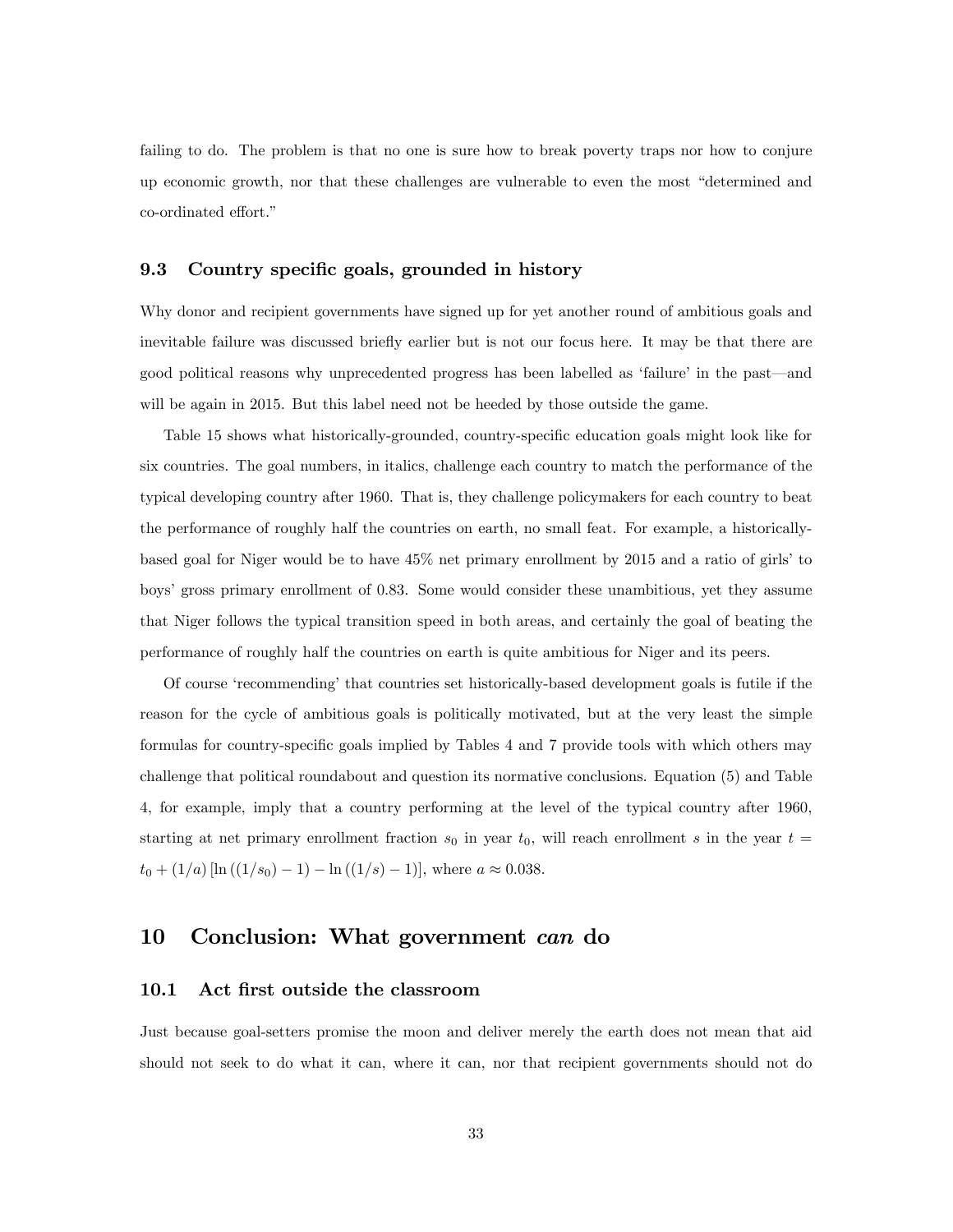what is within their power to expand opportunities for education. But if there is a limited role for *education policy* in working toward these goals, what is a well-intentioned government to do? To be sure, governments can affect educational outcomes with interventions including public health, strengthening institutions, and promoting job opportunities for the poor. Miguel and Kremer (2003), for example, have shown that an intenstinal worm treatment experiment decreased Kenyan school absenteeism by one quarter. And Ablo and Reinikka (1998) find that building governance institutions (read: battling corruption) can increase the degree to which education budgets benefit children.

But many of these successful interventions begin to look suspiciously like economic development, not heroic education policy. And economic development takes a long time. It might be better to think of education expenditures as endogenously determined by economic and demographic development, as in Schultz (1989) and by political and institutional forces as in Pritchett and Filmer  $(1999)$  and Addison and Rahman  $(2001)$ , not by goals, pledges, or huge omnibus international aid coffers. Fuller and Rubinson's (1992) sweeping century-and-a-half review of the institutional forces shaping schooling expansion in today's rich countries—bluntly entitled "Does the State Expand"  $Schooling?''—concludes,$ 

Empirical evidence to date suggests that state actions—material and symbolic can influence school enrollments under certain conditions. To review, the forms of effective action may include the political crafting of labor structures; opening the opportunity structure and signaling that more schooling will yield economic returns; directly raising the supply of schools and pupil places; linking schooling to broader Western ideals regarding enfranchisement, national integration, and individual development; and lowering perceived opportunity costs by restricting child labor and legitimating the school as the normative location for socialization.

These actions can only be mounted by 'strong states.' And underlying politicaleconomic conditions define the likelihood that strong actions can be legitimately pursued and that they will hold actual effects on school expansion. [...]

In nineteenth-century France [national schooling expansion was constrained by] a fragile, contested central state; low capital accumulation and industrialization; a persistently low level of economic integration; and relentless strength of the Church and its traditional allies. Only when these contextual constraints on the state lessened would construction of schooling by the central political actors be possible. [...]

School construction continues. But state actors are no longer the master craftsmen.

#### 10.2 But education policy remains important

This pattern persists; policy can move hills but not mountains. There is now ample evidence, for example, that conditioned transfers for education make a difference. These programs, made famous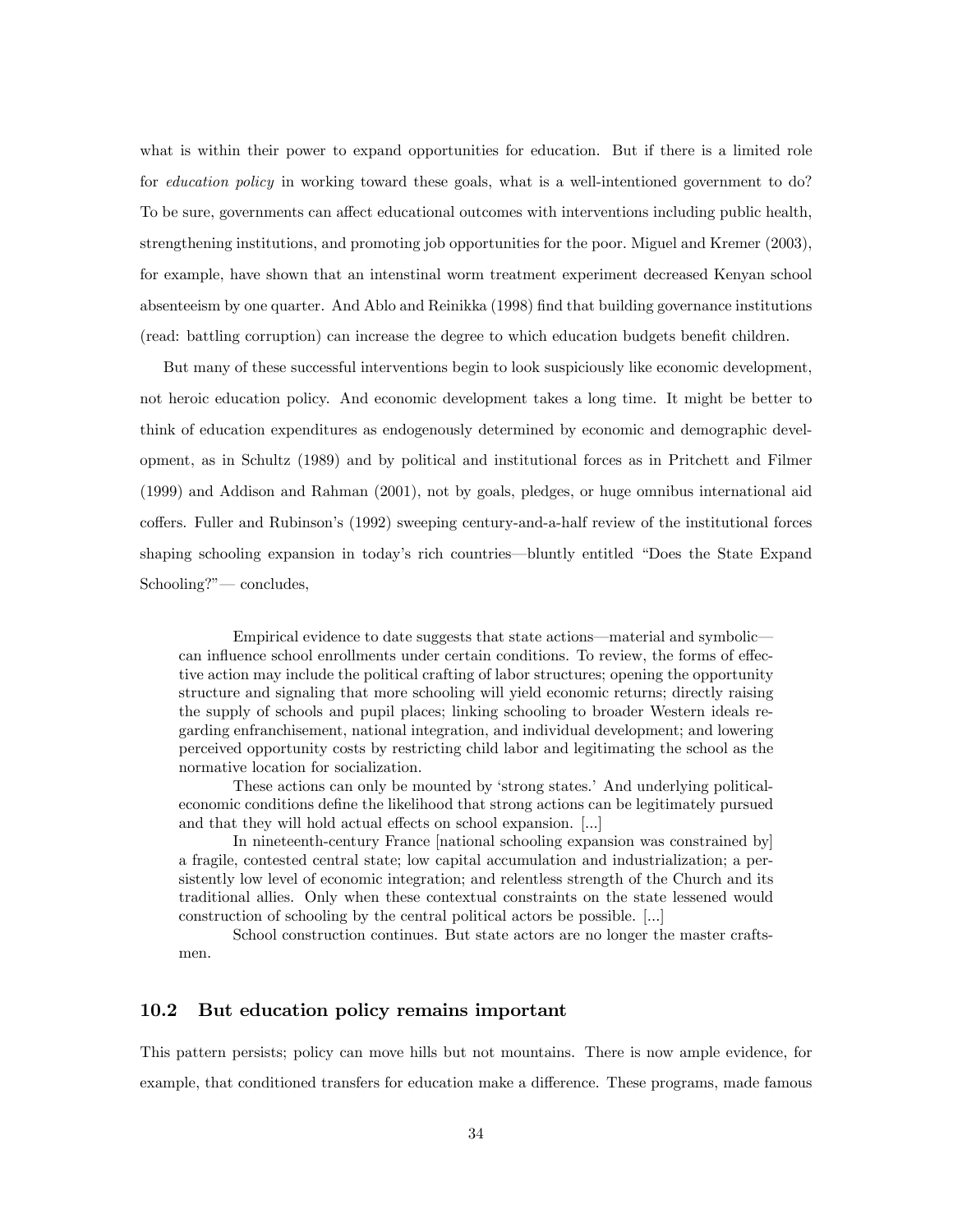by pioneering work in Mexico by PROGRESA (now known as Oportunidades) and successfully replicated in various countries, can raise school enrollment rates among poor families (Morley and Coady 2003). Likewise, education policy approaches like Indiaís District Primary Education Program, Ethiopiaís Basic Education Systems Overhaul, and Colombiaís PACES voucher program (among many others) have produced documented results. Can these interventions affect enrollments? Little doubt remains. Can they cause enrollments to skyrocket in short periods? This we have every reason to doubt. At the end of the day, poor people send their children to school if it will mean a better life for the family over the long term than not doing so. The rewards of that decision continue to depend far more on the job opportunities available to schooled children than on any of the above interventions, no matter how successful.

Those opportunities are the key. Governments can encourage human capital investment by reducing uncertainty in the economy (Levhari and Weiss 1974), they can listen to their citizens' demands (Chen and Desai 1997, p. 423)—pressure for increased schooling went up in Kenya and Malawi after the demise of repressive régimes—and they can soundly manage the economy to ensure that bungled macro interventions the brain drain do not erase any positive impacts of schooling on the economy (Rogers 2003). 'Sound management' and 'do no harm' are not in the least banal; witness the massive declines in school enrollments in both Zimbabwe and Tanzania from 1985 to the late 1990s. Both countries engaged in horrendous mismanagement of the economy while producing strong budget allocations for education and plentiful rhetoric about their commitment to children.<sup>15</sup>

### 10.3 A fertility analogy

For some aspects of the development process, such as changes in women's fertility, there is growing (though by no means universal) acceptance in the donor community that the economic environment is a fundamental causal factor (e.g. Schultz 2001). Most development policymakers will tell you that familiesí fertility choices take place within an economic context that evolves slowly over time and according to patterns that have been repeated over and over in various countries. The heads of state who adopted the Millennium Development Goals notably refrained from declaring that the fertility of every poor woman on earth shall be that of a Norwegian woman by 2015, refusing to seek to buy this outcome with sufficient foreign aid or 'getting serious' in imposing laws to that effect.

<sup>&</sup>lt;sup>15</sup> The World Bank's World Development Indicators reports Zimbabwe's expenditure per primary student as a percent of GDP per capita, averaged over the 1990s, as 18.8, above the LDC average of 13.3. Its total education expenditure as a percent of GDP was 8.2 percent, far above the LDC average of 4.5.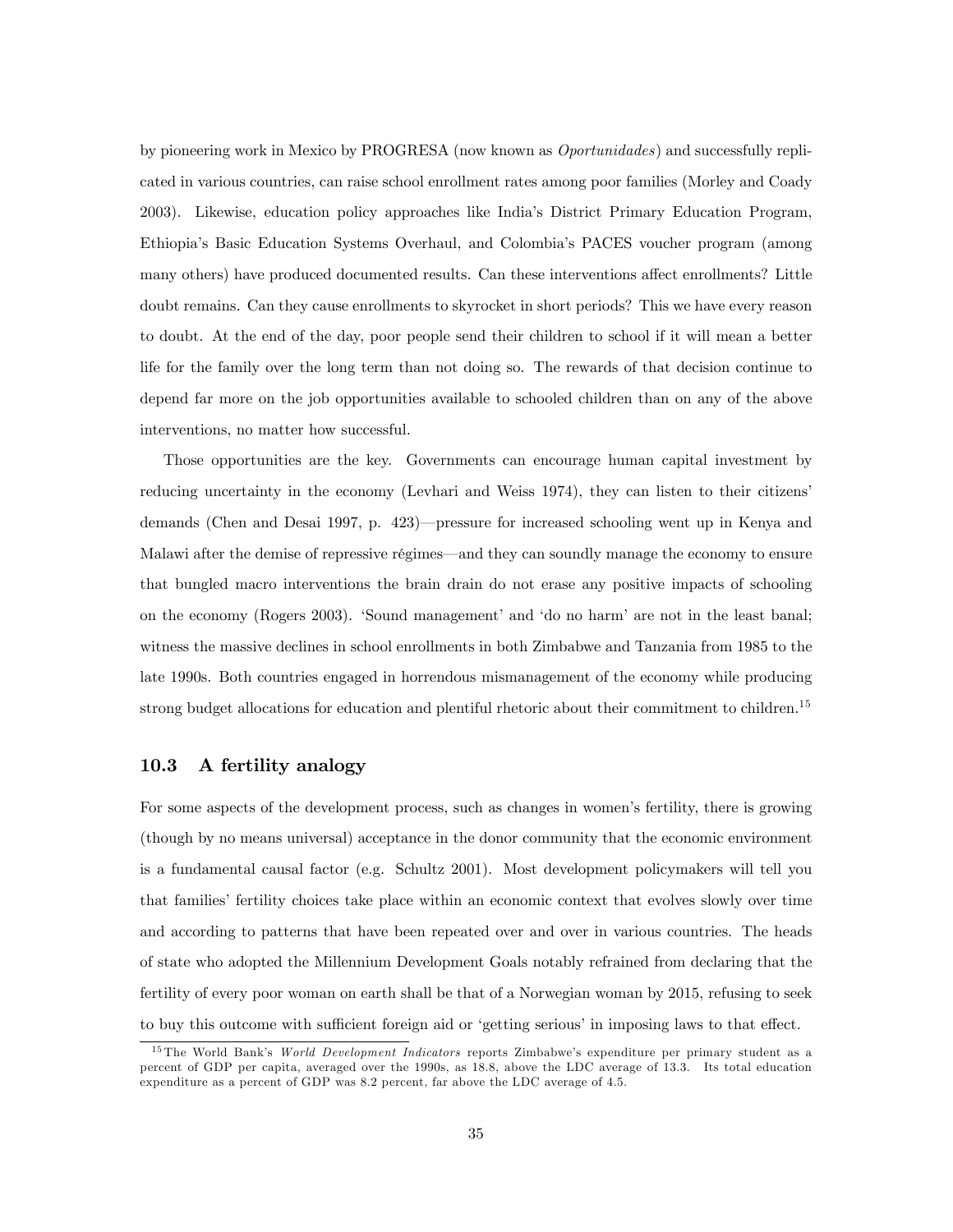Until relatively recently many believed that low fertility *could* be bought, but acceptance has grown in recent years that even the existence of some degree of 'unmet need' in family planning does not at all imply that *any* degree of fertility reduction is achievable in *any* time period if only the aid intervention is large enough (e.g. Pritchett 1994, Sathar and Casterline 1998, Basu and Amin 2000). Why, then, do many consider households' decisions to have children in a radically different light from their decisions to invest in their childrens' schooling? Only a totalitarian state would accept extremely ambitious development goals relating to fertility decisions; Chinaís ambitious national goals in this arena may not have survived in an environment of democratic accountability, meeting the same fate as did compulsory sterilization in India in 1970s. This does not mean that donors and LDC governments have no fertility goals nor that they do nothing for the fertility transition; on the contrary, they support it with countless aid interventions. But they do not set radical, Herculean goals in the arena of fertility because they realize the limited impact of government policies in that particular household decision in the absence of major changes in the economic sphere.

### 10.4 Success without saltum

The same realization seems not to have occurred widely in the field of education. "Incentives" and ìdecentralized decisionmakingî are ìalien terms to education, in both industrial and developing countries," decries Hanushek (1995). Abundant evidence suggests that families in poor countries often realize their desired level of human capital investment in their children, and this desire is shaped by many complex and interacting factors of which the existence of a nearby school or the quality of the teacher therein may not be the most important. Goal-setters seeking to affect that desire may do well to better understand the incentives faced by those families before calling for billions in supply-side education sector interventions, and outsiders seeking to understand ahistorical proclamations of 'failure' to meet education goals may do well to better understand the incentives faced by goal-setters.

For a long time, academics have been noting from on high the stark fact of gradual economic development—from Alfred Marshall's economic slant on Darwin's natura non facit saltum ('nature does not make leaps') through Göran Hydén's classic No Shortcuts to Progress. And for a long time, policymakers on the ground have called for immediate change—from former Brazilian President Kubitschek's "fifty years in five years", to Samper's Salto Social ('social leap forward') in Colombia, to James Wolfensohn's current calls for a "quantum leap" by donors. Today, without doubt, the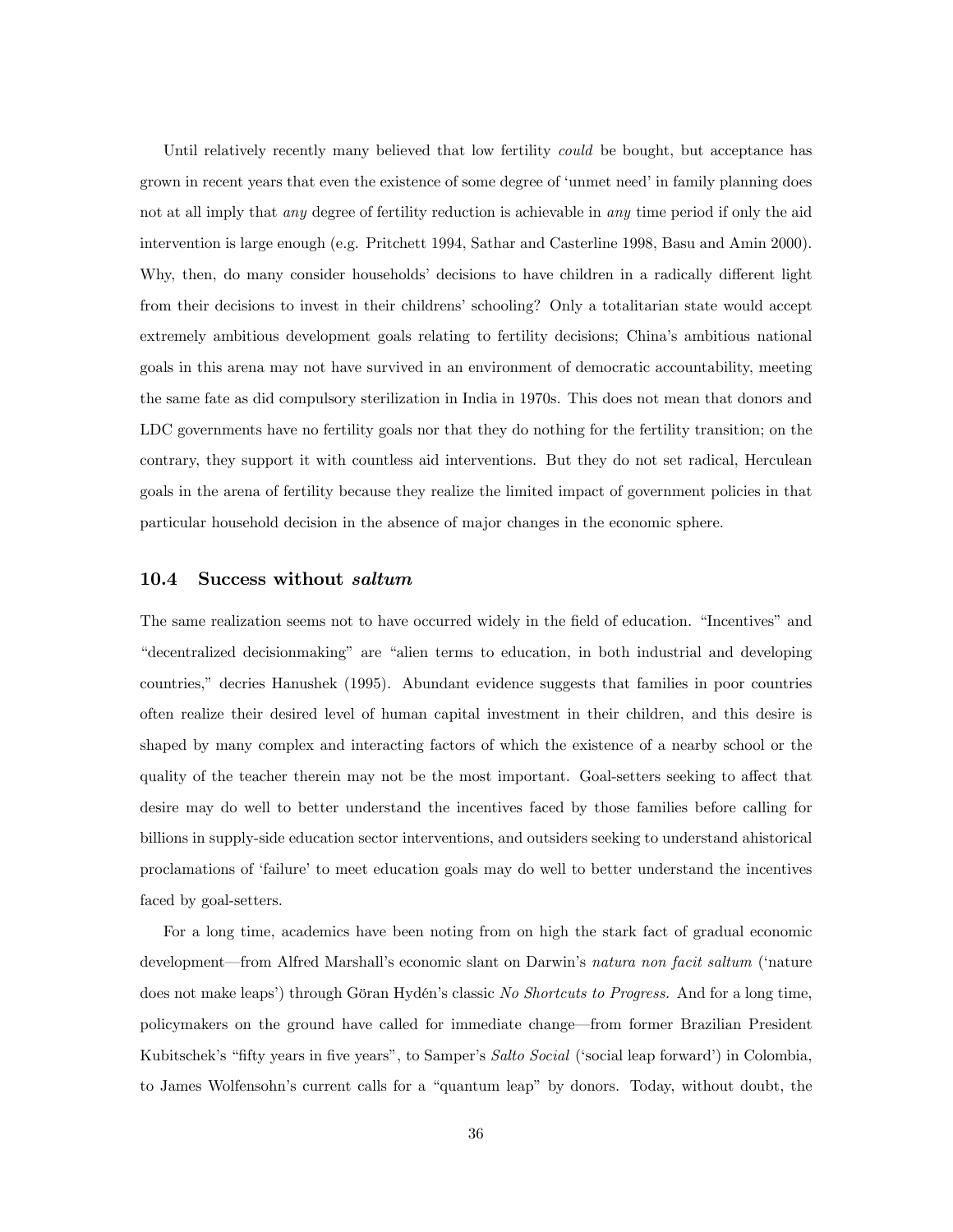international education policy arena has been conquered by the "leap to equality."<sup>16</sup> Perhaps after the universal schooling goals for 2015 and then 2030 go unmet, while developing countries continue to raise school enrollments at breakneck speeds, this will change. But even if it does not, let us at least look askance at the coming proclamations of failure, and celebrate success where it occurs. This foreboding century needs more to look forward to.

 $\frac{16}{16}$ Subtitle of the Education for All *Global Monitoring Report 2003/4* published by UNESCO.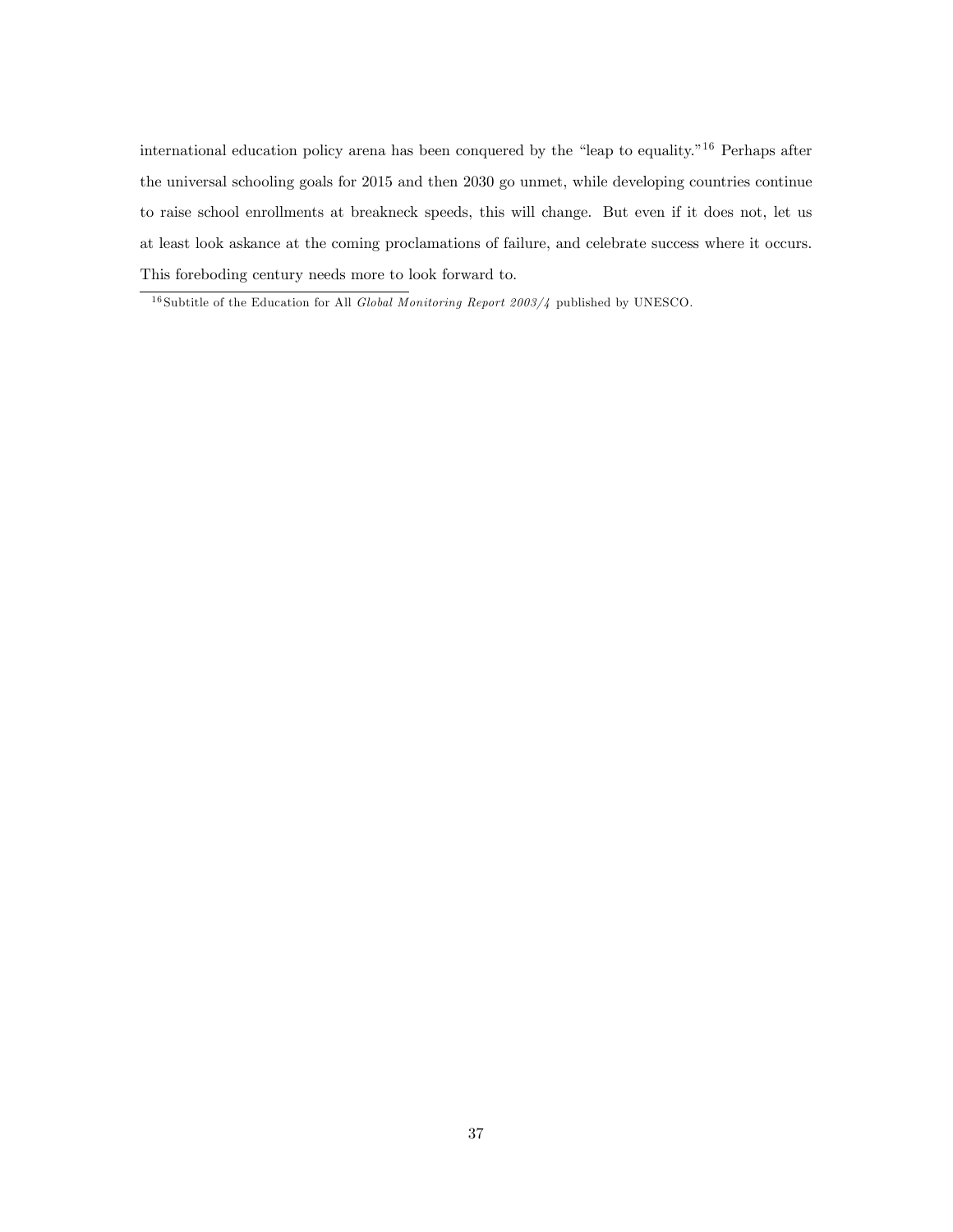| Goal year | Approved | Forum                                                |
|-----------|----------|------------------------------------------------------|
|           | 1934     | International Conference on Public Education, Geneva |
|           | 1948     | UN Universal Declaration of Human Rights, New York   |
|           | 1951     | International Conference on Public Education, Geneva |
|           | 1952-54  | UNESCO Regional Conferences on Free and Compul-      |
|           |          | sory Education; Bombay, Cairo, and Lima              |
| 1980      | 1960     | UNESCO Meeting of Representatives of Asian Mem-      |
|           |          | ber States on Primary and Compulsory Education,      |
|           |          | Karachi ("Karachi Plan")                             |
| "         | 1961     | UNESCO Conference of African States on the Devel-    |
|           |          | opment of Education in Africa, Addis Ababa ("Addis   |
|           |          | Ababa Plan")                                         |
| , 2       | 1962     | UNESCO Conference of Ministers of Education and      |
|           |          | those Responsible for Economic Planning, Santiago    |
|           |          | ("Santiago Plan")                                    |
| $\,$      | 1966     | UNESCO Conference of Ministers of Education and      |
|           |          | Ministers Responsible for Economic Planning in the   |
|           |          | Arab States, Tripoli                                 |
| ,         | 1970     | International Development Strategy for the Second    |
|           |          | UN Development Decade, New York                      |
| 2000      | 1979     | UNESCO Conference of Ministers of Education and      |
|           |          | Those Responsible for Economic Planning of Member    |
|           |          | States in Latin America and the Caribbean, Mexico    |
|           |          | City                                                 |
| ,         | 1980     | International Development Strategy for the Third UN  |
|           |          | Development Decade, New York                         |
| ,         | 1990     | World Conference on Education for All, Jomtien       |
|           |          | ("Jomtien Declaration")                              |
| $\,$      | 1993     | Education for All Summit of Nine High-Population     |
|           |          | Countries, Delhi ("Delhi Declaration")               |
| 2015      | 1995     | Fourth World Conference on Women, Beijing ("Beijing  |
|           |          | Declaration and Platform for Action")                |
| ,         | 1996     | Shaping the 21st Century, OECD Development Assis-    |
|           |          | tance Committee                                      |
| , 2       | 2000     | World Education Forum, Dakar ("Dakar Declara-        |
|           |          | $\text{tion}$ ")                                     |
| ,         | 2000     | Millennium Summit, New York ("Millennium Decla-      |
|           |          | ration")                                             |
| ,         | 2001     | Road map towards the implementation of the United    |
|           |          | Nations Millennium Declaration                       |

Table 1: Development goals for universal primary education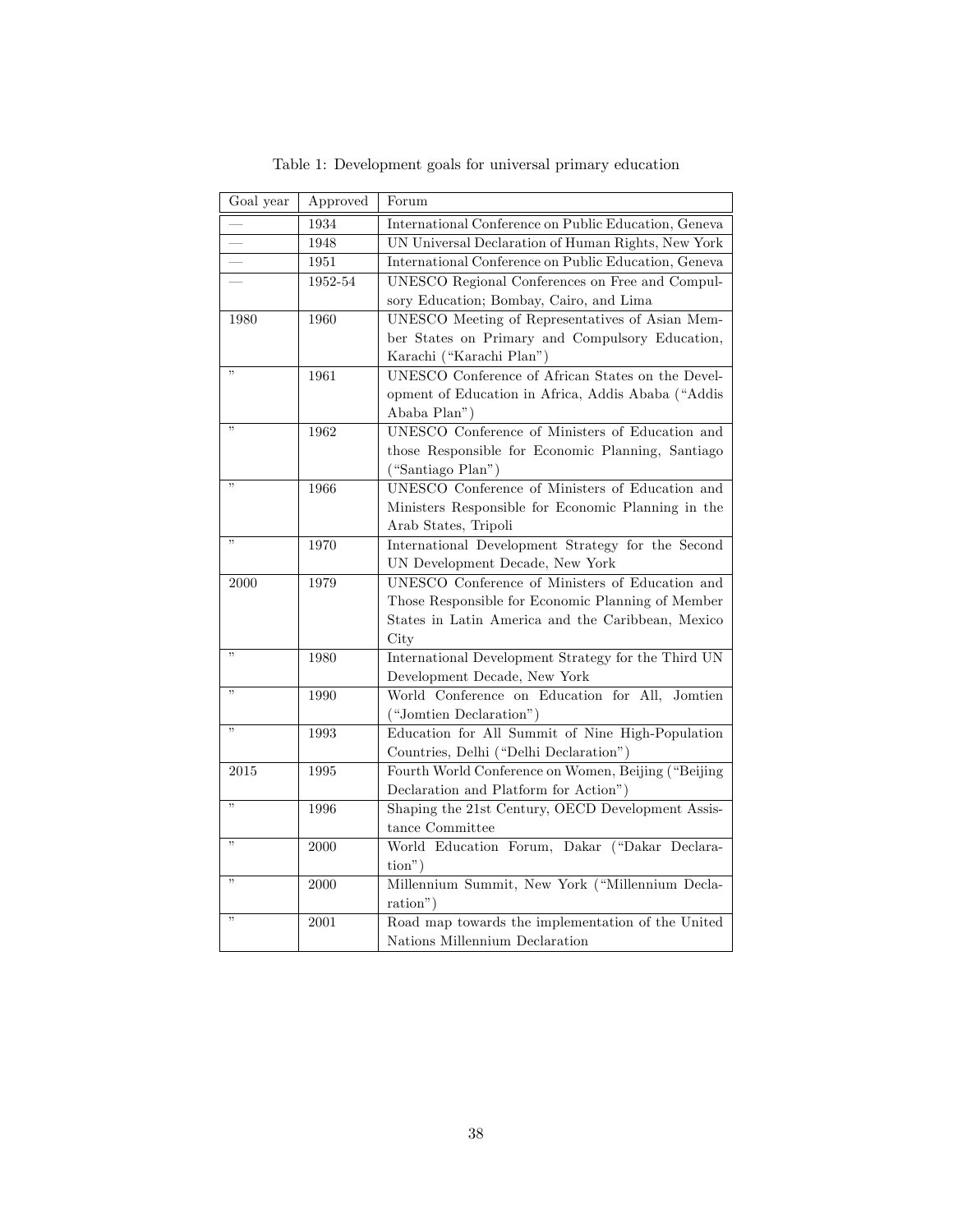| Goal year | Approved | Forum                                                 |
|-----------|----------|-------------------------------------------------------|
|           | 1960     | UNESCO Convention against Discrimination in Edu-      |
|           |          | cation                                                |
|           | 1967     | UN Declaration on the Elimination of Discrimination   |
|           |          | against Women                                         |
|           | 1981     | UN Convention on the Elimination of All Forms of      |
|           |          | Discrimination against Women                          |
| 1980      | 1975     | World Plan of Action for the Implementation of the    |
|           |          | Objectives of the International Women's Year, Mexico  |
|           |          | City                                                  |
| 1995      | 1980     | Programme of Action for the Second Half of the United |
|           |          | Nations Decade for Women, Copenhagen                  |
| 2000      | 1985     | Nairobi Forward-Looking Strategies for the Advance-   |
|           |          | ment of Women Towards 2000                            |
| "         | 1993     | UNESCO and UNICEF Pan-African Conference on           |
|           |          | the Education of Girls ("Ouagadougou Declaration")    |
| 2005      | 1995     | Fourth World Conference on Women, Beijing ("Beijing   |
|           |          | Declaration and Platform for Action")                 |
| "         | 1996     | Shaping the 21st Century, OECD Development Assis-     |
|           |          | tance Committee                                       |
| 2015      | 2000     | Millennium Summit, New York ("Millennium Decla-       |
|           |          | ration")                                              |
| "         | 2001     | Road map towards the implementation of the United     |
|           |          | Nations Millennium Declaration                        |

Table 2: Development goals for gender parity in education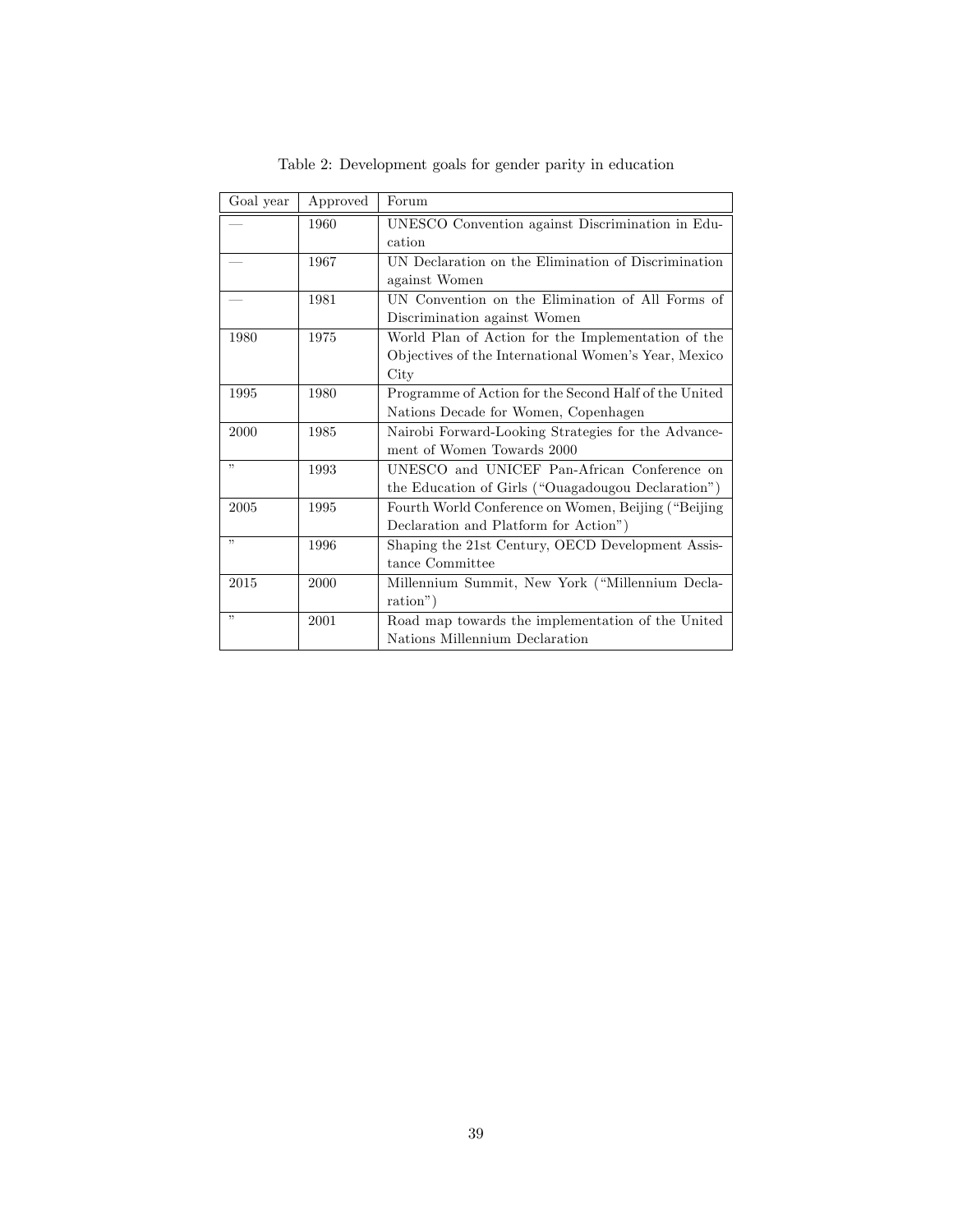|  |  | Table 3: Summary of data |  |  |
|--|--|--------------------------|--|--|
|--|--|--------------------------|--|--|

| Variable                                 | N     | $\mu$ | $\sigma$ | Min.   | Max.  |
|------------------------------------------|-------|-------|----------|--------|-------|
| Panel 1960-2000                          |       |       |          |        |       |
| Net primary enrollment                   | 654   | 0.808 | 0.211    | 0.100  | 1.110 |
| Female net prim. enrol.                  | 562   | 0.784 | 0.240    | 0.069  | 1.093 |
| Male net prim. enrol.                    | 560   | 0.825 | 0.198    | 0.120  | 1.127 |
| Female net sec. enrol.                   | 378   | 0.536 | 0.299    | 0.003  | 1.014 |
| Male net sec. enrol.                     | 378   | 0.539 | 0.276    | 0.014  | 1.003 |
| Female/Male gross prim. enrol.           | 1,421 | 0.831 | 0.234    | 0.042  | 1.250 |
| Female/Male gross sec. enrol.            | 1,402 | 0.765 | 0.312    | 0.008  | 1.408 |
| Panel 1865-1914                          |       |       |          |        |       |
| Primary enrollment/population age $<$ 15 | 383   | 0.212 | 0.173    | 0.001  | 0.579 |
| Cross section 1980                       |       |       |          |        |       |
| Public expenditure on education/GDP      | 174   | 0.040 | 0.018    | 0.005  | 0.113 |
| Pupils/teachers, primary                 | 163   | 0.310 | 0.132    | 0.068  | 0.815 |
| GDP per capita, PPP (hundreds $\$ )      | 131   | 43.8  | 43.0     | 3.46   | 254   |
| % of population urban                    | 190   | 0.453 | 0.237    | 0.0390 | 1.00  |
| Women's lifetime fertility               | 184   | 4.45  | 2.01     | 1.41   | 9.93  |
| % value added in agriculture             | 132   | 0.205 | 0.158    | 0.002  | 0.720 |
| % value added in manufacturing           | 108   | 0.146 | 0.089    | 0.006  | 0.460 |
| % of adults with primary education       | 106   | 0.422 | 0.268    | 0.014  | 0.973 |
| % of adults with higher education        | 106   | 0.022 | 0.026    | 0.000  | 0.129 |
| Education Gini coefficient               | 81    | 0.477 | 0.204    | 0.100  | 0.957 |
| % of parliament female                   | 153   | 0.136 | 0.088    | 0.000  | 0.427 |
| % of labor force female                  | 170   | 0.367 | 0.105    | 0.051  | 0.554 |
| Socialist dummy                          | 207   | 0.101 | 0.302    | 0.000  | 1.000 |
| % pop. Hindu or Buddhist (1970)          | 205   | 0.052 | 0.178    | 0.000  | 0.923 |
| % pop. Muslim (1970)                     | 205   | 0.209 | 0.341    | 0.000  | 0.998 |
| % pop. Christian (1970)                  | 205   | 0.582 | 0.400    | 0.000  | 0.999 |
| % pop. 'Ethnorelgionist' (1970)          | 205   | 0.069 | 0.143    | 0.000  | 0.669 |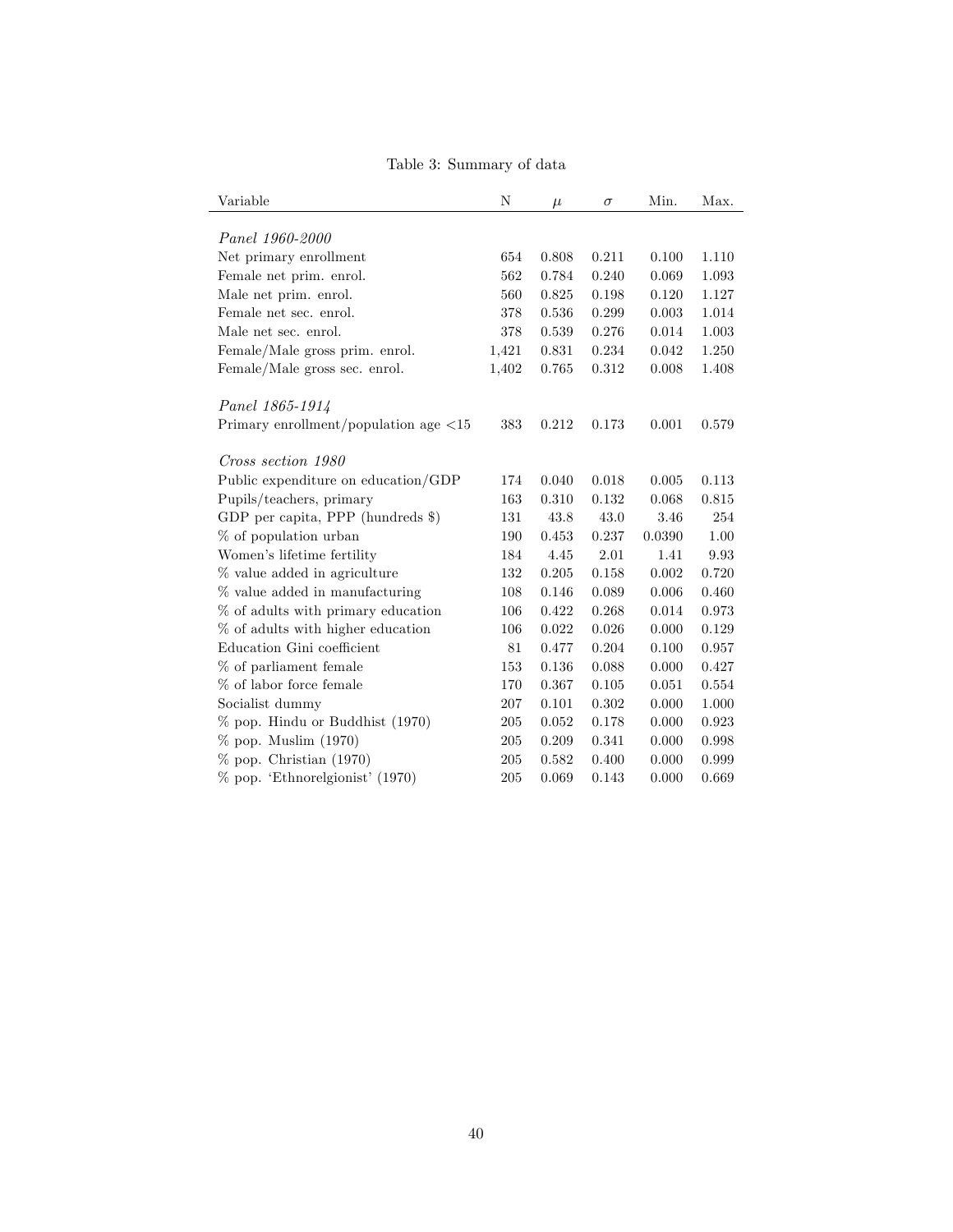| Estimator          | <b>OLS</b>       | <b>OLS</b>                                 | Nonlinear LS     |
|--------------------|------------------|--------------------------------------------|------------------|
| Dependent variable |                  | $-\ln(1/s_{i,t} - 1) - \ln(1/s_{i,t} - 1)$ | $s_{i,t}$        |
| Sample             | All              | $i s_{i,t}$ < 100 $\forall t$              | All              |
|                    |                  |                                            |                  |
| Year               | 0.0381           | 0.0372                                     | 0.0426           |
| Std. error         | (0.00331)        | (.00337)                                   | (0.00259)        |
| $95\%$ conf. int.  | [0.0316, 0.0446] | [0.0305, 0.0438]                           | [0.0375, 0.0477] |
|                    |                  |                                            |                  |
| Max. $s_{i,t}$     | $\{\equiv 100\}$ | $\{\equiv 100\}$                           | 101              |
| Std. error         |                  |                                            | (1.00)           |
| $95\%$ conf. int.  |                  |                                            | [98.6, 103]      |
|                    |                  |                                            |                  |
| N                  | 562              | 471                                        | 625              |
| Countries          | 129              | 108                                        | 138              |
| Avg. $N$ /country  | 4.36             | 4.36                                       | 4.53             |
| Country dummies    | Yes              | Yes                                        | Yes              |
| Constant term      | Yes              | Yes                                        | No               |
| $R^2$              | 0.820            | 0.828                                      | 0.916            |

Table 4: Quantifying the speed of the education transition, 1960-2000

Standard errors are in parentheses. Curly brackets indicate a value assumed by the model specification. Square brackets indicate  $95\%$  confidence bounds on the coefficient estimate.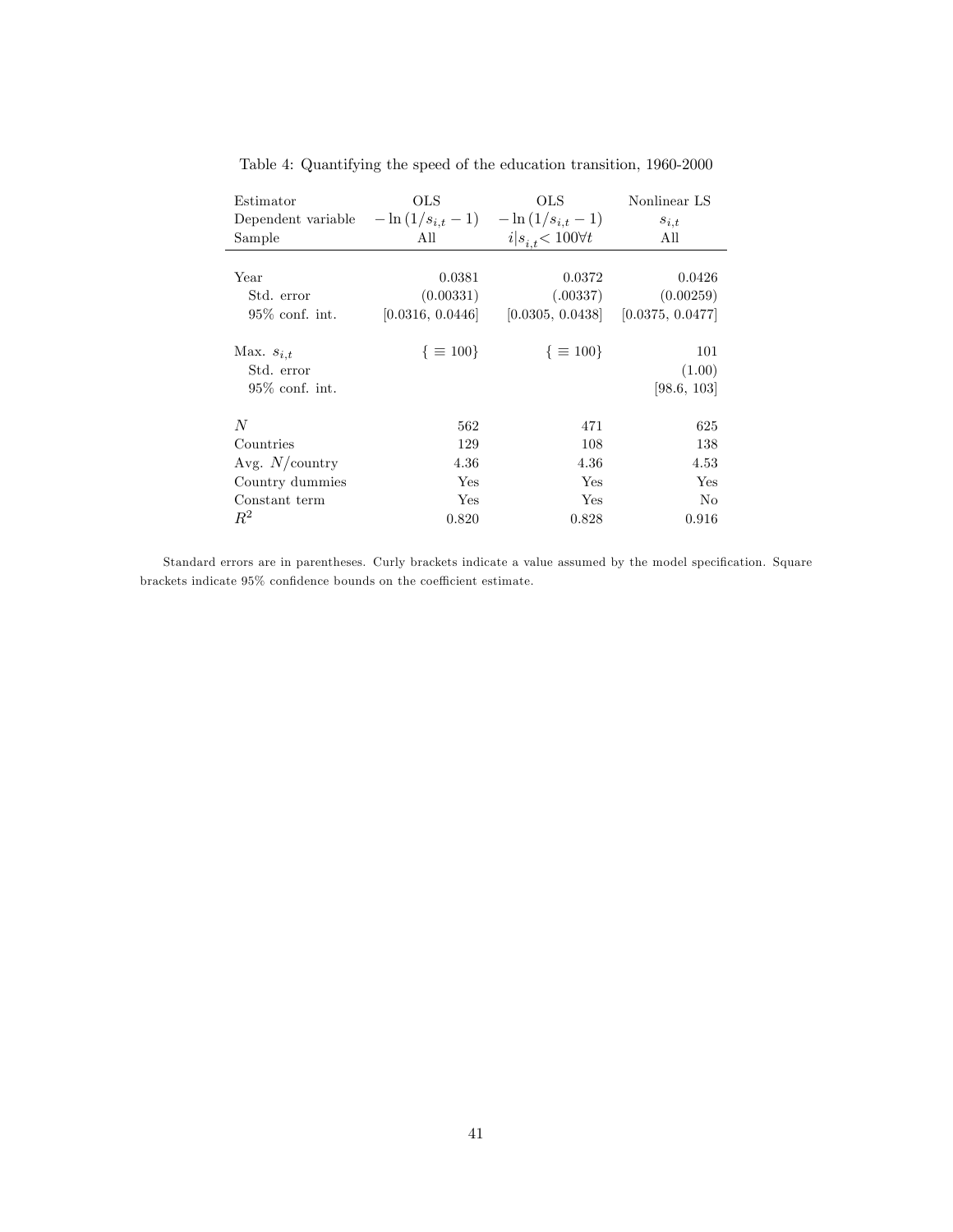

Figure 1: The transition in net primary enrollment: all countries, 1960-2000

ìAdjusted yearsî are the elapsed time since 50% enrollment. Datapoints show country-years, spaced quinquennially. Solid line shows fitted line from first column of Table 4, dotted lines show 95% confidence interval on parameter  $\boldsymbol{a}$  from the same table.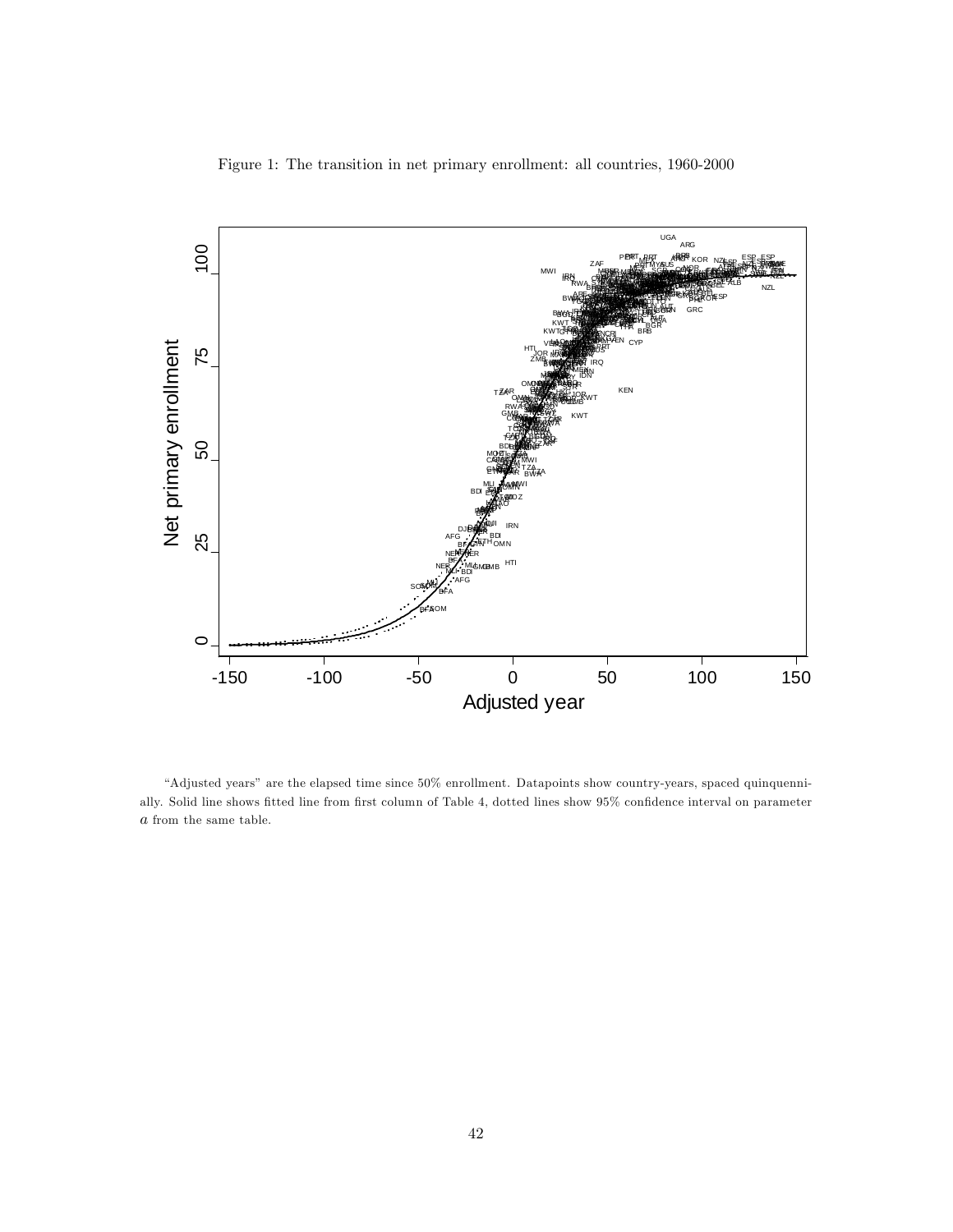| Estimator          | <b>OLS</b>            |                                 |            | Nonlinear LS                  |
|--------------------|-----------------------|---------------------------------|------------|-------------------------------|
| Dependent variable | $-\ln(1/s_{i,t} - 1)$ |                                 |            | $s_{i,t}$                     |
| Sample             | All 35                | 16 richest                      | All 35     | 16 richest                    |
|                    |                       |                                 |            |                               |
| Year               | 0.0267                | 0.0273                          | 0.0251     | 0.0231                        |
| Std. error         | (0.00160)             | (0.00209)                       | (.00171)   | (0.00289)                     |
| $95\%$ conf. int.  | [0.0236,              | [0.0232,                        | [0.0217,   | [0.0174,                      |
|                    | 0.0299                | 0.0314                          | 0.0285     | 0.0288                        |
| Max. $s_{i,t}$     |                       | $\{\equiv 60\}$ $\{\equiv 60\}$ | 62.2       | 64.1                          |
| Std. error         |                       |                                 | (2.39)     | (4.13)                        |
| $95\%$ conf. int.  |                       |                                 |            | $[57.4, 66.9]$ $[55.9, 72.2]$ |
|                    |                       |                                 |            |                               |
| N                  | 383                   | 174                             | 383        | 174                           |
| Countries          | 35                    | 16                              | 35         | 16                            |
| Avg. $N$ /country  | 10.9                  | 10.9                            | 10.9       | 10.9                          |
| Country dummies    | Yes                   | Yes                             | <b>Yes</b> | Yes                           |
| Constant term      | Yes                   | Yes                             | No.        | N <sub>0</sub>                |
| $R^2$              | 0.938                 | 0.872                           | 0.984      | 0.988                         |

Table 5: Quantifying the speed of the education transition, 1865-1914

Standard errors are in parentheses. Curly brackets indicate a value assumed by the model specification. Square brackets indicate  $95\%$  confidence bounds on the coefficient estimate.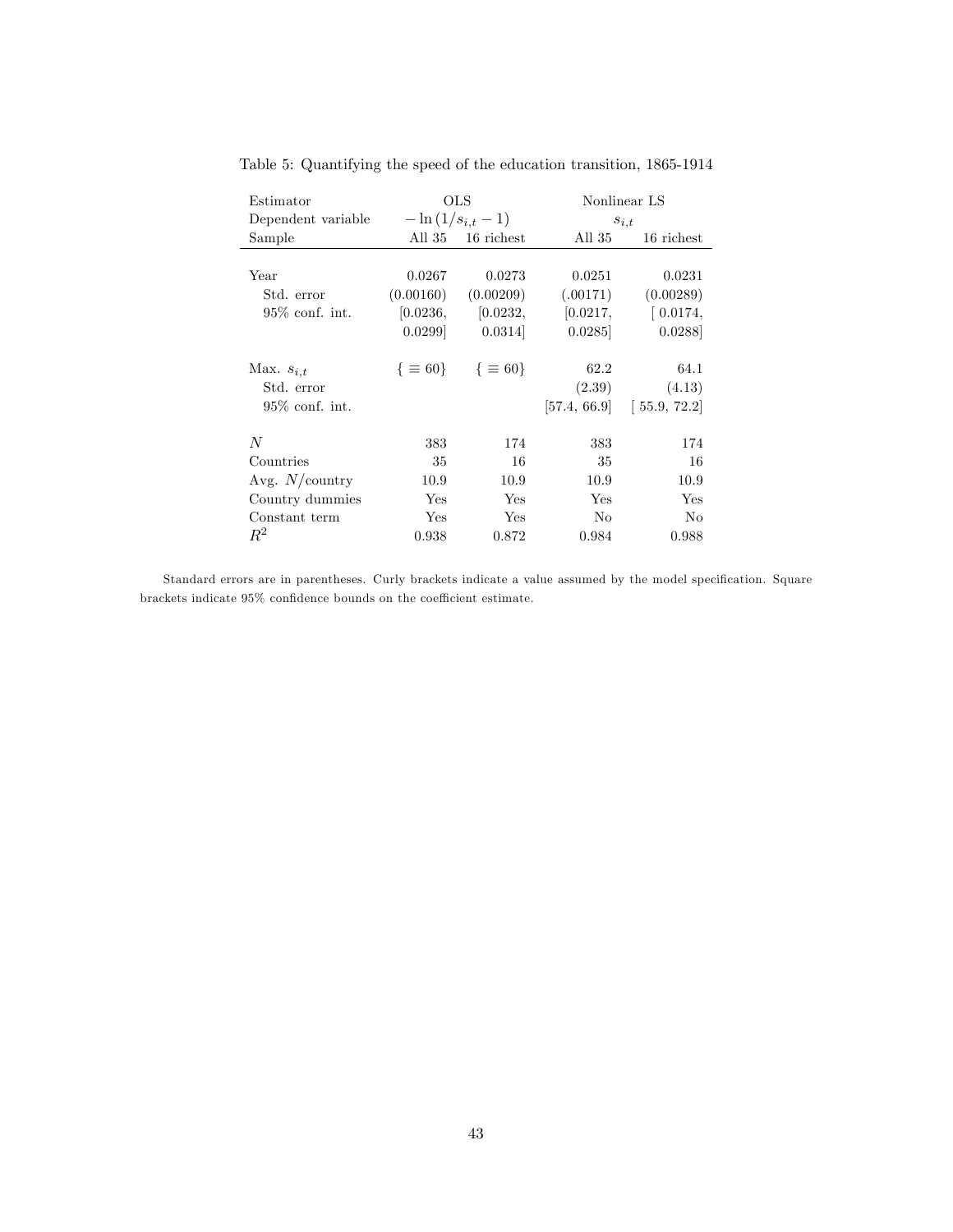



ìAdjusted yearsî are the elapsed time since 50% enrollment. Datapoints show country-years, spaced quinquennially.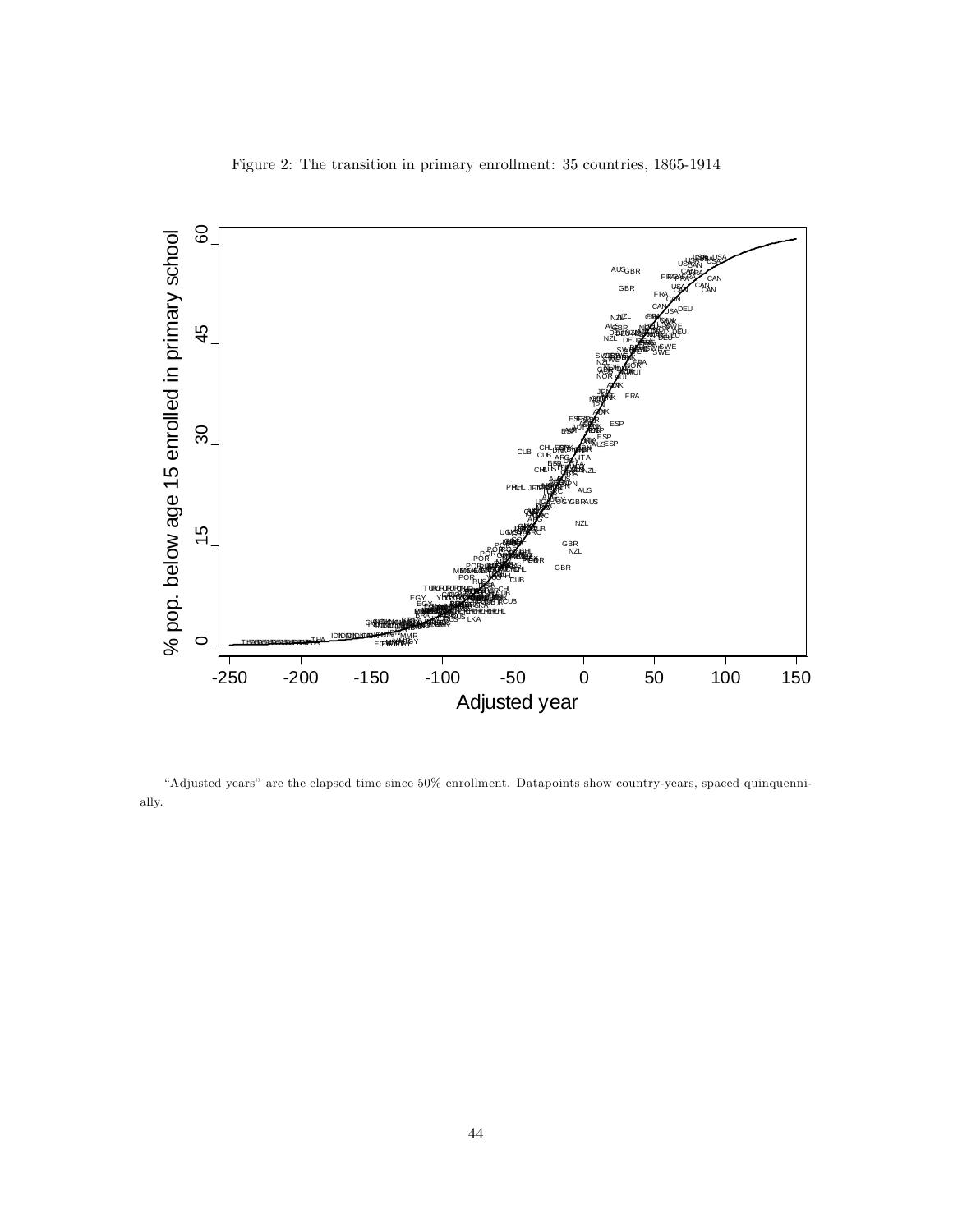| Dependent variable                    | $-\ln(1/s_{i,t} - 1)$ |              |             |             |  |
|---------------------------------------|-----------------------|--------------|-------------|-------------|--|
| Year                                  | $0.0365***$           | $-0.0516$    | $0.0614***$ | $-0.0307$   |  |
|                                       | (0.0125)              | (0.0534)     | (0.0166)    | (0.0480)    |  |
|                                       | [0.324]               | $[-0.459]$   | [0.549]     | $[-0.275]$  |  |
| Year $\times$ educ. spending/GDP      | 0.198                 | 0.119        |             |             |  |
|                                       | (0.309)               | (0.336)      |             |             |  |
|                                       | $[4.41]$              | [2.65]       |             |             |  |
| Year $\times$ pupil-teacher ratio     |                       |              | $-0.0523$   | $-0.0815$   |  |
|                                       |                       |              | (0.0478)    | (0.0588)    |  |
|                                       |                       |              | $[-8.40]$   | $[-13.1]$   |  |
| Year $\times$ GDP/capita PPP          |                       | $0.000658**$ |             | 0.000406    |  |
|                                       |                       | (0.000291)   |             | (0.000333)  |  |
|                                       |                       | [26.7]       |             | [15.0]      |  |
| Year $\times$ urbanization            |                       | $-0.109**$   |             | $-0.0950**$ |  |
|                                       |                       | (0.0448)     |             | (0.0458)    |  |
|                                       |                       | $[-38.5]$    |             | $[-33.5]$   |  |
| Year $\times$ fertility               |                       | $-0.000616$  |             | $-0.000291$ |  |
|                                       |                       | (0.00505)    |             | (0.00506)   |  |
|                                       |                       | $[-1.53]$    |             | $[-0.0712]$ |  |
| Year $\times$ % value added agric.    |                       | $-0.126*$    |             | $-0.105$    |  |
|                                       |                       | (0.0748)     |             | (0.0725)    |  |
|                                       |                       | $[-22.6]$    |             | $[-18.8]$   |  |
| Year $\times$ % value added manuf.    |                       | $0.173**$    |             | $0.169*$    |  |
|                                       |                       | (0.0869)     |             | (0.0863)    |  |
|                                       |                       | $[18.4]$     |             | [18.1]      |  |
| Year $\times$ % adults w/ prim. educ. |                       | $0.106**$    |             | $0.126**$   |  |
|                                       |                       | (0.0485)     |             | (0.0508)    |  |
|                                       |                       | [30.8]       |             | [35.4]      |  |
| Year $\times$ % adults w/ high. educ. |                       | $-0.959***$  |             | $-1.11***$  |  |
|                                       |                       | (0.359)      |             | (0.376)     |  |
|                                       |                       | $[-27.1]$    |             | $[-28.7]$   |  |
| Year × education Gini                 |                       | $0.183***$   |             | $0.185***$  |  |
|                                       |                       | (0.0546)     |             | (0.0546)    |  |
|                                       |                       | [44.7]       |             | [44.6]      |  |
| Country dummies                       | Yes                   | Yes          | Yes         | Yes         |  |
| $\overline{N}$                        | 251                   | 251          | 247         | 247         |  |
| Countries                             | 51                    | 51           | 50          | 50          |  |
| Avg. $N$ /country                     | 4.92                  | 4.92         | 4.94        | 4.94        |  |
| $R^2$                                 | 0.744                 | 0.774        | 0.740       | 0.772       |  |
| Adjusted $R^2$                        | 0.677                 | 0.702        | 0.673       | 0.700       |  |

Table 6: Determinants of primary net enrollment transition speed

Standard errors are in parentheses; standardized "beta" coefficients are in square brackets. Significant at  $*$  10%,  $^{**}5\%,$   $^{***}1\%$  level.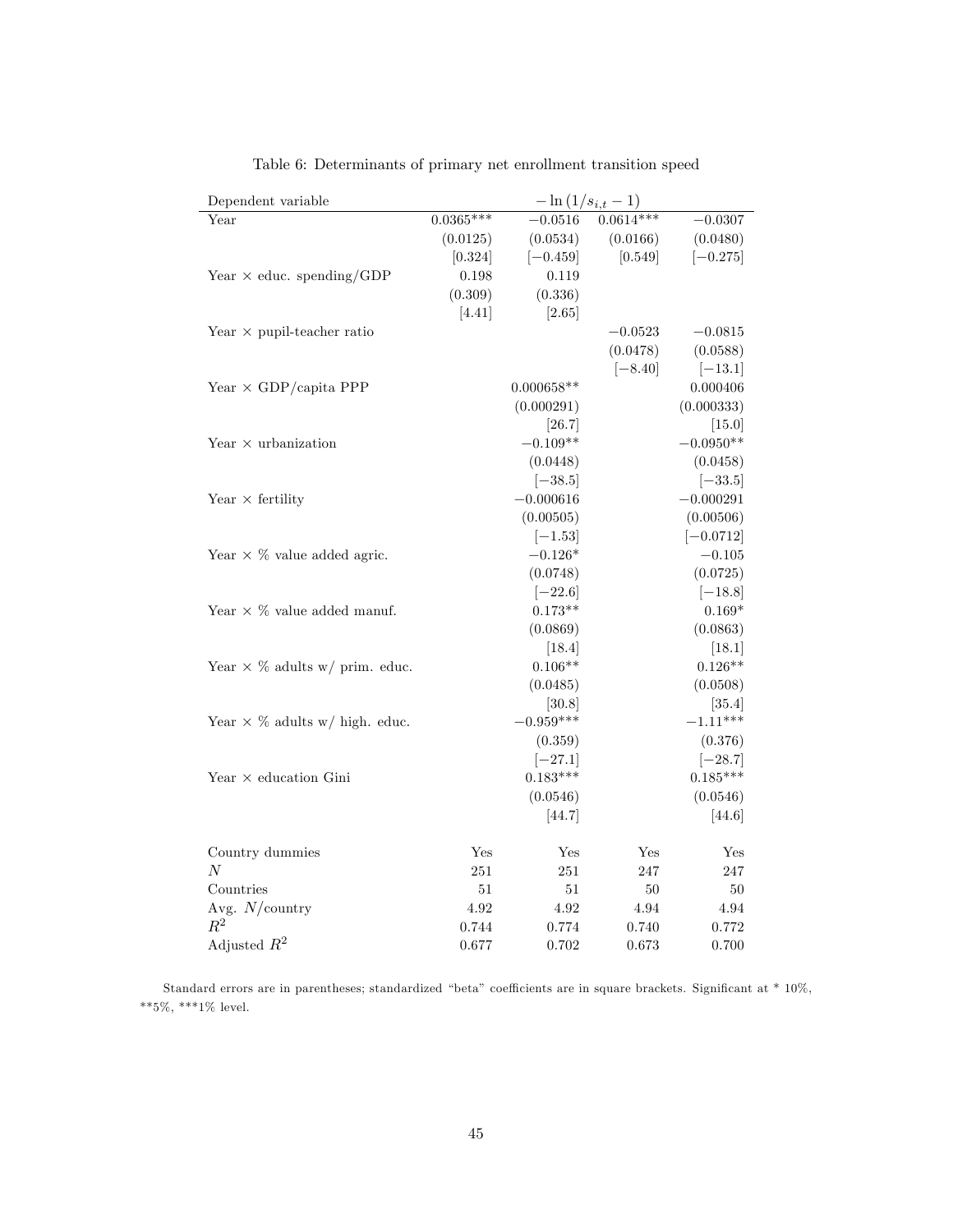| Estimator                                         |                                           | $_{\rm OLS}$                                               | Nonlinear LS                                            |                                           |  |
|---------------------------------------------------|-------------------------------------------|------------------------------------------------------------|---------------------------------------------------------|-------------------------------------------|--|
| Dependent variable                                |                                           | $-\ln\left(\left(s_{i,t}^f/s_{i,t}^m\right)^{-1}-1\right)$ |                                                         | $s_{i,t}^f / s_{i,t}^m$                   |  |
| Type of gross enrollment                          | Primary                                   | Secondary                                                  | Primary                                                 | Secondary                                 |  |
| Year<br>Std. error<br>$95\%$ conf. int.           | 0.0540<br>(0.00150)<br>[0.0511,<br>0.0570 | 0.0653<br>(0.00191)<br>0.0690                              | 0.0562<br>(0.00111)<br>$[0.0615, \t [0.0541,$<br>0.0584 | 0.0539<br>(0.00149)<br>[0.0510,<br>0.0569 |  |
| Max. $s_{i,t}$<br>Std. error<br>$95\%$ conf. int. | $\{\equiv 100\}$                          | $\{\equiv 100\}$                                           | 101<br>(0.352)<br>[101, 102]                            | 113<br>(0.798)<br>[111, 114]              |  |
| N<br>Countries<br>Avg. $N$ /country               | 1,142<br>168<br>6.80                      | 929<br>139<br>6.68                                         | 1,422<br>188<br>7.56                                    | 1,394<br>181<br>7.70                      |  |
| Country dummies<br>Constant term<br>$\,R^2$       | Yes<br>Yes                                | Yes<br>Yes                                                 | Yes<br>N <sub>o</sub>                                   | Yes<br>No                                 |  |
|                                                   | 0.890                                     | 0.823                                                      | 0.936                                                   | 0.893                                     |  |

# Table 7: Quantifying the speed of the gender transition in education, 1950-2000

Standard errors are in parentheses. Curly brackets indicate a value assumed by the model specification. Square brackets indicate  $95\%$  confidence bounds on the coefficient estimate.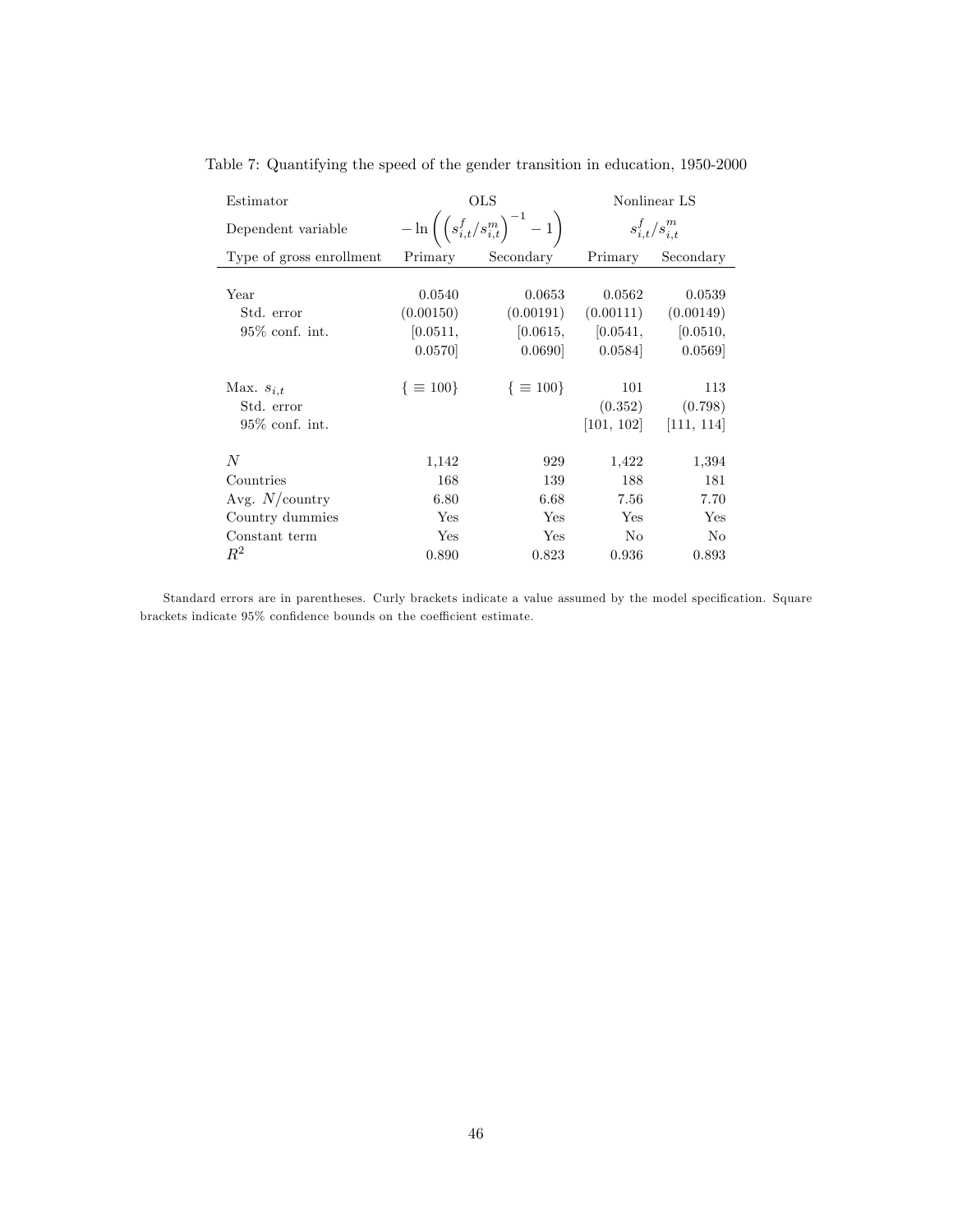

Figure 3: The gender transition in primary enrollment: all countries, 1950-2000

ìAdjusted yearsî are the elapsed time since 50% ratio of girlsí gross primary enrollment to boysí. Datapoints show country-years, spaced quinquennially.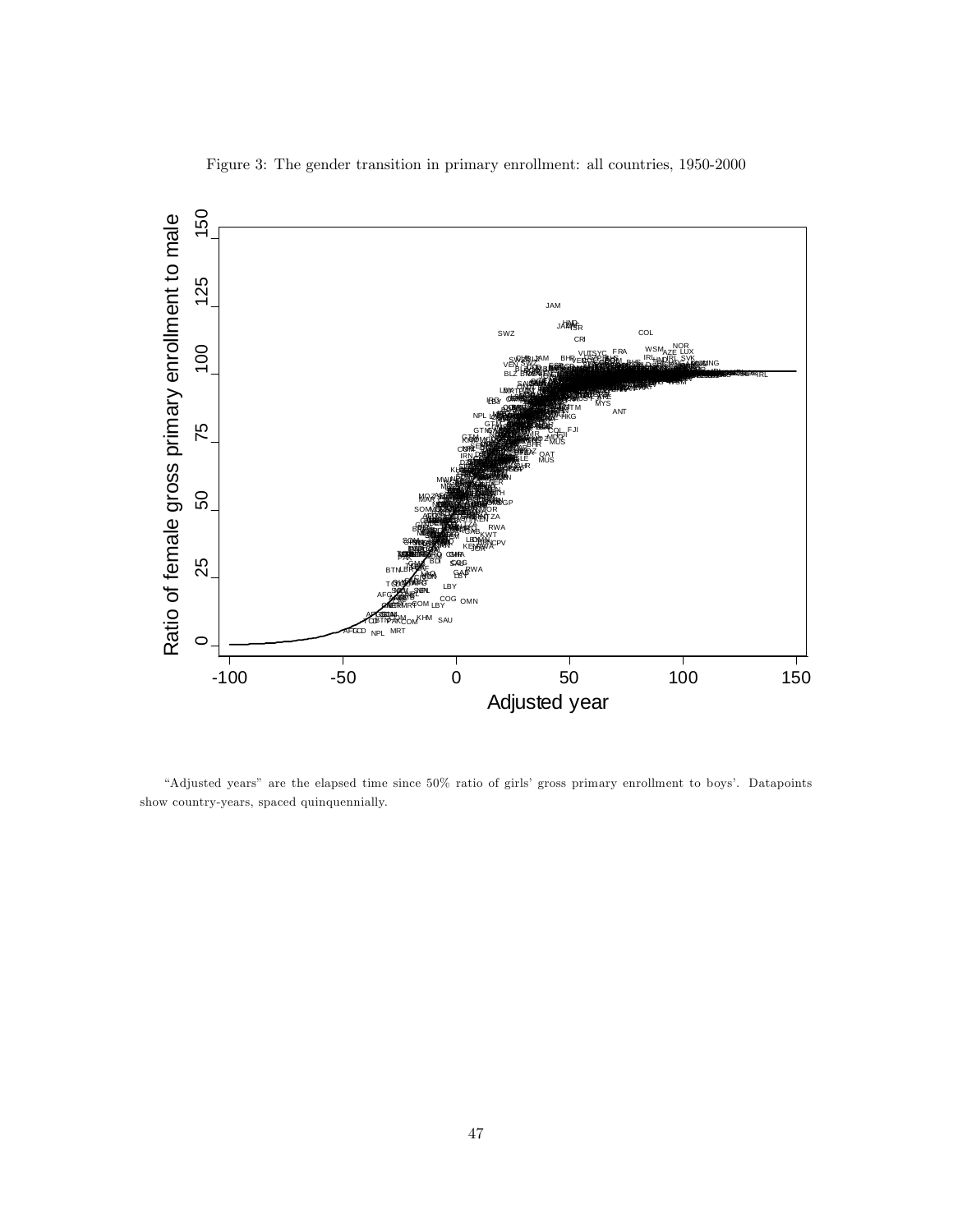| Estimator<br>Dependent variable | <b>OLS</b><br>$-\ln (1/s_{i,t} - 1)$ |                     |                     |                     |  |
|---------------------------------|--------------------------------------|---------------------|---------------------|---------------------|--|
| Type of net enrollment          | Primary                              |                     |                     | Secondary           |  |
| Gender                          | Female                               | Male                | Female              | Male                |  |
| Year                            | 0.0412<br>(0.00434)                  | 0.0329<br>(0.00422) | 0.0662<br>(0.00293) | 0.0536<br>(0.00267) |  |
| Country dummies                 | Yes                                  | Yes.                | Yes                 | Yes                 |  |
| N                               | 481                                  | 464                 | 333                 | 333                 |  |
| Countries                       | 122                                  | 120                 | 92                  | 92                  |  |
| Avg. $N$ /country               | 3.94                                 | 3.87                | 3.62                | 3.62                |  |
| $R^2$                           | 0.842                                | 0.824               | 0.942               | 0.934               |  |
| Adjusted $R^2$                  | 0.789                                | 0.763               | 0.920               | 0.909               |  |

Table 8: The net enrollment transition speed, by gender

Standard errors in parentheses.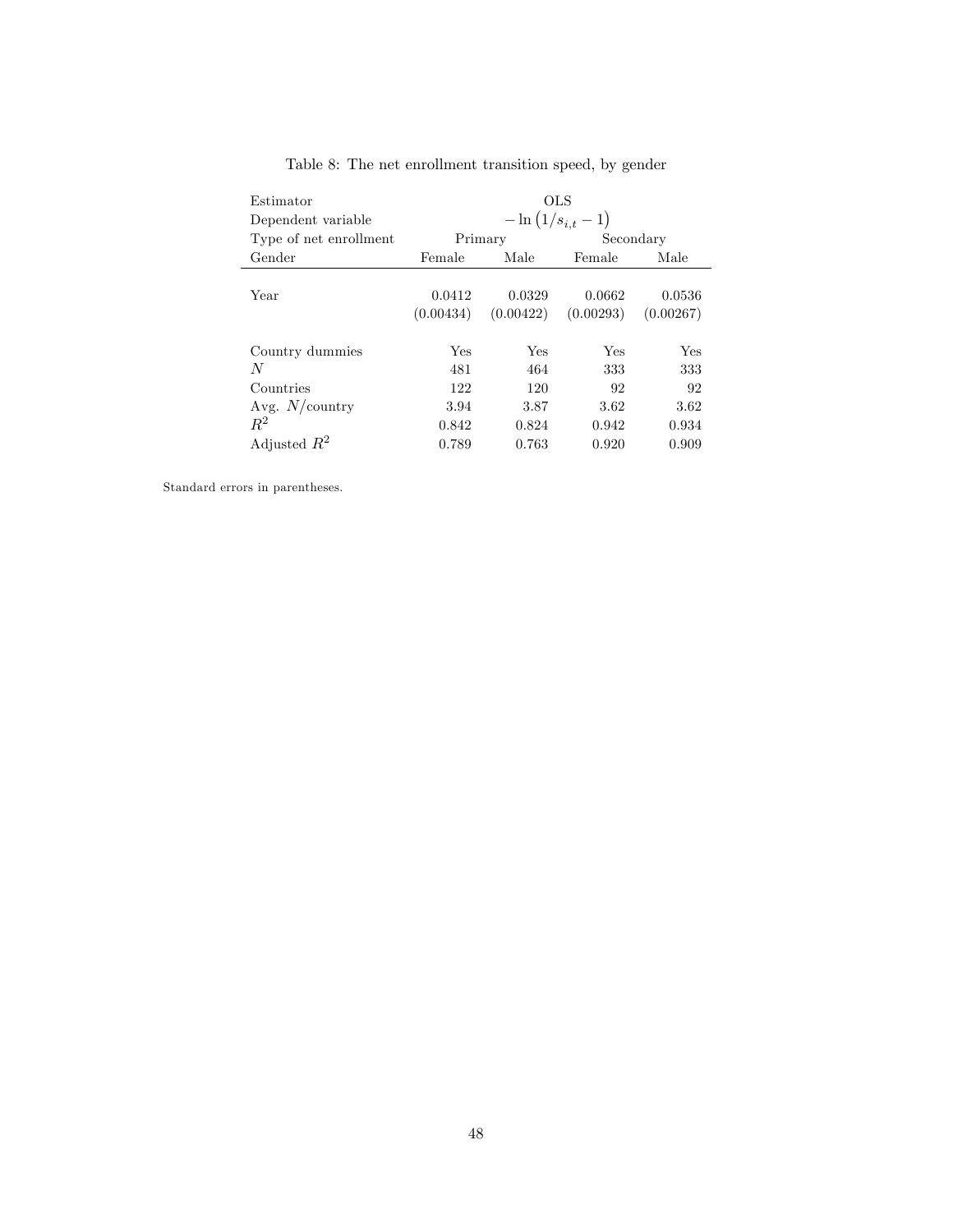| Dependent variable                    | $-\ln\left(\frac{1/s_{i,t}^f-1}{1/s_{i,t}^m-1}\right)$ |              |             |             |  |  |
|---------------------------------------|--------------------------------------------------------|--------------|-------------|-------------|--|--|
| Type of net enrollment                |                                                        | Primary      | Secondary   |             |  |  |
| Year                                  | $0.00713***$                                           | 0.0221       | $0.0112***$ | 0.0159      |  |  |
|                                       | (0.00261)                                              | (0.0350)     | (0.00137)   | (0.0229)    |  |  |
|                                       | [0.102]                                                | [0.316]      | [0.286]     | [0.407]     |  |  |
| Year $\times$ GDP/capita PPP          |                                                        | $-0.000224$  |             | 0.0000895   |  |  |
|                                       |                                                        | (0.000149)   |             | (0.0000756) |  |  |
|                                       |                                                        | $[-25.7]$    |             | $[18.3]$    |  |  |
| Year $\times$ % parliament female     |                                                        | $-0.00663$   |             | 0.00357     |  |  |
|                                       |                                                        | (0.0370)     |             | (0.0163)    |  |  |
|                                       |                                                        | $[-1.70]$    |             | $[1.80]$    |  |  |
| Year $\times$ Socialist dummy         |                                                        | $-0.0106$    |             | $-0.0172**$ |  |  |
|                                       |                                                        | (0.0119)     |             | (0.00670)   |  |  |
|                                       |                                                        | $[-8.24]$    |             | $[-17.7]$   |  |  |
| Year $\times$ % labor force female    |                                                        | 0.0515       |             | $-0.0200$   |  |  |
|                                       |                                                        | (0.0379)     |             | (0.0199)    |  |  |
|                                       |                                                        | [13.0]       |             | $[-7.94]$   |  |  |
| Year $\times$ % adults w/ prim. educ. |                                                        | $0.0649**$   |             | 0.00499     |  |  |
|                                       |                                                        | (0.0225)     |             | (0.0106)    |  |  |
|                                       |                                                        | [49.9]       |             | [6.27]      |  |  |
| Year $\times$ % fertility             |                                                        | $0.00839**$  |             | 0.00137     |  |  |
|                                       |                                                        | (0.00350)    |             | (0.00170)   |  |  |
|                                       |                                                        | [49.2]       |             | [13.2]      |  |  |
| Year $\times$ % Christian             |                                                        | $-0.0940***$ |             | $-0.0178$   |  |  |
|                                       |                                                        | (0.0281)     |             | (0.0199)    |  |  |
|                                       |                                                        | $[-102]$     |             | $[-31.5]$   |  |  |
| Year $\times$ % Muslim                |                                                        | $-0.0915***$ |             | 0.00972     |  |  |
|                                       |                                                        | (0.0310)     |             | (0.0219)    |  |  |
|                                       |                                                        | $[-85.0]$    |             | [14.8]      |  |  |
| Year $\times$ % Hindu or Buddhist     |                                                        | $-0.0603$    |             | 0.00593     |  |  |
|                                       |                                                        | (0.0386)     |             | (0.0252)    |  |  |
|                                       |                                                        | $[-20.2]$    |             | [2.86]      |  |  |
| Year $\times$ % 'Ethnoreligionist'    |                                                        | $-0.108***$  |             | 0.00113     |  |  |
|                                       |                                                        | (0.0355)     |             | (0.0235)    |  |  |
|                                       |                                                        | $[-52.4]$    |             | [0.817]     |  |  |
| Country dummies                       | Yes                                                    | Yes          | Yes         | Yes         |  |  |
| $\overline{N}$                        | 290                                                    | 290          | 238         | 238         |  |  |
| Countries                             | 71                                                     | 71           | 63          | 63          |  |  |
| Avg. $N$ /country                     | 4.08                                                   | 4.08         | 3.78        | 3.78        |  |  |
| $R^2$                                 | 0.750                                                  | 0.783        | 0.821       | 0.877       |  |  |
| Adjusted $R^2$                        | 0.669                                                  | 0.698        | 0.756       | 0.822       |  |  |

Table 9: Determinants of the gender differential in net enrollment transition speed

Standard errors are in parentheses; standardized "beta" coefficients are in square brackets. Significant at  $*$  10%, \*\*5%, \*\*\*1% level.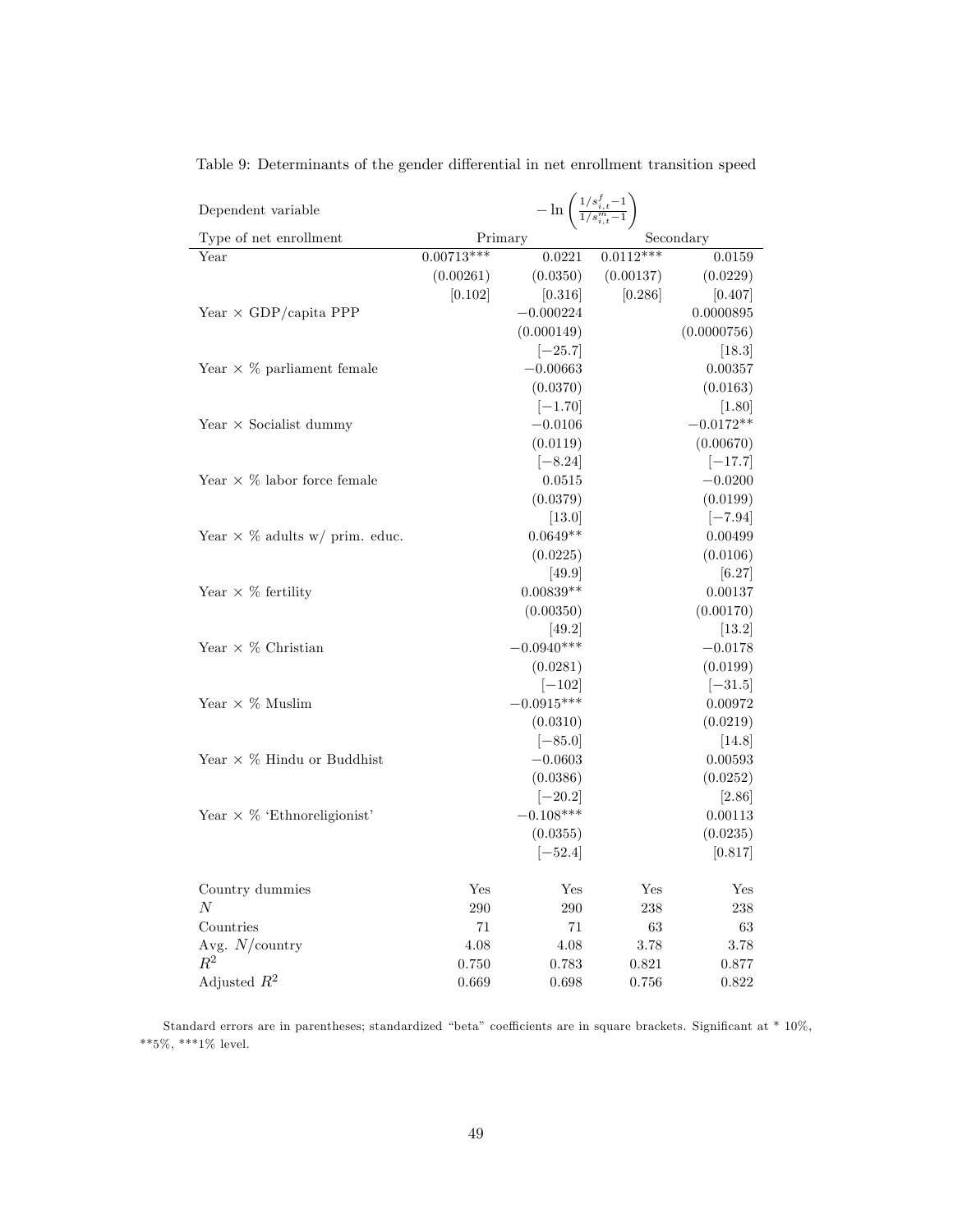

Figure 4: Net primary enrollment scenarios for Burkina Faso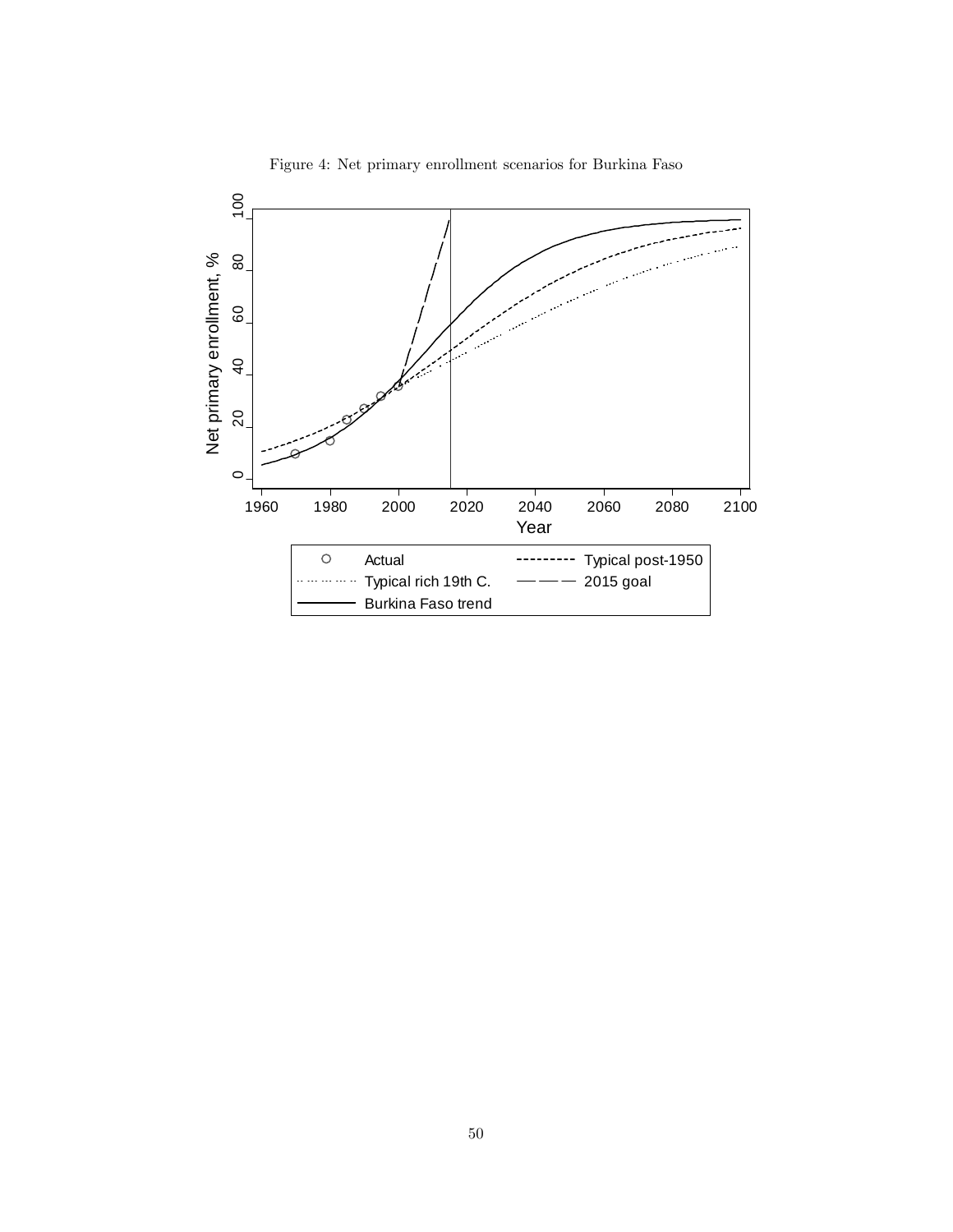|                | Actual | Trend | Typical     | Typical rich | Est. year | GDP/capita     |
|----------------|--------|-------|-------------|--------------|-----------|----------------|
|                |        |       | $post-1950$ | 19th Cent.   | to reach  | <i>in 1998</i> |
| Year           | 2000   | 2015  | 2015        | 2015         | $90\%$    | (1990 US\$)    |
|                |        |       |             |              |           |                |
| Burkina Faso   | 35.5   | 59.2  | 49.4        | 45.4         | 2047      | 676            |
| <b>Eritrea</b> | 41.0   | 67.5  | 55.2        | 51.1         | 2034      | 399            |
| The Gambia     | 68.7   | 86.2  | 79.5        | 76.7         | 2021      | 850            |
| Guinea         | 47.0   | 68.4  | 61.1        | 57.2         | 2040      | 612            |
| Madagascar     | 67.7   | 82.2  | 78.8        | 75.9         | 2028      | 690            |
| Mali           | 43.3   | 62.8  | 57.5        | 53.5         | 2043      | 783            |
| Morocco        | 78.0   | 89.0  | 86.3        | 84.2         | 2017      | 2,690          |
| Nicaragua      | 80.8   | 88.2  | 88.1        | 86.3         | 2020      | 1,450          |
| Senegal        | 63.1   | 76.6  | 75.2        | 72.0         | 2037      | 1,300          |

Table 10: Net primary enrollment: 'Off track' for the Millennium Goals, on track for history

Table 11: 19th century 'development goals': They were richer and took longer

|               | Compulsory  | GDP/cap.              | Prim. enrollees/pop. $\langle 15$ |                |
|---------------|-------------|-----------------------|-----------------------------------|----------------|
|               | basic educ. | $(1990 \text{ US}\$)$ | In that year                      | 30 years later |
|               |             |                       |                                   |                |
| United States | 1852        | 2,020                 | $42\%$                            | 57\%           |
| Great Britain | 1870        | 3,190                 | $15\%$                            | 43\%           |
| Canada.       | 1871        | 1,730                 | $49\%$                            | 57\%           |
| Australia     | 1872        | 3,720                 | $24\%$                            | 34\%           |
| Italy         | 1877        | 1,640                 | $20\%$                            | 27\%           |
| New Zealand   | 1878        | 3,050                 | 33\%                              | $46\%$         |
| France        | 1882        | 2,230                 | 51%                               | 56%            |
| Japan         | 1886        | 916                   | 24%                               | 38\%           |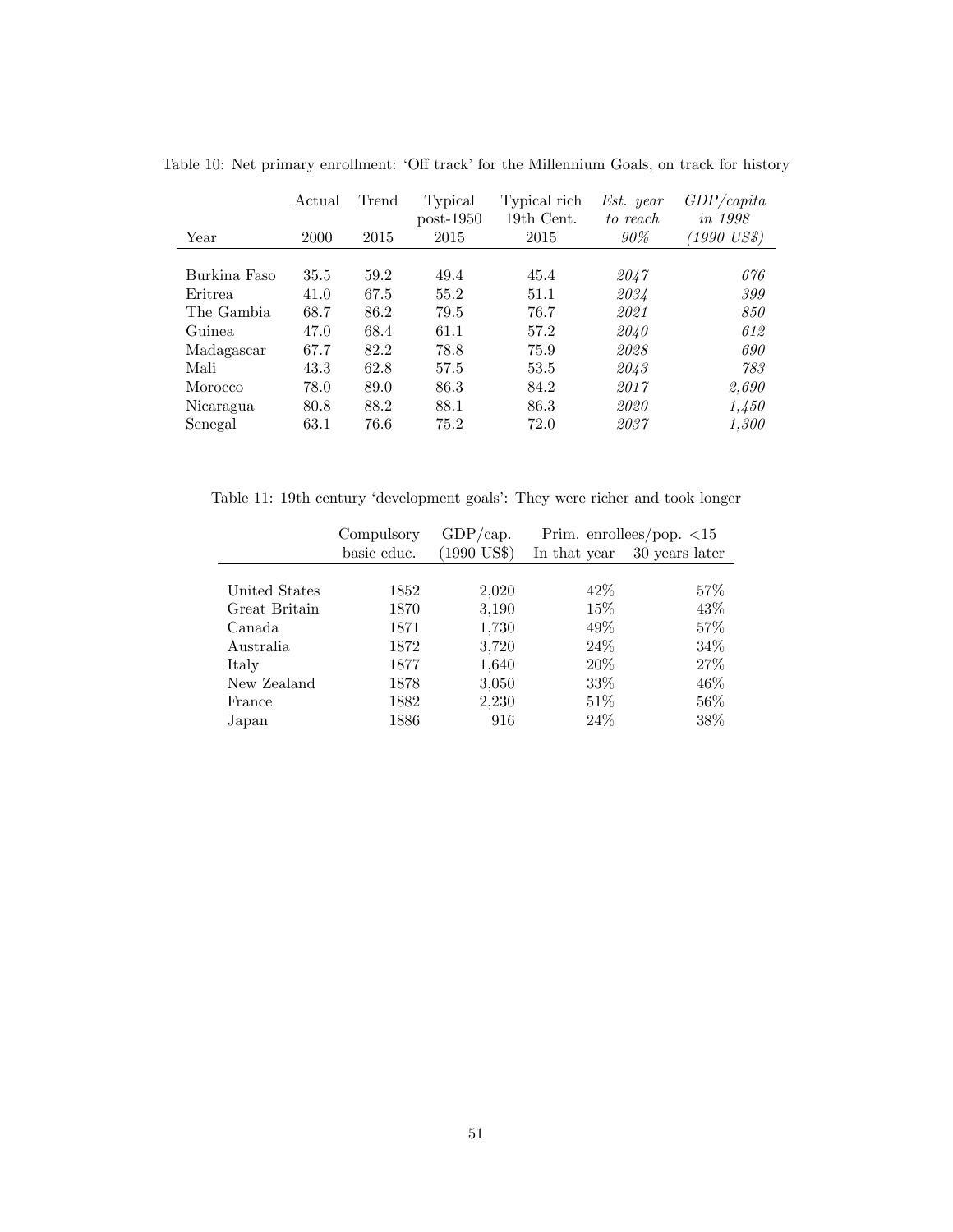| Net primary enrollment      | Actual | Predicted | Actual | Predicted |
|-----------------------------|--------|-----------|--------|-----------|
| In year                     | 1990   | 2000      | 2000   | 2015      |
| Uses data available in      |        | 1990      |        | 2000      |
|                             |        |           |        |           |
| Sub-Saharan Africa          | 58.3   | 68.5      | 68.7   | 79.6      |
| South Asia                  | 65.7   | 74.9      | 77.7   | 86.1      |
| Middle East/North Africa    | 76.9   | 83.8      | 80.6   | 88.0      |
| Latin America/Caribbean     | 85.6   | 90.2      | 92.4   | 95.6      |
| High-Income Non-OECD        | 90.3   | 93.6      | 90.6   | 94.4      |
| Eastern Europe/Central Asia | 92.1   | 94.8      | 93.7   | 96.3      |
| High-Income OECD            | 96.7   | 97.8      | 98.1   | 98.9      |
| East Asia/Pacific           | 98.1   | 98.8      | 94.9   | 97.0      |

Table 12: Average net primary enrollment: Out-of-sample predictive power of the S-curve

Table 13: Gender ratio in net primary enrollment: Out-of-sample predictive power of the S-curve

| Fem./Male primary enrollment | Actual | Predicted | Actual | Predicted |
|------------------------------|--------|-----------|--------|-----------|
| In year                      | 1990   | 2000      | 2000   | 2015      |
| Uses data available in       |        | 1990      |        | 2000      |
|                              |        |           |        |           |
| Sub-Saharan Africa           | 79.9   | 88.1      | 85.9   | 93.2      |
| South Asia                   | 77.9   | 86.8      | 90.0   | 95.3      |
| Middle East/North Africa     | 84.4   | 91.0      | 91.4   | 96.0      |
| Latin America/Caribbean      | 99.3   | 99.6      | 98.0   | 99.1      |
| High-Income Non-OECD         | 98.2   | 99.0      | 98.5   | 99.3      |
| Eastern Europe/Central Asia  | 99.2   | 99.6      | 98.4   | 99.3      |
| High-Income OECD             | 100.2  |           | 99.7   | 99.9      |
| East Asia/Pacific            | 94.7   | 97.1      | 97.2   | 98.8      |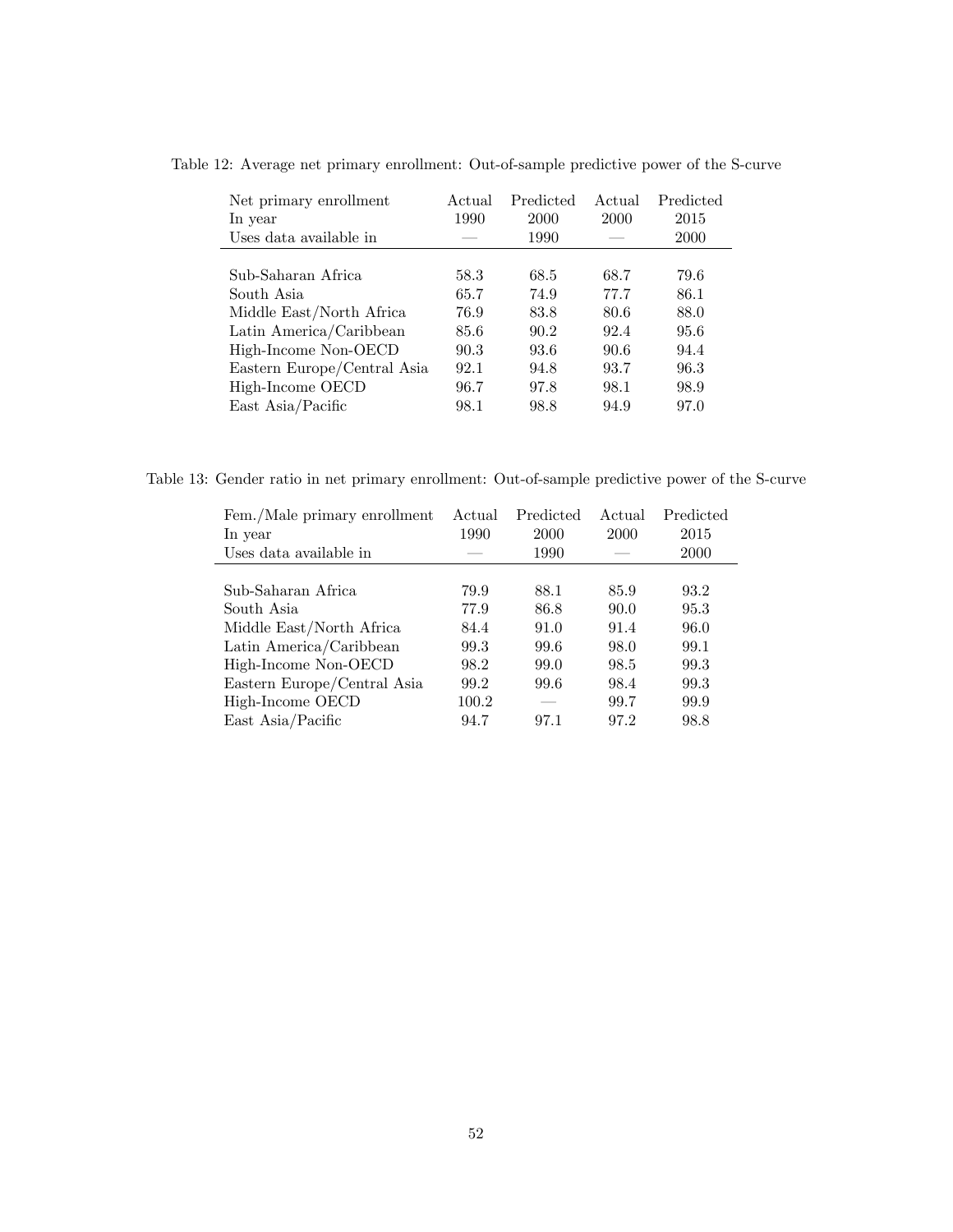|                           |                             |             | Spending    | Public    |         |
|---------------------------|-----------------------------|-------------|-------------|-----------|---------|
|                           | UNESCO-reported             |             | per primary | educ.     | Primary |
|                           | Net prim. enrollment (year) |             | student,    | spending, | pupils/ |
| Country                   | From                        | To          | % GDP/cap.  | $\%$ GDP  | teacher |
|                           |                             |             |             |           |         |
| Typical<br><b>Bolivia</b> |                             |             | 12.0        |           | 25.1    |
|                           | 75.5 (1975)                 | 97.1 (1998) |             | 4.6       |         |
| <b>Brazil</b>             | 69.8 (1970)                 | 97.0 (2000) | 11.8        | 4.1       | 23.8    |
| Ecuador                   | 73.0 (1965)                 | 96.9 (1996) | 5.6         | 2.6       | 27.2    |
| Paraguay                  | 76.0 (1960)                 | 92.1 (2000) | 6.9         | 3.4       | 23.1    |
| Swaziland                 | 62.3 (1970)                 | 92.8 (2000) | 8.5         | 6.3       | 33.0    |
| Syria                     | 66.0 (1965)                 | 96.3 (2000) | 12.9        | 3.5       | 23.9    |
| Tunisia                   | 75.5 (1970)                 | 95.8 (1992) |             | 5.4       | 35.0    |
| Stagnation                |                             |             |             |           |         |
| Iran                      | 80.9 (1985)                 | 73.6 (2000) | 8.3         | 4.5       | 29.9    |
| Kenya                     | 88.0 (1975)                 | 68.5 (2000) | 11.6        | 6.6       | 30.6    |
| Tanzania                  | 67.8 (1980)                 | 46.7(2000)  |             | 2.5       | 37.1    |
| Venezuela                 | 81.0 (1960)                 | 83.8 (1996) | 3.0         | 4.4       | 22.2    |
| Rapid rise?               |                             |             |             |           |         |
| Malawi                    | 49.7 (1990)                 | 100.6(2000) | 7.0         | 4.2       | 62.8    |
| Rwanda                    | 65.9 (1990)                 | 97.3 (2000) | 6.9         | 2.6       | 55.1    |
| Togo                      | 60.5(1985)                  | 92.3 (2000) | 8.8         | 5.0       | 48.9    |
| Uganda                    | 48.0(1993)                  | 109.5(2000) | 7.7         | 2.1       | 38.2    |
| Botswana                  | 75.6 (1980)                 | 93.3 (1990) | 6.8         | 5.7       | 32.2    |
| Indonesia                 | 72.4 (1975)                 | 98.1 (1985) |             | 2.1       | 29.1    |
|                           |                             |             |             |           |         |
| World average             |                             |             | 14.0        | 4.5       | 27.5    |
| LDC average               |                             |             | 13.3        | 4.5       | 30.8    |

Table 14: Case studies in policy and outcomes: Best practice or bubble?

Note: In late 2003, UNESCO issued a revised set of estimates for net primary enrollment in the years 1998-2001 only. Since revised estimates were not issued for earlier years, this study uses the pre-revision estimates of enrollment during 1998-2001 in order to strive for comparability with the pre-1998 figures. This decision is discussed in detail in the appendix. The post-revision changes relevant to this table do not affect the table's qualitative message and are confined to five changes—two of which differ from the pre-revision estimate by  $1\%$  or less, and two of which changed the previous estimate to a missing observation. These post-revision figures are: Bolivia (1998) 98; Syria (2000) 95; Malawi (2000) no data; Togo (2000) 91; and Uganda (2000) no data.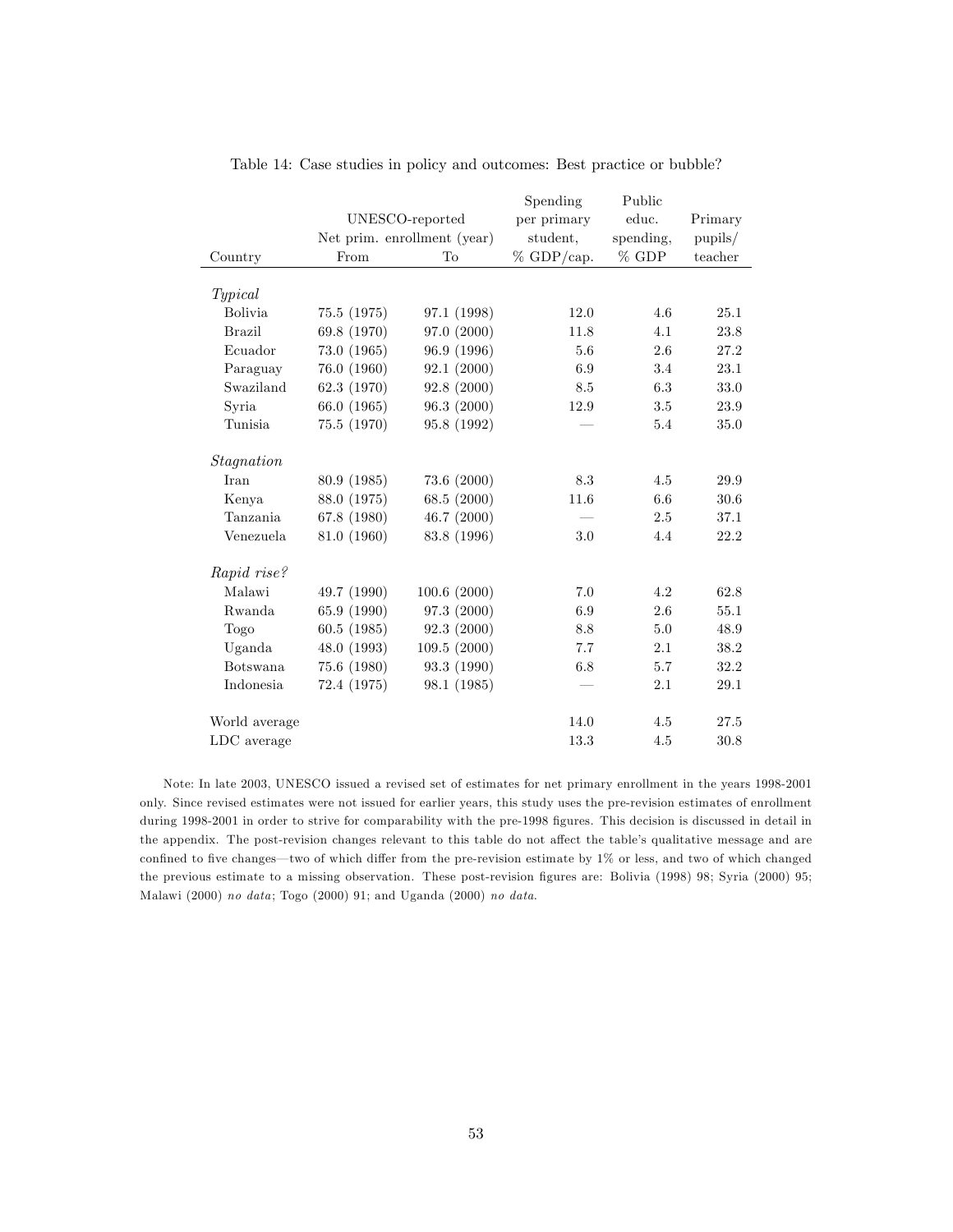

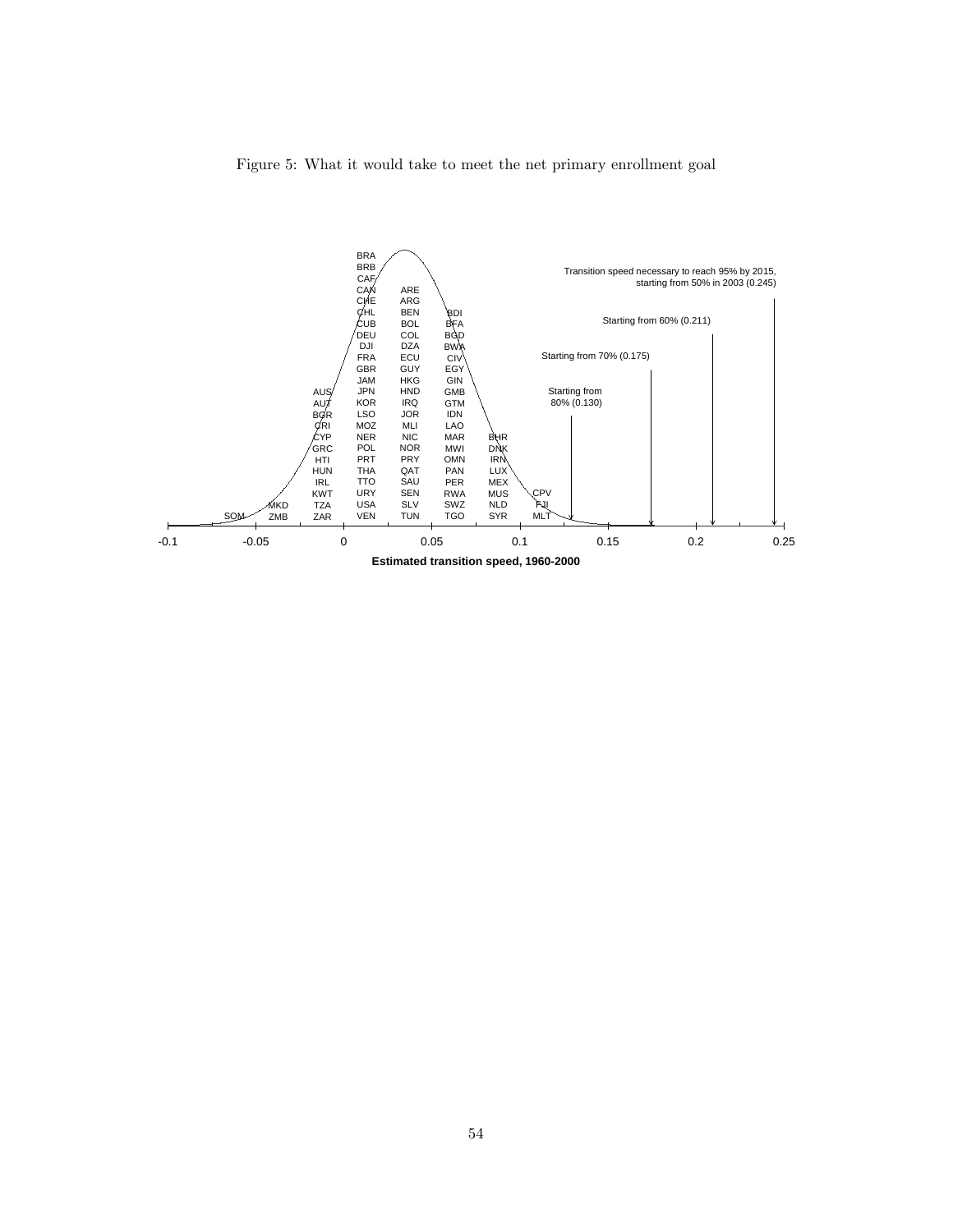|        |            |        |              |                   | Net prim.  |      | Gender       |      |
|--------|------------|--------|--------------|-------------------|------------|------|--------------|------|
|        |            | Gender |              | GDP/cap.          | enrollment |      | ratio, prim. |      |
| Income | Enrollment | ratio  | Example      | <b>\$PPP 2000</b> | 2000       | 2015 | 2000         | 2015 |
|        |            |        |              |                   |            |      |              |      |
| Lower  | Lower      | Lower  | Niger        | 750               | 30         | 45   | 68           | 83   |
| Lower  | Higher     | Lower  | Benin        | 1,000             | 70         | 85   | 69           | 84   |
| Higher | Lower      | Higher | Saudi Arabia | 11,400            | 58         | 71   | 96           | 98   |
| Higher | Higher     | Higher | Namibia      | 6,400             | 82         | 89   | 100          |      |
| Medium | Higher     | Lower  | India        | 2,400             | 86         | 92   | 83           | 92   |
| Medium | Medium     | Lower  | Morocco      | 3.600             | 74         | 84   | 87           | 94   |

Table 15: Examples of country-specific, historically-grounded education goals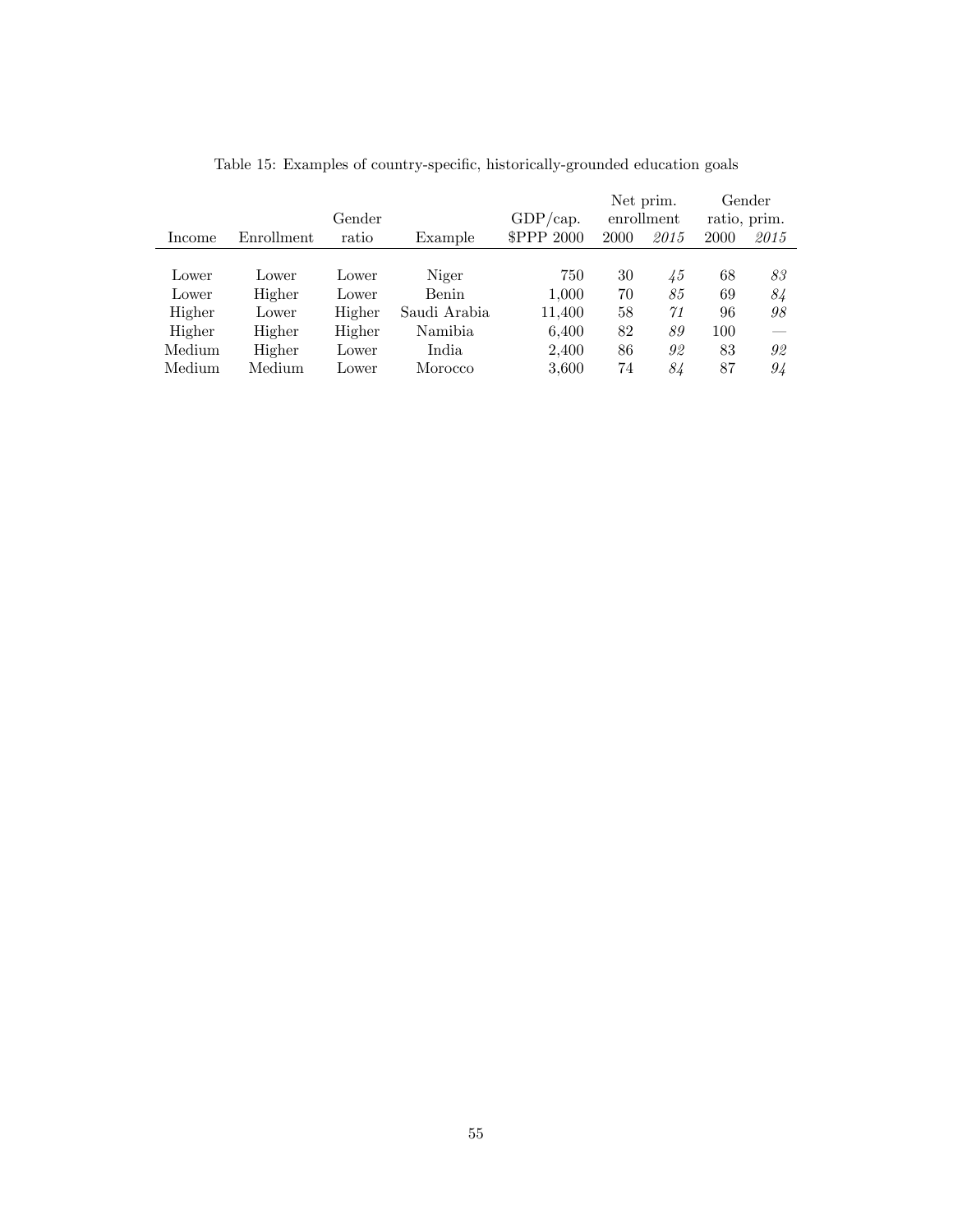# **References**

Ablo, Emmanuel and Ritva Reinikka (1998), "Do budgets really matter? Evidence from public spending on education and health in Uganda," Policy Research Working Paper 1926, Africa Region, Macroeconomics 2, World Bank, June.

Addison, Tony and Aminur Rahman (2001), "Why is so little spent on educating the poor?" Discussion Paper 29, World Insititute for Development Economics Research (Helsinki: United Nations University).

Aguirre, Benigno E. and Roberto J. Vichot (1996), "Are Cuba's educational statistics reliable?" in Association for the Study of the Cuban Economy (ASCE), Cuba in Transition, Vol. 6, proceedings of the 5th Annual Meeting, University of Miami, Miami, Florida, August 8-10, pp. 371-386.

Ahuja, Vinod and Deon Filmer (1995), "Educational attainment in developing countries: New estimates and projections disaggregated by gender," Policy Research Working Paper 1489, World Bank.

Ainsworth, Martha, Kathleen Beegle, and Godlike Koda (2002), "The impact of adult mortality on primary school enrollment in Northwestern Tanzania," Africa Region Human Development Working Paper Series, World Bank.

Al-Samarrai, Samer and Hassan Zaman (2002), "The Changing Distribution of Public Education Expenditure in Malawi," Africa Region Working Paper Series No. 29, March.

Al-Samarrai, Samer and Tessa Peasgood (1998), "Educational Attainments and Household Characteristics in Tanzania," Economics of Education Review, 17 (4): 395-417.

Appleton, Simon (2000), "Education and health at the household level in sub-Saharan Africa," Working Paper 33 (Cambridge, MA: Harvard University Center for International Development).

Basu, Alaka Malwade and Sajeda Amin (2000), "Conditioning factors for fertility decline in Bengal: History, language identity, and openness to innovations," *Population and Development Review*, 26  $(4): 761-794.$ 

Becker, Gary (1964), Human capital: A theoretical and empirical analysis, with special reference to education (New York: Columbia University Press).

Bedi, Arjun S., Paul K. Kimalu, Damiano Kulundu Manda, and Nancy Malufa (2003), "The decline in primary school enrollment in Kenya," Discussion Paper No. 14 (Nairobi: Kenya Institute for Public Policy Research and Analysis).

Behrman, Jere R. (1987), "Schooling in developing countries: Which countries are the over- and underachievers and what is the schooling impact?" Economics of Education Review,  $6(2)$ : 111-127.

Bell, Clive, Shantayanan Devarajan, and Hans Gersbach (2003), "The Long-run Economic Costs of AIDS: Theory and an Application to South Africa," Working Paper 3152, World Bank.

Bénabou, Roland (1996), "Equity and efficiency in human capital investment: The local connection," Review of Economic Studies, 63: 237-264.

Benavot, Aaron, Phyllis Riddle (1988), "The expansion of primary education, 1870-1940: Trends and issues," Sociology of education, 61 (3): 191-210.

Benhabib, Jess and Mark M. Spiegel (2000), "The Role of Financial Development in Growth and Investment," Journal of Economic Growth, 5 (4): 341-360.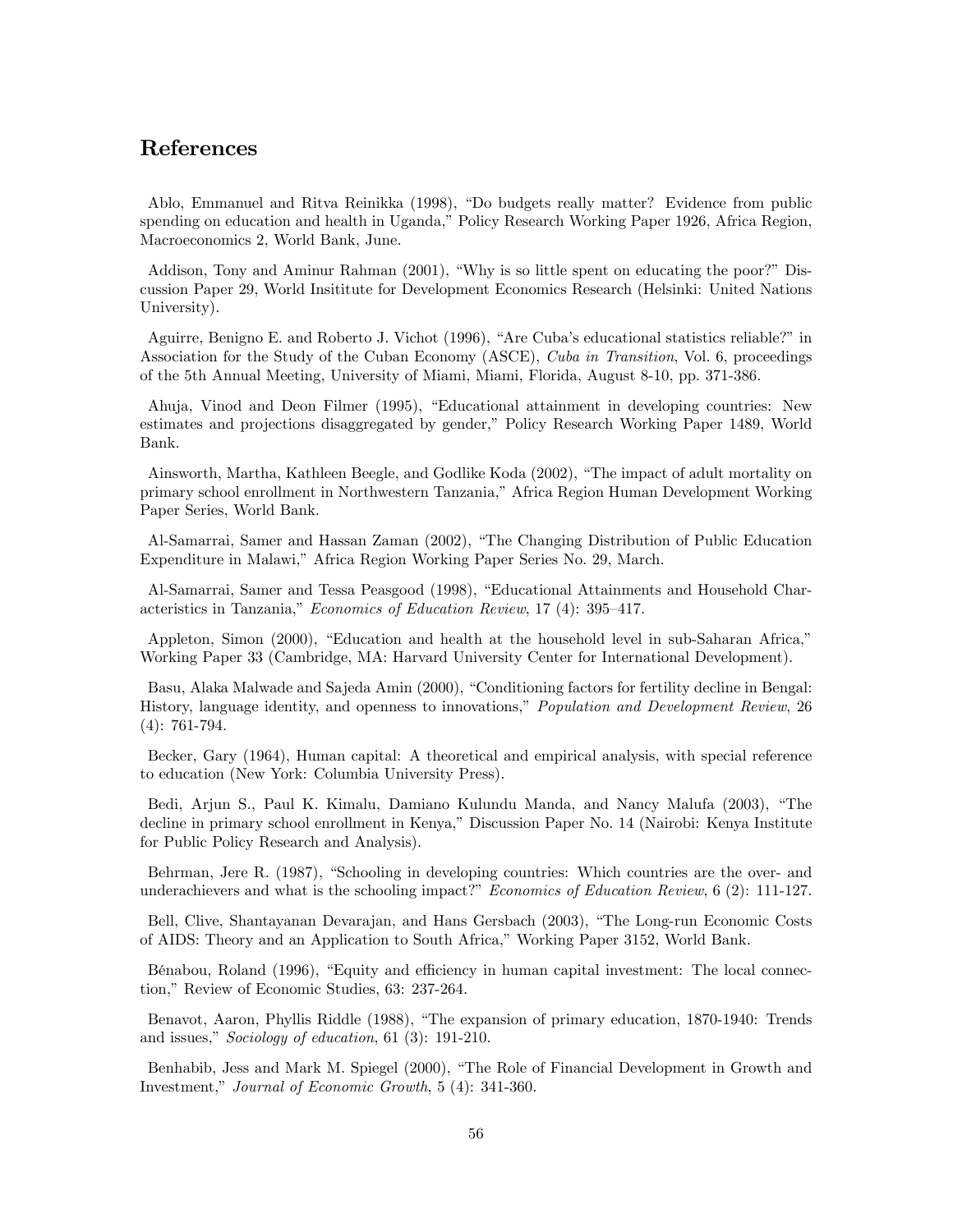Bils, Mark and Peter J. Klenow (2000), "Does Schooling Cause Growth?", American Economic Review, 90 (5), pages 1160-83.

Binder, Melissa (1999), "Schooling indicators during Mexico's 'Lost decade," Economics of Education Review  $18: 183-199$ 

Borjas, George J. (1995), "Ethnicity, neighborhoods, and human-capital externalities," American *Economic Review*, 85 (3): 365-390.

Bose, Niloy, M. Emranul Haque, and Denise R. Osborn (2003), "Public expenditure and growth in developing countries: Education is the key," Discussion Paper 30, Centre for Growth and Business Cycle Research, University of Manchester.

Branson, William H., Isabel Guerrero, and Bernhard G. Gunter (1998), "Patterns of development, 1970-1994," WBI Working Paper, World Bank.

Bredie, Joseph W. B. and Girindre K. Beeharry (1998), "School enrollment decline in Sub-Saharan Africa: Beyond the Supply Constraint" Discussion Paper 395, World Bank.

Brown, Philip H. and Albert Park (2002), "Education and poverty in rural China," Economics of Education Review 21: 523-541.

Bruns, Barbara, Alain Mingat, and Ramahatra Rakotomalala (2003), A Chance for Every Child: Achieving Universal Primary Education by 2015 (Washington, DC: World Bank).

Burney, Nadeem A. and Mohammad Irfan (1995), "Determinants of child school enrolment: evidence from LDCs using choice-theoretic approach," International Journal of Social Economics, 22  $(1): 24-40.$ 

Canagarajah, Sudharshan and Harold Coulombe (1997), "Child labor and schooling in Ghana," Policy Research Working Paper 1844, World Bank.

Castro-Leal, Florencia (1996), "Who benefits from public education spending in Malawi? Results from the recent education reform," Discussion Paper 350, World Bank.

Chen, Lincoln C. and Meghnad Desai (1997), "Paths to social development: Lessons from casestudies," in Santosh Mehrotra and Richard Jolly, eds., Development with a Human Face: Experiences in Social Achievement and Economic Growth (Oxford: Clarendon Press).

Chenery, Hollis B. and Moshe Syrquin (1975), Patterns of Development: 1950-1970 (London: Oxford University Press).

Cogneau, Denis (2003), "Colonisation, School and Development in Africa: An empirical analysis," Document de travail DT/2003/01 (Paris: Unité de Recherche CIPRÉ, Institut de recherche pour le Développement).

Colclough, Christopher (1982), "The impact of primary schooling on economic development: A review of the evidence," World Development, 10 (3): 167-185.

Colclough, Christopher and Samer Al-Samarrai (2000), "Achieving schooling for all: Budgetary expenditures on education in Sub-Saharan Africa and South Asia," World Development 28 (11): 1927-1944.

Das, Jishnu, Stefan Dercon, James Habyarimana, and Pramila Krishnan (2003), "When Can School Inputs Improve Test Scores?" forthcoming Policy Research Working Paper, Development Economics, World Bank.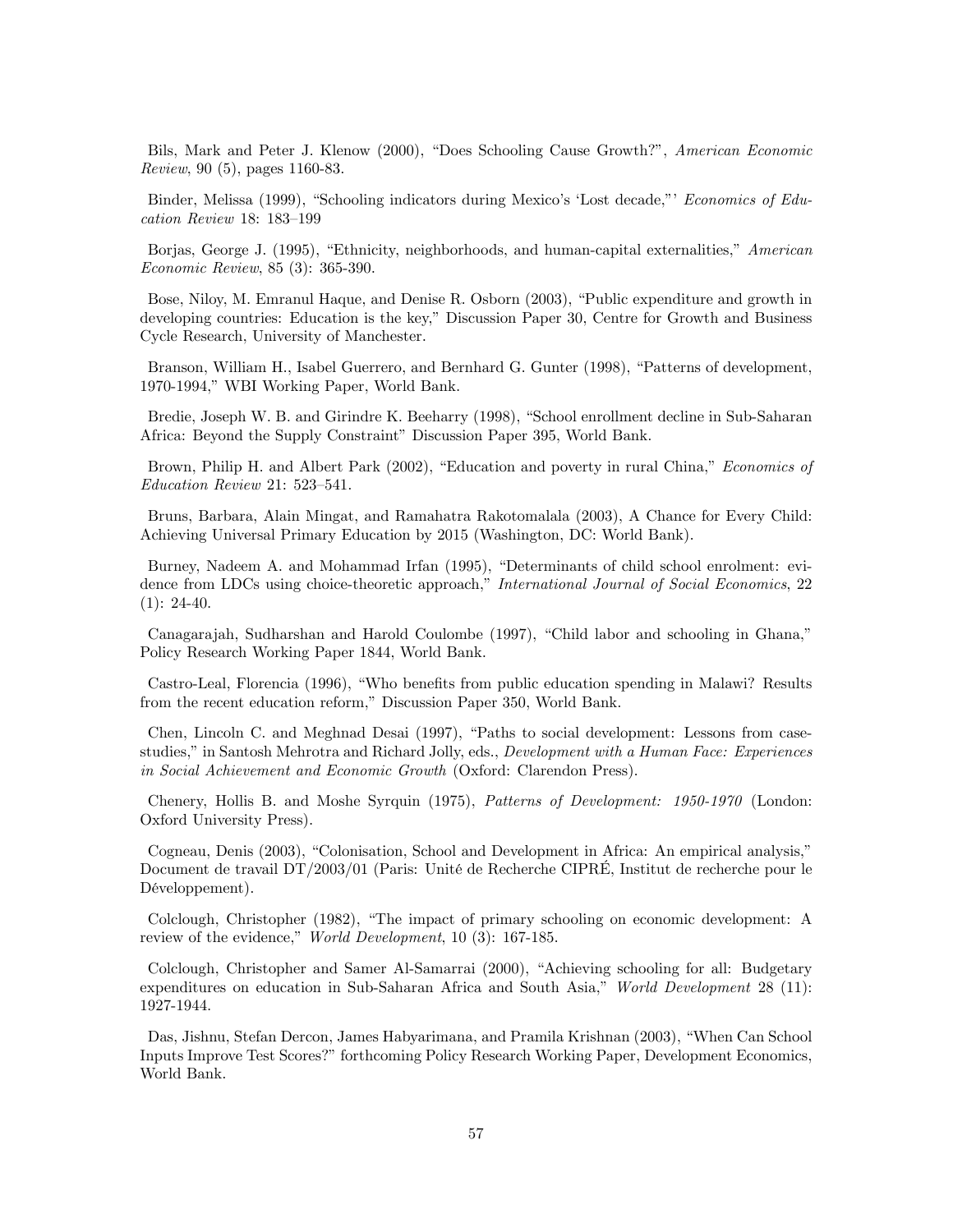De Gregorio, José (1996), "Borrowing constraints, human capital accumulation, and growth," Journal of Monetary Economics, 37 (1): 49-71.

Deininger, Klaus (2003), "Does cost of schooling affect enrollment by the poor? Universal primary education in Uganda," Economics of Education Review, 22: 291-305.

Delamonica, Enrique, Santosh Mehrotra, and Jan Vandemoortele (2001), "Is EFA affordable? Estimating the global minimum cost of 'Education for All,' " Innocenti Working Paper 87, Florence: UNICEF Innocenti Research Centre.

Devarajan, Shantayanan, Margaret J. Miller, and Eric V. Swanson (2002), "Goals for development: History, prospects, and costs," Policy Research Working Paper 2819, April, World Bank.

Duflo, Esther (2001), "Schooling and labor market consequences of school construction in Indonesia: Evidence from an unusual policy experiment," American Economic Review, 91 (4): 795-813.

Duncan, Tyrrell, Keith Jefferis, and Patrick Molutsi (1997), "Botswana: Social development in a resource-rich economy," in Santosh Mehrotra and Richard Jolly, eds., *Development with a Human Face: Experiences in Social Achievement and Economic Growth* (Oxford: Clarendon Press).

Duraisamy, P. Estelle James, Julia Lane, and Jee-Peng Tan (1997), "Is There a Quantity-Quality Tradeoff as Enrollments Increase? Evidence from Tamil Nadu, India," Working Paper 1768, Education Division, Human Development Department, World Bank.

Duraisamy, P. (2002), "Changes in returns to education in India, 1983–94: by gender, age-cohort and location," Economics of Education Review, 21: 609-622

Easterlin, Richard A. (1981), "Why isn't the whole world developed?" Journal of Economic History,  $41(1):1-19.$ 

Edmonds, Eric V. (2003), "Does child labor decline with improving economic status?" Working Paper 10134 (Cambridge, MA: National Bureau of Economic Research).

Eteki-Mboumoua, William A. (1972), "Africa," in UNESCO, In the minds of men: Unesco 1946 to 1971 (Paris: United Nations).

Filmer, Deon and Lant Pritchett (1998), "The effect of household wealth on educational attainment: Demographic and health survey evidence," Policy Research Working Paper 1980, World Bank.

Filmer, Deon, Elizabeth M. King, and Lant Pritchett (1998), "Gender Disparity in South Asia: Comparisons between and within Countries," Policy Research Working Paper 1867, World Bank.

Filmer, Deon (2003), "School availability and school participation in 21 developing countries," mimeo, World Bank.

Fredriksen, Birger (2002), "Education for All African Children by 2015: What will it take to keep the promise?" Paper prepared for the Annual Bank Conference on Development Economics Europe, Oslo, June 24-26.

Fuller, Bruce and Richard Rubinson (1992), "Does the State Expand Schooling? Review of the Evidence," in Bruce Fuller and Richard Rubinson, eds., The Political Construction of Education: The State, School Expansion, and Economic Change (New York: Praeger).

Gaiha, Raghav (2003), "Are millennium goals of poverty reducation useful?" Oxford Development *Studies*, 31 (1):59-84.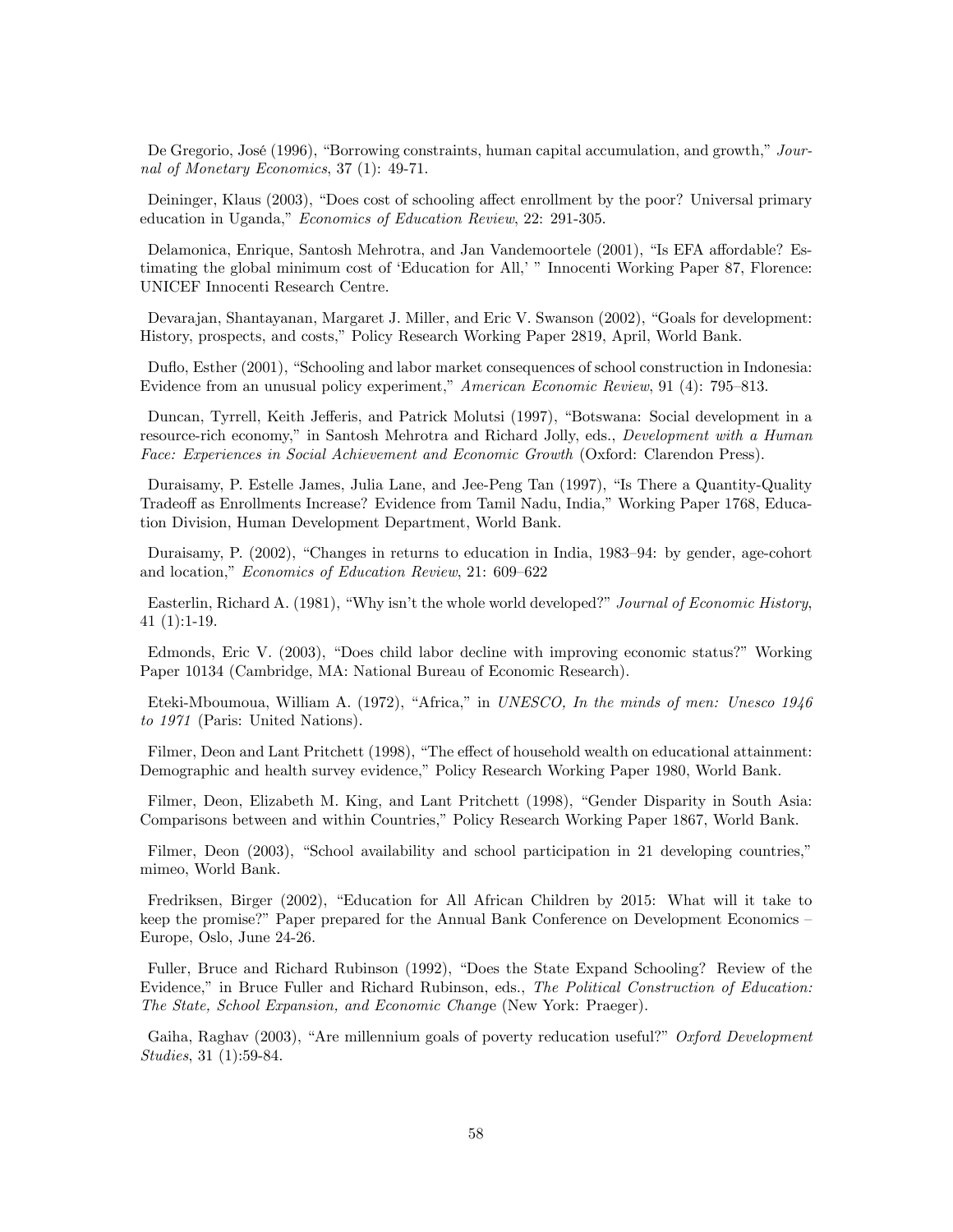Glewwe, Paul, Nauman Ilias, Michael Kremer (2003), "Teacher Incentives" Working Paper 9671, National Bureau of Economic Research

Glick, Peter and David E. Sahn (2000), "Schooling of girls and boys in a West African country: the effects of parental education, income, and household structure," Economics of Education Review, 19: 63-87.

Global Campaign for Education (2003), Must try harder: A 'School Report' on 22 rich countries' aid to basic education in developing countries (Brussels: Global Campaign for Education).

Godo, Yoshihisa, and Yujiro Hayami (2002), "Catching Up in Education in the Economic Catch-up of Japan with the United States, 1890–1990," Economic Development and Cultural Change, 50 (4): 961-78.

Goldin, Claudia (1999), "A brief history of education in the United States," Historical Paper 119 (Cambridge, MA: National Bureau of Economic Research).

Goldin, Claudia and Lawrence Katz (1997), "Why the United States led in education: Lessons from secondary school expansion, 1910 to 1940," Working Paper 6144 (Cambridge, MA: National Bureau of Economic Research).

Goldin, Claudia and Lawrence Katz (2003), "Mass secondary schooling and the state: The role of state compulsion in the high school movement," Working Paper 10075 (Cambridge, MA: National Bureau of Economic Research).

Guruge, W. P. Ananda (1986), "Growing Up in UNESCO-with ROEAP" in "UNESCO in Asia and Pacific: 40 Years on," Bulletin of the UNESCO Regional Office for Education in Asia and the Pacific, 27 (November).

Haddad, Wadi. D., Martin Carnoy, Rosemary Rinaldi, and Omporn Regel (1990), "Education and development: Evidence for new priorities," Discussion Paper 95, World Bank.

Handa, Sudhanshu (2002), "Raising primary school enrolment in developing countries: The relative importance of supply and demand," Journal of Development Economics 69: 103-128.

Hanushek, Eric A. (1995), "Interpreting recent research on schooling in developing countries," World Bank Research Observer, 10 (2): 227-46.

Harbison, Frederick and Charles Myers, eds. (1965), Manpower and Education (New York: McGraw Hill), p. xi.

Harmon, Colm, Hessel Oosterbeek, and Ian Walker (2003), "The returns to education: Microeconomics," Journal of Economic Surveys, 17 (2): 115-155.

Herz, Barbara, K. Subbarao, Masooma Habib, and Laura Raney (1991), "Letting girls learn: Promising approaches in primary and secondary education," Discussion Paper 133, World Bank.

Hildreth, C. and C. Houck (1968), "Some estimators for a linear model with random coefficients," Journal of the American Statistical Association, 63: 584-595.

Holmes, Jessica (1999), "Measuring the determinants of school completion in Pakistan: analysis of censoring and selection bias," *Economics of Education Review*, 22: 249-264.

Johnston, J. (1984), *Econometric Methods* (New York: McGraw-Hill).

Jónasson, Jón Torfi (2002), "Policy and reality in educational development: an analysis based on examples from Iceland," Journal of Education Policy, 17 (6): 659-671.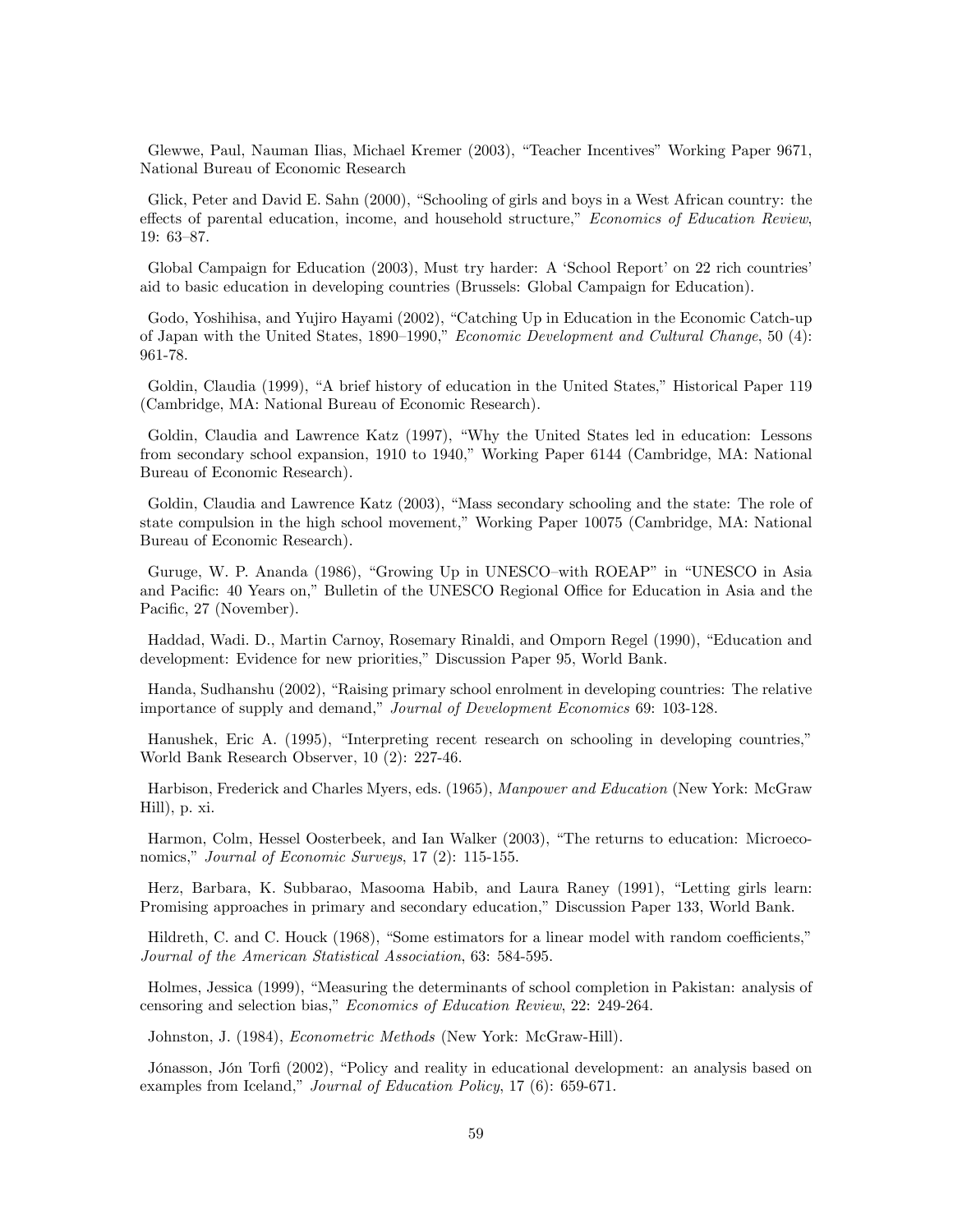King, Elizabeth (1996), "Education, work, and earnings of Peruvian women," *Economics of Edu*cation Review,  $15(3):213-230$ .

King, Elizabeth M. and M. Anne Hill (1993), Women's Education in Developing Countries: Barriers, Benefits, and Policies (Baltimore: Johns Hopkins University Press).

Krueger, Alan B. and Mikael Lindahl (2000), "Education for Growth: Why and For Whom?" Working paper 7591, National Bureau of Economic Research (Cambridge, MA: NBER).

Landon-Lane, John S. and Peter E. Roberston (2003), "Can government policies increase national long-run growth rates?" Paper prepared for the Royal Economic Society Conference, University of Warwick, April.

Lavy, Victor (1996), "School supply constraints and children's educational outcomes in rural Ghana," Journal of Development Economics, 51: 291-314.

Levhari, David and Yoram Weiss (1974), "The effect of risk on the investment in human capital," American Economic Review, 64 (6): 950-963.

Lin, T.-C. (2003), "Education, technical progress, and economic growth: the case of Taiwan," Economics of Education Review, 22: 213-220.

Lindert, Peter (2001), "Democracy, decentralization, and mass schooling before 1914," Working Paper No.104, Agricultural History Center, University of California, Davis.

Maddison, Angus (2001), The World Economy: A Millennial Perspective (Paris: OECD).

Mankiw, N. G. (1997), "Comment," in Ben Bernanke and Julio Rotemberg, eds., NBER Macroeconomics Annual 1997 (Cambridge, MA: NBER).

Marshall, Alfred (1920), Principles of Economics (New York: Macmillan and Co., Ltd.). Library of Economics and Liberty. 9 December 2003.

McMahon (1998), "Education and Growth in East Asia," *Economics of Education Review* 17 (2): 159-172.

Mehrotra, Santosh (1997), "Human development in Cuba: Growing risk of reversal," in Santosh Mehrotra and Richard Jolly, eds., *Development with a Human Face: Experiences in Social Achieve*ment and Economic Growth (Oxford: Clarendon Press).

Meyer, John W., Francisco O. Ramírez, and Yasemin Nuhoğlu Soysal (1992)," World expansion of mass education, 1870-1980," Sociology of Education, 65 (2): 128-149.

Miguel, Edward and Michael Kremer (2003), "Worms: Identifying Impacts on Education and Health in the Presence of Treatment Externalities," forthcoming Econometrica.

Mincer (1958), "Investment in human capital and income distribution," Journal of Political Economy, 66 (4): 281-302.

Mincer, Jacob (1974), Schooling, Experience, and Earnings (New York: Columbia University Press).

Mingat, Alain, Ramahatra Rakotomalala, and Jee-Peng Tan (2002), Financing Education for All by 2015: Simulations for 33 African Countries, Human Development Sector, Africa Region (Washington, DC: World Bank).

Morley, Samuel and David Coady (2003), From Social Assistance to Social Development (Washington, DC: Center for Global Development and International Food Policy Research Institute).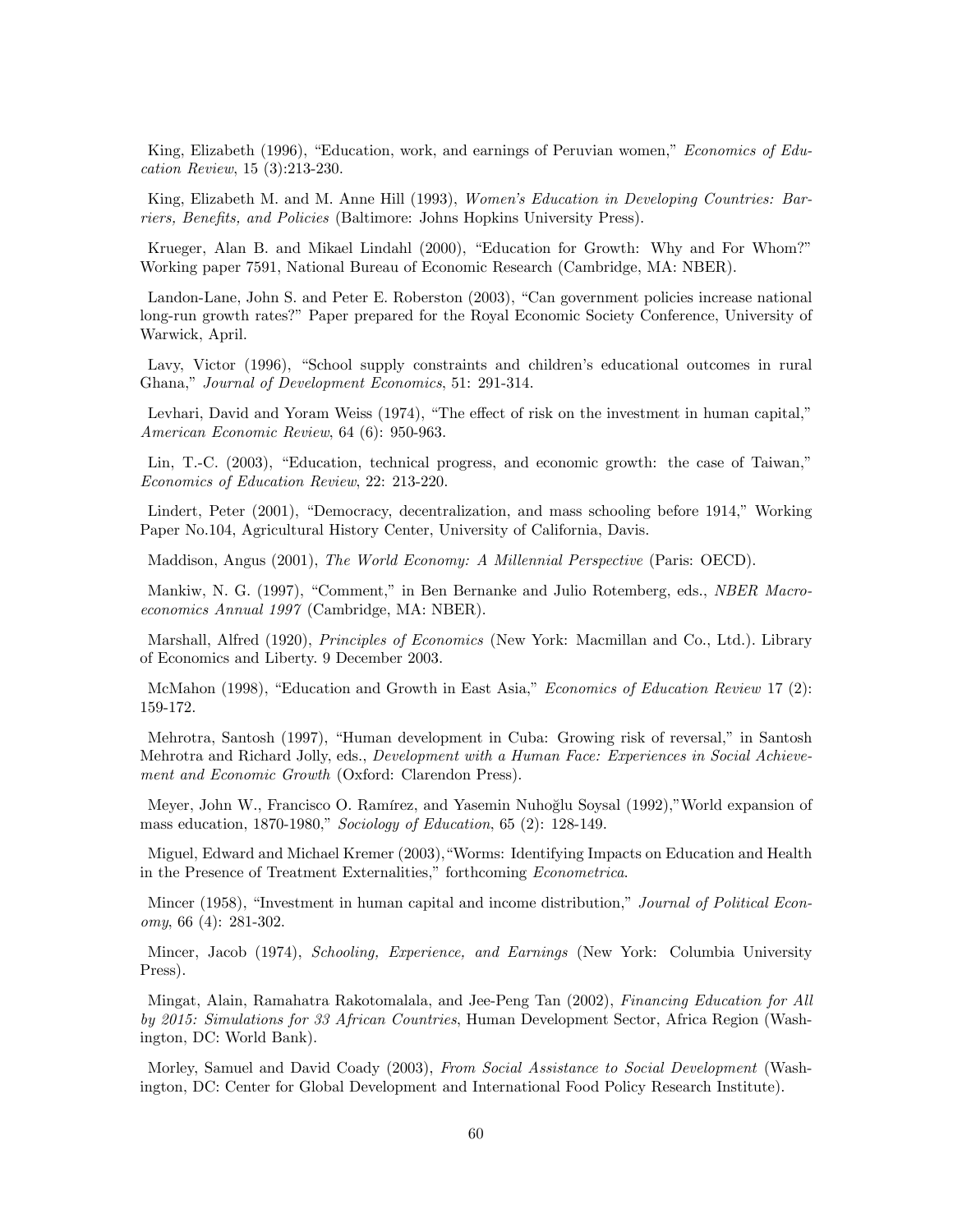Oxfam (2002), "Broken Promises? Why donors must deliver on the EFA action plan," Global Campaign for Education Briefing Paper, September 23.

Pal, Sarmistha (2003), "How Much of the Gender Difference in Child School Enrolment Can Be Explained? Evidence from Rural India," Working Paper, Economics Section, Cardiff Business School, UK.

Papagni, Erasmo (2002), "Human Capital, Fertility, and Growth under Borrowing Constraints," Working paper, Dipartimento di Diritto ed Economia, Università di Napoli II.

Pritchett, Lant (1994), "Desired fertility and the impact of population policies," *Population and* Development Review,  $20(1)$ : 1-55.

Pritchett, Lant (2002), "When will they ever learn? Why all governments produce schooling," mimeo, John F. Kennedy School of Government, Harvard University.

Pritchett, Lant (2003), "Does learning to add up add up? The returns to schooling in aggregate data," forthcoming chapter in Handbook of Development Economics.

Pritchett, Lant and Deon Filmer (1999). "What Education Production Functions Really Show: A Positive Theory of Education Expenditures," Economics of Education Review 18 (2): 223-239.

Psacharopoulos, George and Ana Maria Arriagada (1989), "The determinants of early age human capital formation: Evidence from Brazil," Economic Development and Cultural Change, 37 (4): 683-708.

Ram, Rati (1999), "Tropics, income, and school life expectancy: an intercountry study," Economics of Education Review 18: 253-258.

Republic of Uganda (1999), "The Ugandan experience of Universal Primary Education (UPE)," Ministry of Education and Sports, July.

Rogers, Mark (2003), "Directly unproductive schooling: How country characteristics affect the impact of schooling on growth," Discussion Paper 166, Department of Economics, University of Oxford.

Sathar, Zeba and John B. Casterline (1998), "The onset of fertility transition in Pakistan," Population and Development Review, 24 (4): 773-796.

Sawada, Yasuyuki (2003), "Income risks, gender, and human capital investment in a developing country," Discussion Paper, Graduate School of Economics, University of Tokyo.

Say, Jean-Baptiste (1855 [first published 1803]), A Treatise on Political Economy (Philadelphia: Lippincott, Grambo & Co.) Trans. C. R. Prinsep. Ed. Clement C. Biddle. Library of Economics and Liberty. 9 December 2003.

Schott, James C. (1998), Seeing Like a State (New Haven: Yale University Press).

Schultz, Theodore W. (1961), "Investment in human capital," American Economic Review, 51 (1):  $1-17.$ 

Schultz, T. Paul (1988), "Expansion of public school expenditures and enrollments: Intercountry evidence on the effects of income, prices, and population growth," Economics of Education Review,  $7(2): 167-183.$ 

Schultz, T. Paul (2001), "The fertility transition: Economic explanations," Discussion Paper 833, Economic Growth Center, Yale University.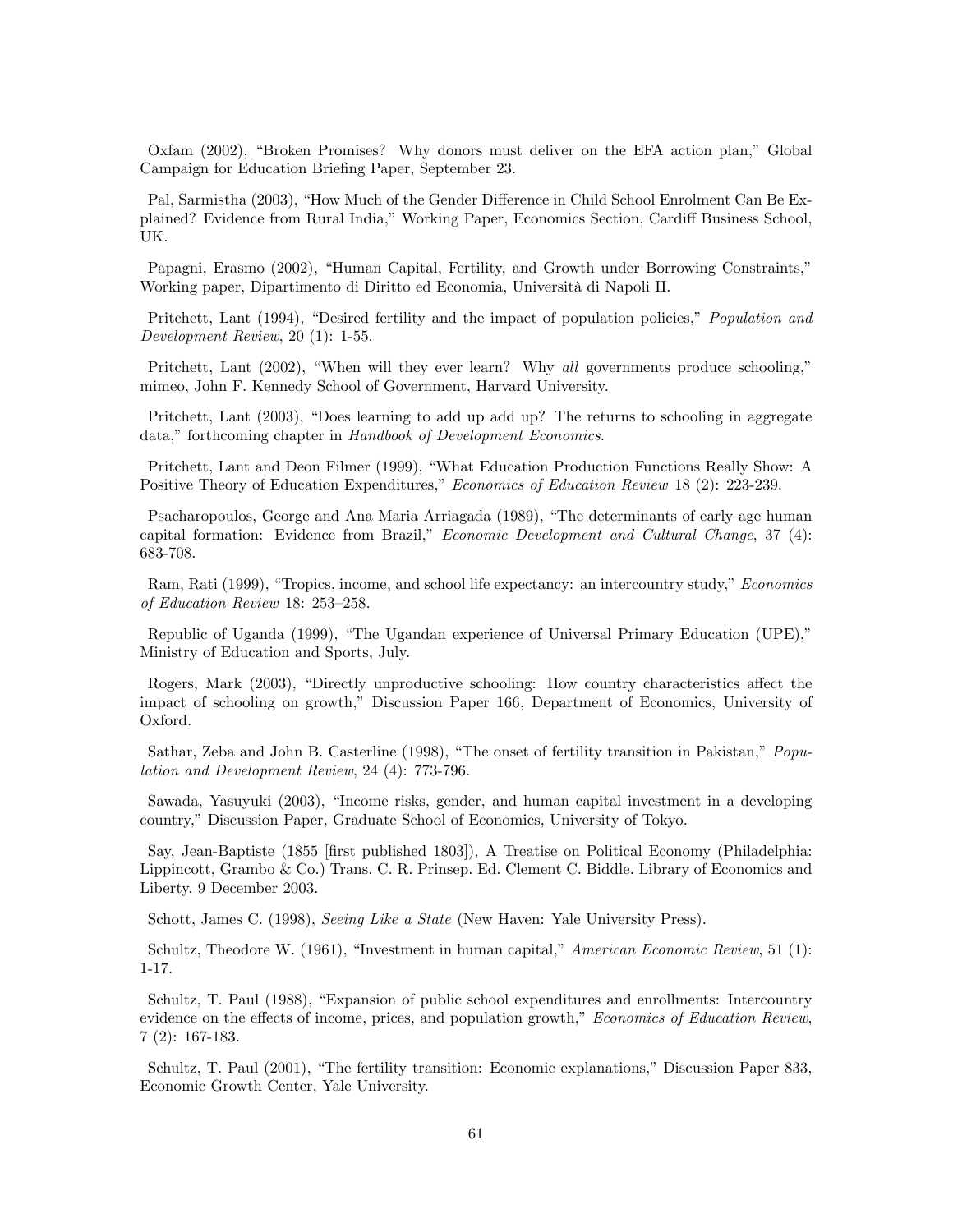Schultz, Theodore W. (1989), "Investing in people: Schooling in low-income countries," Economics of Education Review,  $8(3)$ : 219-223.

Shapiro, David and B. Oleko Tambase (2001), "Gender, poverty, family structure, and investments in children's education in Kinshasa, Congo," *Economics of Education Review* 20: 359–375.

Simon, Julian L. and Rebecca Boggs (1997), "Trends in the quantities of education: A pictorial essay," Economics of Education Review, 16 (1): 69-80.

Siphambe, H. K. (2000), "Rates of return to education in Botswana," Economics of Education Review 19: 291-300.

Smith, Adam (1904 [first published 1776]), An Inquiry into the Nature and Causes of the Wealth of Nations. Methuen and Co., Ltd. 1904. Ed. Edwin Cannan. Library of Economics and Liberty. 9 December 2003.

Spohr, Chris A. (2003), "Formal schooling and workforce participation in a rapidly developing economy: evidence from 'compulsory' junior high school in Taiwan," Journal of Development Economics,  $70: 291-327.$ 

Stasavage, David (2003), "On the role of democracy in Uganda's move to Universal Primary Education," Background paper for the World Bank's World Development Report 2003/4, London School of Economics.

Stromquiest, Nelly P. (1989), "Determinants of educational participation and achievement of women in the third world: A review of the evidence and a theoretical critique," Review of Educational *Research*, 59 (2): 143-183.

Swamy, P. (1970), "Efficient inference in a random coefficient regression model," *Econometrica*, 38: 311-323.

Tansel, Aysit (2002), "Determinants of school attainment of boys and girls in Turkey: individual, household and community factors," *Economics of Education Review*, 21: 455-470.

Thomas, Vinod, Yan Wang, and Xibo Fan (2001), "Measuring Education Inequality: Gini Coefficients of Education," Policy Research Working Paper 2525 (Washington, DC: World Bank)

Torres, Rosa María (2000), One decade of Education for All: The challenge ahead (Buenos Aires: International Institute of Educational Planning).

UNESCO (1962), Report of Meeting of Ministers of Education of Asian Member States Participating in the Karachi Plan (Bangkok: Post Publishing Co.).

UNESCO (1966), An Asian model of educational development: Perspectives for  $1965-80$  (Paris: UNESCO).

UNESCO (1993), Trends and Projections of Enrollment by Level of Education and by  $Aqe:1960-$ 2025. Paris, UNESCO, 1993 Call No: LB 2846 .U65.

UNESCO  $(2002)$ , *Education for All: Is the world on track?* (Paris: UNESCO).

Vandemoortele (2003), "Are the MDGs feasible?" Development Policy Journal (United Nations Development Program), 3 (April): 1-22.

Verhulst, P.F. (1838), "Notice sur la loi que la population suit dans son accroissement," Correspondence Mathématique et Physique, publiée par A. Quetelet, 10: 113-121.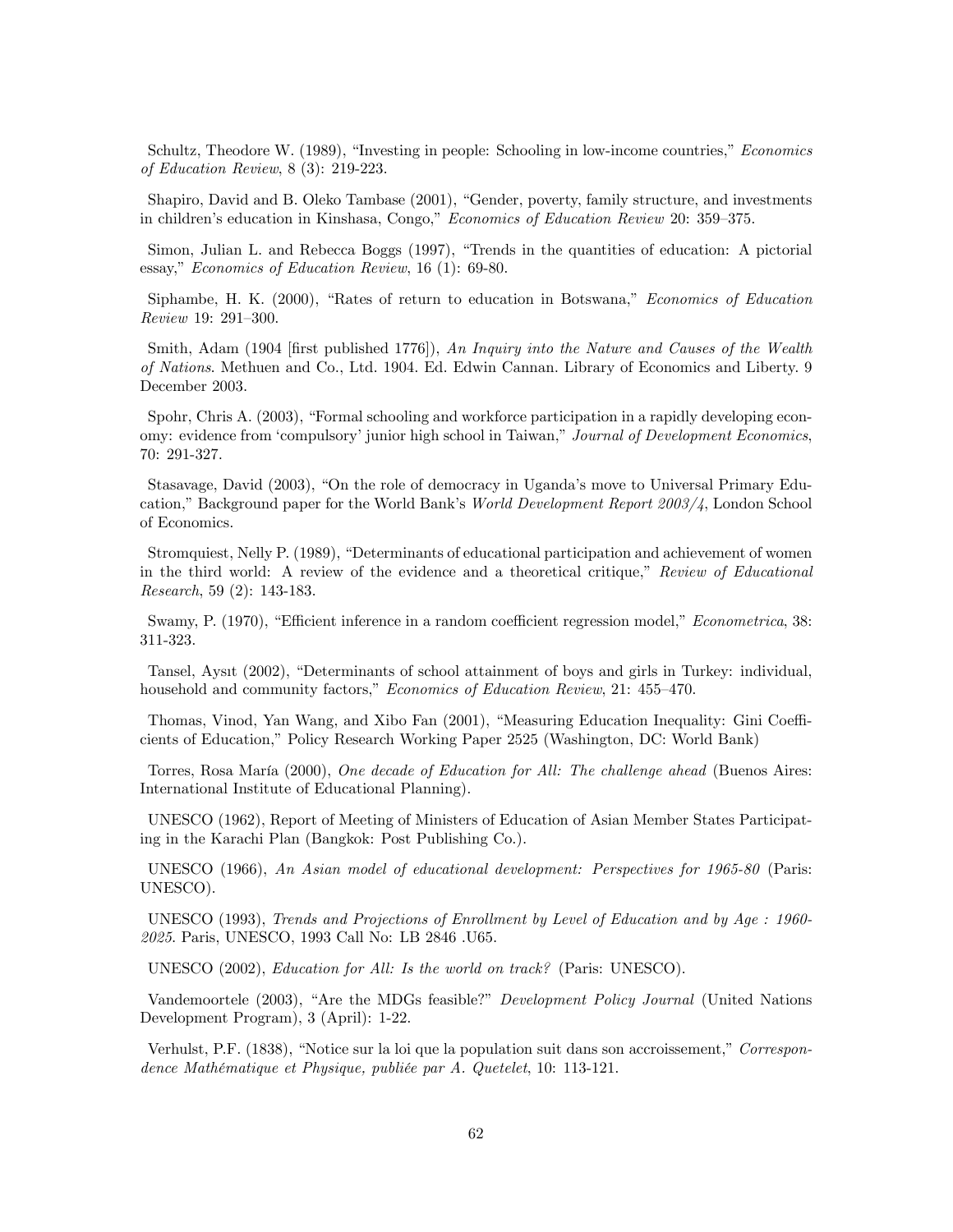Wils, Annababette (2003), "National Transitions to Full Literacy: Patterns of Timing, Gender Inequality and Regional Diffusion," Working Paper, Academy of Educational Development, Washington, DC.

Wils, Annababette and Raymond O'Connor (2003a), "The Transition to Education for All: General Patterns and Timing," Working Paper, Academy of Educational Development, Washington, DC.

Wils, Annababette and Raymond O'Connor (2003b), "The causes and dynamics of the global education transition," Working Paper, Academy of Educational Development, Washington, DC.

Wils, Annababette, and Anne Goujon (1998), "Diffusion of education in six world regions, 1960-90," Population and Development Review, 24 (2): 357-368.

World Bank (1995), "Staff Appraisal Report: Republic of Togo Education Rehabilitation Project," Report No. 13648-TO, Population and Human Resources Division, West Central Africa Dept., Africa Region, June 7 (Washington, DC: World Bank).

World Bank (1997), "Pakistan. Improving basic education: Community participation, system accountability, and efficiency," Report No. 14960-PAK, Population and Human Resources Division, Country Department I, South Asia Region, World Bank.

World Bank (2002a), Getting serious about meeting the Millennium Development Goals: A Comprehensive Development Framework progress report (Washington, DC: World Bank).

World Bank (2002b), "Achieving universal primary education in Uganda: The 'big bang' approach," Education Notes, Human Development Network, April.

World Bank (2003). "Education in Rwanda: Rebalancing resources to accelerate post-conflict development and poverty erradication," Report No. 26038-RW, Human Development Department (AFTH3), Africa Region, World Bank.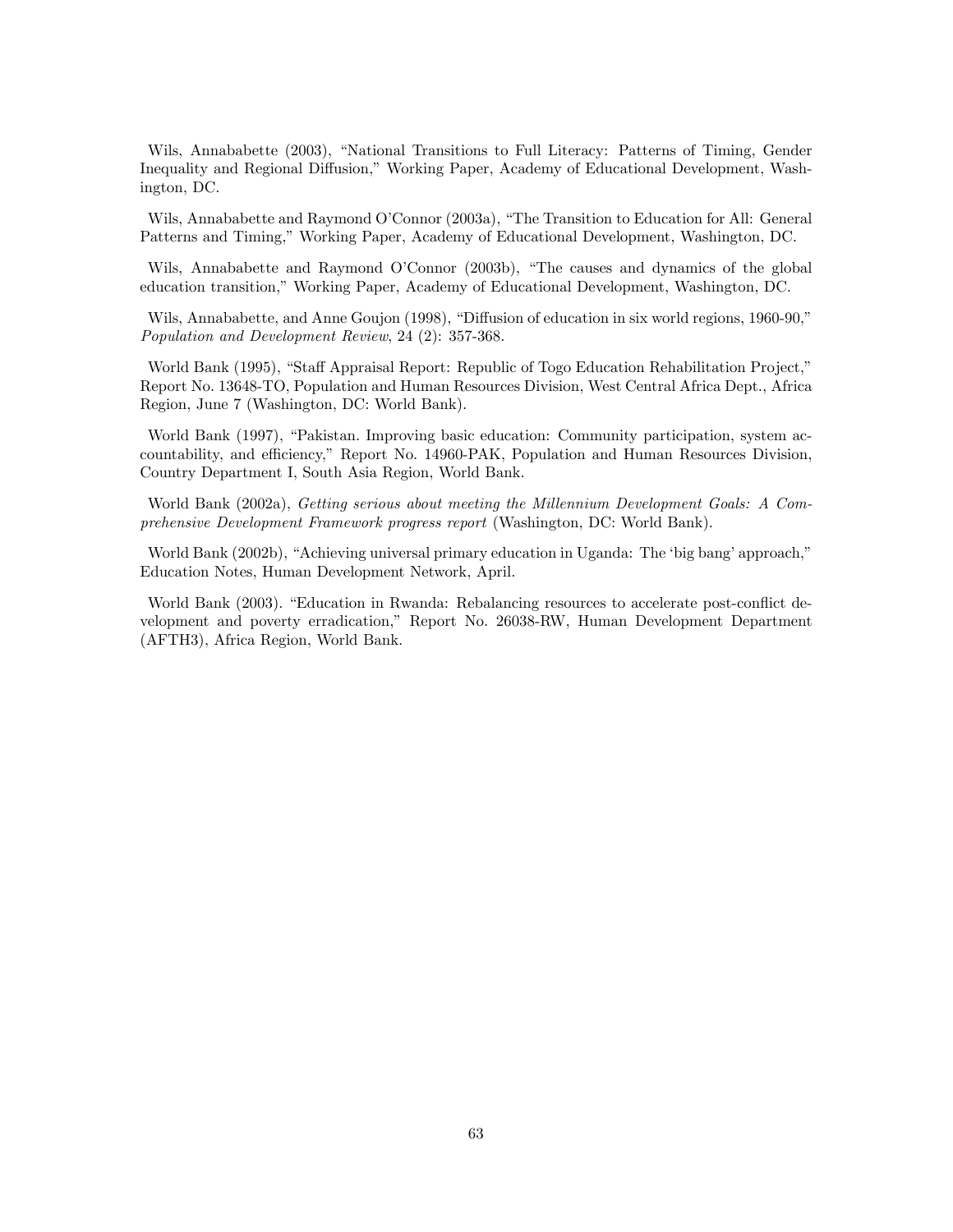# A Appendix: UNESCO's 2003 data revision

During the course of 2003, the UNESCO Institute of Statistics (UIS) revised its latest estimates of net primary enrollment in 1998 to 2001 as part of its ongoing process of working with its member governments to correct errors in reported statistics. Among the changes was that of what UIS described as 'capping' net enrollment rates over  $100\%$ , that is, the data are censored from above at 100%; several other types of corrections were also made. The estimates in this paper use quinquennial data, so only one observation (the year 2000) is affected by the change. This presents a research dilemma: 1) use the pre-revision estimates for 2000 in order to assure comparability with the data from 1995 and before, or 2) replace the previous estimates for 2000 with the revised estimates?

The choice was made in this study to use the pre-revision estimates for 2000 in the regression analysis. This is justified by several considerations:

First, estimates of the transition speed in Table 4 and Figure 1 depend entirely on time series dynamics, so it is important to strive for comparability across time wherever possible. Net primary enrollment figures currently available from UNESCO for the years 1995 and before do not comply with the same standard used to revise the 1998-2001 numbers. Thus if the number of students enrolled in primary school in Mexico increased between 1990 and 2000, but the census in both years underestimated the total number of children in the appropriate age group so that both the 1990 and  $2000$  figures exceeded  $100\%$ , then leaving these figures uncensored would allow the enrollment increase to be reflected in the regression results whereas censoring both at  $100\%$  would hide this increase.

Second, for the vast majority of countries, the divergence between the pre-revision and postrevision estimates of 2000 net primary enrollment is small, as Figure 6 shows.

Third, the mean of the difference between the two estimates for 143 countries in the year 2000 is  $-0.914$  (significantly less than zero at the  $\langle 1\%$  level) with a standard deviation of 3.32, represented in Figure 7. That is, the pre-revision estimates typically *overestimated*, to a small degree, net primary enrollment in the year 2000. Replacing the pre-revision estimates with the post-revision estimates could only, therefore, *decrease* the estimated transition speed. Thus all qualitative conclusions regarding the remarkable slowness of the transition would be unaffected were the revised data to be used.

Fourth, any measurement error introduced by using pre-revision enrollments instead of postrevision enrollments would not decrease the transition speed estimates via standard attentuation bias since the error is in the regressand, not the regressor, of equation (5).

## B Appendix: Enrollment vs. completion

The second Millennium Development Goal is that "by 2015, children everywhere, boys and girls alike, will be able to complete a full course of primary schoolingî (UN 2001). The net enrollment fraction is not exactly equal to the fraction of children who complete primary school. The latter can, however, serve as an upper bound on the former. Thus a country that requires until the year 2030 to reach 90% net primary enrollment can only reach 90% primary completion at some point later than 2030. The analysis of Table 4 can then be understood as a lower bound on the time of transition to primary completion. This can be demonstrated both theoretically and empirically.

**Proposition 1** The percent of each age cohort completing each grade of primary school  $(P<sup>c</sup>)$  must be less than percent net primary enrollment in all grades up to and including that grade  $(P^e)$ .

**Proof.** Let  $0 \le f_{g,t} \le 1$  be the fraction of those who completed grade  $g-1$  in year  $t-1$  who complete grade g in year t and enroll in grade  $g + 1$ . Let  $f_{0,t}$  be the net intake rate to first grade among children of age to do so. The fraction of the age cohort that completes grade k in year t is  $P_{k,t}^c \equiv \prod_{i=0}^k f_{i,t-k+i}$ . Net enrollment in grades 1 through k during the school year that ends in year t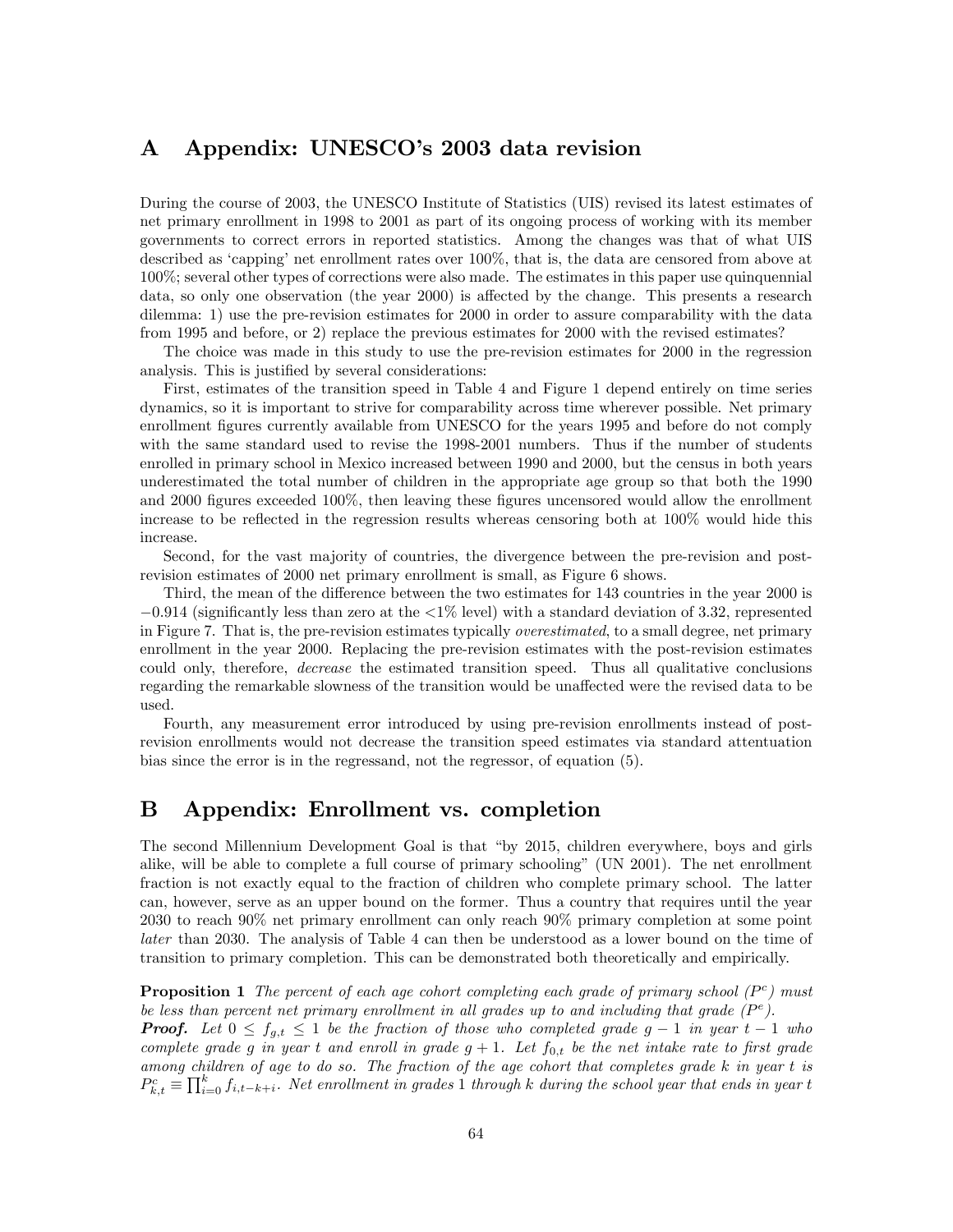

Figure 6: Net primary enrollment in the year 2000, before and after the 2003 UNESCO data revision

is  $P_{k,t}^e \equiv (1/k) \sum_{j=0}^{k-1} P_{j,t}^c$ . Assuming k is small enough that  $f_{0,t-k} \approx f_{k,t} \forall k$ , which is to say that attrition rates do not change too rapidly over time, then we have  $P_{k,t}^e/P_{k,t}^c = \sum_{i=0}^k \left(\prod_{j=0}^i f_{k-j,t}\right)^{-1} > 1$  $\forall k \geq 2.$ 

This relationship is easliv seen empirically as well. Figure 8 uses figures on net intake rate in grade 1 and persistence rate to grade 5 from the World Bank's World Development Indicators to construct a measure of the fraction of each age cohort completing primary school. It then compares these figures to net primary enrollment, with a 45<sup>°</sup> line added for reference.

# C Appendix: Comparing transition rates from enrollment figures in different units

School enrollments for the period 1865-1914 are in units of total population enrolled in primary school of any age divided by number of people under age 15 in the larger population. Call this "modified gross enrollment." Net primary enrollment is measured in units of number of children of school age enrolled in primary school divided by number of people in the larger population that are of school age. Thus we can define the relationship between modified gross enrollment  $(s_{mg})$  and net enrollment  $(s_n)$  as  $s_{mg} \equiv (\theta_1/\theta_2) s_n$ , where  $\theta_1$  is one plus the fraction of enrollees who are older than school age, and  $\theta_2$  is one plus the fraction of people under age 15 who are not of school age (such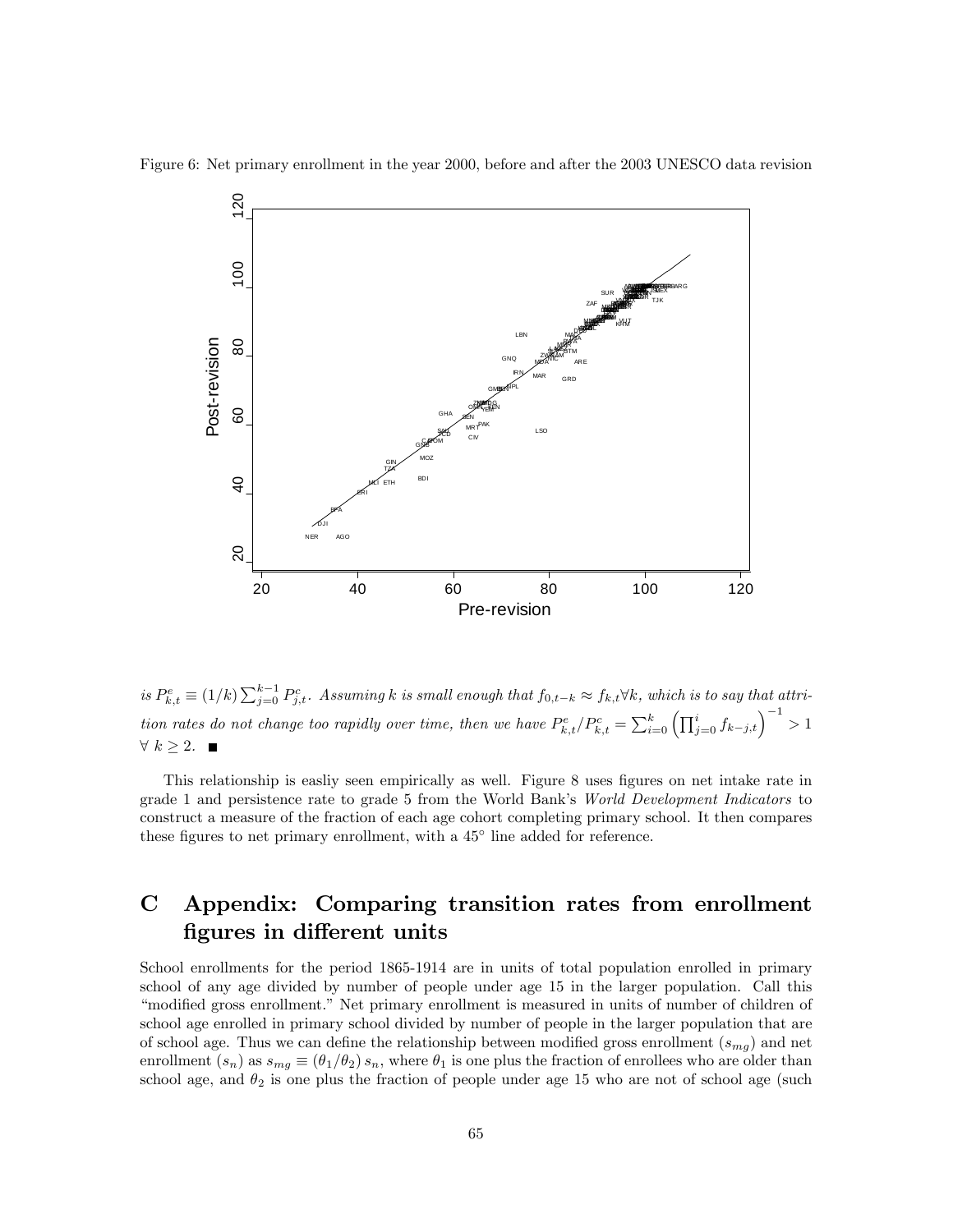Figure 7: Histogram of the difference between post-revision and pre-revision estimates of net primary enrollment in the year 2000



as infants). The rate of change of  $s_{mg}$  is thus  $\dot{s}_{mg}/s_{mg} = \dot{s}_n / s_n + \dot{\theta}_1 / \theta_1 - \dot{\theta}_2 / \theta_2$  which by equation (5) is equal to  $a (s_{\text{max}} - s) + \dot{\theta}_1/\theta_1 - \dot{\theta}_2/\theta_2$ . Thus estimates of the transition speed a obtained from using  $s_{mg}$  and  $s_{\text{max}} = 62\%$  are comparable to estimates of a obtained from  $s_n$  and  $s_{\text{max}} = 101\%$  if and only if  $\dot{\theta}_1/\theta_1 - \dot{\theta}_2/\theta_2 = 0$ , of which a case is  $\dot{\theta}_1/\theta_1 = \dot{\theta}_2/\theta_2 = 0$ .

In other words, if the age structure of those who typically attend school and the age structure of the larger population change very slowly over time, estimates of a derived from  $s_{mg}$  are comparable to those derived from  $s_n$ . Aside from New Zealand and Ceylon, the rate of population growth was not changing fast enough in the 35 countries examined during 1865-1914 for a panel regression of population growth on time to yield a statistically significant coefficient (results not reported). This at least suggests that  $\hat{\theta}_2/\theta_2$  was small. If  $\hat{\theta}_1/\theta_1$  was large, this would place an upward bias on estimates of a using  $s_{mq}$ , making the results in Table 5 an upper bound on the transition speed for net primary enrollment at that time. Any such bias would thus only reinforce the conclusion that the typical transition speed for net primary enrollment during 1865-1914 was slower than during 1960-2000.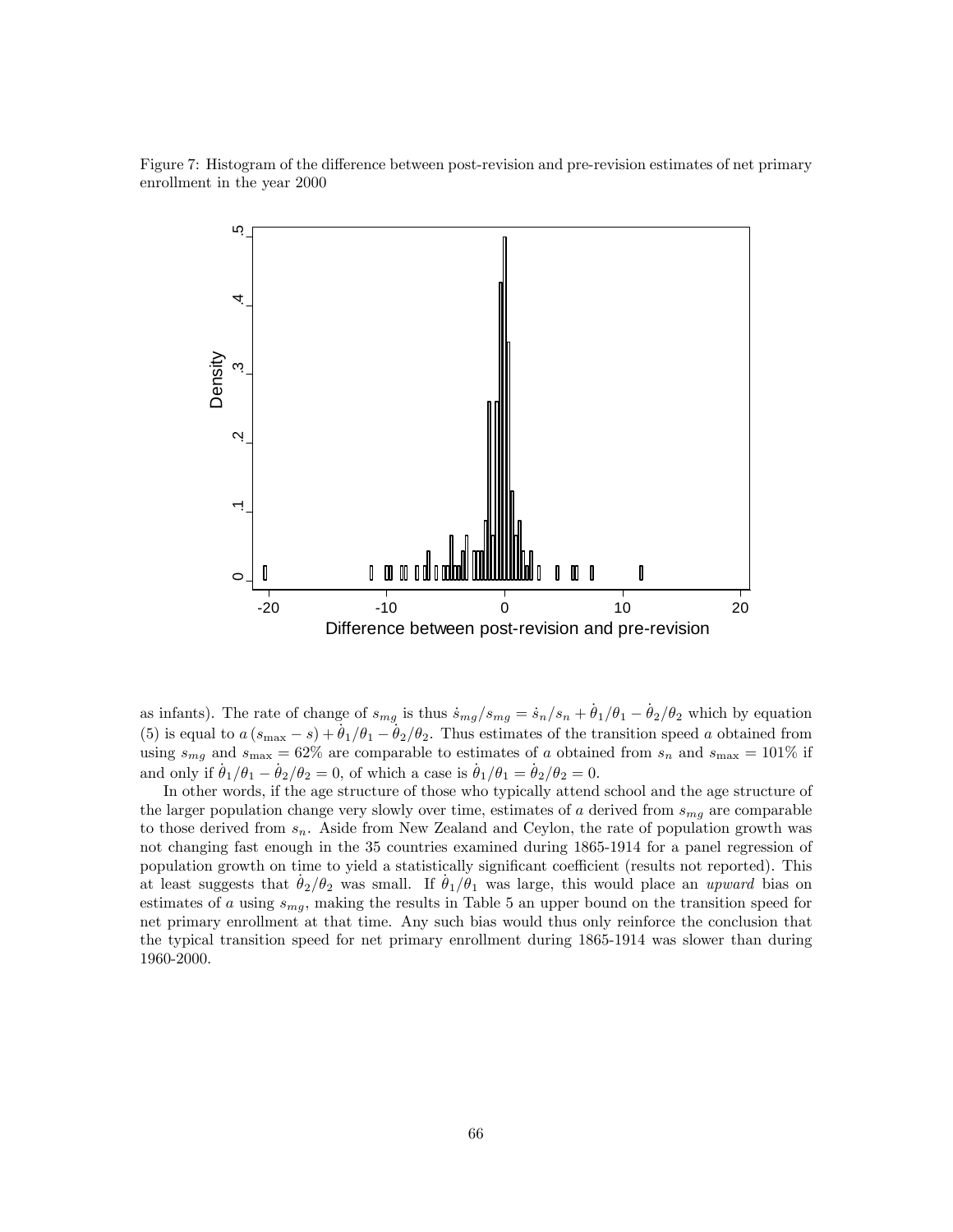

Figure 8: Enrollment can serve as an upper bound on completion

# D Appendix: Data

### D.1 School enrollment, post-1950

All net primary enrollment data (for females and males combined) and gross primary enrollment data (for females and males separately) after 1950 come originally from UNESCO. Data for 1970-1995 are taken from the World Bank's World Development Indicators 2002 CD-ROM, which lists its source as UNESCO. Data for 2000, with which the World Bank database has not yet been updated, come from the UNESCO Institute for Statistics online education database at http://www.uis.unesco.org. Limited data on net primary enrollment for 1950-1965 come from the UNESCO Statistical Yearbook 1972, Table 2.7, pp. 92-113. Data on gross primary enrollment broken down by gender come from the UNESCO Statistical Yearbook 1970, Table 2.5, pp. 80-109.

Primary education is defined in the sources as that which "provides children with basic reading, writing, and mathematics skills along with an elementary understanding of such subjects as history, geography, natural science, social science, art, and music." The gross enrollment ratio is defined as ìthe ratio of total enrollment, regardless of age, to the population of the age group that o¢ cially corresponds to the level of education shown." Net enrollment is defined as "the ratio of the number of children of official school age (as defined by the national education system) who are enrolled in school to the population of the corresponding official school age," and is "based on the International Standard Classification of Education, 1976 (ISCED76) and 1997 (ISCED97).<sup>n</sup>

Solely in the case of gender-segregated gross enrollment data for 1950-1965, a minor calculation was necessary. The 1970 Yearbook provides data on gross enrollment for females and males combined  $(s_{tot})$ , as well as for females only  $(s_f)$ , but not for males only. The ratio of interest to Table 7 can be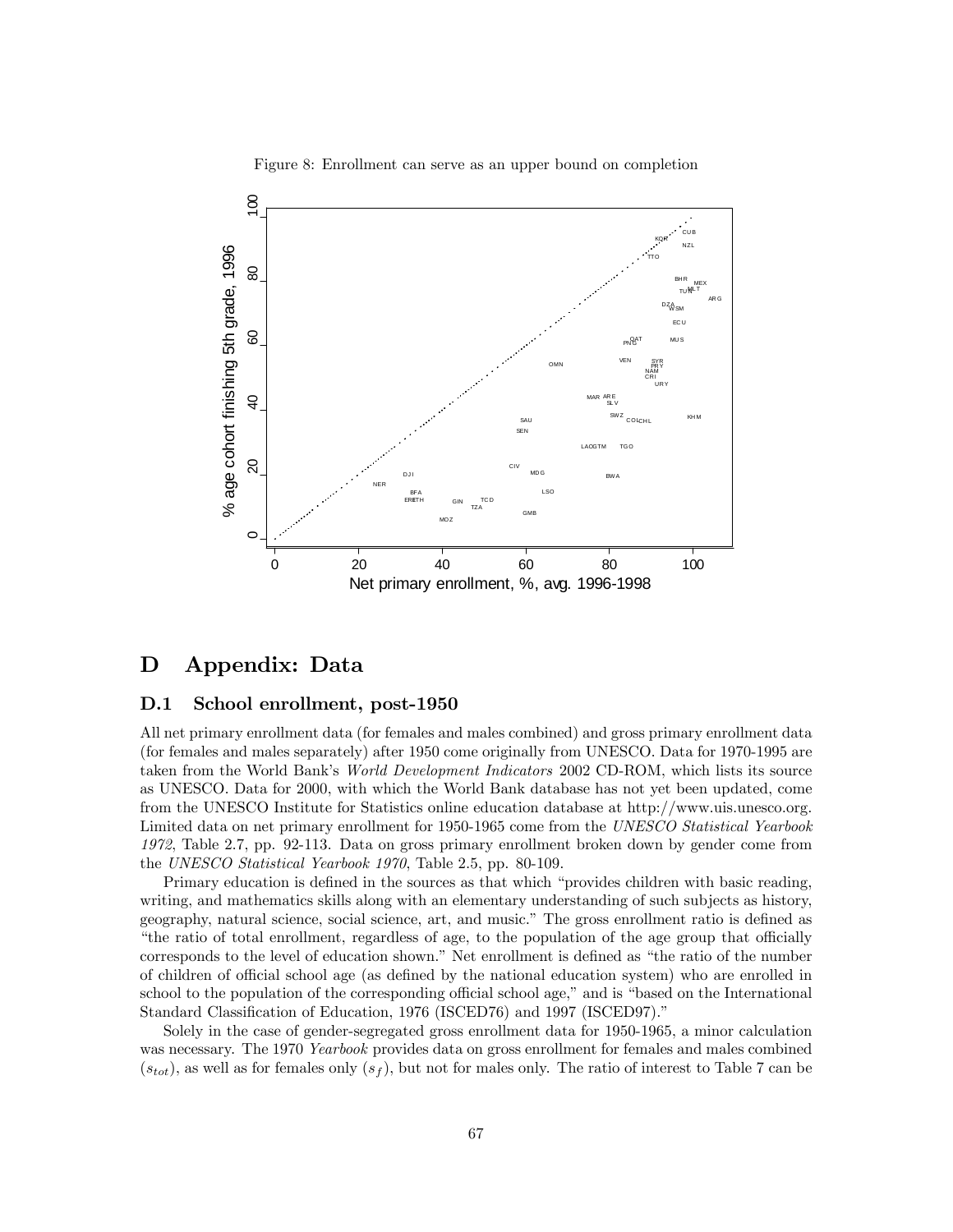proxied with  $s_f/s_m \approx (2(s_{tot}/s_f)-1)^{-1}$ , assuming that school-age cohorts in the greater population contain roughly equal numbers of girls and boys.

#### $\mathbf{D.2}$ School enrollment, pre-1914

Data for pre-1914 primary enrollment as a fraction of the total population in Argentina, Brazil, Burma (Myanmar), Ceylon (Sri Lanka), China, Egypt, France, Germany, India, Netherlands Indies (Indonesia), Italy, Japan, Mexico, the Philippines, Russia, Serbia (Yugoslavia), Spain, Siam (Thailand), the Anatolian portion of the Ottoman Empire (Turkey), and the United States are from Richard A. Easterlin (1981), "Why Isn't the Whole World Developed?" Journal of Economic *History*, 41(1)(March):1-19., and Richard A. Easterlin (1996), *Growth Triumphant* (Ann Arbor: University of Michigan Press), p. 61. Data for Austria-Hungary (Austria), Australia, Canada, Chile, Colombia, Denmark, Greece, Norway, Peru, Portugal, Sweden, and Uruguay are from Arthur S. Banks (1976), Cross-National Time Series, 1815-1973 [Computer File], ICPSR ed. Ann Arbor, MI: Inter-University Consortium for Political and Social Research [producer and distributor] and Arthur S. Banks (1971), Cross-Polity Time Series Data (Cambridge, MA: MIT Press).

Data for New Zealand come from G. T. Bloomfield (1984), New Zealand: A Handbook of Historical Statistics (Boston: G. K. Hall & Co.), p. 110. Data for Cuba come from Susan Schroeder (1983), Cuba: A Handbook of Historical Statistics (Boston: G. K. Hall & Co.). Data for Colombia are estimated based on José Antonio Ocampo, et al. (1997), *Historia Económica de Colombia* (Bogotá: Presidencia de la República), pp. 160-1, and Gabriel Poveda Ramos (1979), Dos Siglos de Historia Económica de Antioquia (Medellín: Biblioteca Pro Antioquia), p. 95. Data for Ceylon (Sri Lanka) come from Colonial Secretary's Office (1914), Ceylon Blue Book (Colombo: H.C. Cottle Government Printer), front endsheet.

To obtain primary enrollment as a fraction of the population below age 15, the above figures for primary enrollment as a fraction of the total population were divided by the fraction of the population below age 15. This latter statistic was gathered as follows:

Data for fraction of the population below age 15 (the "youth dependency ratio") for Argentina, Australia, Austria-Hungary, Brazil, Burma, Canada, Denmark, France, Germany, Greece, India, Italy, Japan, Mexico, Norway, Portugal, Russia, Spain, Sweden, and the United States come from the appropriate volume of B. R. Mitchell (1981), *European Historical Statistics*, 2nd rev. ed., Macmillan, London; B. R. Mitchell (1998), International Historical Statistics, Africa, Asia & Oceania, 3rd ed., St. Martin's Press, New York; or B. R. Mitchell (1998), *International Historical Statistics*, *The* Americas, 4th ed., St. Martin's Press, New York. Figures for Chile are from Markos J. Mamalakis (1989), *Historical Statistics of Chile*, Vol. 2, Greenwood Press, New York. Figures for Ceylon are approximated using a straightforward demographic model employing population growth figures from the 1914 Ceylon Blue Book op. cit., and viable birth and infant mortality statistics from L. J. B. Turner (1923), Report on the Census of Ceylon 1921 (Colombo: H. Ross Cottle, Government Printer), pp. 11, 15.

Youth dependency ratio statistics for China are gathered from a range of sources, giving a picture of trends in the ratio from 1771 to 1990. Data for 1771-1835 and 1872 are from Ping-ti Ho (1959), *Studies on the Population of China 1368-1953*, Harvard University Press, Cambridge, Mass., pp. 59, 68. A benchmark from 1842 is in Gilbert Rozman (1982), Population and Marketing Settlements in *Ch'ing China*, Cambridge University Press, 1982, p. 59. A figure from 1953 is in S. Chandrasekhar (1960), China's Population: Census and Vital Statistics, Hong Kong University Press, Hong Kong, p. 47, and figures from 1953, 1964, and 1982 are in Li Chengrui (1992), A Study of China's Population, Foreign Languages Press, Beijing. A datapoint for 1958 is in Chai Sunglin (1977), Population and *Population Policy in Mainland China*, Asia and the World Forum, Monograph 6, Taipei, Taiwan, p. 56. Benchmarks for 1926, 1929, 1931, 1934, and 1947 are in Yang Zi Hui (1995), China Historical *Population Data and the Relevant Studies*, China Reform Publishing House, Beijing, pp. 1364, 1366, 1369. The general agreement of these disparate figures on long-term trends in the population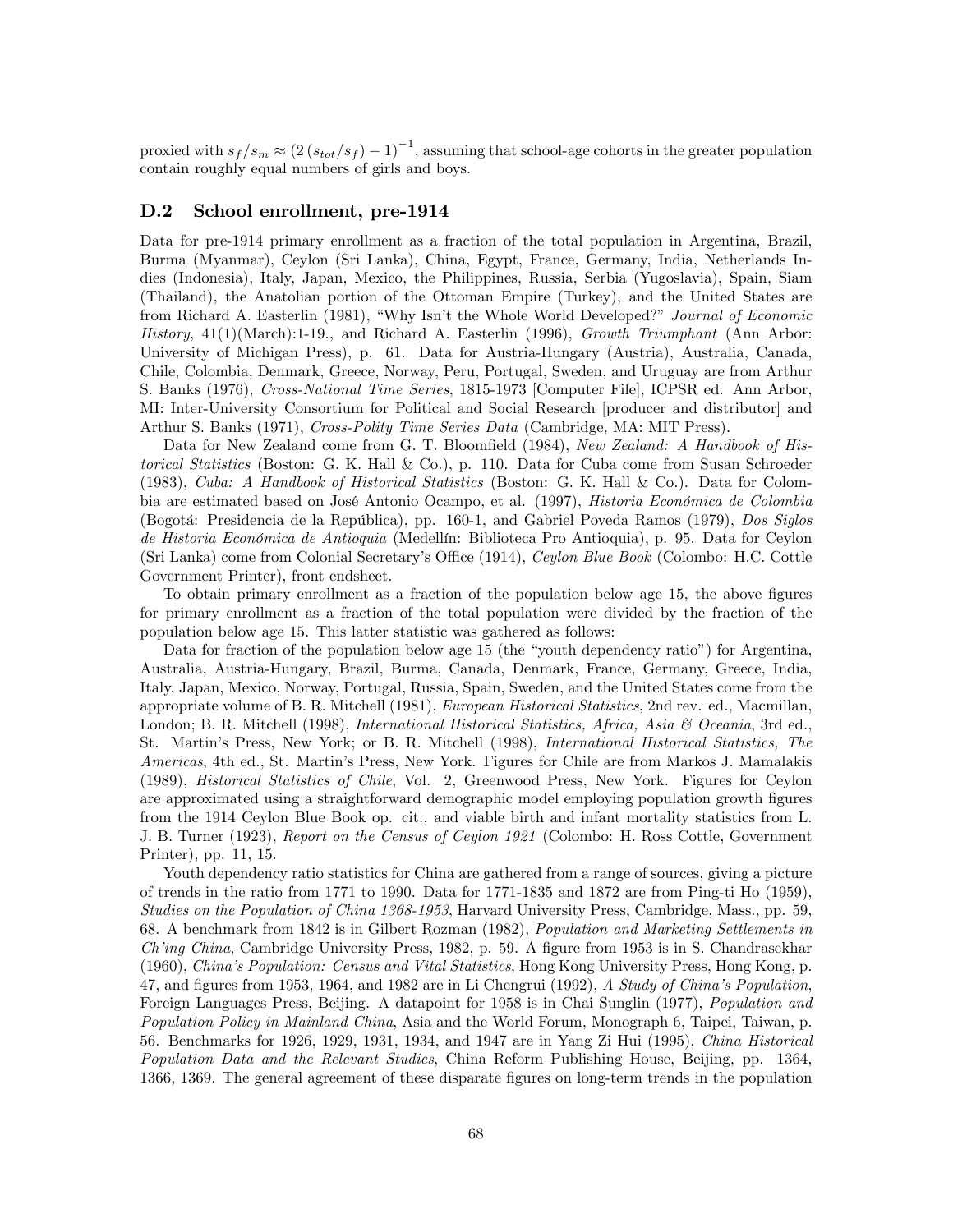structure allows confident interpolation for 1870-1914.

Youth dependency data for Colombia come from Mitchell op. cit. 1998, Ocampo 1997 op. cit. p. 160, and Poveda op. cit. p. 95. Data for Cuba are from Schroeder, op. cit., pp. 51-3. A benchmark for Egypt in 1917 is from Mitchell 1998 op. cit., and in preceding years the Egyptian youth dependency ratio is assumed to change at the same rate as that of India. Data for Indonesia are from Boomgaard and Gooszen, op. cit. pp. 200-3. Figures for New Zealand are in Bloomfield op. cit., pp. 48-50. Peruvian figures for  $1876$  are benchmarked in Alida Díaz (1974), El Censo General de 1876 en el Perú, Seminario de Historia Rural Andina, Lima, Table 8, page 33. These are compared with post-1940 statistics in Mitchell 1998 op. cit. to reveal long-term trends in the Peruvian population structure. For the Philippines, there is a 1918 benchmark in Felipe Buencamino, Sr. (1921), Census of the Philippine Islands, Vol. 2, Census Office of the Philippine Islands, Manila, p. 65, and a 1903 benchmark in J. P. Sanger (1905), Census of the Philippine Islands, Vol. 2, United States Bureau of the Census 1905, p. 65. Serbian data come from Holm Sundhaussen (1989), Historiche Statistik Serbiens 1834-1914, R. Oldenbourg Verlag, Munich p. 114. Data for Thailand in 1911, 1925, 1947, and 1960 come from the Statistical Year Book of the Kingdom of Siam published by the Ministry of Finance, and data points for 1929 and 1937 are in Mitchell 1998 op. cit. Together these give a clear view of long-term trends in the Thai population structure that allow confident extrapolation to the period 1870-1913. For Turkey, an 1886 benchmark can be found in Justin McCarthy (1982), The Arab World, Turkey, and The Balkans (1878-1914): A Handbook of Historical Statistics, G. K. Hall & Co., Boston, p. 87, and comparison points for 1935-1960 are in Mitchell 1998 op. cit., giving a clear picture of long-term trends in Turkish demographic structure. Uruguayan dependency ratios for 1900 and 1908 are in Mitchell 1998 op. cit., and before 1900 they are assumed to have changed at the same rate as did those for Argentina.

### D.3 Additional data

Data on GDP per capita at Purchasing Power Parity, percent of national income devoted to education expenditure, ratio of primary pupils to teachers, urbanization, fraction of value-added in the manufacturing and agricultural sectors, female lifetime fertility, and fraction of the labor force that is female come from the World Bankís World Development Indicators 2003 CD-ROM. Data for education Gini coefficients come from Vinod Thomas, Yan Wang, and Xibo Fan (2001), "Measuring Education Inequality: Gini Coefficients of Education," Policy Research Working Paper 2525 (Washington, DC: World Bank), whose dataset is available at http://www.worldbank.org/devforum/files/Ginidata.xls. Fraction of the adult (age 15+) population with primary, secondary, and higher education complete is from Robert Barro and Jong-Wha Lee (2000), "International Data on Educational Attainment Updates and Implications,î Working Paper 7911 (Cambridge, MA: National Bureau of Economic Research), whose dataset is available at http://www.cid.harvard.edu/ciddata/ciddata.html. Fraction of the national legislature that is female comes from UNIFEM (2002), Progress of the World's Women 2002 (New York: United Nations), Table 7, p. 43. Fraction of the population of different religions in 1970 comes from David B. Barrett, George T. Kurian, and Todd M. Johnson (2001), World Christian Encyclopedia (New York: Oxford University Press), Vol. 1. Classifications of certain countries as "socialist" are given in Janos Kornai  $(1992)$ , The socialist system : the political economy of communism (Princeton, N.J.: Princeton University Press).

# E Appendix: Past development goals

Information for Tables 1 and 2 was gathered from the following sources.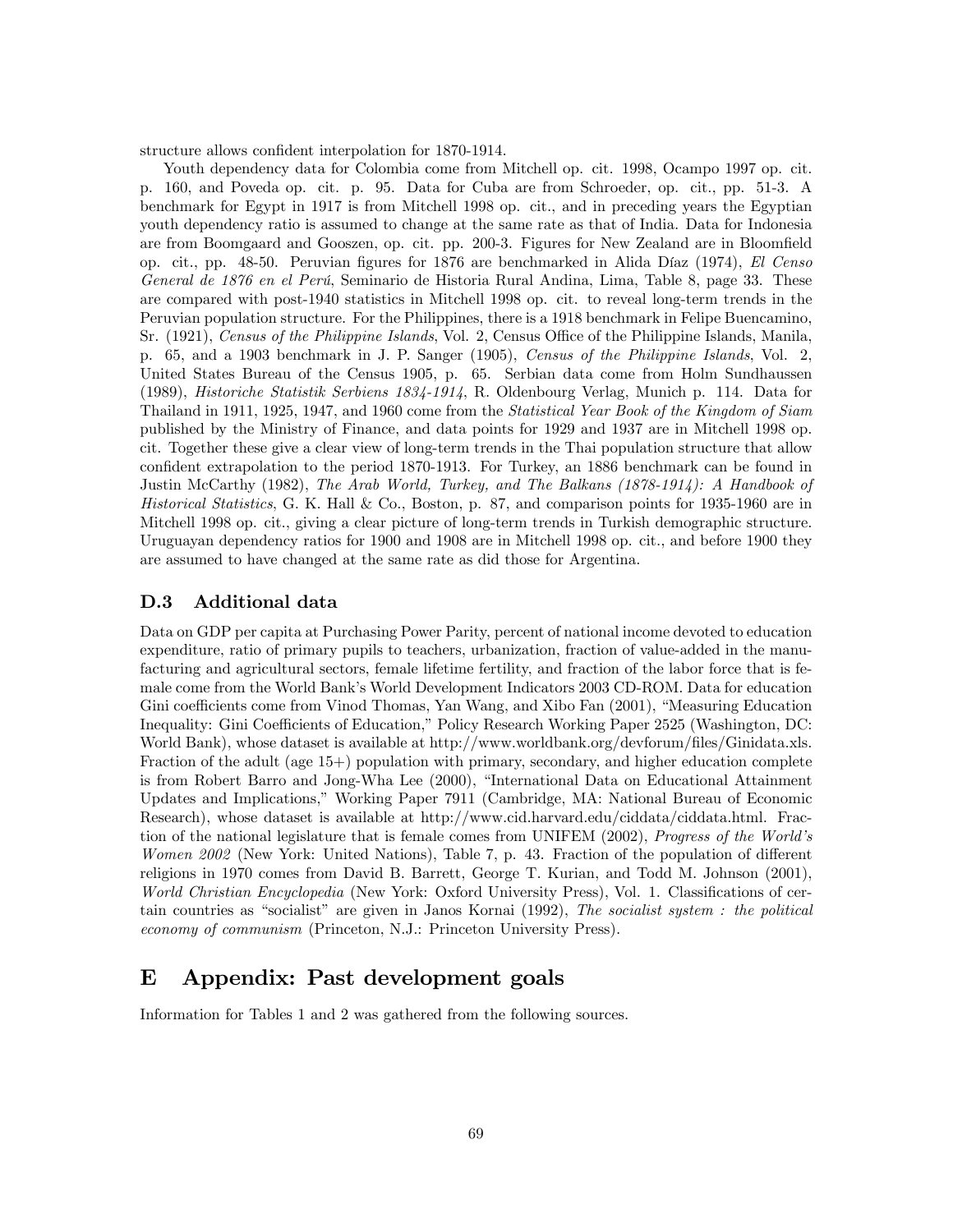### E.1 Universal primary education

### E.1.1 No goal year

The Geneva 1934 meeting is discussed in UNESCO [1979], International Conference on Education: Recommendations 1934-1977 [Paris: United Nations Educational, Scientific and Cultural Organization], p. 1. The Universal Declaration of Human Rights, adopted by the United Nations in New York in 1948, states in Article 26: "Everyone has the right to education. Education shall be free, at least in the elementary and fundamental stages. Elementary education shall be compulsory.î In 1951, meeting again in Geneva, the International Conference on Public Education, recommended: ìPlans for the full enforcement of compulsory education, in the spirit of Article 26 of the Universal Declaration of Human Rights adopted on the 10th December, 1948, should be drawn up without delay in those countries where the problem arises" (UNESCO [1979] op. cit., p. 87).

In 1951, UNESCO planned a series of regional conferences on free and compulsory education. The first was the Regional Conference on Free and Compulsory Education in South Asia and the Pacific, held in Bombay in 1952. UNESCO member states in the region were "invited to draw up during 1953 and 1954 their long-term general plans for the extension of free and compulsory education" (UNESCO [1954], *Compulsory Education in South Asia and the Pacific: Report of the* Bombay Conference, December 1952 [New York: United Nations], p. 135).

Similar meetings for the Middle East and Latin America likewise discussed the goal without setting a specific date. These were the UNESCO Conference on Free and Compulsory Education in the Arab Countries of the Middle East, held in Cairo in 1954, and the UNESCO Regional Conference on Free and Compulsory Education in Latin America (MINEDLAC I), held in Lima in 1956. ("Because of the unwillingness of the Arab states to join with Israel in an international gathering, this conference was not organized by Unesco but by Egypt. However, Unesco provided some technical services." H. C. Laves and Charles A. Thomson [1957], UNESCO: Purpose, Progress, Prospects [Bloomington, IN: Indiana University Press], p. 387)

### E.1.2 Goal year 1980

The UNESCO Regional Meeting of Representatives of Asian Member States on Primary and Compulsory Education took place in Karachi, Pakistan from December 28th 1959 to January 9th 1960. The Karachi meeting set the ambitious goal of universal primary education (seven years) throughout the region by the year 1980. Similar UNESCO meetings for Africa, Latin America, and the Middle East produced a goal of universal primary education by 1980 for those regions. These were the Conference of African States on the Development of Education in Africa, which was held in Addis Ababa in 1961 and produced the "Addis Ababa Plan," and the Conference of Ministers of Education and Those Responsible for Economic Planning, which occurred in Santiago, Chile in 1962 and produced the "Santiago Plan," and the Conference of Ministers of Education and Ministers Responsible for Economic Planning in the Arab States, held in Tripoli in 1966.

In Tokyo in 1962, the Karachi Plan was modified to take a more "flexible" approach to the 1980 goal: "We have heard and examined the reports from the 18 Asian States, and have been impressed with the resolute efforts of these countries to implement the Karachi Plan, during the two years which have elapsed since its formulation. Although we are at various stages of educational and economic development, most of us hope to achieve the target of at least seven years of primary education by 1980, some of us will achieve it earlier, while others will complete a first phase of 4-5 years compulsory schooling within this decade. Under the circumstances educational and economic prevailing in our countries, this áexible approach and application of the Karachi decisions to our countries is considered a wise procedure." (UNESCO [1962], op. cit., paragraph 1).

In 1966, UNESCO issued a follow-up report on the Karachi Plan, including projections of educational attainment in Asia over the following decade and a half (UNESCO [1966], An Asian model of educational development: Perspectives for 1965-80 [Paris: UNESCO]). While several governments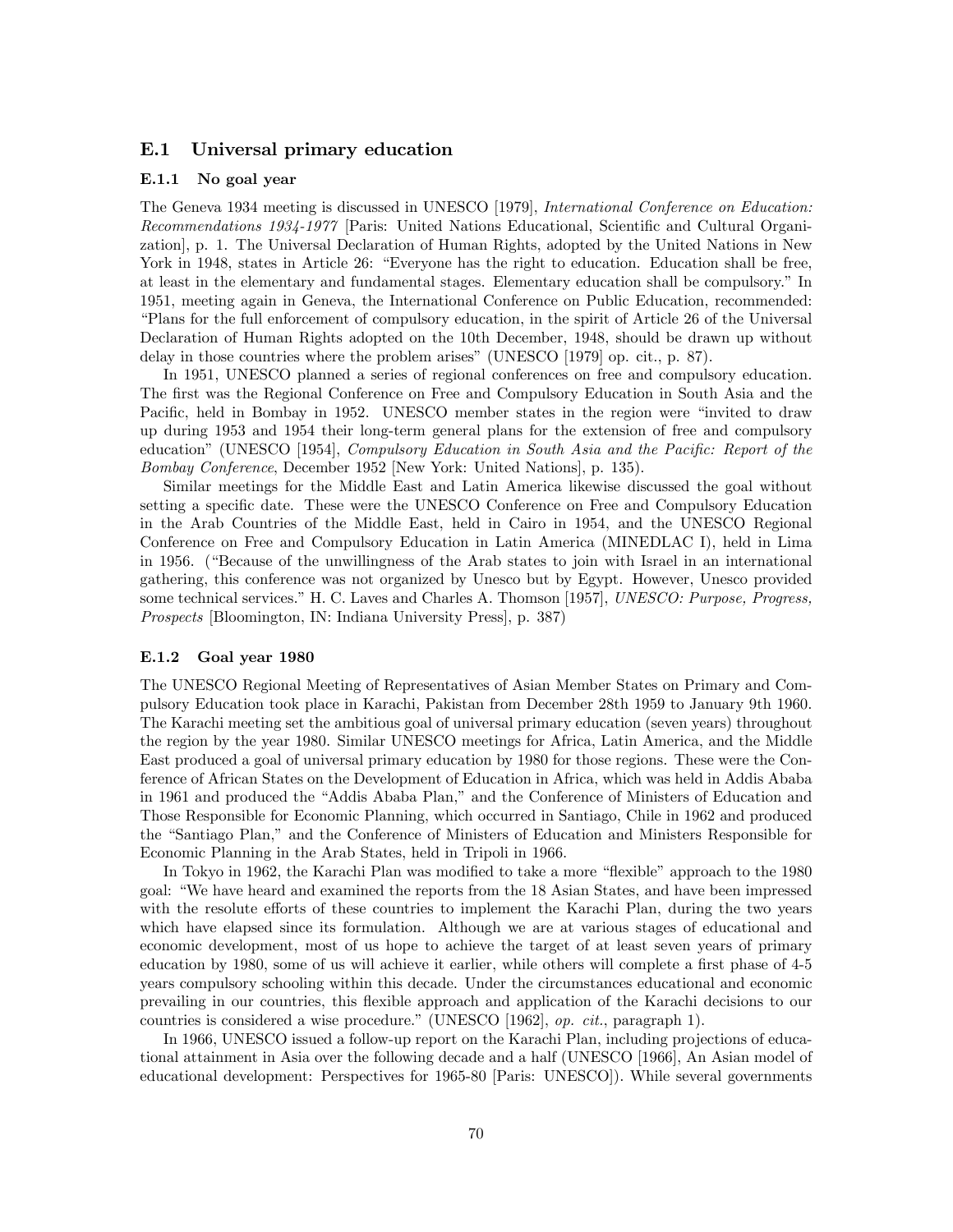in the region had prepared national plans for implementing the Karachi Plan, some had not, and most others had plans that departed to varying degrees from the numbers in the Karachi Plan. India's goal was 100% enrollment for the 6-11 age group by 1976; Pakistan's was 100% enrollment in grades 1-5 by 1985; Afghanistan's was  $50\%$  primary enrollment by 1980; the Phillippines' was 90% enrollment of 7 year-old children by 1980; Burmaís was 100% primary enrollment by 1970; Iranís was 100% of the age 7-13 age-group by 1983; and Laos and Nepal had no national plans (pp. 22-23). The implicit recognition was that Afghanistan, Laos, and Nepal would certainly not meet the Karachi Plan goal.

In 1970 the UN General Assembly adopted the International Development Strategy for the Second UN Development Decade, which lists among the goals of the decade "achieving enrolment of all children of primary school age" (Resolution 2626 XXV, Document  $A/8124$  and Add. 1, paragraph  $18[b]$ ).

### E.1.3 Goal year 2000

On December 4-13, 1979, the UNESCO Conference of Ministers of Education and Those Responsible for Economic Planning of Member States in Latin America and the Caribbean, held in Mexico City, recommended to the member states in its Final Report "that they make a specific endeavour to bring about full and effective exercise of the right to education and to ensure that all children receive education of the requisite duration and quality so that illiteracy may be eradicated before the end of the present century. . . î In 1980, the UN issued its International Development Strategy for the Third UN Development Decade in New York, stating the goal of "the closest possible realization of universal primary enrolment by the year  $2000$ <sup>"</sup> (General Assembly Resolution  $A/RES/35/56$  Annex, paragraph 46).

In 1985, the 23rd UNESCO General Conference in Sofia approved its "Plan of action to eradicate illiteracy by the year 2000." These goals were reaffirmed in 1990, when the World Conference on Education for All in Jomtien, Thailand stated that "countries may wish to set their own targets for the 1990s in terms of the following proposed dimensions: . . . Universal access to, and completion of, primary education (or whatever higher level of education is considered as 'basic') by the year 2000î (World Conference on Education for All: Meeting Basic Learning Needs [1990], Framework for Action to Meet Basic Learning Needs, adopted March 5-9 in Jomtien, Thailand, paragraph 8).

At the UNESCO Sixth Conference of Ministers of Education and Those Responsible for Economic Planning in African Member States, held Dakar, Senegal in 1991, the ministers recommended a sliding scale of education goals for different countries, including "adoption of national strategies that differ according to the degree of development of basic education, with a view to achieving the goals of the global strategy: countries with a net enrolment ratio of less than 40 per cent would aim at doubling that ratio; countries with a net enrolment ratio of between 40 and 49 per cent would aim at a target of 75 per cent; countries with a net enrolment ratio of between 50 and 70 per cent would aim at a target of 80 per cent; the other countries would aim at universal school enrolment" (Final Report, Paragraph 5).

In December 1993, representatives of some of the most populous developing countries (Bangladesh, Brazil, China, Egypt, India, Indonesia, Mexico, Nigeria, and Pakistan) met in Delhi at the Education for All Summit of Nine High-Population Countries to launch the "E-9 Initiative." They reaffirmed their interest in "the commitment to the goal of education for all and in intensifying their efforts to achieve it by the year 2000 or at the earliest possible moment" (UNESCO [1994], The Delhi Declaration and Framework for Action, paragraph 4.3)

### E.1.4 Goal year 2015

In 1995 the United Nations' Fourth World Conference on Women issued its Beijing Declaration and Platform for Action, where "strategic objective" B1 calls for: "By the year 2000, universal access to basic education and completion of primary education by at least 80 per cent of primary school-age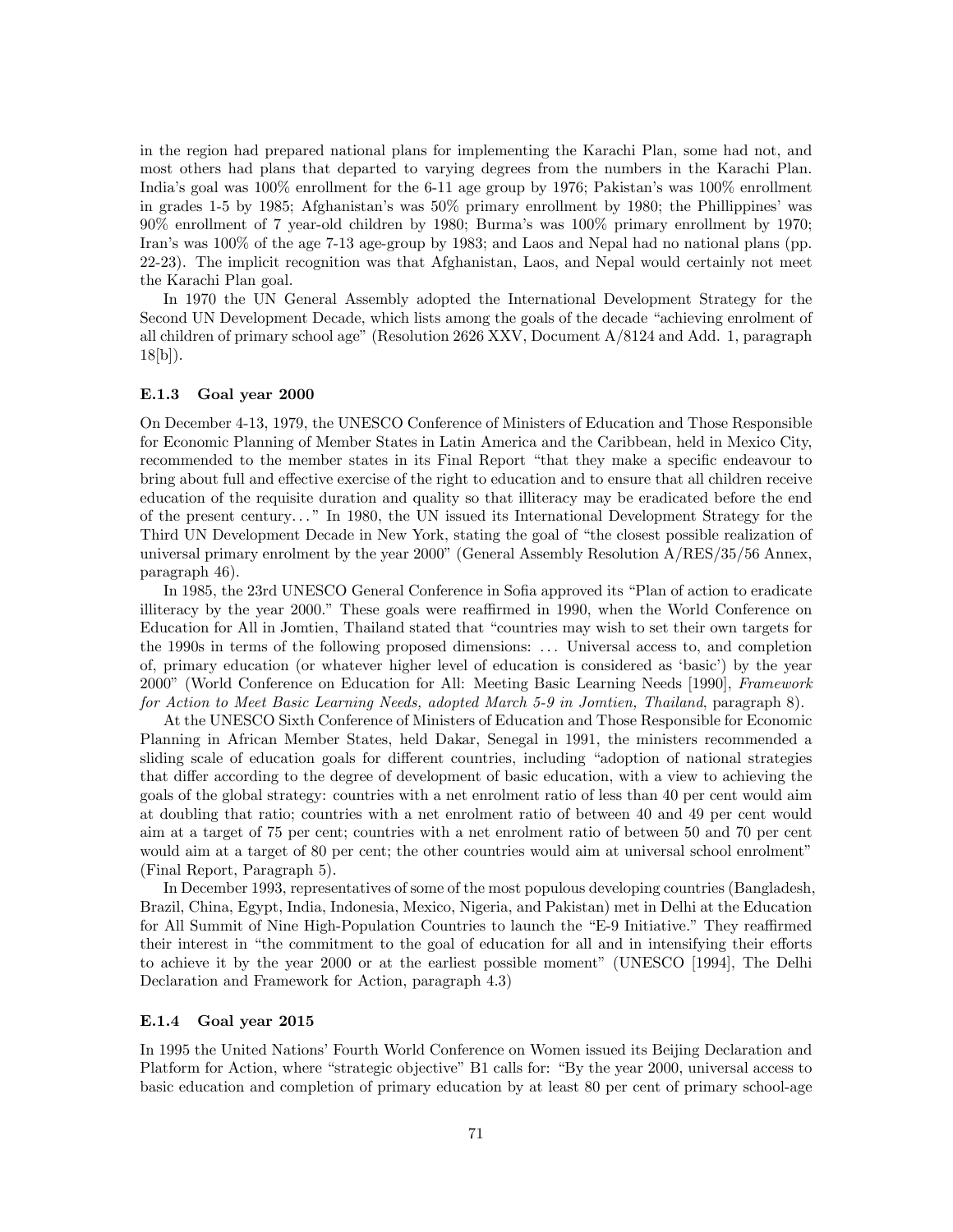children" as well as "universal primary education in all countries before the year  $2015$ " (paragraph 82[b]).

On May 6-7, 1996, the 34th High Level Meeting of the OECD Development Assistance Committee representing all major donor nations—adopted a report entitled Shaping the 21st Century: The Contribution of Development Co-operation. This document was the first attempt to collect in one place a set of quantitative development goals embracing poverty, education, child health, and environment that had been discussed at several different international meetings, and was accompanied by a promise of "adequate resources" for achieving the targets  $(p, 2)$ . These goals included "universal" primary education in all countries by 2015.<sup>n</sup>

The largest-ever gathering of heads of state occurred in New York City in the year 2000. There, at the Millennium Summit, 147 presidents, prime ministers, and monarchs unanimously issued the Millennium Declaration, in which the leaders "resolve  $\ldots$  by the year 2015  $\ldots$  to ensure that  $\ldots$ children everywhere, boys and girls alike, will be able to complete a full course of primary schoolingî (United Nations [2000], United Nations Millennium Declaration, General Assembly resolution A/RES/55/2 [New York: UN], paragraph 19).

The office of the Secretary General proposed in September of the following year a set of Millennium Development Goals, of which "goal  $2$ " and "target  $3$ " is: "Ensure that, by 2015, children everywhere, boys and girls alike, will be able to complete a full course of primary schooling" (United Nations [2001], Road map towards the implementation of the United Nations Millennium Declaration, General Assembly document A/56/326 [New York: UN], p. 56).

# E.2 Gender parity in education

# E.2.1 No goal year

In 1920-1 and again in 1923-24, the Phelps-Stokes Fund in New York launched what may have been the first development "missions" to Africa. A team of US, British, and South African government o¢ cials, Christian church o¢ cials, and African academics traveled throughout several Sub-Saharan Africa to make a country-by-country assessment of existing systems of basic and higher education. Their revolutionary final reports, Education in Africa and Education in East Africa, were among the first prominent documents to advocate colonial government provision of mass education for "Natives"—on a continent where this responsibility was largely shouldered by religious missions where it was accepted at all. The reports emphasized that mass education should be provided to girls and boys in equal measure, though it did not specify any timeline for this goal. "The discussions of educational objectives and adaptations, of supervision and administration, bear with equal directness on the education of women and men. . . . It is essential for the future welfare of Africa that the education of men and women, of boys and girls, should be parallel and simultaneous" (Thomas Jesse Jones [1923], Education in East Africa: A Study of East, Central, and South Africa by the second African Education Commission under the auspices of the Phelps-Stokes Fund, in cooperation with the International Education Board [New York: Phelps-Stokes Fund], p. 339, 349).

The UNESCO Convention against Discrimination in Education of 1960, which entered into force in 1962, specifies "sex" as one of many bases of discrimination and in Article 4 calls for the parties to ìformulate, develop and apply a national policy which, by methods appropriate to the circumstances and to national usage, will tend to promote equality of opportunity and of treatment in the matter of education and in particular . . . to make primary education free and compulsory; make secondary education in its different forms generally available and accessible to all." It sets no date for reaching this goal.

UN Declaration on the Elimination of Discrimination against Women (General Assembly resolution 2263 [XXII] of 7 November 1967) in Article 9 pledges: "All appropriate measures shall be taken to ensure to girls and women, married or unmarried, equal rights with men in education at all levels." No date is set for meeting this goal.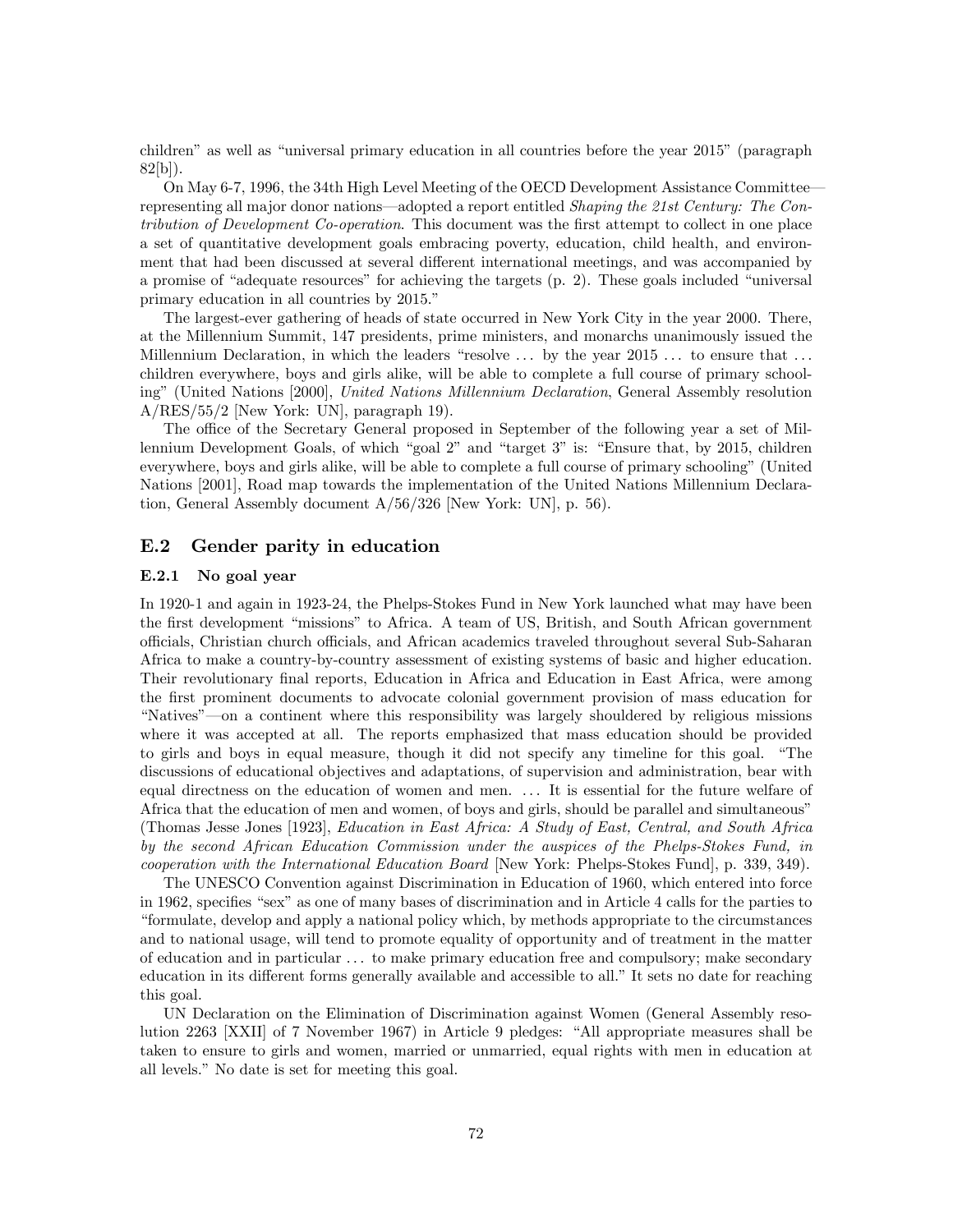## E.2.2 Goal year 1980

ìThe achievement of the following should be envisaged as a minimum by the end of the Örst Öveyear period (1975-1980): . . . Equal access at every level of education, compulsory primary school education..." Para  $46(c)$ , p. 192, Report of the World Conference of the International Women's Year, held in Mexico City from 19 June to 2 July 1975; including the Agenda, the World Plan of Action for the Implementation of the Objectives of the International Womenís Year, and the Declaration of Mexico on the Equality of Women and Their Contribution to Development and Peace, and resolutions and decisions adopted by the Conference, E/CONF.66/34, 1976, in United Nations (1996), The United Nations and the Advancement of Women: 1945-1996 (New York: UN), pp. 187-211.

#### E.2.3 Goal year 1995

ìAlthough the World Plan of Action for the Implementation of the Objectives of the International Women's Year already contains a comprehensive list of measures necessary to achieve those objectives, it is evident, and has been further borne out by the review of progress made over the past five years, that they cannot be achieved in such a short span of time... Therefore, the possibility of a second decade could be envisaged for the period 1985-1995." (para 9, pp. 252-3). "Governments should undertake the following: The establishment of qualitative and quantitative targets for the second half of the United Nations Decade for Women: Equality, Development, and Peace; projections for the planning cycles of 1985-1995 should be made where appropriate, and reviews conducted in 1985 and 1990. These should especially seek to remove the gap between the attainments of men and women ... in all sectors and particularly in the fields of employment, health, and education." (Report of the World Conference of the United Nations Decade for Women: Equality, Development, and Peace, held in Copenhagen from 14 to 30 July 1980; including the Agenda, Programme of Action for the Second Half of the United Nations Decade for Women and resolutions adopted by the Conference (extract), para 51(a), p. 259, A/CONF.94/35, in United Nations (1996), The United Nations and the Advancement of Women: 1945-1996 (New York: UN), pp. 250-284.

#### E.2.4 Goal year 2000

ìSpecial measures should be taken by Governments and the international organizations, especially UNESCO, to eliminate the high rate of illiteracy by the year 2000, with the support of the international community. . . . While the elimination of illiteracy is important to all, priority programmes are still required to overcome the special obstacles that have generally led to higher illiteracy rates among women than among men.î (para 164, p. 333) Note that para. 35 (p. 317) also stresses that the goals of the 1975 World Plan of Action and the 1980 Programme of Action remain in effect and ìconstitute the basis for the strategies and concrete measures to be pursued up to the year 2000î (Report of the World Conference to Review and Appraise the Achievements of the United Nations Decade for Women: Equality, Development and Peace, held in Nairobi from 15 to 26 July 1985; including the Agenda and the Nairobi Forward-looking Strategies for the Advancement of Women (extract), A/CONF.116/28/Rev.1, 1986, in United Nations [1996], The United Nations and the Advancement of Women: 1945-1996 [New York: UN], pp. 310-362).

At the UNICEF/UNESCO Pan-African Conference on the Education of Girls in Ouagadougou in 1993, the Ouagadougou Declaration called upon governments "of those countries in which the disparity between boys and girls in school is more than 10 per cent of the target population to eliminate such disparities by the year 2000î (UNESCO/UNICEF and Government of Burkina Faso [1993], The Education of Girls–The Ouagadougou Declaration and Framework for Action, Pan-African Conference on the Education of Girls, March-April).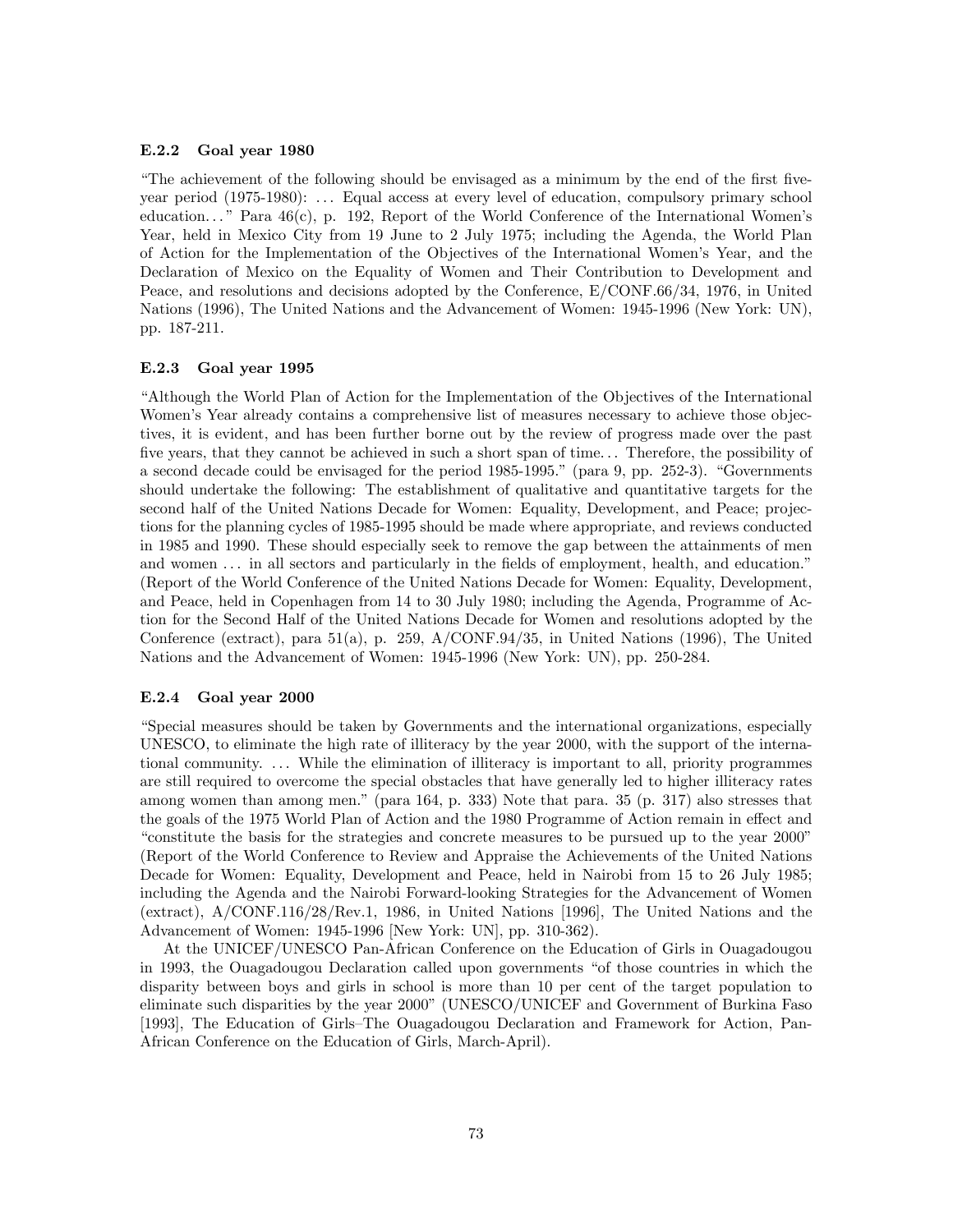### E.2.5 Goal year 2005

In1995 the United Nations' Fourth World Conference on Women issued its Beijing Declaration and Platform for Action, where "strategic objective" B1 calls for "closing the gender gap in primary and secondary school education by the year  $2005$ " (paragraph  $82[b]$ ).

On May 6-7, 1996, the 34th High Level Meeting of the OECD Development Assistance Committee representing all major donor nations—adopted a report entitled Shaping the 21st Century: The Contribution of Development Co-operation. This document was the first attempt to collect in one place a set of quantitative development goals embracing poverty, education, child health, and environment that had been discussed at several different international meetings, and was accompanied by a promise of "adequate resources" for achieving the targets  $(p, 2)$ . These goals included "eliminating" gender disparity in primary and secondary education by 2005.<sup>n</sup>

## E.2.6 Goal year 2015

The largest-ever gathering of heads of state occurred in New York City in the year 2000. There, at the Millennium Summit, 147 presidents, prime ministers, and monarchs unanimously issued the Millennium Declaration, in which the leaders "resolve  $\dots$  by the year  $2015\dots$  to ensure that  $\dots$ children everywhere, boys and girls alike, will be able to complete a full course of primary schooling and that girls and boys will have equal access to all levels of educationî (United Nations [2000], United Nations Millennium Declaration, General Assembly resolution A/RES/55/2 [New York: UN], paragraph 19).

The office of the Secretary General proposed in September of the following year a set of Millennium Development Goals, of which "goal 3" and "target 4" is: "Eliminate gender disparity in primary and secondary education, preferably by 2005, and to [sic] all levels of education no later than 2015î (United Nations [2001], Road map towards the implementation of the United Nations Millennium Declaration, General Assembly document A/56/326 [New York: UN], p. 56).

\* \* \*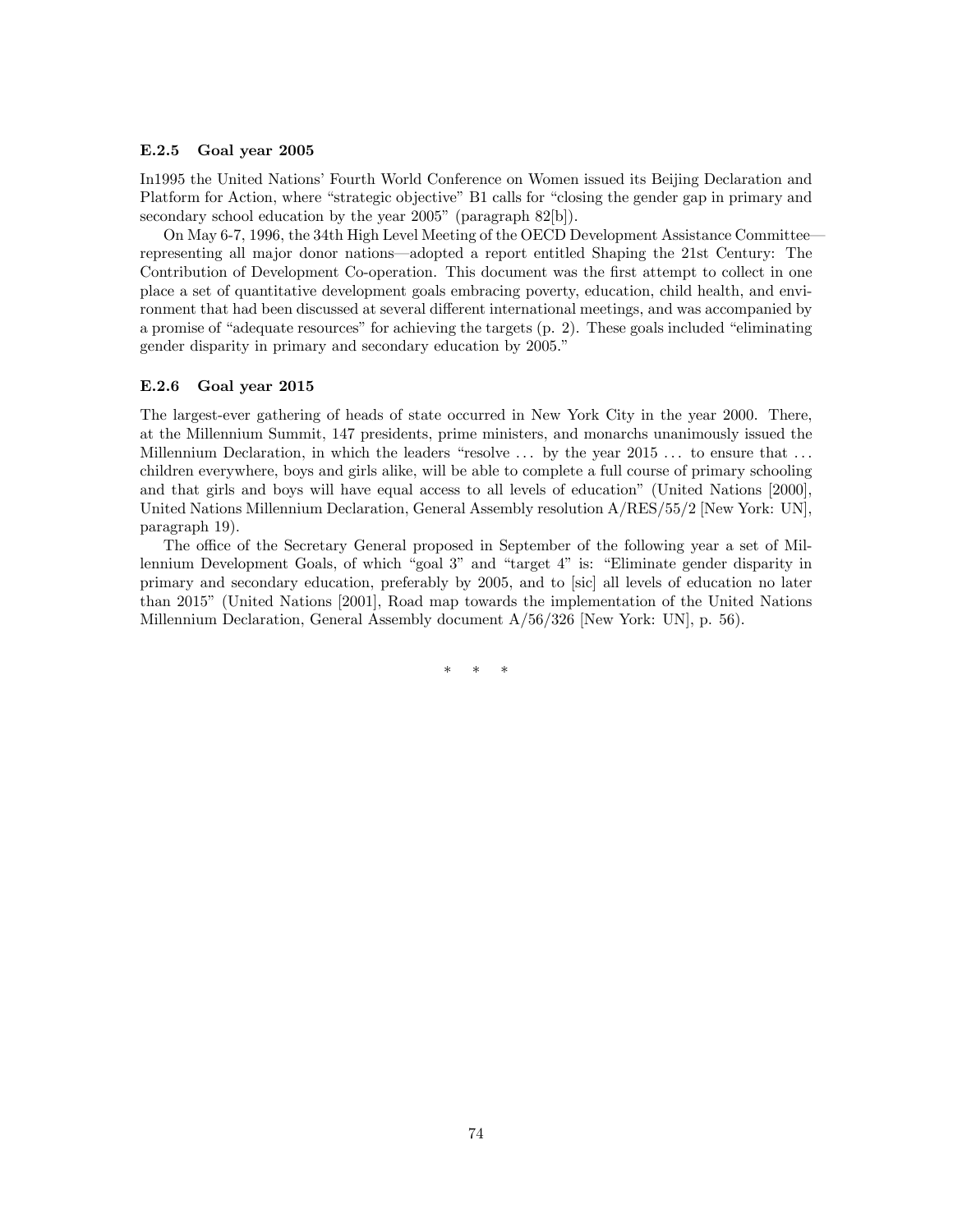# **CENTER FOR GLOBAL DEVELOPMENT WORKING PAPERS**

| No. 1, January 2002  | Inequality Does Cause Underdevelopment: New Evidence,<br>William Easterly                                                                               |
|----------------------|---------------------------------------------------------------------------------------------------------------------------------------------------------|
| No. 2, January 2002  | HIV/AIDS and the Accumulation and Utilization of Human Capital<br>in Africa, Amar Hamoudi and Nancy Birdsall                                            |
| No. 3, February 2002 | External Advisors and Privatization in Transition Economies, John<br><b>Nellis</b>                                                                      |
| No. 4, March 2002    | The Cartel of Good Intentions: Bureaucracy versus Markets in<br>Foreign Aid, William Easterly                                                           |
| No. 5, April 2002    | Intellectual Property and the Availability of Pharmaceuticals in<br>Developing Countries, Jean O. Lanjouw                                               |
| No. 6, May 2002      | Winners and Losers: Assessing the distributional impacts of<br>privatization, Nancy Birdsall and John Nellis                                            |
| No. 7, May 2002      | Commodity Dependence, Trade, and Growth: When 'Openness' is<br>Not Enough, Nancy Birdsall and Amar Hamoudi.                                             |
| No. 8, June 2002     | Financial Crises and Poverty in Emerging Market Economies,<br>William Cline                                                                             |
| No. 9, August 2002   | An Identity Crisis? Testing IMF Financial Programming, William<br>Easterly                                                                              |
| No. 10, Sept. 2002   | Solutions when the Solution is the Problem: Arraying the Disarray<br>in Development, Lant Pritchett and Michael Woolcock                                |
| No. 11, October 2002 | What did structural adjustment adjust? The association of policies<br>and growth with repeated IMF and World Bank adjustment loans,<br>William Easterly |
| No. 12, October 2002 | Asymmetric Globalization: Global Markets Require Good Global<br><i>Politics</i> , Nancy Birdsall                                                        |
| No. 13, October 2002 | Low Investment is not the Constraint on African Development,<br>Shantayanan Devarajan, William Easterly, Howard Pack                                    |
| No. 14, October 2002 | An Index of Industrial Country Trade Policy toward Developing<br>Countries, William R. Cline                                                            |
| No. 15, October 2002 | Tropics, Germs, and Crops: How Endowments Influence Economic<br>Development, William Easterly and Ross Levine                                           |
| No. 16, October 2002 | Do As I Say Not As I Do: A Critique Of G-7 Proposals On<br>Reforming The MDBs, Devesh Kapur                                                             |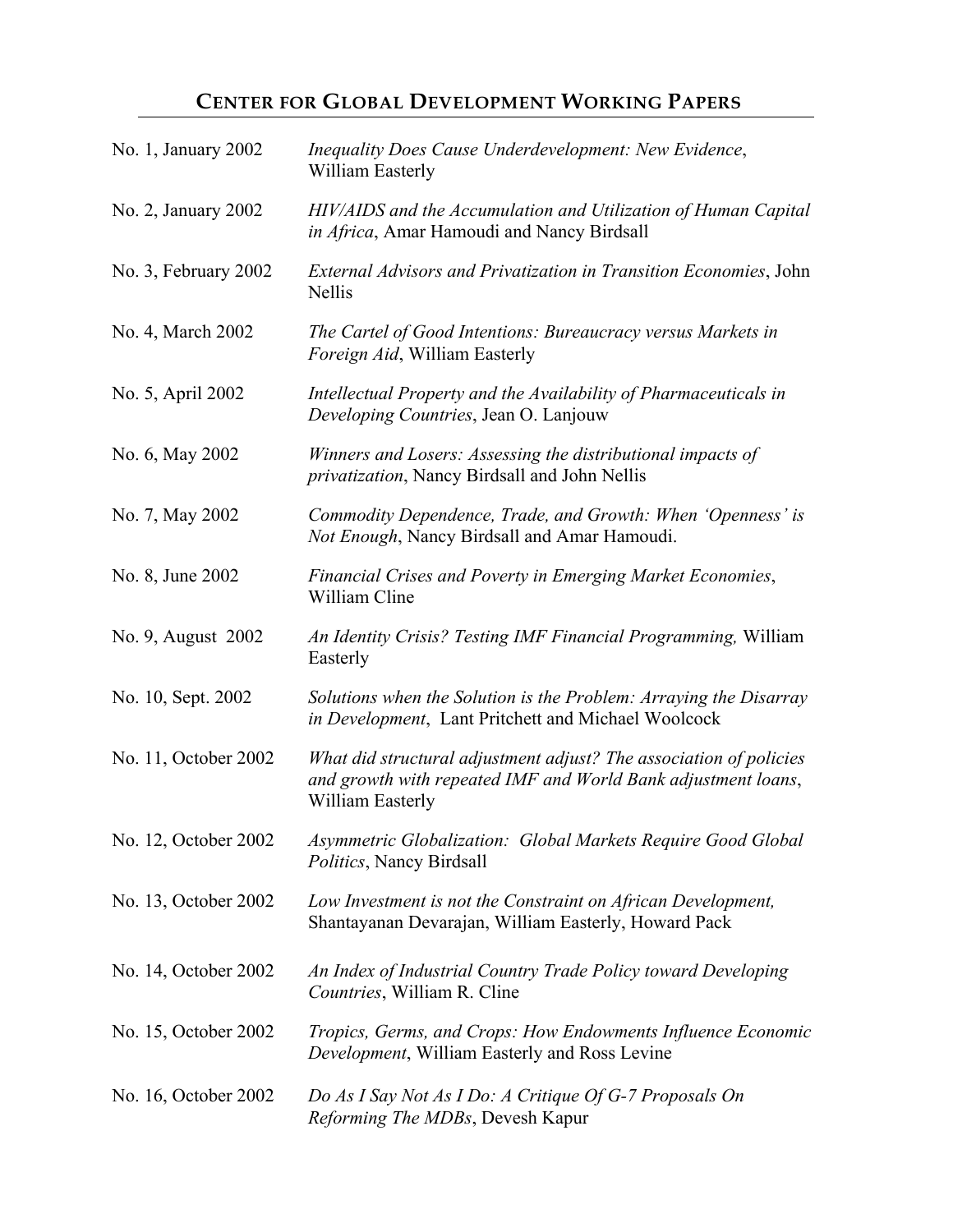| No. 17, October 2002   | Policy Selectivity Foregone: Debt and Donor Behavior in Africa,<br>Nancy Birdsall, Stijn Claessens and Ishac Diwan          |
|------------------------|-----------------------------------------------------------------------------------------------------------------------------|
| No. 18, Nov. 2002      | Private Sector Involvement in Financial Crisis Resolution:<br>Definition, Measurement, and Implementation, William R. Cline |
| No. 19, Dec. 2002      | Do Rich Countries Invest Less in Poor Countries Than the Poor<br>Countries Themselves?, Michael A. Clemens                  |
| No. 20, December 2002  | World Bank capital neither complements nor substitutes for private<br>capital, Michael A. Clemens                           |
| No. 21, December 2002  | From Social Policy to an Open-Economy Social Contract in Latin<br>America, Nancy Birdsall                                   |
| No. 22, January 2003   | Global Economic Governance and Representation of Developing<br>Countries: Some Issues and the IDB Example, Nancy Birdsall   |
| No. 23, February 2003  | The Millennium Challenge Account: How much is too much, how<br>long is long enough?, Michael A. Clemens and Steve Radelet   |
| No. 24, February 2003  | Bootstraps Not Band-Aids: Poverty, Equity and Social Policy in<br>Latin America, Nancy Birdsall and Miguel Szekely          |
| No. 25, February 2003  | Privatization in Africa: What has happened? What is to be done?,<br>John Nellis                                             |
| No. 26, March 2003     | New Data, New Doubts: Revisiting "Aid, Policies, and Growth",<br>William Easterly, Ross Levine, David Roodman               |
| No. 27, May 2003       | National Policies and Economic Growth: A Reappraisal, William<br>Easterly                                                   |
| No. 28, July 2003      | Financing Pharmaceutical Innovation: How Much Should Poor<br>Countries Contribute?, William Jack and Jean O. Lanjouw        |
| No. 29, April 2003     | Economic Policy and Wage Differentials in Latin America, Jere R.<br>Behrman, Nancy Birdsall and Miguel Székely              |
| No. 30, July 2003      | The Surprise Party: An Analysis of US ODA Flows to Africa,<br>Markus P. Goldstein and Todd J. Moss                          |
| No. 31, August 2003    | Privatization in Latin America, John Nellis                                                                                 |
| No. 32, September 2003 | The Anarchy of Numbers: Aid, Development, and Cross-country<br><i>Empirics</i> , David Roodman                              |
|                        | No. 33, November 2003 Who is not Poor? Proposing A Higher International Standard for<br>Poverty, Lant Pritchett             |
| No. 34, December 2003  | Once more into the breach: economic growth and integration,<br>Andrew Warner                                                |